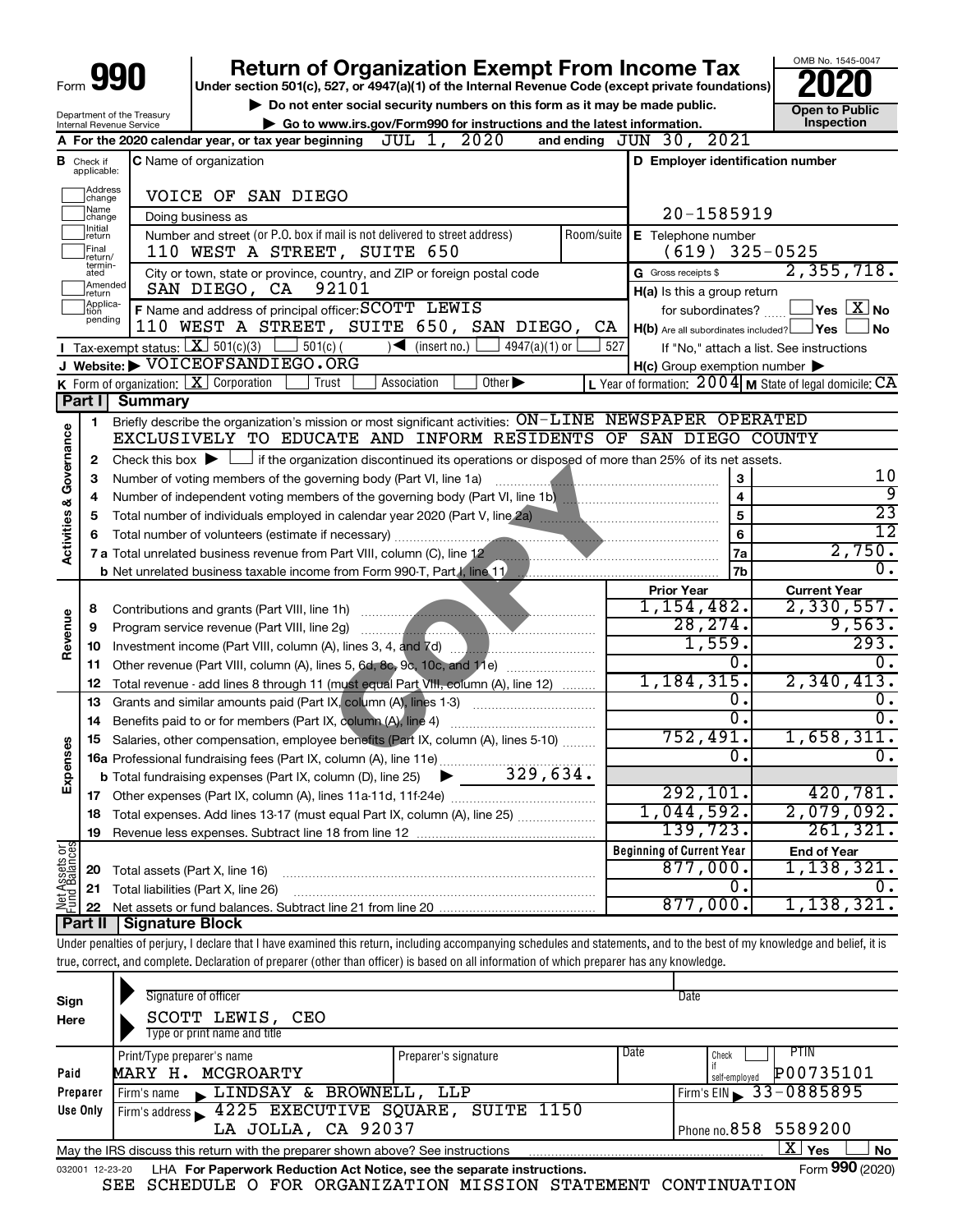| <b>Part III   Statement of Program Service Accomplishments</b><br>Briefly describe the organization's mission:<br>TO CONSISTENTLY DELIVER GROUND-BREAKING INVESTIGATIVE JOURNALISM FOR<br>TO INCREASE CIVIC PARTICIPATION BY GIVING<br>THE SAN DIEGO REGION.<br>CITIZENS THE KNOWLEDGE AND IN-DEPTH ANALYSIS NECESSARY TO BECOME<br>ADVOCATES FOR GOOD GOVERNMENT AND SOCIAL PROGRESS.<br>Did the organization undertake any significant program services during the year which were not listed on the<br>prior Form 990 or 990-EZ?<br>If "Yes," describe these new services on Schedule O.<br>Did the organization cease conducting, or make significant changes in how it conducts, any program services?<br>If "Yes," describe these changes on Schedule O.<br>Describe the organization's program service accomplishments for each of its three largest program services, as measured by expenses.<br>Section 501(c)(3) and 501(c)(4) organizations are required to report the amount of grants and allocations to others, the total expenses, and<br>revenue, if any, for each program service reported.<br>$1,634,638$ $\ldots$ including grants of \$<br>) (Expenses \$<br>) (Revenue \$<br>EDUCATE AND INFORM THE RESIDENTS OF SAN DIEGO COUNTY ABOUT CIVIC AND | $\overline{\ }$ Yes $\overline{\ \ \ }$ No<br>$\exists$ Yes $\boxed{\text{X}}$ No |
|-------------------------------------------------------------------------------------------------------------------------------------------------------------------------------------------------------------------------------------------------------------------------------------------------------------------------------------------------------------------------------------------------------------------------------------------------------------------------------------------------------------------------------------------------------------------------------------------------------------------------------------------------------------------------------------------------------------------------------------------------------------------------------------------------------------------------------------------------------------------------------------------------------------------------------------------------------------------------------------------------------------------------------------------------------------------------------------------------------------------------------------------------------------------------------------------------------------------------------------------------------------------------|-----------------------------------------------------------------------------------|
|                                                                                                                                                                                                                                                                                                                                                                                                                                                                                                                                                                                                                                                                                                                                                                                                                                                                                                                                                                                                                                                                                                                                                                                                                                                                         |                                                                                   |
|                                                                                                                                                                                                                                                                                                                                                                                                                                                                                                                                                                                                                                                                                                                                                                                                                                                                                                                                                                                                                                                                                                                                                                                                                                                                         |                                                                                   |
|                                                                                                                                                                                                                                                                                                                                                                                                                                                                                                                                                                                                                                                                                                                                                                                                                                                                                                                                                                                                                                                                                                                                                                                                                                                                         |                                                                                   |
|                                                                                                                                                                                                                                                                                                                                                                                                                                                                                                                                                                                                                                                                                                                                                                                                                                                                                                                                                                                                                                                                                                                                                                                                                                                                         |                                                                                   |
|                                                                                                                                                                                                                                                                                                                                                                                                                                                                                                                                                                                                                                                                                                                                                                                                                                                                                                                                                                                                                                                                                                                                                                                                                                                                         |                                                                                   |
|                                                                                                                                                                                                                                                                                                                                                                                                                                                                                                                                                                                                                                                                                                                                                                                                                                                                                                                                                                                                                                                                                                                                                                                                                                                                         |                                                                                   |
|                                                                                                                                                                                                                                                                                                                                                                                                                                                                                                                                                                                                                                                                                                                                                                                                                                                                                                                                                                                                                                                                                                                                                                                                                                                                         |                                                                                   |
|                                                                                                                                                                                                                                                                                                                                                                                                                                                                                                                                                                                                                                                                                                                                                                                                                                                                                                                                                                                                                                                                                                                                                                                                                                                                         |                                                                                   |
|                                                                                                                                                                                                                                                                                                                                                                                                                                                                                                                                                                                                                                                                                                                                                                                                                                                                                                                                                                                                                                                                                                                                                                                                                                                                         |                                                                                   |
|                                                                                                                                                                                                                                                                                                                                                                                                                                                                                                                                                                                                                                                                                                                                                                                                                                                                                                                                                                                                                                                                                                                                                                                                                                                                         |                                                                                   |
|                                                                                                                                                                                                                                                                                                                                                                                                                                                                                                                                                                                                                                                                                                                                                                                                                                                                                                                                                                                                                                                                                                                                                                                                                                                                         |                                                                                   |
|                                                                                                                                                                                                                                                                                                                                                                                                                                                                                                                                                                                                                                                                                                                                                                                                                                                                                                                                                                                                                                                                                                                                                                                                                                                                         |                                                                                   |
|                                                                                                                                                                                                                                                                                                                                                                                                                                                                                                                                                                                                                                                                                                                                                                                                                                                                                                                                                                                                                                                                                                                                                                                                                                                                         |                                                                                   |
|                                                                                                                                                                                                                                                                                                                                                                                                                                                                                                                                                                                                                                                                                                                                                                                                                                                                                                                                                                                                                                                                                                                                                                                                                                                                         | 6, 813.                                                                           |
| REGIONAL ISSUES AND TO PROVIDE AN INTERACTIVE FORUM FOR THE DISCUSSION                                                                                                                                                                                                                                                                                                                                                                                                                                                                                                                                                                                                                                                                                                                                                                                                                                                                                                                                                                                                                                                                                                                                                                                                  |                                                                                   |
| OF ISSUES AFFECTING THE PEOPLE AND COMMUNITIES OF SAN DIEGO.                                                                                                                                                                                                                                                                                                                                                                                                                                                                                                                                                                                                                                                                                                                                                                                                                                                                                                                                                                                                                                                                                                                                                                                                            |                                                                                   |
|                                                                                                                                                                                                                                                                                                                                                                                                                                                                                                                                                                                                                                                                                                                                                                                                                                                                                                                                                                                                                                                                                                                                                                                                                                                                         |                                                                                   |
|                                                                                                                                                                                                                                                                                                                                                                                                                                                                                                                                                                                                                                                                                                                                                                                                                                                                                                                                                                                                                                                                                                                                                                                                                                                                         |                                                                                   |
|                                                                                                                                                                                                                                                                                                                                                                                                                                                                                                                                                                                                                                                                                                                                                                                                                                                                                                                                                                                                                                                                                                                                                                                                                                                                         |                                                                                   |
|                                                                                                                                                                                                                                                                                                                                                                                                                                                                                                                                                                                                                                                                                                                                                                                                                                                                                                                                                                                                                                                                                                                                                                                                                                                                         |                                                                                   |
|                                                                                                                                                                                                                                                                                                                                                                                                                                                                                                                                                                                                                                                                                                                                                                                                                                                                                                                                                                                                                                                                                                                                                                                                                                                                         |                                                                                   |
|                                                                                                                                                                                                                                                                                                                                                                                                                                                                                                                                                                                                                                                                                                                                                                                                                                                                                                                                                                                                                                                                                                                                                                                                                                                                         |                                                                                   |
|                                                                                                                                                                                                                                                                                                                                                                                                                                                                                                                                                                                                                                                                                                                                                                                                                                                                                                                                                                                                                                                                                                                                                                                                                                                                         |                                                                                   |
|                                                                                                                                                                                                                                                                                                                                                                                                                                                                                                                                                                                                                                                                                                                                                                                                                                                                                                                                                                                                                                                                                                                                                                                                                                                                         |                                                                                   |
| including grants of \$<br>(Code: ) (Expenses \$                                                                                                                                                                                                                                                                                                                                                                                                                                                                                                                                                                                                                                                                                                                                                                                                                                                                                                                                                                                                                                                                                                                                                                                                                         | ) (Revenue \$                                                                     |
|                                                                                                                                                                                                                                                                                                                                                                                                                                                                                                                                                                                                                                                                                                                                                                                                                                                                                                                                                                                                                                                                                                                                                                                                                                                                         |                                                                                   |
|                                                                                                                                                                                                                                                                                                                                                                                                                                                                                                                                                                                                                                                                                                                                                                                                                                                                                                                                                                                                                                                                                                                                                                                                                                                                         |                                                                                   |
|                                                                                                                                                                                                                                                                                                                                                                                                                                                                                                                                                                                                                                                                                                                                                                                                                                                                                                                                                                                                                                                                                                                                                                                                                                                                         |                                                                                   |
|                                                                                                                                                                                                                                                                                                                                                                                                                                                                                                                                                                                                                                                                                                                                                                                                                                                                                                                                                                                                                                                                                                                                                                                                                                                                         |                                                                                   |
|                                                                                                                                                                                                                                                                                                                                                                                                                                                                                                                                                                                                                                                                                                                                                                                                                                                                                                                                                                                                                                                                                                                                                                                                                                                                         |                                                                                   |
|                                                                                                                                                                                                                                                                                                                                                                                                                                                                                                                                                                                                                                                                                                                                                                                                                                                                                                                                                                                                                                                                                                                                                                                                                                                                         |                                                                                   |
|                                                                                                                                                                                                                                                                                                                                                                                                                                                                                                                                                                                                                                                                                                                                                                                                                                                                                                                                                                                                                                                                                                                                                                                                                                                                         |                                                                                   |
|                                                                                                                                                                                                                                                                                                                                                                                                                                                                                                                                                                                                                                                                                                                                                                                                                                                                                                                                                                                                                                                                                                                                                                                                                                                                         |                                                                                   |
|                                                                                                                                                                                                                                                                                                                                                                                                                                                                                                                                                                                                                                                                                                                                                                                                                                                                                                                                                                                                                                                                                                                                                                                                                                                                         |                                                                                   |
|                                                                                                                                                                                                                                                                                                                                                                                                                                                                                                                                                                                                                                                                                                                                                                                                                                                                                                                                                                                                                                                                                                                                                                                                                                                                         |                                                                                   |
| (Code: ) (Expenses \$<br>including grants of \$                                                                                                                                                                                                                                                                                                                                                                                                                                                                                                                                                                                                                                                                                                                                                                                                                                                                                                                                                                                                                                                                                                                                                                                                                         | ) (Revenue \$                                                                     |
|                                                                                                                                                                                                                                                                                                                                                                                                                                                                                                                                                                                                                                                                                                                                                                                                                                                                                                                                                                                                                                                                                                                                                                                                                                                                         |                                                                                   |
|                                                                                                                                                                                                                                                                                                                                                                                                                                                                                                                                                                                                                                                                                                                                                                                                                                                                                                                                                                                                                                                                                                                                                                                                                                                                         |                                                                                   |
|                                                                                                                                                                                                                                                                                                                                                                                                                                                                                                                                                                                                                                                                                                                                                                                                                                                                                                                                                                                                                                                                                                                                                                                                                                                                         |                                                                                   |
|                                                                                                                                                                                                                                                                                                                                                                                                                                                                                                                                                                                                                                                                                                                                                                                                                                                                                                                                                                                                                                                                                                                                                                                                                                                                         |                                                                                   |
|                                                                                                                                                                                                                                                                                                                                                                                                                                                                                                                                                                                                                                                                                                                                                                                                                                                                                                                                                                                                                                                                                                                                                                                                                                                                         |                                                                                   |
|                                                                                                                                                                                                                                                                                                                                                                                                                                                                                                                                                                                                                                                                                                                                                                                                                                                                                                                                                                                                                                                                                                                                                                                                                                                                         |                                                                                   |
|                                                                                                                                                                                                                                                                                                                                                                                                                                                                                                                                                                                                                                                                                                                                                                                                                                                                                                                                                                                                                                                                                                                                                                                                                                                                         |                                                                                   |
|                                                                                                                                                                                                                                                                                                                                                                                                                                                                                                                                                                                                                                                                                                                                                                                                                                                                                                                                                                                                                                                                                                                                                                                                                                                                         |                                                                                   |
|                                                                                                                                                                                                                                                                                                                                                                                                                                                                                                                                                                                                                                                                                                                                                                                                                                                                                                                                                                                                                                                                                                                                                                                                                                                                         |                                                                                   |
|                                                                                                                                                                                                                                                                                                                                                                                                                                                                                                                                                                                                                                                                                                                                                                                                                                                                                                                                                                                                                                                                                                                                                                                                                                                                         |                                                                                   |
|                                                                                                                                                                                                                                                                                                                                                                                                                                                                                                                                                                                                                                                                                                                                                                                                                                                                                                                                                                                                                                                                                                                                                                                                                                                                         |                                                                                   |
| 4d Other program services (Describe on Schedule O.)                                                                                                                                                                                                                                                                                                                                                                                                                                                                                                                                                                                                                                                                                                                                                                                                                                                                                                                                                                                                                                                                                                                                                                                                                     |                                                                                   |
| (Revenue \$<br>(Expenses \$<br>including grants of \$                                                                                                                                                                                                                                                                                                                                                                                                                                                                                                                                                                                                                                                                                                                                                                                                                                                                                                                                                                                                                                                                                                                                                                                                                   |                                                                                   |
| 1,634,638.<br>Total program service expenses                                                                                                                                                                                                                                                                                                                                                                                                                                                                                                                                                                                                                                                                                                                                                                                                                                                                                                                                                                                                                                                                                                                                                                                                                            | Form 990 (2020)                                                                   |
|                                                                                                                                                                                                                                                                                                                                                                                                                                                                                                                                                                                                                                                                                                                                                                                                                                                                                                                                                                                                                                                                                                                                                                                                                                                                         |                                                                                   |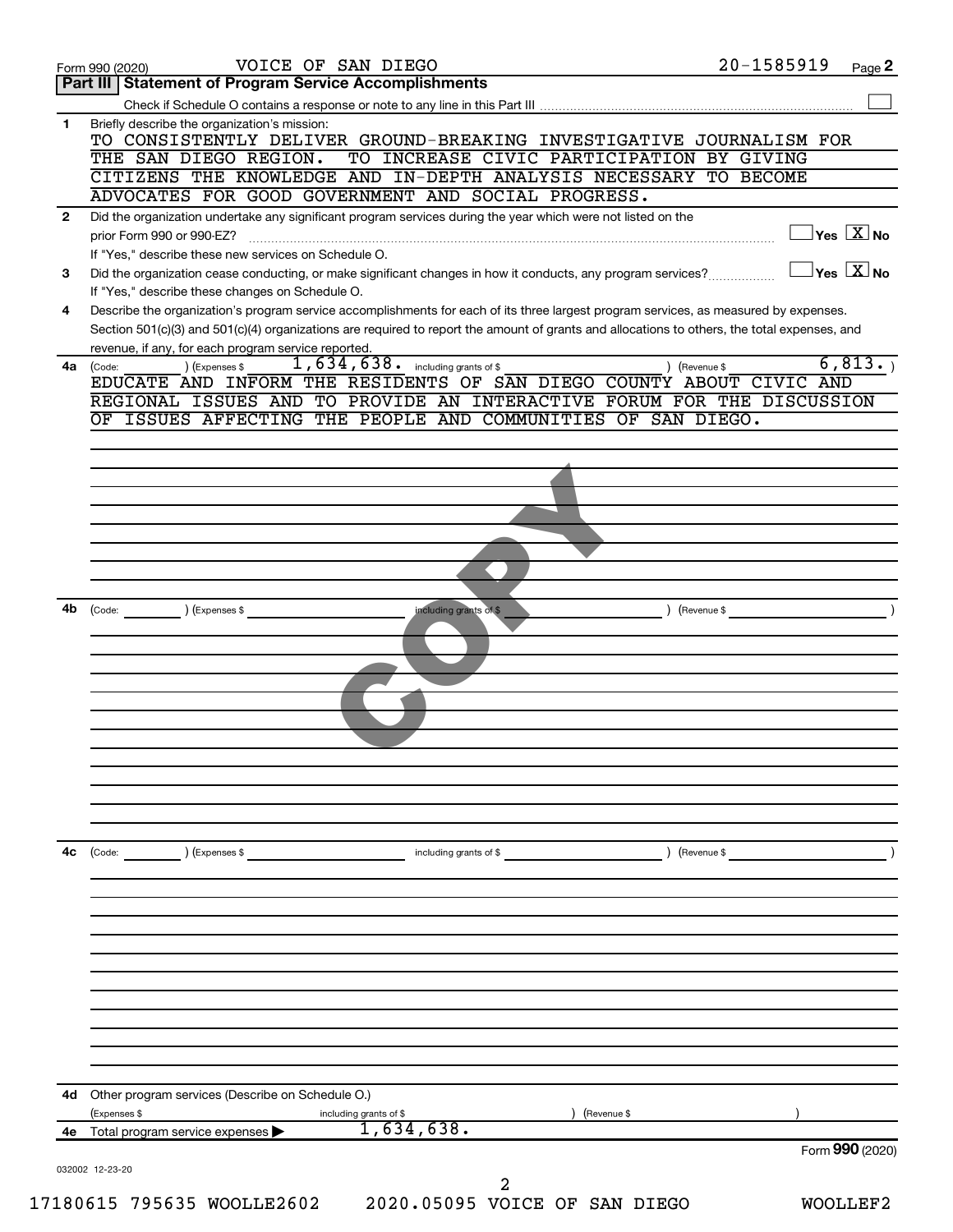|  | Form 990 (2020) |
|--|-----------------|

Form 990 (2020) Page VOICE OF SAN DIEGO 20-1585919 **Part IV Checklist of Required Schedules**

|     |                                                                                                                                                                                                                                                   |                 | Yes | No                           |
|-----|---------------------------------------------------------------------------------------------------------------------------------------------------------------------------------------------------------------------------------------------------|-----------------|-----|------------------------------|
| 1   | Is the organization described in section $501(c)(3)$ or $4947(a)(1)$ (other than a private foundation)?                                                                                                                                           |                 |     |                              |
|     | If "Yes," complete Schedule A                                                                                                                                                                                                                     | $\mathbf{1}$    | X   |                              |
| 2   | Is the organization required to complete Schedule B, Schedule of Contributors? [111] [12] the organization required to complete Schedule B, Schedule of Contributors?                                                                             | $\overline{2}$  | x   |                              |
| З   | Did the organization engage in direct or indirect political campaign activities on behalf of or in opposition to candidates for                                                                                                                   |                 |     | x                            |
|     |                                                                                                                                                                                                                                                   | 3               |     |                              |
| 4   | Section 501(c)(3) organizations. Did the organization engage in lobbying activities, or have a section 501(h) election in effect                                                                                                                  | 4               |     | x                            |
| 5   | Is the organization a section 501(c)(4), 501(c)(5), or 501(c)(6) organization that receives membership dues, assessments, or                                                                                                                      |                 |     |                              |
|     |                                                                                                                                                                                                                                                   | 5               |     | х                            |
| 6   | Did the organization maintain any donor advised funds or any similar funds or accounts for which donors have the right to                                                                                                                         |                 |     |                              |
|     | provide advice on the distribution or investment of amounts in such funds or accounts? If "Yes," complete Schedule D, Part I                                                                                                                      | 6               |     | x                            |
| 7   | Did the organization receive or hold a conservation easement, including easements to preserve open space,                                                                                                                                         |                 |     |                              |
|     |                                                                                                                                                                                                                                                   | $\overline{7}$  |     | x                            |
| 8   | Did the organization maintain collections of works of art, historical treasures, or other similar assets? If "Yes," complete                                                                                                                      |                 |     |                              |
|     | Schedule D, Part III <b>Marting Communities</b> Contract and Contract and Contract and Contract and Contract and Contract and Contract and Contract and Contract and Contract and Contract and Contract and Contract and Contract a               | 8               |     | x                            |
| 9   | Did the organization report an amount in Part X, line 21, for escrow or custodial account liability, serve as a custodian for                                                                                                                     |                 |     |                              |
|     | amounts not listed in Part X; or provide credit counseling, debt management, credit repair, or debt negotiation services?                                                                                                                         |                 |     |                              |
|     |                                                                                                                                                                                                                                                   | 9               |     | x                            |
| 10  | Did the organization, directly or through a related organization, hold assets in donor-restricted endowments                                                                                                                                      |                 |     | х                            |
| 11  | If the organization's answer to any of the following questions is "Yes," then complete Schedule D, Parts VI, VII, VIII, IX, or X                                                                                                                  | 10              |     |                              |
|     | as applicable.                                                                                                                                                                                                                                    |                 |     |                              |
|     | a Did the organization report an amount for land, buildings, and equipment in Part X, line 10? If "Yes," complete Schedule D,                                                                                                                     |                 |     |                              |
|     | Part VI                                                                                                                                                                                                                                           | 11a             | X   |                              |
|     | <b>b</b> Did the organization report an amount for investments - other securities in Part X, line 12, that is 5% or more of its total                                                                                                             |                 |     |                              |
|     | assets reported in Part X, line 16? If "Yes," complete Schedule D, Part VII (Communication continuum communication control of the Schedule D, Part VII (Communication continuum)                                                                  | 11b             |     | x                            |
|     | c Did the organization report an amount for investments - program related in Part X, line 13, that is 5% or more of its total                                                                                                                     |                 |     |                              |
|     | assets reported in Part X, line 16? If "Yes," complete Schedule D, Part VIII Manumerrow manumerrow manumerrow                                                                                                                                     | 11c             |     | х                            |
|     | d Did the organization report an amount for other assets in Part X, line 15, that is 5% or more of its total assets reported in                                                                                                                   |                 |     |                              |
|     | Part X, line 16? If "Yes," complete Schedule D, Part IX                                                                                                                                                                                           | 11d             |     | x<br>$\overline{\mathtt{x}}$ |
|     |                                                                                                                                                                                                                                                   | 11e             |     |                              |
| f.  | Did the organization's separate or consolidated financial statements for the tax year include a footnote that addresses<br>the organization's liability for uncertain tax positions under FIN 48 (ASC 740)? If "Yes," complete Schedule D, Part X | 11f             |     | x                            |
|     | 12a Did the organization obtain separate, independent audited financial statements for the tax year? If "Yes," complete                                                                                                                           |                 |     |                              |
|     |                                                                                                                                                                                                                                                   | 12a             | х   |                              |
|     | <b>b</b> Was the organization included in consolidated, independent audited financial statements for the tax year?                                                                                                                                |                 |     |                              |
|     | If "Yes," and if the organization answered "No" to line 12a, then completing Schedule D, Parts XI and XII is optional                                                                                                                             | 12 <sub>b</sub> |     |                              |
| 13  |                                                                                                                                                                                                                                                   | 13              |     | $\overline{\textbf{x}}$      |
| 14a |                                                                                                                                                                                                                                                   | 14a             |     | $\overline{\mathbf{X}}$      |
| b   | Did the organization have aggregate revenues or expenses of more than \$10,000 from grantmaking, fundraising, business,                                                                                                                           |                 |     |                              |
|     | investment, and program service activities outside the United States, or aggregate foreign investments valued at \$100,000                                                                                                                        |                 |     |                              |
|     |                                                                                                                                                                                                                                                   | 14b             |     | х                            |
| 15  | Did the organization report on Part IX, column (A), line 3, more than \$5,000 of grants or other assistance to or for any                                                                                                                         |                 |     |                              |
|     |                                                                                                                                                                                                                                                   | 15              |     | x                            |
| 16  | Did the organization report on Part IX, column (A), line 3, more than \$5,000 of aggregate grants or other assistance to                                                                                                                          |                 |     | x                            |
| 17  | Did the organization report a total of more than \$15,000 of expenses for professional fundraising services on Part IX,                                                                                                                           | 16              |     |                              |
|     |                                                                                                                                                                                                                                                   | 17              |     | х                            |
| 18  | Did the organization report more than \$15,000 total of fundraising event gross income and contributions on Part VIII, lines                                                                                                                      |                 |     |                              |
|     |                                                                                                                                                                                                                                                   | 18              |     | x                            |
| 19  | Did the organization report more than \$15,000 of gross income from gaming activities on Part VIII, line 9a? If "Yes,"                                                                                                                            |                 |     |                              |
|     |                                                                                                                                                                                                                                                   | 19              |     | x                            |
| 20a |                                                                                                                                                                                                                                                   | 20a             |     | $\overline{\text{X}}$        |
| b   |                                                                                                                                                                                                                                                   | 20 <sub>b</sub> |     |                              |
| 21  | Did the organization report more than \$5,000 of grants or other assistance to any domestic organization or                                                                                                                                       |                 |     |                              |
|     |                                                                                                                                                                                                                                                   | 21              |     | x<br>Form 990 (2020)         |
|     | 032003 12-23-20                                                                                                                                                                                                                                   |                 |     |                              |

17180615 795635 WOOLLE2602 2020.05095 VOICE OF SAN DIEGO WOOLLEF2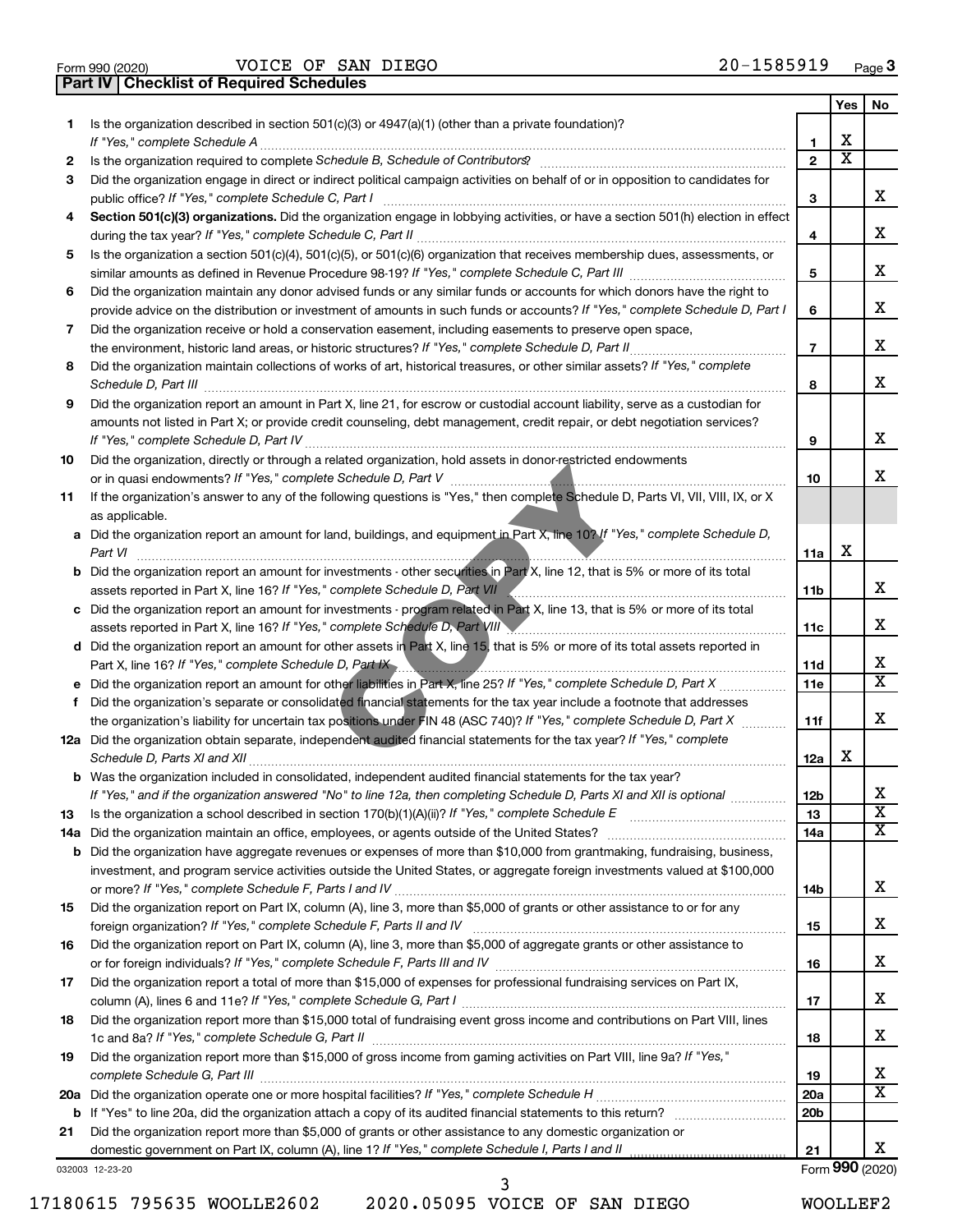|  | Form 990 (2020) |
|--|-----------------|
|  |                 |

Form 990 (2020) Page VOICE OF SAN DIEGO 20-1585919

*(continued)* **Part IV Checklist of Required Schedules**

|               |                                                                                                                                                                                                                                |                        | Yes             | No                      |
|---------------|--------------------------------------------------------------------------------------------------------------------------------------------------------------------------------------------------------------------------------|------------------------|-----------------|-------------------------|
| 22            | Did the organization report more than \$5,000 of grants or other assistance to or for domestic individuals on                                                                                                                  |                        |                 |                         |
|               | Part IX, column (A), line 2? If "Yes," complete Schedule I, Parts I and III                                                                                                                                                    | 22                     |                 | x                       |
| 23            | Did the organization answer "Yes" to Part VII, Section A, line 3, 4, or 5 about compensation of the organization's current                                                                                                     |                        |                 |                         |
|               | and former officers, directors, trustees, key employees, and highest compensated employees? If "Yes," complete                                                                                                                 |                        | х               |                         |
|               | Schedule J<br>24a Did the organization have a tax-exempt bond issue with an outstanding principal amount of more than \$100,000 as of the                                                                                      | 23                     |                 |                         |
|               | last day of the year, that was issued after December 31, 2002? If "Yes," answer lines 24b through 24d and complete                                                                                                             |                        |                 |                         |
|               | Schedule K. If "No," go to line 25a                                                                                                                                                                                            | 24a                    |                 | x                       |
|               |                                                                                                                                                                                                                                | 24 <sub>b</sub>        |                 |                         |
|               | c Did the organization maintain an escrow account other than a refunding escrow at any time during the year to defease                                                                                                         |                        |                 |                         |
|               | any tax-exempt bonds?                                                                                                                                                                                                          | 24c                    |                 |                         |
|               |                                                                                                                                                                                                                                | 24d                    |                 |                         |
|               | 25a Section 501(c)(3), 501(c)(4), and 501(c)(29) organizations. Did the organization engage in an excess benefit                                                                                                               |                        |                 |                         |
|               |                                                                                                                                                                                                                                | 25a                    |                 | x                       |
|               | <b>b</b> Is the organization aware that it engaged in an excess benefit transaction with a disqualified person in a prior year, and                                                                                            |                        |                 |                         |
|               | that the transaction has not been reported on any of the organization's prior Forms 990 or 990-EZ? If "Yes," complete                                                                                                          |                        |                 |                         |
|               | Schedule L, Part I                                                                                                                                                                                                             | 25b                    |                 | х                       |
| 26            | Did the organization report any amount on Part X, line 5 or 22, for receivables from or payables to any current                                                                                                                |                        |                 |                         |
|               | or former officer, director, trustee, key employee, creator or founder, substantial contributor, or 35%                                                                                                                        |                        |                 |                         |
|               |                                                                                                                                                                                                                                | 26                     |                 | х                       |
| 27            | Did the organization provide a grant or other assistance to any current or former officer, director, trustee, key employee,                                                                                                    |                        |                 |                         |
|               | creator or founder, substantial contributor or employee thereof, a grant selection committee member, or to a 35% controlled                                                                                                    |                        |                 |                         |
|               | entity (including an employee thereof) or family member of any of these persons? If "Yes," complete Schedule L, Part III                                                                                                       | 27                     |                 | x                       |
| 28            | Was the organization a party to a business transaction with one of the following parties (see Schedule L, Part IV                                                                                                              |                        |                 |                         |
|               | instructions, for applicable filing thresholds, conditions, and exceptions):                                                                                                                                                   |                        |                 |                         |
|               | a A current or former officer, director, trustee, key employee, creator or founder, or substantial contributor? If                                                                                                             |                        |                 | X                       |
|               |                                                                                                                                                                                                                                | 28a<br>28 <sub>b</sub> |                 | $\overline{\texttt{x}}$ |
|               | c A 35% controlled entity of one or more individuals and/or organizations described in lines 28a or 28b?/f                                                                                                                     |                        |                 |                         |
|               | "Yes," complete Schedule L, Part IV                                                                                                                                                                                            | 28c                    |                 | х                       |
| 29            |                                                                                                                                                                                                                                | 29                     |                 | $\overline{\text{x}}$   |
| 30            | Did the organization receive contributions of art, historical treasures, or other similar assets, or qualified conservation                                                                                                    |                        |                 |                         |
|               | contributions? If "Yes," complete Schedule M                                                                                                                                                                                   | 30                     |                 | x                       |
| 31            | Did the organization liquidate, terminate, or dissolve and cease operations? If "Yes," complete Schedule N, Part I                                                                                                             | 31                     |                 | $\overline{\texttt{x}}$ |
| 32            | Did the organization sell, exchange, dispose of, or transfer more than 25% of its net assets? If "Yes," complete                                                                                                               |                        |                 |                         |
|               | Schedule N, Part II                                                                                                                                                                                                            | 32                     |                 | х                       |
| 33            | Did the organization own 100% of an entity disregarded as separate from the organization under Regulations                                                                                                                     |                        |                 |                         |
|               |                                                                                                                                                                                                                                | 33                     |                 | х                       |
| 34            | Was the organization related to any tax-exempt or taxable entity? If "Yes," complete Schedule R, Part II, III, or IV, and                                                                                                      |                        |                 |                         |
|               | Part V, line 1                                                                                                                                                                                                                 | 34                     |                 | х                       |
|               |                                                                                                                                                                                                                                | 35a                    |                 | $\overline{\text{X}}$   |
|               | b If "Yes" to line 35a, did the organization receive any payment from or engage in any transaction with a controlled entity                                                                                                    |                        |                 |                         |
|               |                                                                                                                                                                                                                                | 35b                    |                 |                         |
| 36            | Section 501(c)(3) organizations. Did the organization make any transfers to an exempt non-charitable related organization?                                                                                                     |                        |                 |                         |
|               |                                                                                                                                                                                                                                | 36                     |                 | x                       |
| 37            | Did the organization conduct more than 5% of its activities through an entity that is not a related organization                                                                                                               |                        |                 | x                       |
|               | and that is treated as a partnership for federal income tax purposes? If "Yes," complete Schedule R, Part VI<br>Did the organization complete Schedule O and provide explanations in Schedule O for Part VI, lines 11b and 19? | 37                     |                 |                         |
| 38            |                                                                                                                                                                                                                                | 38                     | х               |                         |
| <b>Part V</b> | <b>Statements Regarding Other IRS Filings and Tax Compliance</b>                                                                                                                                                               |                        |                 |                         |
|               |                                                                                                                                                                                                                                |                        |                 |                         |
|               |                                                                                                                                                                                                                                |                        | Yes             | No                      |
|               | 1a                                                                                                                                                                                                                             |                        |                 |                         |
|               | 0<br>1b                                                                                                                                                                                                                        |                        |                 |                         |
|               | c Did the organization comply with backup withholding rules for reportable payments to vendors and reportable gaming                                                                                                           |                        |                 |                         |
|               |                                                                                                                                                                                                                                | 1c                     | х               |                         |
|               | 032004 12-23-20                                                                                                                                                                                                                |                        | Form 990 (2020) |                         |
|               | 4                                                                                                                                                                                                                              |                        |                 |                         |

17180615 795635 WOOLLE2602 2020.05095 VOICE OF SAN DIEGO WOOLLEF2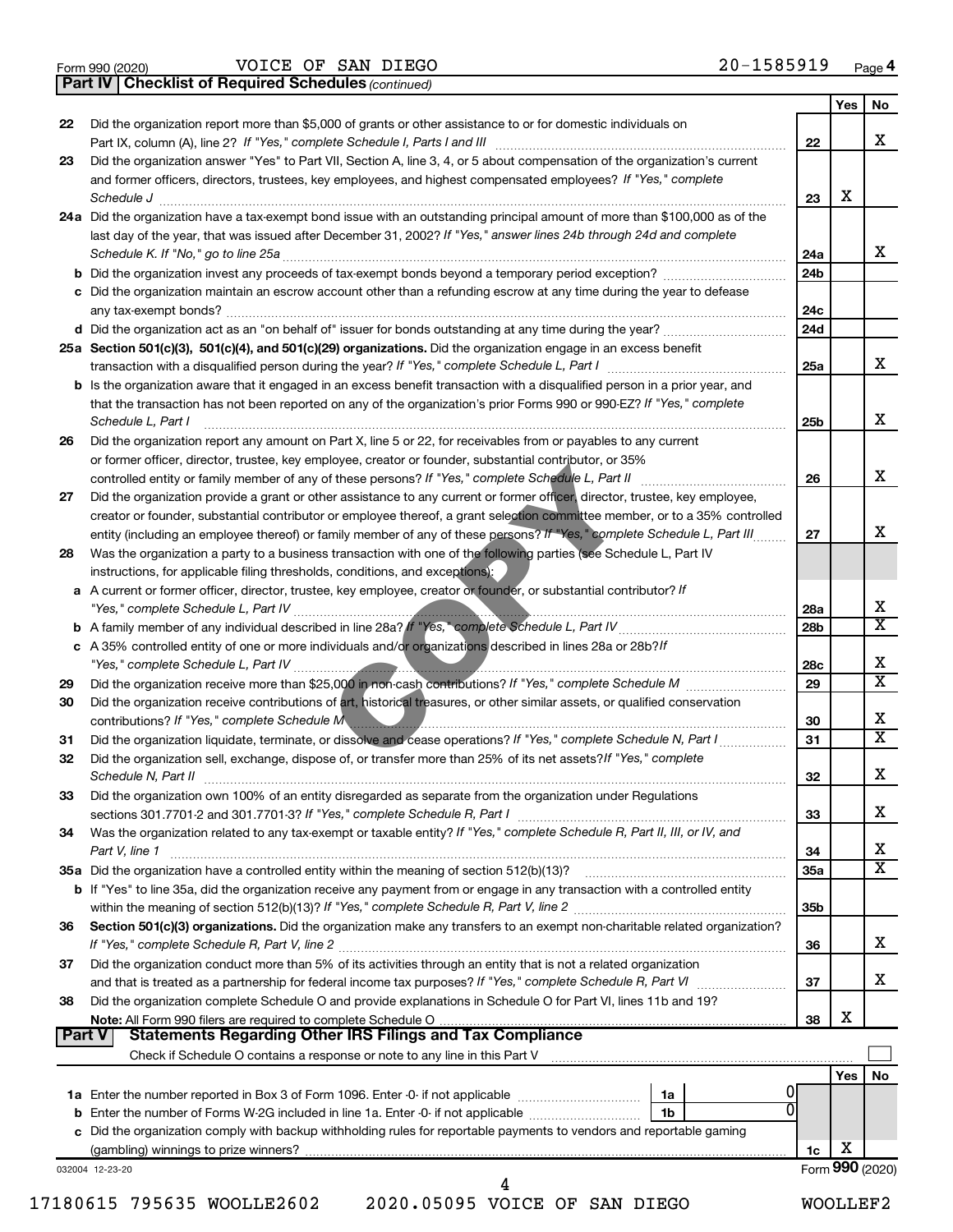| Form 990 (2020) | DIEGO<br>SAN<br>VOICE<br>ΟF | 1585919<br>$20 -$<br>Page 5 |
|-----------------|-----------------------------|-----------------------------|
|-----------------|-----------------------------|-----------------------------|

| Part V | Statements Regarding Other IRS Filings and Tax Compliance (continued)                                                                           |                 |     |                         |                              |  |  |
|--------|-------------------------------------------------------------------------------------------------------------------------------------------------|-----------------|-----|-------------------------|------------------------------|--|--|
|        |                                                                                                                                                 |                 |     | Yes                     | No                           |  |  |
|        | 2a Enter the number of employees reported on Form W-3, Transmittal of Wage and Tax Statements,                                                  |                 |     |                         |                              |  |  |
|        | filed for the calendar year ending with or within the year covered by this return                                                               | 23<br>2a        |     |                         |                              |  |  |
|        | b If at least one is reported on line 2a, did the organization file all required federal employment tax returns?                                |                 | 2b  | Х                       |                              |  |  |
|        |                                                                                                                                                 |                 |     |                         |                              |  |  |
|        | 3a Did the organization have unrelated business gross income of \$1,000 or more during the year?                                                |                 | За  | Х                       |                              |  |  |
|        |                                                                                                                                                 |                 | 3b  | $\overline{\mathbf{X}}$ |                              |  |  |
|        | 4a At any time during the calendar year, did the organization have an interest in, or a signature or other authority over, a                    |                 |     |                         |                              |  |  |
|        | financial account in a foreign country (such as a bank account, securities account, or other financial account)?                                |                 | 4a  |                         | x                            |  |  |
|        | <b>b</b> If "Yes," enter the name of the foreign country $\blacktriangleright$                                                                  |                 |     |                         |                              |  |  |
|        | See instructions for filing requirements for FinCEN Form 114, Report of Foreign Bank and Financial Accounts (FBAR).                             |                 |     |                         |                              |  |  |
| 5a     |                                                                                                                                                 |                 | 5a  |                         | х<br>$\overline{\mathbf{X}}$ |  |  |
|        |                                                                                                                                                 |                 |     |                         |                              |  |  |
|        |                                                                                                                                                 |                 | 5с  |                         |                              |  |  |
|        | 6a Does the organization have annual gross receipts that are normally greater than \$100,000, and did the organization solicit                  |                 |     |                         |                              |  |  |
|        |                                                                                                                                                 |                 | 6a  |                         | x                            |  |  |
|        | <b>b</b> If "Yes," did the organization include with every solicitation an express statement that such contributions or gifts                   |                 |     |                         |                              |  |  |
|        | were not tax deductible?                                                                                                                        |                 | 6b  |                         |                              |  |  |
| 7      | Organizations that may receive deductible contributions under section 170(c).                                                                   |                 |     |                         |                              |  |  |
|        | Did the organization receive a payment in excess of \$75 made partly as a contribution and partly for goods and services provided to the payor? |                 | 7a  | х                       |                              |  |  |
| b      |                                                                                                                                                 |                 | 7b  | $\overline{\mathbf{X}}$ |                              |  |  |
|        | c Did the organization sell, exchange, or otherwise dispose of tangible personal property for which it was required                             |                 |     |                         |                              |  |  |
|        |                                                                                                                                                 |                 | 7с  |                         | х                            |  |  |
|        |                                                                                                                                                 | 7d              | 7e  |                         | х                            |  |  |
|        |                                                                                                                                                 |                 |     |                         |                              |  |  |
| Ť.     |                                                                                                                                                 |                 |     |                         |                              |  |  |
|        | If the organization received a contribution of qualified intellectual property, did the organization file Form 8899 as required?                |                 |     |                         |                              |  |  |
| h      | If the organization received a contribution of cars, boats, airplanes, or other vehicles, did the organization file a Form 1098-C?              |                 | 7h  | N/R                     |                              |  |  |
| 8      | Sponsoring organizations maintaining donor advised funds. Did a donor advised fund maintained by the                                            | N/A             | 8   |                         |                              |  |  |
| 9      | Sponsoring organizations maintaining donor advised funds.                                                                                       |                 |     |                         |                              |  |  |
| а      | Did the sponsoring organization make any taxable distributions under section 4966?                                                              | N/A             | 9а  |                         |                              |  |  |
|        |                                                                                                                                                 | N/A             | 9b  |                         |                              |  |  |
| 10     | Section 501(c)(7) organizations. Enter:                                                                                                         |                 |     |                         |                              |  |  |
|        | N/A                                                                                                                                             | 10a             |     |                         |                              |  |  |
|        | b Gross receipts, included on Form 990, Part VIII, line 12, for public use of club facilities                                                   | 10 <sub>b</sub> |     |                         |                              |  |  |
| 11     | Section 501(c)(12) organizations. Enter:                                                                                                        |                 |     |                         |                              |  |  |
| а      | N/A                                                                                                                                             | 11a             |     |                         |                              |  |  |
| b      | Gross income from other sources (Do not net amounts due or paid to other sources against                                                        |                 |     |                         |                              |  |  |
|        | amounts due or received from them.)                                                                                                             | 11b             |     |                         |                              |  |  |
|        | 12a Section 4947(a)(1) non-exempt charitable trusts. Is the organization filing Form 990 in lieu of Form 1041?                                  |                 | 12a |                         |                              |  |  |
|        | <b>b</b> If "Yes," enter the amount of tax-exempt interest received or accrued during the year $\ldots$ $\mathbf{N}/\mathbf{A}$ .               | 12b             |     |                         |                              |  |  |
| 13     | Section 501(c)(29) qualified nonprofit health insurance issuers.                                                                                |                 |     |                         |                              |  |  |
| а      | Is the organization licensed to issue qualified health plans in more than one state?                                                            | N/A             | 1За |                         |                              |  |  |
|        | Note: See the instructions for additional information the organization must report on Schedule O.                                               |                 |     |                         |                              |  |  |
| b      | Enter the amount of reserves the organization is required to maintain by the states in which the                                                |                 |     |                         |                              |  |  |
|        |                                                                                                                                                 | 13b             |     |                         |                              |  |  |
| c      |                                                                                                                                                 | 13с             |     |                         |                              |  |  |
|        | 14a Did the organization receive any payments for indoor tanning services during the tax year?                                                  |                 | 14a |                         | x                            |  |  |
|        | <b>b</b> If "Yes," has it filed a Form 720 to report these payments? If "No," provide an explanation on Schedule O                              |                 | 14b |                         |                              |  |  |
| 15     | Is the organization subject to the section 4960 tax on payment(s) of more than \$1,000,000 in remuneration or                                   |                 |     |                         |                              |  |  |
|        |                                                                                                                                                 |                 | 15  |                         | x                            |  |  |
|        | If "Yes," see instructions and file Form 4720, Schedule N.                                                                                      |                 |     |                         |                              |  |  |
| 16     | Is the organization an educational institution subject to the section 4968 excise tax on net investment income?                                 |                 | 16  |                         | х                            |  |  |
|        | If "Yes," complete Form 4720, Schedule O.                                                                                                       |                 |     |                         |                              |  |  |
|        |                                                                                                                                                 |                 |     | Form 990 (2020)         |                              |  |  |

032005 12-23-20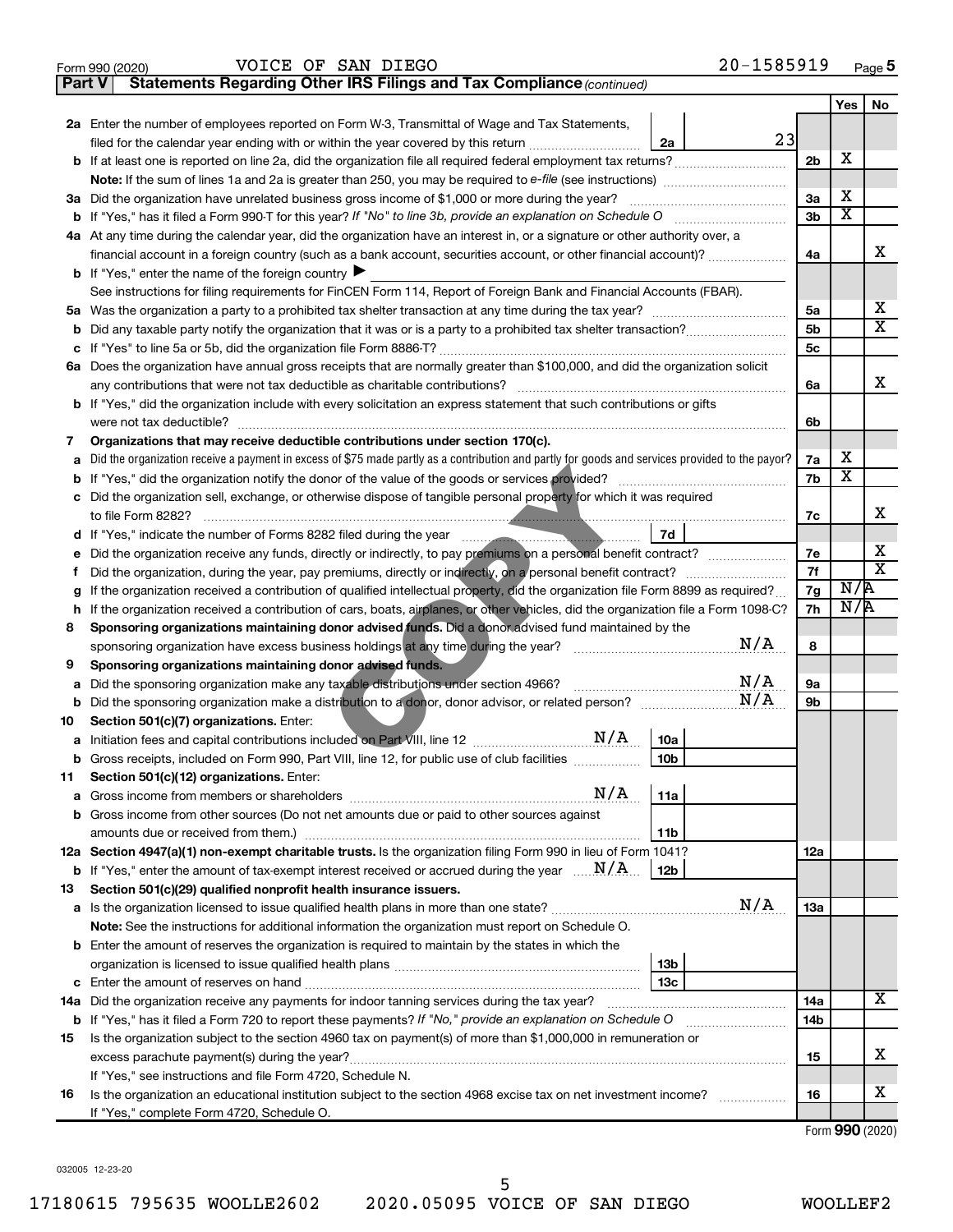| Form 990 (2020) |  |
|-----------------|--|
|-----------------|--|

#### Form 990 (2020) Page VOICE OF SAN DIEGO 20-1585919

**Part VI** Governance, Management, and Disclosure For each "Yes" response to lines 2 through 7b below, and for a "No" response *to line 8a, 8b, or 10b below, describe the circumstances, processes, or changes on Schedule O. See instructions.*

|     | Check if Schedule O contains a response or note to any line in this Part VI [11] [12] Check if Schedule O contains a response or note to any line in this Part VI                                                             |    |                 |                 |                              | $\mathbf{X}$ |
|-----|-------------------------------------------------------------------------------------------------------------------------------------------------------------------------------------------------------------------------------|----|-----------------|-----------------|------------------------------|--------------|
|     | <b>Section A. Governing Body and Management</b>                                                                                                                                                                               |    |                 |                 |                              |              |
|     |                                                                                                                                                                                                                               |    |                 |                 | Yes                          | No           |
|     | <b>1a</b> Enter the number of voting members of the governing body at the end of the tax year                                                                                                                                 | 1a | 10 <sub>l</sub> |                 |                              |              |
|     | If there are material differences in voting rights among members of the governing body, or if the governing                                                                                                                   |    |                 |                 |                              |              |
|     | body delegated broad authority to an executive committee or similar committee, explain on Schedule O.                                                                                                                         |    |                 |                 |                              |              |
| b   | Enter the number of voting members included on line 1a, above, who are independent                                                                                                                                            | 1b | 9               |                 |                              |              |
| 2   | Did any officer, director, trustee, or key employee have a family relationship or a business relationship with any other                                                                                                      |    |                 |                 |                              |              |
|     | officer, director, trustee, or key employee?                                                                                                                                                                                  |    |                 | $\mathbf{2}$    |                              |              |
| 3   | Did the organization delegate control over management duties customarily performed by or under the direct supervision                                                                                                         |    |                 |                 |                              |              |
|     |                                                                                                                                                                                                                               |    |                 | 3               |                              |              |
| 4   | Did the organization make any significant changes to its governing documents since the prior Form 990 was filed?                                                                                                              |    |                 | 4               |                              |              |
| 5   |                                                                                                                                                                                                                               |    |                 | 5               |                              |              |
| 6   |                                                                                                                                                                                                                               |    |                 | 6               |                              |              |
| 7a  | Did the organization have members, stockholders, or other persons who had the power to elect or appoint one or                                                                                                                |    |                 |                 |                              |              |
|     |                                                                                                                                                                                                                               |    |                 | 7a              |                              |              |
|     | Are any governance decisions of the organization reserved to (or subject to approval by) members, stockholders, or                                                                                                            |    |                 |                 |                              |              |
| b   |                                                                                                                                                                                                                               |    |                 |                 |                              |              |
|     |                                                                                                                                                                                                                               |    |                 | 7b              |                              |              |
| 8   | Did the organization contemporaneously document the meetings held or written actions undertaken during the year by the following:                                                                                             |    |                 |                 |                              |              |
| а   |                                                                                                                                                                                                                               |    |                 | 8а              | х<br>$\overline{\textbf{x}}$ |              |
| b   |                                                                                                                                                                                                                               |    |                 | 8b              |                              |              |
| 9   | Is there any officer, director, trustee, or key employee listed in Part VII, Section A, who cannot be reached at the                                                                                                          |    |                 |                 |                              |              |
|     |                                                                                                                                                                                                                               |    |                 | 9               |                              |              |
|     | <b>Section B. Policies</b> (This Section B requests information about policies not required by the Internal Revenue Code.)                                                                                                    |    |                 |                 |                              |              |
|     |                                                                                                                                                                                                                               |    |                 |                 | Yes                          |              |
|     | <b>10a</b> Did the organization have local chapters, branches, or affiliates?                                                                                                                                                 |    |                 | 10a             |                              |              |
|     | <b>b</b> If "Yes," did the organization have written policies and procedures governing the activities of such chapters, affiliates,                                                                                           |    |                 |                 |                              |              |
|     |                                                                                                                                                                                                                               |    |                 | 10b             |                              |              |
|     | 11a Has the organization provided a complete copy of this Form 990 to all members of its governing body before filing the form?                                                                                               |    |                 | 11a             | X                            |              |
|     | <b>b</b> Describe in Schedule O the process, if any, used by the organization to review this Form 990.                                                                                                                        |    |                 |                 |                              |              |
| 12a |                                                                                                                                                                                                                               |    |                 | 12a             | х                            |              |
| b   | Were officers, directors, or trustees, and key employees required to disclose annually interests that could give rise to conflicts?                                                                                           |    |                 | 12 <sub>b</sub> | $\overline{\textbf{x}}$      |              |
| с   | Did the organization regularly and consistently monitor and enforce compliance with the policy? If "Yes," describe                                                                                                            |    |                 |                 |                              |              |
|     | <u> 1990 - Jan James James Jan James James James James James James James James James James James James James Jam</u>                                                                                                          |    |                 | 12c             | Х                            |              |
| 13  |                                                                                                                                                                                                                               |    |                 | 13              | $\overline{\mathbf{X}}$      |              |
| 14  | Did the organization have a written document retention and destruction policy? [11] manufaction manufaction in                                                                                                                |    |                 | 14              | $\overline{\mathbf{X}}$      |              |
| 15  | Did the process for determining compensation of the following persons include a review and approval by independent                                                                                                            |    |                 |                 |                              |              |
|     | persons, comparability data, and contemporaneous substantiation of the deliberation and decision?                                                                                                                             |    |                 |                 |                              |              |
|     | The organization's CEO, Executive Director, or top management official [111] [11] manument content of the organization's CEO, Executive Director, or top management official [11] manument content of the organization of the |    |                 | 15a             | х                            |              |
| а   |                                                                                                                                                                                                                               |    |                 |                 | $\overline{\textbf{x}}$      |              |
|     |                                                                                                                                                                                                                               |    |                 | 15 <sub>b</sub> |                              |              |
|     | If "Yes" to line 15a or 15b, describe the process in Schedule O (see instructions).                                                                                                                                           |    |                 |                 |                              |              |
|     | 16a Did the organization invest in, contribute assets to, or participate in a joint venture or similar arrangement with a                                                                                                     |    |                 |                 |                              |              |
|     | taxable entity during the year?                                                                                                                                                                                               |    |                 | 16a             |                              |              |
|     | b If "Yes," did the organization follow a written policy or procedure requiring the organization to evaluate its participation                                                                                                |    |                 |                 |                              |              |
|     | in joint venture arrangements under applicable federal tax law, and take steps to safequard the organization's                                                                                                                |    |                 |                 |                              |              |
|     | exempt status with respect to such arrangements?                                                                                                                                                                              |    |                 | 16b             |                              |              |
|     | <b>Section C. Disclosure</b>                                                                                                                                                                                                  |    |                 |                 |                              |              |
| 17  | List the states with which a copy of this Form 990 is required to be filed $\blacktriangleright$ CA                                                                                                                           |    |                 |                 |                              |              |
| 18  | Section 6104 requires an organization to make its Forms 1023 (1024 or 1024-A, if applicable), 990, and 990-T (Section 501(c)(3)s only) available                                                                              |    |                 |                 |                              |              |
|     | for public inspection. Indicate how you made these available. Check all that apply.<br>$\lfloor x \rfloor$ Another's website<br>$\lfloor x \rfloor$ Upon request<br><b>X</b> Own website<br>Other (explain on Schedule O)     |    |                 |                 |                              |              |
| 19  | Describe on Schedule O whether (and if so, how) the organization made its governing documents, conflict of interest policy, and financial                                                                                     |    |                 |                 |                              |              |
|     | statements available to the public during the tax year.                                                                                                                                                                       |    |                 |                 |                              |              |
|     | State the name, address, and telephone number of the person who possesses the organization's books and records                                                                                                                |    |                 |                 |                              |              |
| 20  | JULIANNE MARKOW - (619)325-0525                                                                                                                                                                                               |    |                 |                 |                              |              |
|     | 92101<br>WEST A STREET, SUITE 650, SAN DIEGO,<br>CA<br>110                                                                                                                                                                    |    |                 |                 |                              |              |
|     |                                                                                                                                                                                                                               |    |                 |                 |                              |              |
|     | 032006 12-23-20                                                                                                                                                                                                               |    |                 |                 | Form 990 (2020)              |              |
|     | 6                                                                                                                                                                                                                             |    |                 |                 |                              |              |
|     | 2020.05095 VOICE OF SAN DIEGO<br>17180615 795635 WOOLLE2602                                                                                                                                                                   |    |                 |                 | WOOLLEF2                     |              |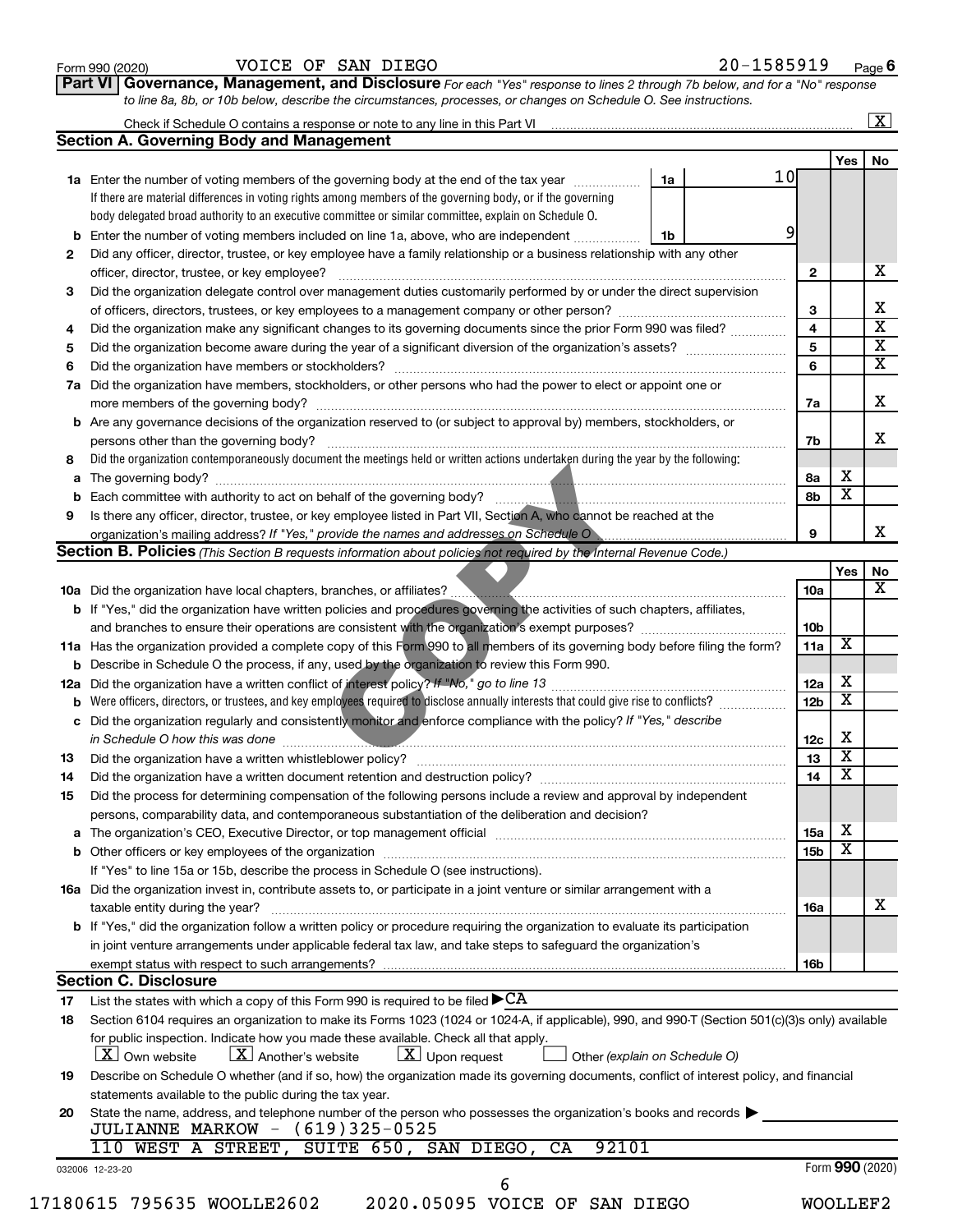$\Box$ 

| Part VII Compensation of Officers, Directors, Trustees, Key Employees, Highest Compensated |  |  |
|--------------------------------------------------------------------------------------------|--|--|
| <b>Employees, and Independent Contractors</b>                                              |  |  |

Check if Schedule O contains a response or note to any line in this Part VII

**Section A. Officers, Directors, Trustees, Key Employees, and Highest Compensated Employees**

**1a**  Complete this table for all persons required to be listed. Report compensation for the calendar year ending with or within the organization's tax year.  $\bullet$  List all of the organization's current officers, directors, trustees (whether individuals or organizations), regardless of amount of compensation.

Enter -0- in columns (D), (E), and (F) if no compensation was paid.

**•** List all of the organization's current key employees, if any. See instructions for definition of "key employee."

**•** List the organization's five *current* highest compensated employees (other than an officer, director, trustee, or key employee) who received reportable compensation (Box 5 of Form W-2 and/or Box 7 of Form 1099-MISC) of more than \$100,000 from the organization and any related organizations.

 $\bullet$  List all of the organization's former officers, key employees, and highest compensated employees who received more than \$100,000 of reportable compensation from the organization and any related organizations.

**•** List all of the organization's former directors or trustees that received, in the capacity as a former director or trustee of the organization, more than \$10,000 of reportable compensation from the organization and any related organizations.

See instructions for the order in which to list the persons above.

Check this box if neither the organization nor any related organization compensated any current officer, director, or trustee.  $\Box$ 

| (A)                                  | (B)                                                                  | (C)                            |                       |              |              |                                                                                                 |        | (D)                                    | (E)                                        | (F)                                                                      |
|--------------------------------------|----------------------------------------------------------------------|--------------------------------|-----------------------|--------------|--------------|-------------------------------------------------------------------------------------------------|--------|----------------------------------------|--------------------------------------------|--------------------------------------------------------------------------|
| Name and title                       | Average<br>hours per<br>week                                         |                                |                       | Position     |              | (do not check more than one<br>box, unless person is both an<br>officer and a director/trustee) |        | Reportable<br>compensation<br>from     | Reportable<br>compensation<br>from related | Estimated<br>amount of<br>other                                          |
|                                      | (list any<br>hours for<br>related<br>organizations<br>below<br>line) | Individual trustee or director | Institutional trustee | Officer      | Key employee | Highest compensated<br>employee                                                                 | Former | the<br>organization<br>(W-2/1099-MISC) | organizations<br>(W-2/1099-MISC)           | compensation<br>from the<br>organization<br>and related<br>organizations |
| SCOTT LEWIS<br>(1)                   | 40.00                                                                |                                |                       |              |              |                                                                                                 |        |                                        |                                            |                                                                          |
| CEO/EDITOR IN CHIEF                  |                                                                      | X                              |                       | $\mathbf X$  |              |                                                                                                 |        | 156,031.                               | 0.                                         | 7,941.                                                                   |
| (2)<br><b>JULIANNE MARKOW</b><br>COO | 40.00                                                                |                                |                       |              |              | X                                                                                               |        | 124,458.                               | $\mathbf 0$ .                              | $\mathbf 0$ .                                                            |
| SARA LIBBY<br>(3)                    | 40.00                                                                |                                |                       |              |              |                                                                                                 |        |                                        |                                            |                                                                          |
| MANAGING EDITOR                      |                                                                      |                                |                       |              |              | $\overline{\mathbf{X}}$                                                                         |        | 108,475.                               | 0.                                         | $\boldsymbol{0}$ .                                                       |
| (4)<br>ANN ALPERT<br>CFO             | 10.00                                                                |                                |                       | $\mathbf{x}$ |              |                                                                                                 |        | 26,125                                 | 0.                                         | $\boldsymbol{0}$ .                                                       |
| R. B. WOOLLEY JR.<br>(5)             | 8.00                                                                 |                                |                       |              |              |                                                                                                 |        |                                        |                                            |                                                                          |
| CHAIRMAN OF THE BOARD                |                                                                      | X                              |                       | $\mathbf X$  |              |                                                                                                 |        | 0                                      | $\mathbf 0$ .                              | $\boldsymbol{0}$ .                                                       |
| REID CARR<br>(6)                     | $8 - 00$                                                             |                                |                       |              |              |                                                                                                 |        |                                        |                                            |                                                                          |
| VICE CHAIRMAN                        |                                                                      | $\mathbf X$                    |                       | $\mathbf X$  |              |                                                                                                 |        | 0                                      | $\mathbf 0$ .                              | $\boldsymbol{0}$ .                                                       |
| EUGENE MITCHELL<br>(7)               | 8.00                                                                 |                                |                       |              |              |                                                                                                 |        |                                        |                                            |                                                                          |
| <b>BOARD MEMBER</b>                  |                                                                      | X                              |                       |              |              |                                                                                                 |        | $\mathbf 0$                            | $\mathbf 0$ .                              | $\mathbf 0$ .                                                            |
| CYNTHIA MORGAN-REED<br>(8)           | 8.00                                                                 |                                |                       |              |              |                                                                                                 |        |                                        |                                            |                                                                          |
| SECRETARY/BOARD MEMBER               |                                                                      | $\mathbf X$                    |                       | $\mathbf X$  |              |                                                                                                 |        | $\mathbf 0$ .                          | $\mathbf 0$ .                              | $\mathbf 0$ .                                                            |
| ROBERT KELLY<br>(9)                  | 8.00                                                                 |                                |                       |              |              |                                                                                                 |        |                                        |                                            |                                                                          |
| <b>BOARD MEMBER</b>                  |                                                                      | $\mathbf X$                    |                       |              |              |                                                                                                 |        | $\mathbf 0$                            | $\mathbf 0$ .                              | $\mathbf 0$ .                                                            |
| (10) OLGA DIAZ                       | 8.00                                                                 |                                |                       |              |              |                                                                                                 |        |                                        |                                            |                                                                          |
| BOARD MEMBER                         |                                                                      | X                              |                       |              |              |                                                                                                 |        | $\mathbf 0$                            | $\mathbf 0$ .                              | 0.                                                                       |
| (11) WILLIAM OSBORNE                 | 8.00                                                                 |                                |                       |              |              |                                                                                                 |        |                                        |                                            |                                                                          |
| BOARD MEMBER                         |                                                                      | X                              |                       |              |              |                                                                                                 |        | $\mathbf 0$                            | $\mathbf 0$ .                              | $\mathbf 0$ .                                                            |
| (12) JESUS MEDRANO                   | 8.00                                                                 |                                |                       |              |              |                                                                                                 |        |                                        |                                            |                                                                          |
| BOARD MEMBER                         |                                                                      | X                              |                       |              |              |                                                                                                 |        | $\mathbf 0$                            | $\mathbf 0$                                | $\mathbf 0$ .                                                            |
| (13) ERIN CHAMBERS SMITH             | 8.00                                                                 |                                |                       |              |              |                                                                                                 |        |                                        |                                            |                                                                          |
| <b>BOARD MEMBER</b>                  |                                                                      | X                              |                       |              |              |                                                                                                 |        | 0                                      | $\mathbf 0$ .                              | 0.                                                                       |
|                                      |                                                                      |                                |                       |              |              |                                                                                                 |        |                                        |                                            |                                                                          |
|                                      |                                                                      |                                |                       |              |              |                                                                                                 |        |                                        |                                            |                                                                          |
|                                      |                                                                      |                                |                       |              |              |                                                                                                 |        |                                        |                                            |                                                                          |
|                                      |                                                                      |                                |                       |              |              |                                                                                                 |        |                                        |                                            |                                                                          |
|                                      |                                                                      |                                |                       |              |              |                                                                                                 |        |                                        |                                            |                                                                          |
|                                      |                                                                      |                                |                       |              |              |                                                                                                 |        |                                        |                                            |                                                                          |

032007 12-23-20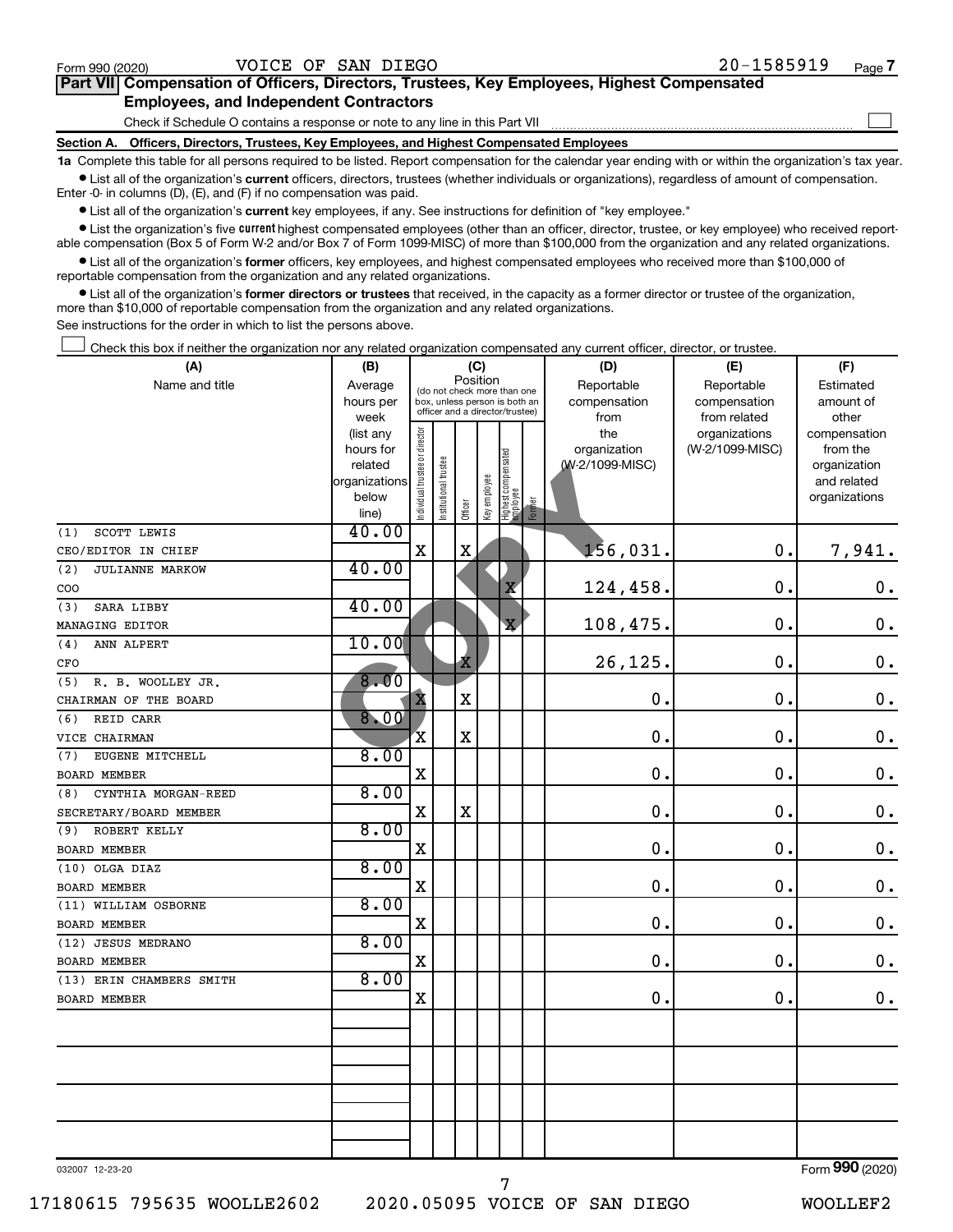|   | VOICE OF SAN DIEGO<br>Form 990 (2020)                                                                                                                                                                                                                  |                                                                      |                                |                                                                                                                                                    |         |              |                                   |        |                                           | 20-1585919                       |                            |     |                                                                          | Page 8           |  |
|---|--------------------------------------------------------------------------------------------------------------------------------------------------------------------------------------------------------------------------------------------------------|----------------------------------------------------------------------|--------------------------------|----------------------------------------------------------------------------------------------------------------------------------------------------|---------|--------------|-----------------------------------|--------|-------------------------------------------|----------------------------------|----------------------------|-----|--------------------------------------------------------------------------|------------------|--|
|   | <b>Part VII</b><br>Section A. Officers, Directors, Trustees, Key Employees, and Highest Compensated Employees (continued)                                                                                                                              |                                                                      |                                |                                                                                                                                                    | (C)     |              |                                   |        |                                           |                                  |                            |     |                                                                          |                  |  |
|   | (A)<br>Name and title                                                                                                                                                                                                                                  |                                                                      |                                | (B)<br>Position<br>Average<br>(do not check more than one<br>hours per<br>box, unless person is both an<br>officer and a director/trustee)<br>week |         |              |                                   |        | (D)<br>Reportable<br>compensation<br>from | (E)<br>from related              | Reportable<br>compensation |     | (F)<br>Estimated<br>amount of<br>other                                   |                  |  |
|   |                                                                                                                                                                                                                                                        | (list any<br>hours for<br>related<br>organizations<br>below<br>line) | Individual trustee or director | Institutional trustee                                                                                                                              | Officer | Key employee | Highest compensated<br>  employee | Former | the<br>organization<br>(W-2/1099-MISC)    | organizations<br>(W-2/1099-MISC) |                            |     | compensation<br>from the<br>organization<br>and related<br>organizations |                  |  |
|   |                                                                                                                                                                                                                                                        |                                                                      |                                |                                                                                                                                                    |         |              |                                   |        |                                           |                                  |                            |     |                                                                          |                  |  |
|   |                                                                                                                                                                                                                                                        |                                                                      |                                |                                                                                                                                                    |         |              |                                   |        |                                           |                                  |                            |     |                                                                          |                  |  |
|   |                                                                                                                                                                                                                                                        |                                                                      |                                |                                                                                                                                                    |         |              |                                   |        |                                           |                                  |                            |     |                                                                          |                  |  |
|   |                                                                                                                                                                                                                                                        |                                                                      |                                |                                                                                                                                                    |         |              |                                   |        |                                           |                                  |                            |     |                                                                          |                  |  |
|   |                                                                                                                                                                                                                                                        |                                                                      |                                |                                                                                                                                                    |         |              |                                   |        |                                           |                                  |                            |     |                                                                          |                  |  |
|   |                                                                                                                                                                                                                                                        |                                                                      |                                |                                                                                                                                                    |         |              |                                   |        |                                           |                                  |                            |     |                                                                          |                  |  |
|   |                                                                                                                                                                                                                                                        |                                                                      |                                |                                                                                                                                                    |         |              |                                   |        |                                           |                                  |                            |     |                                                                          |                  |  |
|   | 1b Subtotal                                                                                                                                                                                                                                            |                                                                      |                                |                                                                                                                                                    |         |              |                                   |        | 415,089.                                  |                                  | $\overline{0}$ .           |     | 7,941.                                                                   |                  |  |
|   | c Total from continuation sheets to Part VII, Section A                                                                                                                                                                                                |                                                                      |                                |                                                                                                                                                    |         |              |                                   |        | 0.                                        |                                  | σ.                         |     |                                                                          | σ.               |  |
|   |                                                                                                                                                                                                                                                        |                                                                      |                                |                                                                                                                                                    |         |              |                                   |        | 415,089.                                  |                                  | σ.                         |     | 7,941.                                                                   |                  |  |
| 2 | Total number of individuals (including but not limited to those listed above) who received more than \$100,000 of reportable<br>compensation from the organization $\blacktriangleright$                                                               |                                                                      |                                |                                                                                                                                                    |         |              |                                   |        |                                           |                                  |                            |     | Yes                                                                      | 2<br>No          |  |
| 3 | Did the organization list any former officer, director, trustee, key employee, or highest compensated employee on<br>line 1a? If "Yes," complete Schedule J for such individual                                                                        |                                                                      |                                |                                                                                                                                                    |         |              |                                   |        |                                           |                                  |                            | З   |                                                                          | х                |  |
| 4 | For any individual listed on line 1a, is the sum of reportable compensation and other compensation from the organization<br>and related organizations greater than \$150,000? If "Yes," complete Schedule J for such individual                        |                                                                      |                                |                                                                                                                                                    |         |              |                                   |        |                                           |                                  |                            | 4   | х                                                                        |                  |  |
| 5 | Did any person listed on line 1a receive or accrue compensation from any unrelated organization or individual for services                                                                                                                             |                                                                      |                                |                                                                                                                                                    |         |              |                                   |        |                                           |                                  |                            | 5   |                                                                          | x                |  |
|   | <b>Section B. Independent Contractors</b>                                                                                                                                                                                                              |                                                                      |                                |                                                                                                                                                    |         |              |                                   |        |                                           |                                  |                            |     |                                                                          |                  |  |
| 1 | Complete this table for your five highest compensated independent contractors that received more than \$100,000 of compensation from<br>the organization. Report compensation for the calendar year ending with or within the organization's tax year. |                                                                      |                                |                                                                                                                                                    |         |              |                                   |        |                                           |                                  |                            |     |                                                                          |                  |  |
|   | (A)<br>Name and business address                                                                                                                                                                                                                       |                                                                      |                                | <b>NONE</b>                                                                                                                                        |         |              |                                   |        | (B)<br>Description of services            |                                  |                            | (C) | Compensation                                                             |                  |  |
|   |                                                                                                                                                                                                                                                        |                                                                      |                                |                                                                                                                                                    |         |              |                                   |        |                                           |                                  |                            |     |                                                                          |                  |  |
|   |                                                                                                                                                                                                                                                        |                                                                      |                                |                                                                                                                                                    |         |              |                                   |        |                                           |                                  |                            |     |                                                                          |                  |  |
|   |                                                                                                                                                                                                                                                        |                                                                      |                                |                                                                                                                                                    |         |              |                                   |        |                                           |                                  |                            |     |                                                                          |                  |  |
|   |                                                                                                                                                                                                                                                        |                                                                      |                                |                                                                                                                                                    |         |              |                                   |        |                                           |                                  |                            |     |                                                                          |                  |  |
| 2 | Total number of independent contractors (including but not limited to those listed above) who received more than<br>\$100,000 of compensation from the organization                                                                                    |                                                                      |                                |                                                                                                                                                    |         |              | U                                 |        |                                           |                                  |                            |     |                                                                          |                  |  |
|   |                                                                                                                                                                                                                                                        |                                                                      |                                |                                                                                                                                                    |         |              |                                   |        |                                           |                                  |                            |     |                                                                          | Eorm $990(2020)$ |  |

032008 12-23-20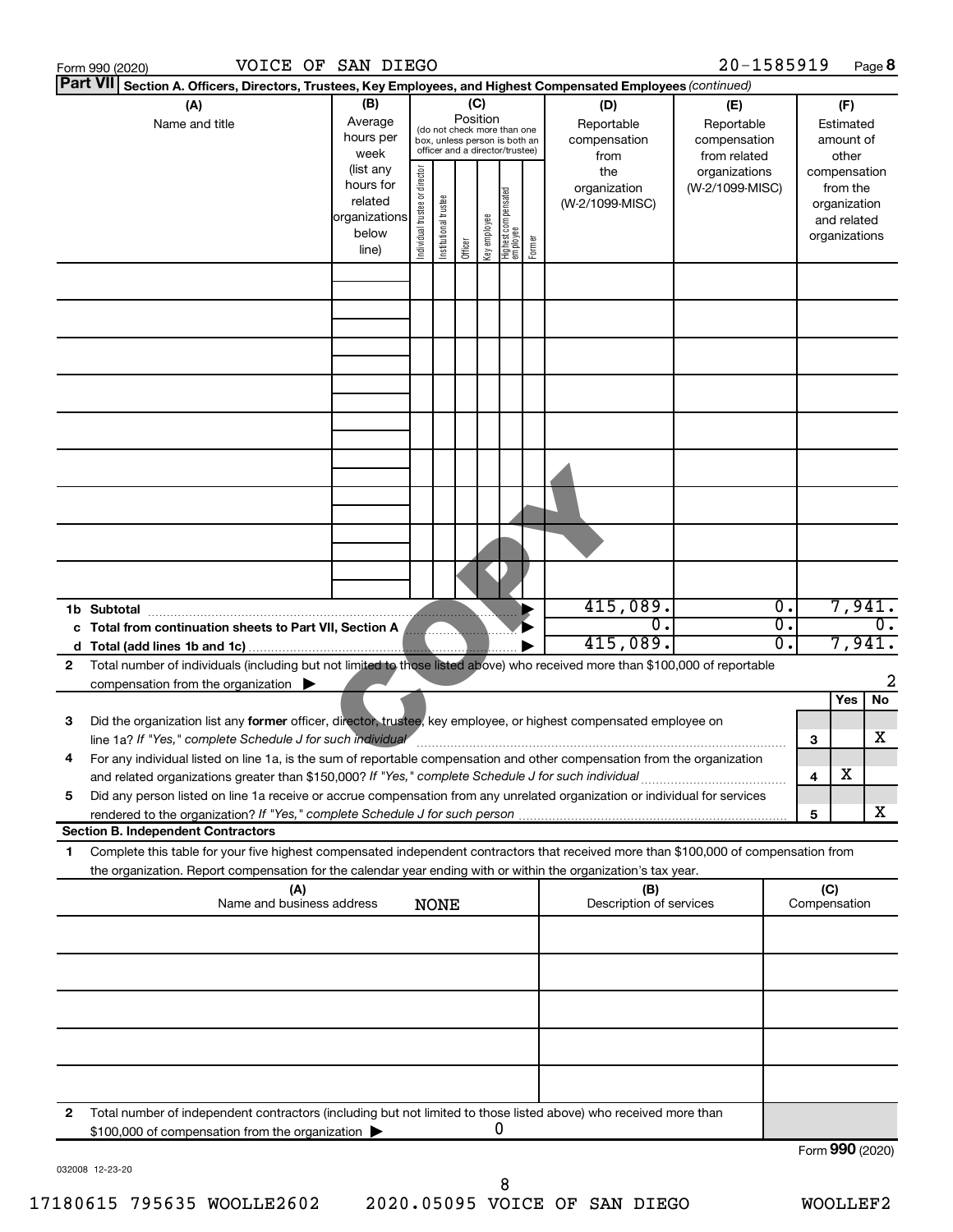| Check if Schedule O contains a response or note to any line in this Part VIII<br>(B)<br>$\overline{C}$<br>(D)<br>(A)<br>Unrelated<br>Related or exempt<br>Total revenue<br>from tax under<br>function revenue business revenue<br>Contributions, Gifts, Grants<br>and Other Similar Amounts<br>1a<br><b>1 a</b> Federated campaigns<br>.<br>863,457.<br>1 <sub>b</sub><br>Membership dues<br>b<br>1 <sub>c</sub><br>Fundraising events<br>с<br>1 <sub>d</sub><br>Related organizations<br>d<br>.<br>1e<br>Government grants (contributions)<br>All other contributions, gifts, grants, and<br>f<br>1,467,100.<br>similar amounts not included above<br>1f<br>16,803.<br>1g \$<br>Noncash contributions included in lines 1a-1f<br>$\left[2\,,330\,,557\right]$<br>h.<br><b>Business Code</b><br>6,813.<br>6,813.<br>519130<br>SYNDICATION INCOME<br>Program Service<br>Revenue<br>2a<br>2,750.<br>541800<br><b>ADVERTISING</b><br>2,750.<br>$\mathbf b$<br>c<br>d<br><u> 1989 - Johann Barn, mars ann an t-Amhain an t-Amhain an t-Amhain an t-Amhain an t-Amhain an t-Amhain an t-A</u><br>е<br>All other program service revenue<br>f<br>9,563.<br>3<br>Investment income (including dividends, interest, and<br>209.<br>Income from investment of tax-exempt bond proceeds<br>4<br>5<br>(i) Real<br>(ii) Personal<br>Gross rents<br>l 6a<br>6а<br>.<br>6 <sub>b</sub><br>Less: rental expenses<br>b<br>6c<br>Rental income or (loss)<br>c<br>d Net rental income or (loss)<br>(i) Securities<br>(ii) Other<br>7 a Gross amount from sales of<br>15,389.<br>assets other than inventory<br>7a<br><b>b</b> Less: cost or other basis<br>Revenue<br>15, 305.<br> 7b <br>and sales expenses<br>84.<br> 7c <br>Gain or (loss)<br>84.<br>৯<br>8 a Gross income from fundraising events (not<br>$\check{\epsilon}$<br>including \$<br>оf<br>contributions reported on line 1c). See<br>l 8a<br>8b<br><b>b</b> Less: direct expenses <i>manually contained</i><br>c Net income or (loss) from fundraising events<br>.<br>9 a Gross income from gaming activities. See<br>l 9a<br>9 <sub>b</sub><br><b>b</b> Less: direct expenses <b>manually</b><br>c Net income or (loss) from gaming activities<br>10 a Gross sales of inventory, less returns<br> 10a<br>10bl<br><b>b</b> Less: cost of goods sold<br>c Net income or (loss) from sales of inventory<br><b>Business Code</b><br>Miscellaneous<br>Revenue<br>11 a<br>the control of the control of the control of the control of the control of<br>b<br>с<br>the control of the control of the control of the control of<br>$\sqrt{2, 340, 413}$ .<br>293.<br>6,813.<br>2,750.<br>12 |  | <b>Part VIII</b> | <b>Statement of Revenue</b> |  |                                        |
|------------------------------------------------------------------------------------------------------------------------------------------------------------------------------------------------------------------------------------------------------------------------------------------------------------------------------------------------------------------------------------------------------------------------------------------------------------------------------------------------------------------------------------------------------------------------------------------------------------------------------------------------------------------------------------------------------------------------------------------------------------------------------------------------------------------------------------------------------------------------------------------------------------------------------------------------------------------------------------------------------------------------------------------------------------------------------------------------------------------------------------------------------------------------------------------------------------------------------------------------------------------------------------------------------------------------------------------------------------------------------------------------------------------------------------------------------------------------------------------------------------------------------------------------------------------------------------------------------------------------------------------------------------------------------------------------------------------------------------------------------------------------------------------------------------------------------------------------------------------------------------------------------------------------------------------------------------------------------------------------------------------------------------------------------------------------------------------------------------------------------------------------------------------------------------------------------------------------------------------------------------------------------------------------------------------------------------------------------------------------------------------------------------------------------------------------------------------------------------------------------------------------------------------------------------------------------------------------------------------------------------|--|------------------|-----------------------------|--|----------------------------------------|
|                                                                                                                                                                                                                                                                                                                                                                                                                                                                                                                                                                                                                                                                                                                                                                                                                                                                                                                                                                                                                                                                                                                                                                                                                                                                                                                                                                                                                                                                                                                                                                                                                                                                                                                                                                                                                                                                                                                                                                                                                                                                                                                                                                                                                                                                                                                                                                                                                                                                                                                                                                                                                                    |  |                  |                             |  |                                        |
|                                                                                                                                                                                                                                                                                                                                                                                                                                                                                                                                                                                                                                                                                                                                                                                                                                                                                                                                                                                                                                                                                                                                                                                                                                                                                                                                                                                                                                                                                                                                                                                                                                                                                                                                                                                                                                                                                                                                                                                                                                                                                                                                                                                                                                                                                                                                                                                                                                                                                                                                                                                                                                    |  |                  |                             |  | Revenue excluded<br>sections 512 - 514 |
|                                                                                                                                                                                                                                                                                                                                                                                                                                                                                                                                                                                                                                                                                                                                                                                                                                                                                                                                                                                                                                                                                                                                                                                                                                                                                                                                                                                                                                                                                                                                                                                                                                                                                                                                                                                                                                                                                                                                                                                                                                                                                                                                                                                                                                                                                                                                                                                                                                                                                                                                                                                                                                    |  |                  |                             |  |                                        |
|                                                                                                                                                                                                                                                                                                                                                                                                                                                                                                                                                                                                                                                                                                                                                                                                                                                                                                                                                                                                                                                                                                                                                                                                                                                                                                                                                                                                                                                                                                                                                                                                                                                                                                                                                                                                                                                                                                                                                                                                                                                                                                                                                                                                                                                                                                                                                                                                                                                                                                                                                                                                                                    |  |                  |                             |  |                                        |
|                                                                                                                                                                                                                                                                                                                                                                                                                                                                                                                                                                                                                                                                                                                                                                                                                                                                                                                                                                                                                                                                                                                                                                                                                                                                                                                                                                                                                                                                                                                                                                                                                                                                                                                                                                                                                                                                                                                                                                                                                                                                                                                                                                                                                                                                                                                                                                                                                                                                                                                                                                                                                                    |  |                  |                             |  | 209.                                   |
|                                                                                                                                                                                                                                                                                                                                                                                                                                                                                                                                                                                                                                                                                                                                                                                                                                                                                                                                                                                                                                                                                                                                                                                                                                                                                                                                                                                                                                                                                                                                                                                                                                                                                                                                                                                                                                                                                                                                                                                                                                                                                                                                                                                                                                                                                                                                                                                                                                                                                                                                                                                                                                    |  |                  |                             |  |                                        |
|                                                                                                                                                                                                                                                                                                                                                                                                                                                                                                                                                                                                                                                                                                                                                                                                                                                                                                                                                                                                                                                                                                                                                                                                                                                                                                                                                                                                                                                                                                                                                                                                                                                                                                                                                                                                                                                                                                                                                                                                                                                                                                                                                                                                                                                                                                                                                                                                                                                                                                                                                                                                                                    |  |                  |                             |  | $\overline{84}$ .                      |
|                                                                                                                                                                                                                                                                                                                                                                                                                                                                                                                                                                                                                                                                                                                                                                                                                                                                                                                                                                                                                                                                                                                                                                                                                                                                                                                                                                                                                                                                                                                                                                                                                                                                                                                                                                                                                                                                                                                                                                                                                                                                                                                                                                                                                                                                                                                                                                                                                                                                                                                                                                                                                                    |  |                  |                             |  |                                        |
|                                                                                                                                                                                                                                                                                                                                                                                                                                                                                                                                                                                                                                                                                                                                                                                                                                                                                                                                                                                                                                                                                                                                                                                                                                                                                                                                                                                                                                                                                                                                                                                                                                                                                                                                                                                                                                                                                                                                                                                                                                                                                                                                                                                                                                                                                                                                                                                                                                                                                                                                                                                                                                    |  |                  |                             |  |                                        |
|                                                                                                                                                                                                                                                                                                                                                                                                                                                                                                                                                                                                                                                                                                                                                                                                                                                                                                                                                                                                                                                                                                                                                                                                                                                                                                                                                                                                                                                                                                                                                                                                                                                                                                                                                                                                                                                                                                                                                                                                                                                                                                                                                                                                                                                                                                                                                                                                                                                                                                                                                                                                                                    |  |                  |                             |  |                                        |
|                                                                                                                                                                                                                                                                                                                                                                                                                                                                                                                                                                                                                                                                                                                                                                                                                                                                                                                                                                                                                                                                                                                                                                                                                                                                                                                                                                                                                                                                                                                                                                                                                                                                                                                                                                                                                                                                                                                                                                                                                                                                                                                                                                                                                                                                                                                                                                                                                                                                                                                                                                                                                                    |  |                  |                             |  |                                        |
| 032009 12-23-20                                                                                                                                                                                                                                                                                                                                                                                                                                                                                                                                                                                                                                                                                                                                                                                                                                                                                                                                                                                                                                                                                                                                                                                                                                                                                                                                                                                                                                                                                                                                                                                                                                                                                                                                                                                                                                                                                                                                                                                                                                                                                                                                                                                                                                                                                                                                                                                                                                                                                                                                                                                                                    |  |                  |                             |  | Form 990 (2020)                        |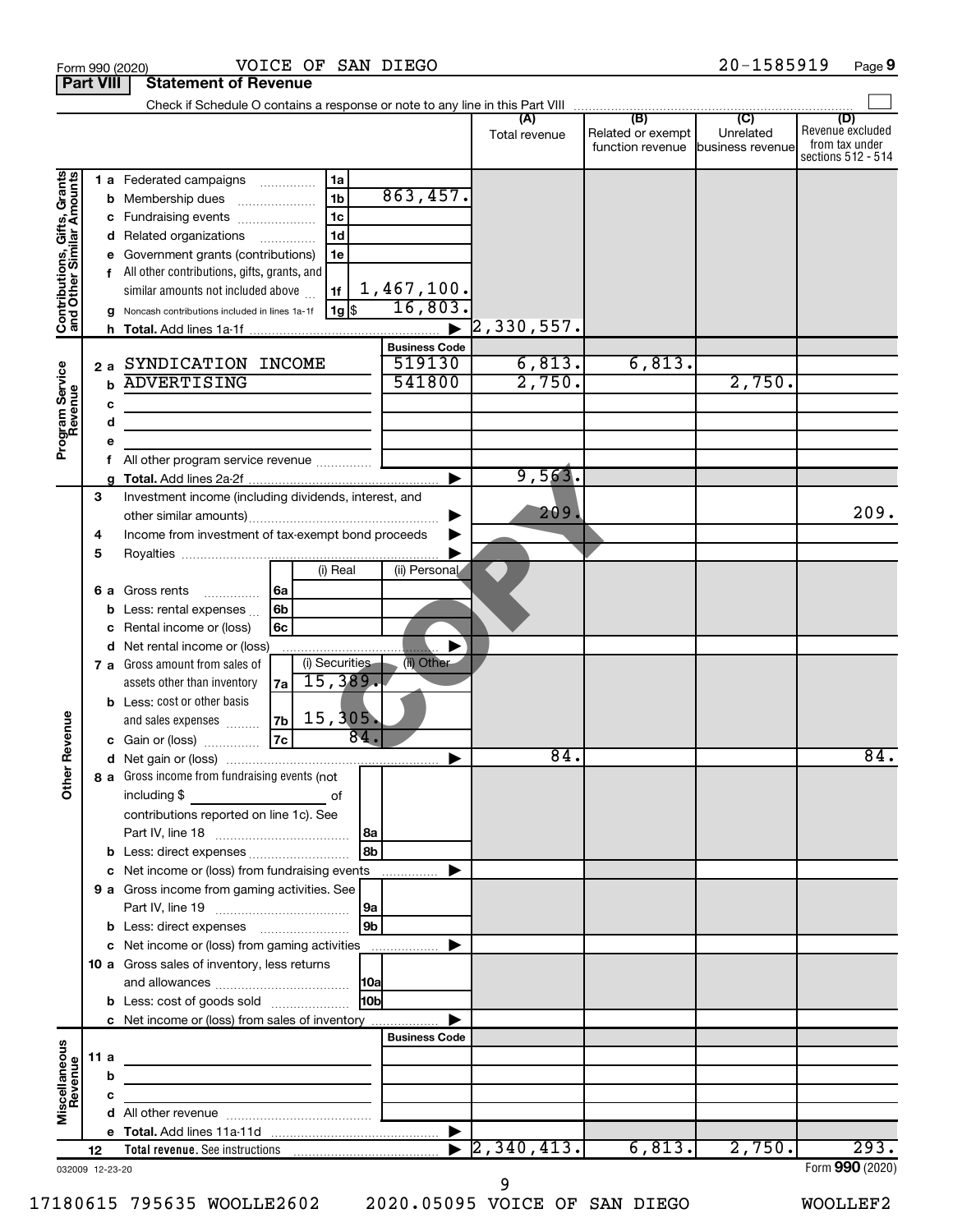|  | Form 990 (2020) |
|--|-----------------|
|  |                 |

Form 990 (2020) VOICE OF SAN DIEGO 20-1585919 <sub>Page</sub> **Part IX Statement of Functional Expenses**

|              | Section 501(c)(3) and 501(c)(4) organizations must complete all columns. All other organizations must complete column (A).                                 |                       |                                    |                                           |                                |  |  |  |  |  |  |
|--------------|------------------------------------------------------------------------------------------------------------------------------------------------------------|-----------------------|------------------------------------|-------------------------------------------|--------------------------------|--|--|--|--|--|--|
|              | Check if Schedule O contains a response or note to any line in this Part IX                                                                                |                       |                                    |                                           |                                |  |  |  |  |  |  |
|              | Do not include amounts reported on lines 6b,<br>7b, 8b, 9b, and 10b of Part VIII.                                                                          | (A)<br>Total expenses | (B)<br>Program service<br>expenses | (C)<br>Management and<br>general expenses | (D)<br>Fundraising<br>expenses |  |  |  |  |  |  |
| 1.           | Grants and other assistance to domestic organizations<br>and domestic governments. See Part IV, line 21                                                    |                       |                                    |                                           |                                |  |  |  |  |  |  |
| $\mathbf{2}$ | Grants and other assistance to domestic<br>individuals. See Part IV, line 22                                                                               |                       |                                    |                                           |                                |  |  |  |  |  |  |
| 3            | Grants and other assistance to foreign                                                                                                                     |                       |                                    |                                           |                                |  |  |  |  |  |  |
|              | organizations, foreign governments, and foreign                                                                                                            |                       |                                    |                                           |                                |  |  |  |  |  |  |
|              | individuals. See Part IV, lines 15 and 16                                                                                                                  |                       |                                    |                                           |                                |  |  |  |  |  |  |
| 4            | Benefits paid to or for members                                                                                                                            |                       |                                    |                                           |                                |  |  |  |  |  |  |
| 5            | Compensation of current officers, directors,                                                                                                               |                       |                                    |                                           |                                |  |  |  |  |  |  |
|              | trustees, and key employees                                                                                                                                | 306,614.              | 199,822.                           | 57,919.                                   | 48,873.                        |  |  |  |  |  |  |
| 6            | Compensation not included above to disqualified                                                                                                            |                       |                                    |                                           |                                |  |  |  |  |  |  |
|              | persons (as defined under section 4958(f)(1)) and                                                                                                          |                       |                                    |                                           |                                |  |  |  |  |  |  |
|              | persons described in section 4958(c)(3)(B)                                                                                                                 |                       |                                    |                                           |                                |  |  |  |  |  |  |
| 7            |                                                                                                                                                            | 1,046,965.            | 852,968.                           | 19,229.                                   | 174, 768.                      |  |  |  |  |  |  |
| 8            | Pension plan accruals and contributions (include                                                                                                           |                       |                                    |                                           |                                |  |  |  |  |  |  |
|              | section 401(k) and 403(b) employer contributions)                                                                                                          | 70,237.               | 54,322.                            | 4,082.                                    | 11,833.                        |  |  |  |  |  |  |
| 9            |                                                                                                                                                            | 132,400.              | 102,399.                           | 7,695.                                    | 22,306.                        |  |  |  |  |  |  |
| 10           |                                                                                                                                                            | 102,095.              | 78,960.                            | 5,934.                                    | 17,201.                        |  |  |  |  |  |  |
| 11           | Fees for services (nonemployees):                                                                                                                          |                       |                                    |                                           |                                |  |  |  |  |  |  |
| а            |                                                                                                                                                            | 18,724.               | 18, 724.                           |                                           |                                |  |  |  |  |  |  |
| b            |                                                                                                                                                            | 4,500.                | 4,500.                             |                                           |                                |  |  |  |  |  |  |
| с            |                                                                                                                                                            |                       |                                    |                                           |                                |  |  |  |  |  |  |
| d<br>е       | Professional fundraising services. See Part IV, line 17                                                                                                    |                       |                                    |                                           |                                |  |  |  |  |  |  |
| f            | Investment management fees                                                                                                                                 |                       |                                    |                                           |                                |  |  |  |  |  |  |
| g            | Other. (If line 11g amount exceeds 10% of line 25,                                                                                                         |                       |                                    |                                           |                                |  |  |  |  |  |  |
|              | column (A) amount, list line 11g expenses on Sch O.)                                                                                                       | 31,835.               | 24,621.                            | 1,850.                                    | 5,364.                         |  |  |  |  |  |  |
| 12           |                                                                                                                                                            | 46,400.               | 35,886.                            | 2,696.                                    | 7,818.                         |  |  |  |  |  |  |
| 13           |                                                                                                                                                            | $6,001$ .             | 6,001.                             |                                           |                                |  |  |  |  |  |  |
| 14           |                                                                                                                                                            | 43,300.               | 33,489.                            | 2,516.                                    | 7,295.                         |  |  |  |  |  |  |
| 15           |                                                                                                                                                            |                       |                                    |                                           |                                |  |  |  |  |  |  |
| 16           |                                                                                                                                                            | 66,777.               | 51,646.                            | 3,881.                                    | 11,250.                        |  |  |  |  |  |  |
| 17           | Travel                                                                                                                                                     |                       |                                    |                                           |                                |  |  |  |  |  |  |
| 18           | Payments of travel or entertainment expenses                                                                                                               |                       |                                    |                                           |                                |  |  |  |  |  |  |
|              | for any federal, state, or local public officials                                                                                                          |                       |                                    |                                           |                                |  |  |  |  |  |  |
| 19           | Conferences, conventions, and meetings                                                                                                                     | 8,139.                | 6, 293.                            | 474.                                      | 1,372.                         |  |  |  |  |  |  |
| 20           | Interest                                                                                                                                                   |                       |                                    |                                           |                                |  |  |  |  |  |  |
| 21           |                                                                                                                                                            | 8,895.                | 6,879.                             | 517.                                      | 1,499.                         |  |  |  |  |  |  |
| 22           | Depreciation, depletion, and amortization                                                                                                                  | 23, 341.              | 21,798.                            | 396.                                      | 1,147.                         |  |  |  |  |  |  |
| 23<br>24     | Insurance<br>Other expenses. Itemize expenses not covered                                                                                                  |                       |                                    |                                           |                                |  |  |  |  |  |  |
|              | above (List miscellaneous expenses on line 24e. If<br>line 24e amount exceeds 10% of line 25, column (A)<br>amount, list line 24e expenses on Schedule O.) |                       |                                    |                                           |                                |  |  |  |  |  |  |
| a            | RESEARCH MATERIALS                                                                                                                                         | 59,325.               | 45,882.                            | 3,448.                                    | 9,995.                         |  |  |  |  |  |  |
|              | TELEPHONE AND INTERNET                                                                                                                                     | 27,719.               | 23, 723.                           | 1,465.                                    | 2,531.                         |  |  |  |  |  |  |
| C            | PROCESSING FEES                                                                                                                                            | 25,783.               | 25,783                             |                                           |                                |  |  |  |  |  |  |
| d            | <b>COMPUTER REPAIR AND SOF</b>                                                                                                                             | 15,725.               | 14, 153.                           | 786.                                      | 786.                           |  |  |  |  |  |  |
|              | e All other expenses                                                                                                                                       | 34,317.               | 26,789                             | 1,932.                                    | 5,596.                         |  |  |  |  |  |  |
| 25           | Total functional expenses. Add lines 1 through 24e                                                                                                         | 2,079,092.            | 1,634,638.                         | 114,820.                                  | 329,634.                       |  |  |  |  |  |  |
| 26           | Joint costs. Complete this line only if the organization                                                                                                   |                       |                                    |                                           |                                |  |  |  |  |  |  |
|              | reported in column (B) joint costs from a combined                                                                                                         |                       |                                    |                                           |                                |  |  |  |  |  |  |
|              | educational campaign and fundraising solicitation.                                                                                                         |                       |                                    |                                           |                                |  |  |  |  |  |  |

032010 12-23-20

Check here  $\blacktriangleright$ 

Check here  $\begin{array}{c} \begin{array}{|c} \hline \end{array} \end{array}$  if following SOP 98-2 (ASC 958-720)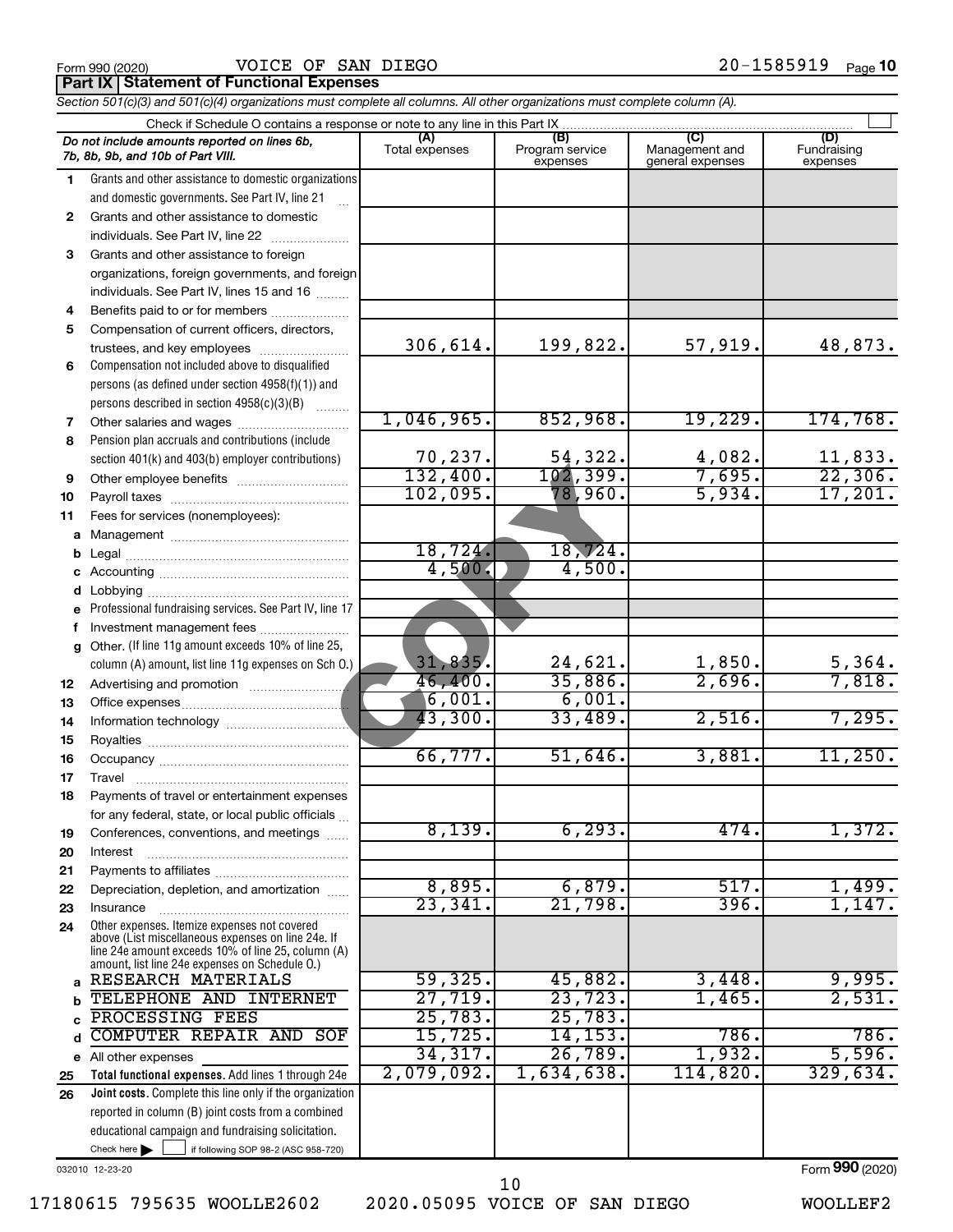$\blacktriangleright$ ~~~~~~~~~~~~~~~~~~~~ ~~~~~~~~~~~~~~~~~~~~~~  $\blacktriangleright$ ……………………………………………… ……………………… ~~~~~~~~~~  $\lfloor x \rfloor$  $\Box$ X

Form 990 (2020) Page VOICE OF SAN DIEGO 20-1585919

|                             |    |                                                                                                                                           |  |          | (A)<br>Beginning of year |                 | (B)<br>End of year           |
|-----------------------------|----|-------------------------------------------------------------------------------------------------------------------------------------------|--|----------|--------------------------|-----------------|------------------------------|
|                             | 1  |                                                                                                                                           |  |          | 479,538.                 | $\mathbf{1}$    | 526,886.                     |
|                             | 2  |                                                                                                                                           |  |          | 369,014.                 | $\overline{2}$  | 584, 311.                    |
|                             | З  |                                                                                                                                           |  |          |                          | 3               |                              |
|                             | 4  |                                                                                                                                           |  |          |                          | 4               |                              |
|                             | 5  | Loans and other receivables from any current or former officer, director,                                                                 |  |          |                          |                 |                              |
|                             |    | trustee, key employee, creator or founder, substantial contributor, or 35%                                                                |  |          |                          |                 |                              |
|                             |    | controlled entity or family member of any of these persons                                                                                |  |          |                          | 5               |                              |
|                             | 6  | Loans and other receivables from other disqualified persons (as defined                                                                   |  |          |                          |                 |                              |
|                             |    | under section $4958(f)(1)$ , and persons described in section $4958(c)(3)(B)$                                                             |  | $\ldots$ |                          | 6               |                              |
|                             | 7  |                                                                                                                                           |  |          | $\overline{7}$           |                 |                              |
| Assets                      | 8  |                                                                                                                                           |  |          |                          | 8               |                              |
|                             | 9  | Prepaid expenses and deferred charges                                                                                                     |  |          |                          | 9               |                              |
|                             |    | 10a Land, buildings, and equipment: cost or other                                                                                         |  |          |                          |                 |                              |
|                             |    | basis. Complete Part VI of Schedule D  10a                                                                                                |  | 103,501. |                          |                 |                              |
|                             |    |                                                                                                                                           |  | 81,899.  | 22,926.                  | 10 <sub>c</sub> | 21,602.                      |
|                             | 11 |                                                                                                                                           |  | 11       |                          |                 |                              |
|                             | 12 |                                                                                                                                           |  | 12       |                          |                 |                              |
|                             | 13 |                                                                                                                                           |  | 13       |                          |                 |                              |
|                             | 14 |                                                                                                                                           |  | 14       |                          |                 |                              |
|                             | 15 |                                                                                                                                           |  |          | 5,522.                   | 15              | 5,522.                       |
|                             | 16 |                                                                                                                                           |  |          | 877,000.                 | 16              | 1,138,321.                   |
|                             | 17 |                                                                                                                                           |  |          |                          | 17              |                              |
|                             | 18 |                                                                                                                                           |  | 18       |                          |                 |                              |
|                             | 19 |                                                                                                                                           |  | 19       |                          |                 |                              |
|                             | 20 |                                                                                                                                           |  |          |                          | 20              |                              |
|                             | 21 | Escrow or custodial account liability. Complete Part IV of Schedule DV                                                                    |  |          |                          | 21              |                              |
|                             | 22 | Loans and other payables to any current or former officer, director,                                                                      |  |          |                          |                 |                              |
| Liabilities                 |    | trustee, key employee, creator or founder, substantial contributor, or 35%                                                                |  |          |                          |                 |                              |
|                             |    | controlled entity or family member of any of these persons <b>Constitution</b> controlled entity or family member of any of these persons |  |          |                          | 22              |                              |
|                             | 23 | Secured mortgages and notes payable to unrelated third parties                                                                            |  |          |                          | 23              |                              |
|                             | 24 | Unsecured notes and loans payable to unrelated third parties                                                                              |  |          |                          | 24              |                              |
|                             | 25 | Other liabilities (including federal income tax, payables to related third                                                                |  |          |                          |                 |                              |
|                             |    | parties, and other liabilities not included on lines 17-24). Complete Part X                                                              |  |          |                          |                 |                              |
|                             |    | of Schedule D                                                                                                                             |  |          |                          | 25              |                              |
|                             | 26 | Total liabilities. Add lines 17 through 25.                                                                                               |  |          | $\overline{0.}$          | 26              | Ο.                           |
|                             |    | Organizations that follow FASB ASC 958, check here $\blacktriangleright \lfloor \underline{X} \rfloor$                                    |  |          |                          |                 |                              |
|                             |    | and complete lines 27, 28, 32, and 33.                                                                                                    |  |          |                          |                 |                              |
|                             | 27 |                                                                                                                                           |  |          | 877,000.                 | 27              | $\frac{1,126,386.}{11,935.}$ |
|                             | 28 |                                                                                                                                           |  |          |                          | 28              |                              |
|                             |    | Organizations that do not follow FASB ASC 958, check here $\blacktriangleright$                                                           |  |          |                          |                 |                              |
| Net Assets or Fund Balances |    | and complete lines 29 through 33.                                                                                                         |  |          |                          |                 |                              |
|                             | 29 |                                                                                                                                           |  |          |                          | 29              |                              |
|                             | 30 | Paid-in or capital surplus, or land, building, or equipment fund                                                                          |  |          |                          | 30              |                              |
|                             | 31 | Retained earnings, endowment, accumulated income, or other funds                                                                          |  |          |                          | 31              |                              |
|                             | 32 |                                                                                                                                           |  |          | 877,000.                 | 32              | 1,138,321.                   |
|                             | 33 |                                                                                                                                           |  |          | 877,000.                 | 33              | 1,138,321.                   |

Form (2020) **990**

# **Part X** | Balance Sheet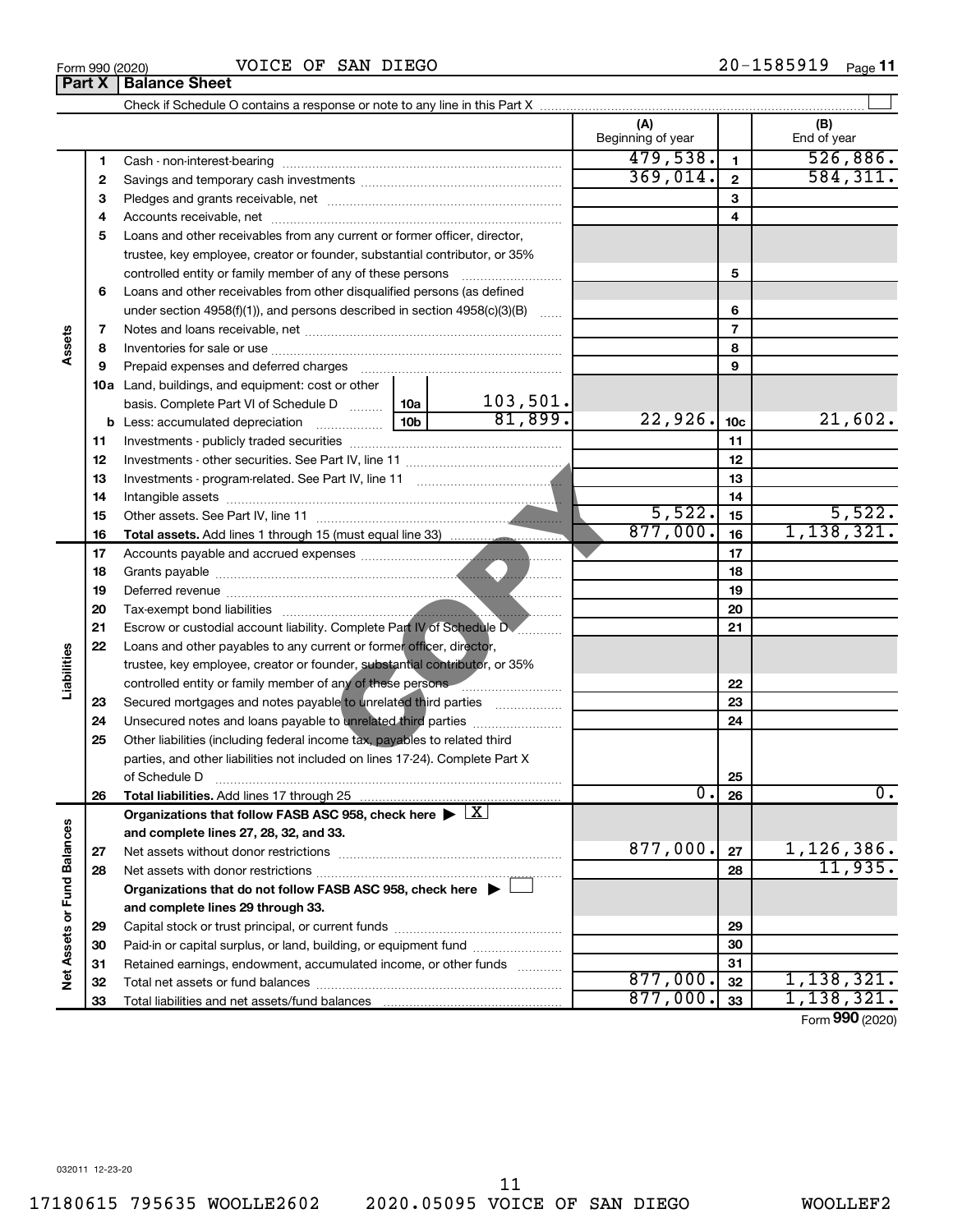|    | VOICE OF SAN DIEGO<br>Form 990 (2020)                                                                                                                                                                                          | 20-1585919              |                 |     | Page 12          |
|----|--------------------------------------------------------------------------------------------------------------------------------------------------------------------------------------------------------------------------------|-------------------------|-----------------|-----|------------------|
|    | <b>Part XI</b><br><b>Reconciliation of Net Assets</b>                                                                                                                                                                          |                         |                 |     |                  |
|    |                                                                                                                                                                                                                                |                         |                 |     |                  |
|    |                                                                                                                                                                                                                                |                         |                 |     |                  |
| 1  |                                                                                                                                                                                                                                | $\mathbf{1}$            | 2,340,413.      |     |                  |
| 2  |                                                                                                                                                                                                                                | $\mathbf{2}$            | 2,079,092.      |     |                  |
| З  |                                                                                                                                                                                                                                | $\mathbf{3}$            | 261, 321.       |     |                  |
| 4  |                                                                                                                                                                                                                                | $\overline{\mathbf{4}}$ |                 |     | 877,000.         |
| 5  | Net unrealized gains (losses) on investments [11] matter in the contract of the contract of the contract of the contract of the contract of the contract of the contract of the contract of the contract of the contract of th | 5                       |                 |     |                  |
| 6  |                                                                                                                                                                                                                                | 6                       |                 |     |                  |
| 7  | Investment expenses www.communication.com/www.communication.com/www.communication.com/www.com                                                                                                                                  | $\overline{7}$          |                 |     |                  |
| 8  | Prior period adjustments [111] matter contracts and adjustments and account contract of the contract of the contract of the contract of the contract of the contract of the contract of the contract of the contract of the co | 8                       |                 |     |                  |
| 9  | Other changes in net assets or fund balances (explain on Schedule O) [11] [11] manument changes in net assets or fund balances (explain on Schedule O) [11] manument changes in net assets or fund balances (explain on Schedu | 9                       |                 |     | $\overline{0}$ . |
| 10 | Net assets or fund balances at end of year. Combine lines 3 through 9 (must equal Part X, line 32,                                                                                                                             |                         |                 |     |                  |
|    |                                                                                                                                                                                                                                | 10                      | 1,138,321.      |     |                  |
|    | Part XII Financial Statements and Reporting                                                                                                                                                                                    |                         |                 |     |                  |
|    |                                                                                                                                                                                                                                |                         |                 |     | l x              |
|    |                                                                                                                                                                                                                                |                         |                 | Yes | <b>No</b>        |
| 1. | Accounting method used to prepare the Form 990: $X \subset X$ Cash<br>$\Box$ Accrual<br>Other                                                                                                                                  |                         |                 |     |                  |
|    | If the organization changed its method of accounting from a prior year or checked "Other," explain in Schedule O.                                                                                                              |                         |                 |     |                  |
|    |                                                                                                                                                                                                                                |                         | 2a              |     | х                |
|    | If "Yes," check a box below to indicate whether the financial statements for the year were compiled or reviewed on a                                                                                                           |                         |                 |     |                  |
|    | separate basis, consolidated basis, or both:                                                                                                                                                                                   |                         |                 |     |                  |
|    | Separate basis<br><b>Consolidated basis</b><br>Both consolidated and separate basis                                                                                                                                            |                         |                 |     |                  |
|    | <b>b</b> Were the organization's financial statements audited by an independent accountant?                                                                                                                                    |                         | 2 <sub>b</sub>  | X   |                  |
|    | If "Yes," check a box below to indicate whether the financial statements for the year were audited on a separate basis,                                                                                                        |                         |                 |     |                  |
|    | consolidated basis, or both:                                                                                                                                                                                                   |                         |                 |     |                  |
|    | $ \mathbf{X} $ Separate basis<br>Consolidated basis<br>Both consolidated and separate basis                                                                                                                                    |                         |                 |     |                  |
|    | c If "Yes" to line 2a or 2b, does the organization have a committee that assumes responsibility for oversight of the audit,                                                                                                    |                         |                 |     |                  |
|    |                                                                                                                                                                                                                                |                         | 2c              | X   |                  |
|    | If the organization changed either its oversight process or selection process during the tax year, explain on Schedule O.                                                                                                      |                         |                 |     |                  |
|    | 3a As a result of a federal award, was the organization required to undergo an audit or audits as set forth in the Single Audit                                                                                                |                         |                 |     |                  |
|    |                                                                                                                                                                                                                                |                         | 3a              |     | X                |
|    | b If "Yes," did the organization undergo the required audit or audits? If the organization did not undergo the required audit                                                                                                  |                         |                 |     |                  |
|    |                                                                                                                                                                                                                                |                         | 3b              |     |                  |
|    |                                                                                                                                                                                                                                |                         | Form 990 (2020) |     |                  |
|    |                                                                                                                                                                                                                                |                         |                 |     |                  |
|    |                                                                                                                                                                                                                                |                         |                 |     |                  |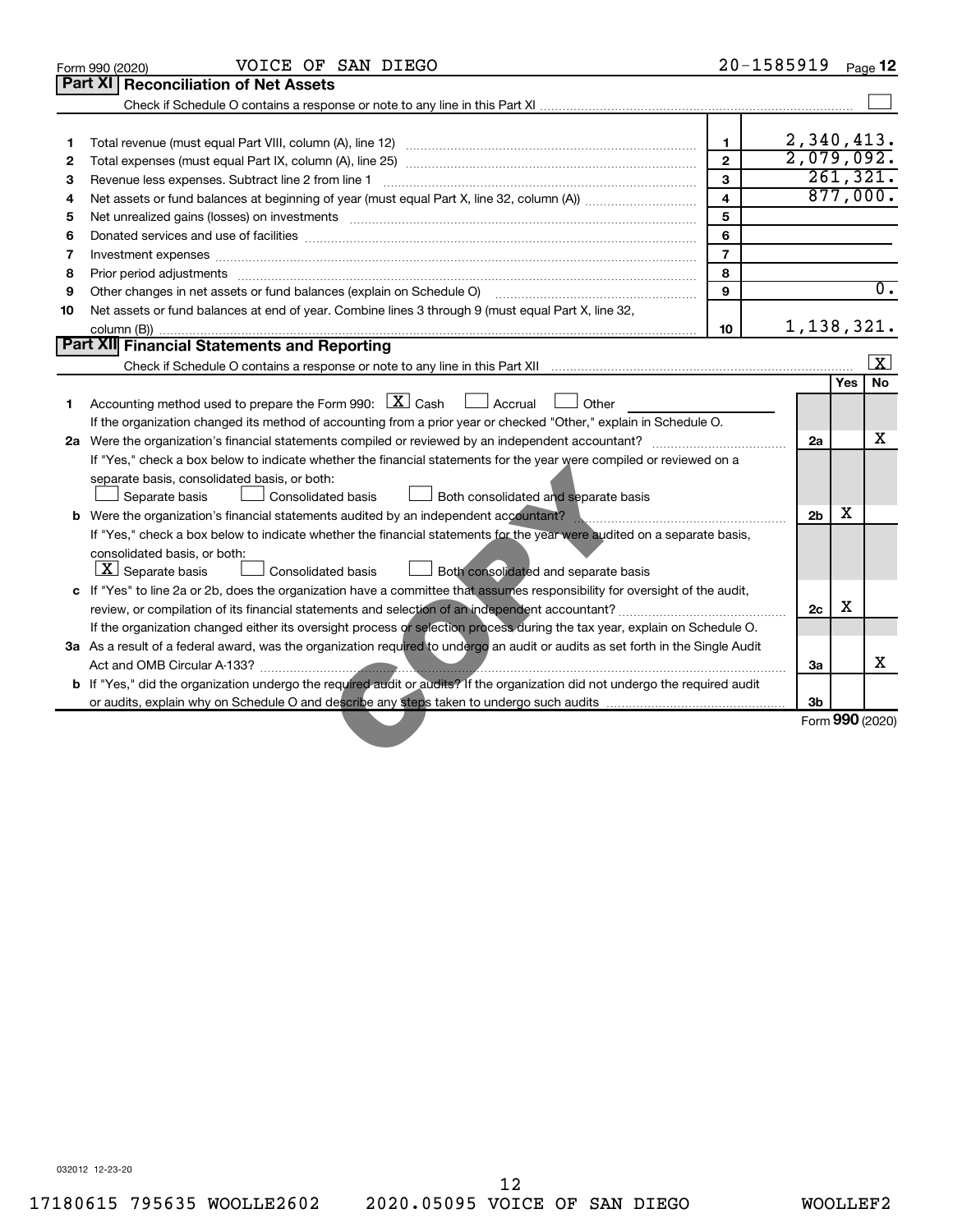**SCHEDULE A**

Department of the Treasury Internal Revenue Service

# Form 990 or 990-EZ) **Public Charity Status and Public Support**<br>
Complete if the organization is a section 501(c)(3) organization or a section<br> **2020**

**4947(a)(1) nonexempt charitable trust. | Attach to Form 990 or Form 990-EZ.** 

**| Go to www.irs.gov/Form990 for instructions and the latest information.**

| OMB No 1545-0047                    |
|-------------------------------------|
| 2020                                |
| <b>Open to Public</b><br>Inspection |

| Name of the organization |  |
|--------------------------|--|
|--------------------------|--|

|       |        | Name of the organization                                                                                                                                                              |                    |                                                       |                             |                                 |                            |  | <b>Employer identification number</b> |
|-------|--------|---------------------------------------------------------------------------------------------------------------------------------------------------------------------------------------|--------------------|-------------------------------------------------------|-----------------------------|---------------------------------|----------------------------|--|---------------------------------------|
|       |        |                                                                                                                                                                                       | VOICE OF SAN DIEGO |                                                       |                             |                                 |                            |  | 20-1585919                            |
|       | Part I | Reason for Public Charity Status. (All organizations must complete this part.) See instructions.                                                                                      |                    |                                                       |                             |                                 |                            |  |                                       |
|       |        | The organization is not a private foundation because it is: (For lines 1 through 12, check only one box.)                                                                             |                    |                                                       |                             |                                 |                            |  |                                       |
| 1.    |        | A church, convention of churches, or association of churches described in section 170(b)(1)(A)(i).                                                                                    |                    |                                                       |                             |                                 |                            |  |                                       |
| 2     |        | A school described in section 170(b)(1)(A)(ii). (Attach Schedule E (Form 990 or 990-EZ).)                                                                                             |                    |                                                       |                             |                                 |                            |  |                                       |
| з     |        | A hospital or a cooperative hospital service organization described in section 170(b)(1)(A)(iii).                                                                                     |                    |                                                       |                             |                                 |                            |  |                                       |
| 4     |        | A medical research organization operated in conjunction with a hospital described in section 170(b)(1)(A)(iii). Enter the hospital's name,                                            |                    |                                                       |                             |                                 |                            |  |                                       |
|       |        | city, and state:                                                                                                                                                                      |                    |                                                       |                             |                                 |                            |  |                                       |
| 5.    |        | An organization operated for the benefit of a college or university owned or operated by a governmental unit described in                                                             |                    |                                                       |                             |                                 |                            |  |                                       |
|       |        | section 170(b)(1)(A)(iv). (Complete Part II.)                                                                                                                                         |                    |                                                       |                             |                                 |                            |  |                                       |
| 6.    |        | A federal, state, or local government or governmental unit described in section 170(b)(1)(A)(v).                                                                                      |                    |                                                       |                             |                                 |                            |  |                                       |
|       |        | 7 $ X $ An organization that normally receives a substantial part of its support from a governmental unit or from the general public described in                                     |                    |                                                       |                             |                                 |                            |  |                                       |
|       |        | section 170(b)(1)(A)(vi). (Complete Part II.)                                                                                                                                         |                    |                                                       |                             |                                 |                            |  |                                       |
| 8     |        | A community trust described in section 170(b)(1)(A)(vi). (Complete Part II.)                                                                                                          |                    |                                                       |                             |                                 |                            |  |                                       |
| 9     |        | An agricultural research organization described in section 170(b)(1)(A)(ix) operated in conjunction with a land-grant college                                                         |                    |                                                       |                             |                                 |                            |  |                                       |
|       |        | or university or a non-land-grant college of agriculture (see instructions). Enter the name, city, and state of the college or                                                        |                    |                                                       |                             |                                 |                            |  |                                       |
|       |        | university:                                                                                                                                                                           |                    |                                                       |                             |                                 |                            |  |                                       |
| 10    |        | An organization that normally receives (1) more than 33 1/3% of its support from contributions, membership fees, and gross receipts from                                              |                    |                                                       |                             |                                 |                            |  |                                       |
|       |        | activities related to its exempt functions, subject to certain exceptions; and (2) no more than 33 1/3% of its support from gross investment                                          |                    |                                                       |                             |                                 |                            |  |                                       |
|       |        | income and unrelated business taxable income (less section 511 tax) from businesses acquired by the organization after June 30, 1975.                                                 |                    |                                                       |                             |                                 |                            |  |                                       |
|       |        | See section 509(a)(2). (Complete Part III.)                                                                                                                                           |                    |                                                       |                             |                                 |                            |  |                                       |
| 11    |        | An organization organized and operated exclusively to test for public safety. See section 509(a)(4).                                                                                  |                    |                                                       |                             |                                 |                            |  |                                       |
| 12    |        | An organization organized and operated exclusively for the benefit of, to perform the functions of, or to carry out the purposes of one or                                            |                    |                                                       |                             |                                 |                            |  |                                       |
|       |        | more publicly supported organizations described in section 509(a)(1) or section 509(a)(2). See section 509(a)(3). Check the box in                                                    |                    |                                                       |                             |                                 |                            |  |                                       |
|       |        | lines 12a through 12d that describes the type of supporting organization and complete lines 12e, 12f, and 12g.                                                                        |                    |                                                       |                             |                                 |                            |  |                                       |
| а     |        | Type I. A supporting organization operated, supervised, or controlled by its supported organization(s), typically by giving                                                           |                    |                                                       |                             |                                 |                            |  |                                       |
|       |        | the supported organization(s) the power to regularly appoint or elect a majority of the directors or trustees of the supporting                                                       |                    |                                                       |                             |                                 |                            |  |                                       |
|       |        | organization. You must complete Part IV, Sections A and B.                                                                                                                            |                    |                                                       |                             |                                 |                            |  |                                       |
| b     |        | Type II. A supporting organization supervised or controlled in connection with its supported organization(s), by having                                                               |                    |                                                       |                             |                                 |                            |  |                                       |
|       |        | control or management of the supporting organization vested in the same persons that control or manage the supported<br>organization(s). You must complete Part IV, Sections A and C. |                    |                                                       |                             |                                 |                            |  |                                       |
| с     |        | Type III functionally integrated. A supporting organization operated in connection with, and functionally integrated with,                                                            |                    |                                                       |                             |                                 |                            |  |                                       |
|       |        | its supported organization(s) (see instructions). You must complete Part IV, Sections A, D, and E.                                                                                    |                    |                                                       |                             |                                 |                            |  |                                       |
| d     |        | Type III non-functionally integrated. A supporting organization operated in connection with its supported organization(s)                                                             |                    |                                                       |                             |                                 |                            |  |                                       |
|       |        | that is not functionally integrated. The organization generally must satisfy a distribution requirement and an attentiveness                                                          |                    |                                                       |                             |                                 |                            |  |                                       |
|       |        | requirement (see instructions). You must complete Part IV, Sections A and D, and Part V.                                                                                              |                    |                                                       |                             |                                 |                            |  |                                       |
|       |        | Check this box if the organization received a written determination from the IRS that it is a Type I, Type II, Type III                                                               |                    |                                                       |                             |                                 |                            |  |                                       |
|       |        | functionally integrated, or Type III non-functionally integrated supporting organization.                                                                                             |                    |                                                       |                             |                                 |                            |  |                                       |
|       |        | f Enter the number of supported organizations                                                                                                                                         |                    |                                                       |                             |                                 |                            |  |                                       |
|       |        | g Provide the following information about the supported organization(s).                                                                                                              |                    |                                                       |                             |                                 |                            |  |                                       |
|       |        | (i) Name of supported                                                                                                                                                                 | (ii) EIN           | (iii) Type of organization                            | in your governing document? | (iv) Is the organization listed | (v) Amount of monetary     |  | (vi) Amount of other                  |
|       |        | organization                                                                                                                                                                          |                    | (described on lines 1-10<br>above (see instructions)) | Yes                         | No                              | support (see instructions) |  | support (see instructions)            |
|       |        |                                                                                                                                                                                       |                    |                                                       |                             |                                 |                            |  |                                       |
|       |        |                                                                                                                                                                                       |                    |                                                       |                             |                                 |                            |  |                                       |
|       |        |                                                                                                                                                                                       |                    |                                                       |                             |                                 |                            |  |                                       |
|       |        |                                                                                                                                                                                       |                    |                                                       |                             |                                 |                            |  |                                       |
|       |        |                                                                                                                                                                                       |                    |                                                       |                             |                                 |                            |  |                                       |
|       |        |                                                                                                                                                                                       |                    |                                                       |                             |                                 |                            |  |                                       |
|       |        |                                                                                                                                                                                       |                    |                                                       |                             |                                 |                            |  |                                       |
|       |        |                                                                                                                                                                                       |                    |                                                       |                             |                                 |                            |  |                                       |
|       |        |                                                                                                                                                                                       |                    |                                                       |                             |                                 |                            |  |                                       |
|       |        |                                                                                                                                                                                       |                    |                                                       |                             |                                 |                            |  |                                       |
| Total |        | LHA For Paperwork Reduction Act Notice, see the Instructions for Form 990 or 990-EZ. 032021 01-25-21                                                                                  |                    |                                                       |                             |                                 |                            |  |                                       |
|       |        |                                                                                                                                                                                       |                    |                                                       |                             |                                 |                            |  | Schedule A (Form 990 or 990-EZ) 2020  |

17180615 795635 WOOLLE2602 2020.05095 VOICE OF SAN DIEGO WOOLLEF2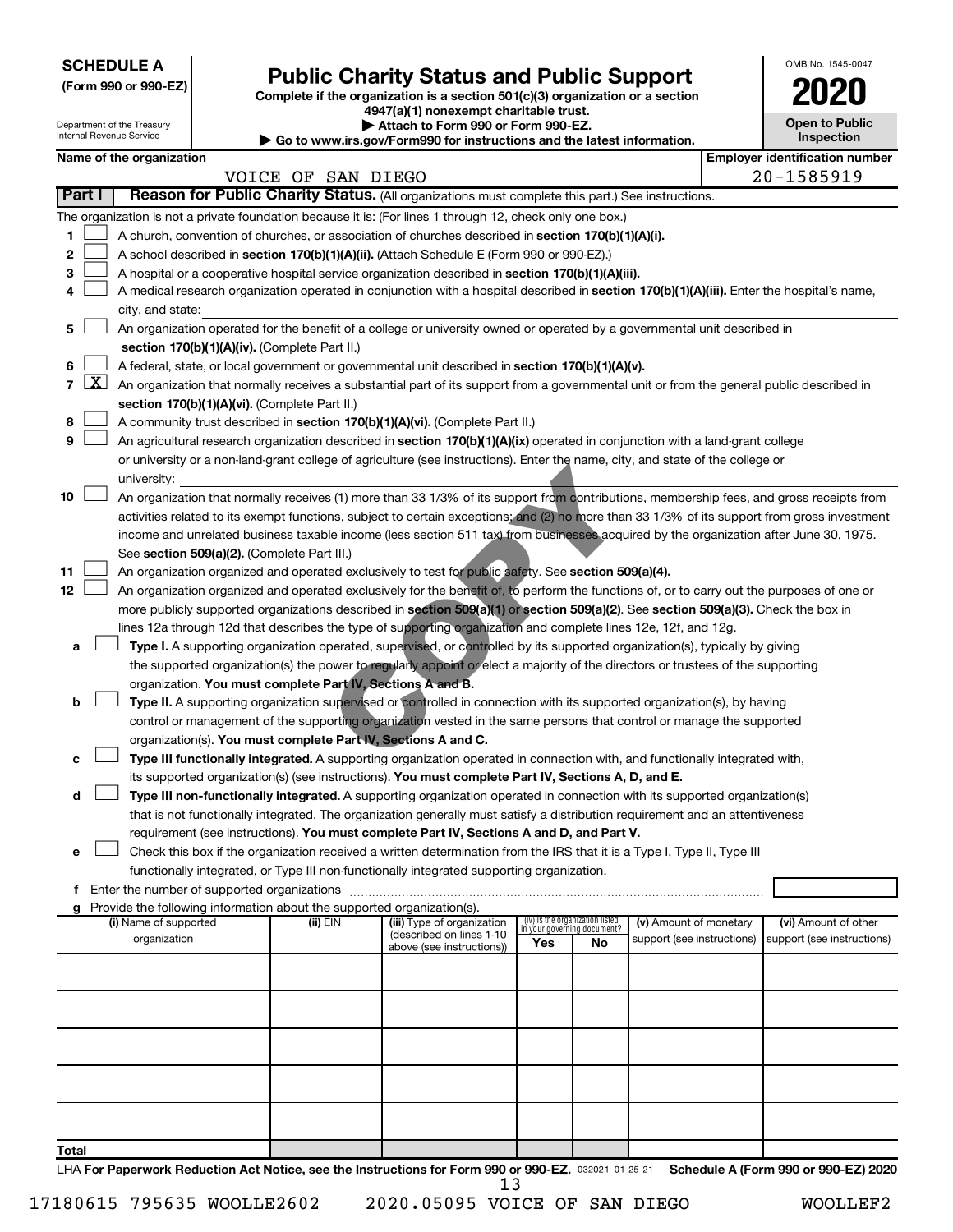#### Schedule A (Form 990 or 990-EZ) 2020 Page VOICE OF SAN DIEGO 20-1585919

# **Part II** | Support Schedule for Organizations Described in Sections 170(b)(1)(A)(iv) and 170(b)(1)(A)(vi)

(Complete only if you checked the box on line 5, 7, or 8 of Part I or if the organization failed to qualify under Part III. If the organization fails to qualify under the tests listed below, please complete Part III.)

| Calendar year (or fiscal year beginning in)<br>(a) 2016<br>$(d)$ 2019<br>(b) 2017<br>$(c)$ 2018<br>(e) 2020<br>1 Gifts, grants, contributions, and<br>membership fees received. (Do not<br>1557712.<br>1699544.<br>1678350.<br>1154482.<br>2330557.<br>include any "unusual grants.") | (f) Total                                |
|---------------------------------------------------------------------------------------------------------------------------------------------------------------------------------------------------------------------------------------------------------------------------------------|------------------------------------------|
|                                                                                                                                                                                                                                                                                       |                                          |
|                                                                                                                                                                                                                                                                                       |                                          |
|                                                                                                                                                                                                                                                                                       |                                          |
|                                                                                                                                                                                                                                                                                       | 8420645.                                 |
| 2 Tax revenues levied for the organ-                                                                                                                                                                                                                                                  |                                          |
| ization's benefit and either paid to                                                                                                                                                                                                                                                  |                                          |
| or expended on its behalf                                                                                                                                                                                                                                                             |                                          |
| 3 The value of services or facilities                                                                                                                                                                                                                                                 |                                          |
| furnished by a governmental unit to                                                                                                                                                                                                                                                   |                                          |
| the organization without charge                                                                                                                                                                                                                                                       |                                          |
| 1557712.<br>1699544.<br>1678350.<br>2330557.<br>1154482.<br>4 Total. Add lines 1 through 3                                                                                                                                                                                            | 8420645.                                 |
| 5 The portion of total contributions                                                                                                                                                                                                                                                  |                                          |
| by each person (other than a                                                                                                                                                                                                                                                          |                                          |
| governmental unit or publicly                                                                                                                                                                                                                                                         |                                          |
| supported organization) included                                                                                                                                                                                                                                                      |                                          |
| on line 1 that exceeds 2% of the                                                                                                                                                                                                                                                      |                                          |
| amount shown on line 11,                                                                                                                                                                                                                                                              |                                          |
| column (f)                                                                                                                                                                                                                                                                            | 737,203.                                 |
| 6 Public support. Subtract line 5 from line 4.                                                                                                                                                                                                                                        | 7683442.                                 |
| <b>Section B. Total Support</b>                                                                                                                                                                                                                                                       |                                          |
| Calendar year (or fiscal year beginning in)<br>(b) 2017<br>$(c)$ 2018<br>$(d)$ 2019<br>(a) 2016<br>(e) 2020                                                                                                                                                                           | (f) Total                                |
| <u> 1557712.</u><br>1699544.<br>1154482<br>2330557.<br>1678350<br><b>7</b> Amounts from line 4                                                                                                                                                                                        | 8420645.                                 |
| Gross income from interest,<br>8                                                                                                                                                                                                                                                      |                                          |
| dividends, payments received on                                                                                                                                                                                                                                                       |                                          |
| securities loans, rents, royalties,                                                                                                                                                                                                                                                   |                                          |
| 34.<br>$7,405$ .<br>1,588.<br>293.<br>and income from similar sources                                                                                                                                                                                                                 | 9,320.                                   |
| <b>9</b> Net income from unrelated business                                                                                                                                                                                                                                           |                                          |
| activities, whether or not the                                                                                                                                                                                                                                                        |                                          |
| business is regularly carried on                                                                                                                                                                                                                                                      |                                          |
| 10 Other income. Do not include gain                                                                                                                                                                                                                                                  |                                          |
| or loss from the sale of capital                                                                                                                                                                                                                                                      |                                          |
| 366,047<br>$-321.$<br>$-675.$<br>$-88.$<br>assets (Explain in Part VI.)                                                                                                                                                                                                               | 364,963.                                 |
| 11 Total support. Add lines 7 through 10                                                                                                                                                                                                                                              | 8794928.                                 |
| 12<br><b>12</b> Gross receipts from related activities, etc. (see instructions)                                                                                                                                                                                                       | 189,950.                                 |
| 13 First 5 years. If the Form 990 is for the organization's first, second, third, fourth, or fifth tax year as a section 501(c)(3)                                                                                                                                                    |                                          |
| organization, check this box and stop here                                                                                                                                                                                                                                            |                                          |
| <b>Section C. Computation of Public Support Percentage</b>                                                                                                                                                                                                                            |                                          |
| 14                                                                                                                                                                                                                                                                                    | 87.36<br>$\%$                            |
| 15                                                                                                                                                                                                                                                                                    | 82.41<br>$\%$                            |
| 16a 33 1/3% support test - 2020. If the organization did not check the box on line 13, and line 14 is 33 1/3% or more, check this box and                                                                                                                                             |                                          |
| stop here. The organization qualifies as a publicly supported organization manufaction manufacture or manufacture or the organization manufacture or the state of the state of the state of the state of the state of the stat                                                        | $\blacktriangleright$ $\boxed{\text{X}}$ |
| b 33 1/3% support test - 2019. If the organization did not check a box on line 13 or 16a, and line 15 is 33 1/3% or more, check this box                                                                                                                                              |                                          |
|                                                                                                                                                                                                                                                                                       |                                          |
| 17a 10% -facts-and-circumstances test - 2020. If the organization did not check a box on line 13, 16a, or 16b, and line 14 is 10% or more,                                                                                                                                            |                                          |
| and if the organization meets the facts-and-circumstances test, check this box and stop here. Explain in Part VI how the organization                                                                                                                                                 |                                          |
| meets the facts-and-circumstances test. The organization qualifies as a publicly supported organization                                                                                                                                                                               |                                          |
| b 10% -facts-and-circumstances test - 2019. If the organization did not check a box on line 13, 16a, 16b, or 17a, and line 15 is 10% or                                                                                                                                               |                                          |
| more, and if the organization meets the facts-and-circumstances test, check this box and stop here. Explain in Part VI how the                                                                                                                                                        |                                          |
| organization meets the facts-and-circumstances test. The organization qualifies as a publicly supported organization                                                                                                                                                                  |                                          |
| Private foundation. If the organization did not check a box on line 13, 16a, 16b, 17a, or 17b, check this box and see instructions<br>18<br>Schedule A (Form 990 or 990-F7) 2020                                                                                                      |                                          |

**Schedule A (Form 990 or 990-EZ) 2020**

032022 01-25-21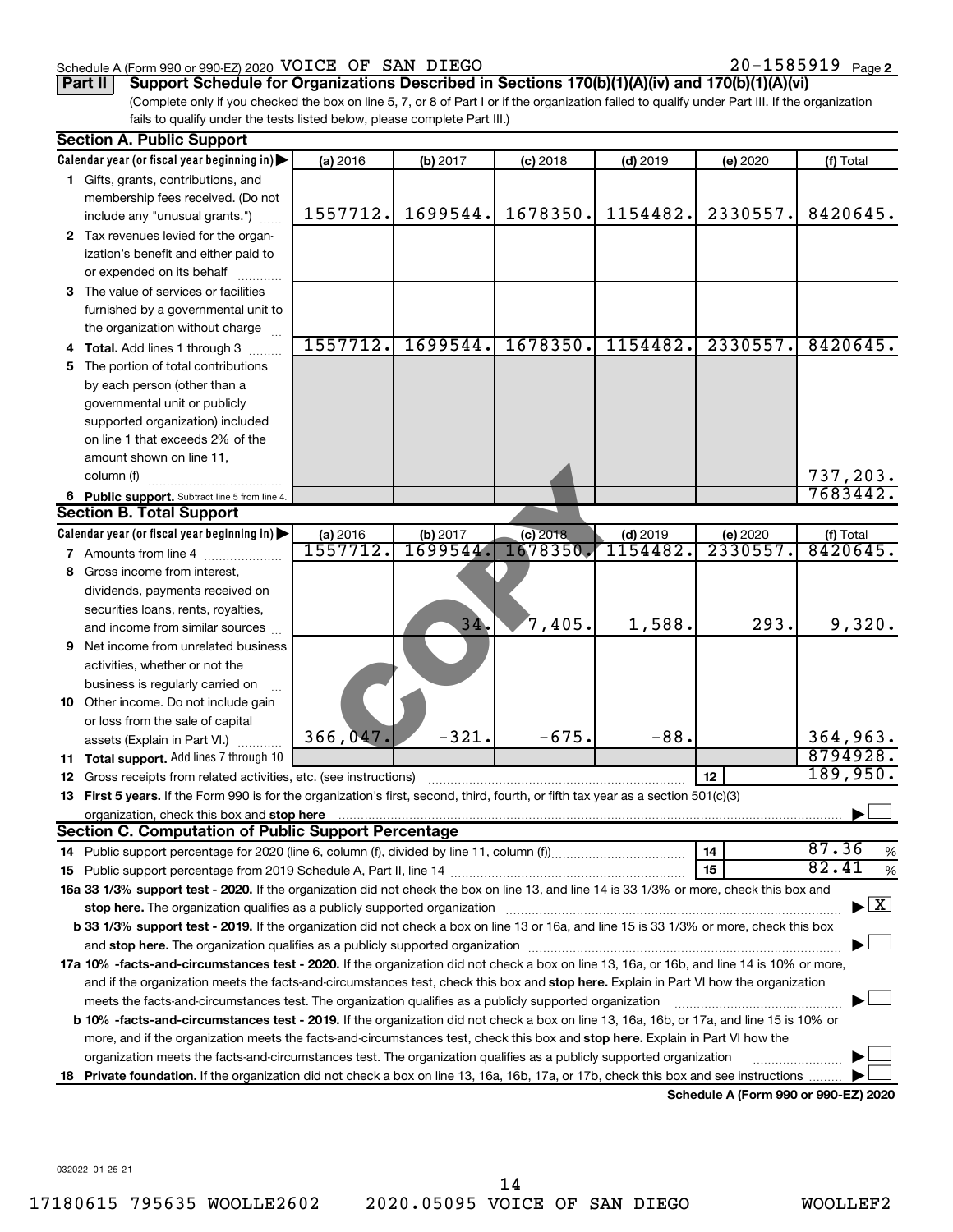#### Schedule A (Form 990 or 990-EZ) 2020 Page VOICE OF SAN DIEGO 20-1585919

#### **Part III | Support Schedule for Organizations Described in Section 509(a)(2)**

(Complete only if you checked the box on line 10 of Part I or if the organization failed to qualify under Part II. If the organization fails to qualify under the tests listed below, please complete Part II.)

| <b>Section A. Public Support</b>                                                                                                                                                 |          |          |            |            |          |                                      |
|----------------------------------------------------------------------------------------------------------------------------------------------------------------------------------|----------|----------|------------|------------|----------|--------------------------------------|
| Calendar year (or fiscal year beginning in)                                                                                                                                      | (a) 2016 | (b) 2017 | $(c)$ 2018 | $(d)$ 2019 | (e) 2020 | (f) Total                            |
| 1 Gifts, grants, contributions, and                                                                                                                                              |          |          |            |            |          |                                      |
| membership fees received. (Do not                                                                                                                                                |          |          |            |            |          |                                      |
| include any "unusual grants.")                                                                                                                                                   |          |          |            |            |          |                                      |
| 2 Gross receipts from admissions,<br>merchandise sold or services per-<br>formed, or facilities furnished in<br>any activity that is related to the                              |          |          |            |            |          |                                      |
| organization's tax-exempt purpose                                                                                                                                                |          |          |            |            |          |                                      |
| 3 Gross receipts from activities that                                                                                                                                            |          |          |            |            |          |                                      |
| are not an unrelated trade or bus-                                                                                                                                               |          |          |            |            |          |                                      |
| iness under section 513                                                                                                                                                          |          |          |            |            |          |                                      |
| 4 Tax revenues levied for the organ-                                                                                                                                             |          |          |            |            |          |                                      |
| ization's benefit and either paid to                                                                                                                                             |          |          |            |            |          |                                      |
| or expended on its behalf                                                                                                                                                        |          |          |            |            |          |                                      |
| 5 The value of services or facilities                                                                                                                                            |          |          |            |            |          |                                      |
| furnished by a governmental unit to                                                                                                                                              |          |          |            |            |          |                                      |
| the organization without charge                                                                                                                                                  |          |          |            |            |          |                                      |
| <b>6 Total.</b> Add lines 1 through 5                                                                                                                                            |          |          |            |            |          |                                      |
| 7a Amounts included on lines 1, 2, and                                                                                                                                           |          |          |            |            |          |                                      |
| 3 received from disqualified persons                                                                                                                                             |          |          |            |            |          |                                      |
| <b>b</b> Amounts included on lines 2 and 3 received<br>from other than disqualified persons that<br>exceed the greater of \$5,000 or 1% of the<br>amount on line 13 for the year |          |          |            |            |          |                                      |
| c Add lines 7a and 7b                                                                                                                                                            |          |          |            |            |          |                                      |
| 8 Public support. (Subtract line 7c from line 6.)                                                                                                                                |          |          |            |            |          |                                      |
| <b>Section B. Total Support</b>                                                                                                                                                  |          |          |            |            |          |                                      |
| Calendar year (or fiscal year beginning in)                                                                                                                                      | (a) 2016 | (b) 2017 | $(c)$ 2018 | $(d)$ 2019 | (e) 2020 | (f) Total                            |
| <b>9</b> Amounts from line 6                                                                                                                                                     |          |          |            |            |          |                                      |
| <b>10a</b> Gross income from interest,<br>dividends, payments received on<br>securities loans, rents, royalties,<br>and income from similar sources                              |          |          |            |            |          |                                      |
| <b>b</b> Unrelated business taxable income                                                                                                                                       |          |          |            |            |          |                                      |
| (less section 511 taxes) from businesses<br>acquired after June 30, 1975<br>1.1.1.1.1.1.1.1.1                                                                                    |          |          |            |            |          |                                      |
| c Add lines 10a and 10b                                                                                                                                                          |          |          |            |            |          |                                      |
| <b>11</b> Net income from unrelated business<br>activities not included in line 10b.<br>whether or not the business is<br>regularly carried on                                   |          |          |            |            |          |                                      |
| <b>12</b> Other income. Do not include gain<br>or loss from the sale of capital<br>assets (Explain in Part VI.)                                                                  |          |          |            |            |          |                                      |
| <b>13</b> Total support. (Add lines 9, 10c, 11, and 12.)                                                                                                                         |          |          |            |            |          |                                      |
| 14 First 5 years. If the Form 990 is for the organization's first, second, third, fourth, or fifth tax year as a section 501(c)(3) organization,                                 |          |          |            |            |          |                                      |
|                                                                                                                                                                                  |          |          |            |            |          |                                      |
| <b>Section C. Computation of Public Support Percentage</b>                                                                                                                       |          |          |            |            |          |                                      |
|                                                                                                                                                                                  |          |          |            |            | 15       | ℅                                    |
| 16 Public support percentage from 2019 Schedule A, Part III, line 15                                                                                                             |          |          |            |            | 16       | %                                    |
| Section D. Computation of Investment Income Percentage                                                                                                                           |          |          |            |            |          |                                      |
|                                                                                                                                                                                  |          |          |            |            | 17       | %                                    |
| 18 Investment income percentage from 2019 Schedule A, Part III, line 17                                                                                                          |          |          |            |            | 18       | %                                    |
| 19a 33 1/3% support tests - 2020. If the organization did not check the box on line 14, and line 15 is more than 33 1/3%, and line 17 is not                                     |          |          |            |            |          |                                      |
| more than 33 1/3%, check this box and stop here. The organization qualifies as a publicly supported organization                                                                 |          |          |            |            |          |                                      |
| b 33 1/3% support tests - 2019. If the organization did not check a box on line 14 or line 19a, and line 16 is more than 33 1/3%, and                                            |          |          |            |            |          |                                      |
| line 18 is not more than 33 1/3%, check this box and stop here. The organization qualifies as a publicly supported organization                                                  |          |          |            |            |          |                                      |
|                                                                                                                                                                                  |          |          |            |            |          |                                      |
| 032023 01-25-21                                                                                                                                                                  |          |          |            |            |          | Schedule A (Form 990 or 990-EZ) 2020 |
|                                                                                                                                                                                  |          |          | 15         |            |          |                                      |

17180615 795635 WOOLLE2602 2020.05095 VOICE OF SAN DIEGO WOOLLEF2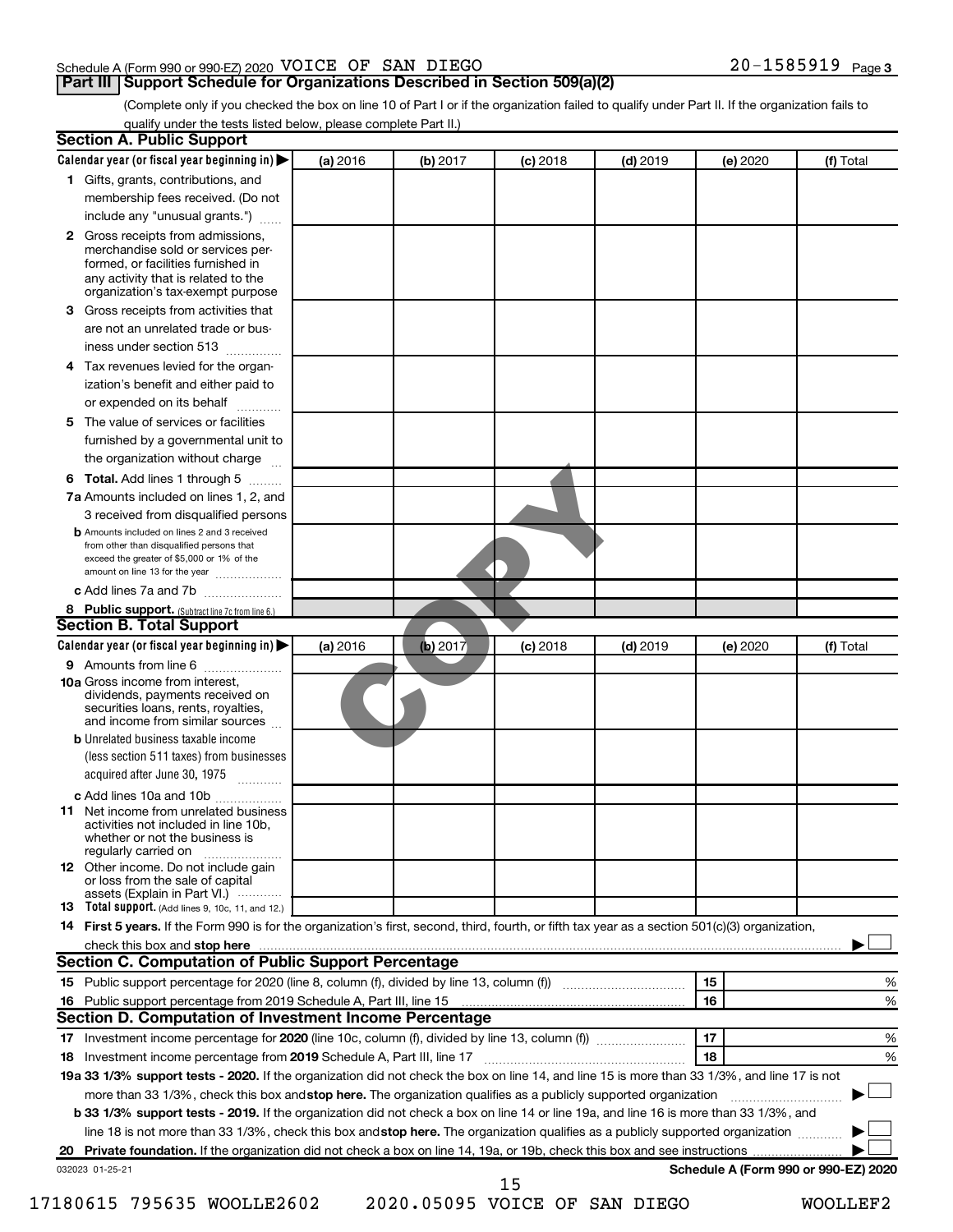### **Part IV Supporting Organizations**

(Complete only if you checked a box in line 12 on Part I. If you checked box 12a, Part I, complete Sections A and B. If you checked box 12b, Part I, complete Sections A and C. If you checked box 12c, Part I, complete Sections A, D, and E. If you checked box 12d, Part I, complete Sections A and D, and complete Part V.)

### **Section A. All Supporting Organizations**

- **1** Are all of the organization's supported organizations listed by name in the organization's governing documents? If "No," describe in Part VI how the supported organizations are designated. If designated by *class or purpose, describe the designation. If historic and continuing relationship, explain.*
- **2** Did the organization have any supported organization that does not have an IRS determination of status under section 509(a)(1) or (2)? If "Yes," explain in Part **VI** how the organization determined that the supported *organization was described in section 509(a)(1) or (2).*
- **3a** Did the organization have a supported organization described in section 501(c)(4), (5), or (6)? If "Yes," answer *lines 3b and 3c below.*
- **b** Did the organization confirm that each supported organization qualified under section 501(c)(4), (5), or (6) and satisfied the public support tests under section 509(a)(2)? If "Yes," describe in Part VI when and how the *organization made the determination.*
- **c** Did the organization ensure that all support to such organizations was used exclusively for section 170(c)(2)(B) purposes? If "Yes," explain in Part VI what controls the organization put in place to ensure such use.
- **4 a** *If* Was any supported organization not organized in the United States ("foreign supported organization")? *"Yes," and if you checked box 12a or 12b in Part I, answer lines 4b and 4c below.*
- **b** Did the organization have ultimate control and discretion in deciding whether to make grants to the foreign supported organization? If "Yes," describe in Part VI how the organization had such control and discretion *despite being controlled or supervised by or in connection with its supported organizations.*
- **c** Did the organization support any foreign supported organization that does not have an IRS determination under sections 501(c)(3) and 509(a)(1) or (2)? If "Yes," explain in Part VI what controls the organization used *to ensure that all support to the foreign supported organization was used exclusively for section 170(c)(2)(B) purposes.*
- **5a** Did the organization add, substitute, or remove any supported organizations during the tax year? If "Yes," answer lines 5b and 5c below (if applicable). Also, provide detail in **Part VI, inclu**ding (i) the names and EIN *numbers of the supported organizations added, substituted, or removed; (ii) the reasons for each such action; (iii) the authority under the organization's organizing document authorizing such action; and (iv) how the action was accomplished (such as by amendment to the organizing document).* The art of the discretion in deciding whether to make grants to t<br>and discretion in deciding whether to make grants to t<br>in **Part VI** how the organization had such control and or<br>in connection with its supported organizati
- **b Type I or Type II only.** Was any added or substituted supported organization part of a class already designated in the organization's organizing document?
- **c Substitutions only.**  Was the substitution the result of an event beyond the organization's control?
- **6** Did the organization provide support (whether in the form of grants or the provision of services or facilities) to **Part VI.** support or benefit one or more of the filing organization's supported organizations? If "Yes," provide detail in anyone other than (i) its supported organizations, (ii) individuals that are part of the charitable class benefited by one or more of its supported organizations, or (iii) other supporting organizations that also
- **7** Did the organization provide a grant, loan, compensation, or other similar payment to a substantial contributor regard to a substantial contributor? If "Yes," complete Part I of Schedule L (Form 990 or 990-EZ). (as defined in section 4958(c)(3)(C)), a family member of a substantial contributor, or a 35% controlled entity with
- **8** Did the organization make a loan to a disqualified person (as defined in section 4958) not described in line 7? *If "Yes," complete Part I of Schedule L (Form 990 or 990-EZ).*
- **9 a** Was the organization controlled directly or indirectly at any time during the tax year by one or more in section 509(a)(1) or (2))? If "Yes," provide detail in **Part VI.** disqualified persons, as defined in section 4946 (other than foundation managers and organizations described
- **b** Did one or more disqualified persons (as defined in line 9a) hold a controlling interest in any entity in which the supporting organization had an interest? If "Yes," provide detail in Part VI.
- **c** Did a disqualified person (as defined in line 9a) have an ownership interest in, or derive any personal benefit from, assets in which the supporting organization also had an interest? If "Yes," provide detail in Part VI.
- **10 a** Was the organization subject to the excess business holdings rules of section 4943 because of section supporting organizations)? If "Yes," answer line 10b below. 4943(f) (regarding certain Type II supporting organizations, and all Type III non-functionally integrated
	- **b** Did the organization have any excess business holdings in the tax year? (Use Schedule C, Form 4720, to *determine whether the organization had excess business holdings.)*

032024 01-25-21

**Schedule A (Form 990 or 990-EZ) 2020**

16

**Yes No 1 2 3a 3b 3c 4a 4b 4c 5a 5b 5c 6 7 8 9a 9b 9c 10a 10b**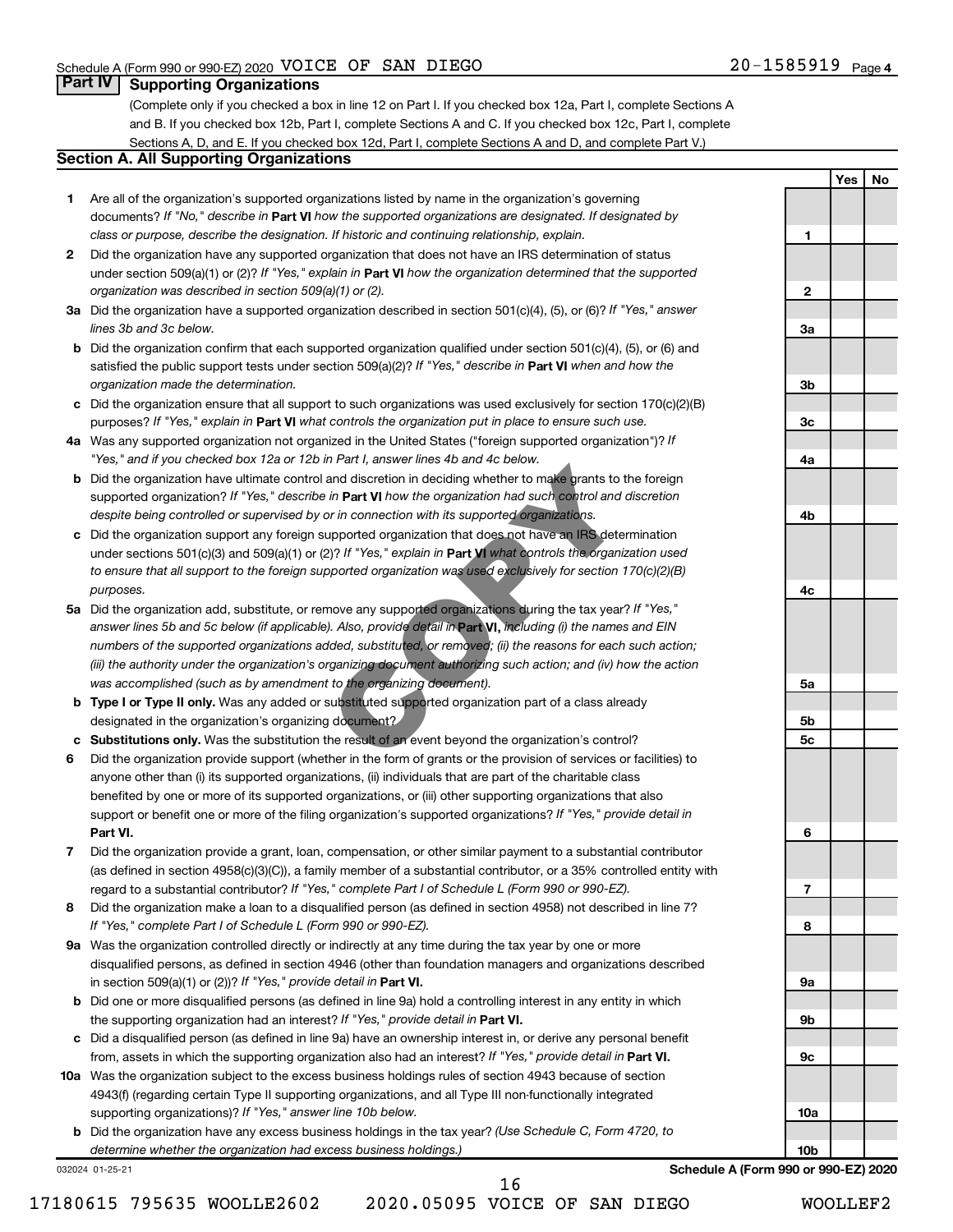|        |                                                                                                                                                                                                                                                           |     | Yes | No |
|--------|-----------------------------------------------------------------------------------------------------------------------------------------------------------------------------------------------------------------------------------------------------------|-----|-----|----|
| 11     | Has the organization accepted a gift or contribution from any of the following persons?                                                                                                                                                                   |     |     |    |
|        | a A person who directly or indirectly controls, either alone or together with persons described in lines 11b and                                                                                                                                          |     |     |    |
|        | 11c below, the governing body of a supported organization?                                                                                                                                                                                                | 11a |     |    |
|        | <b>b</b> A family member of a person described in line 11a above?                                                                                                                                                                                         | 11b |     |    |
|        | c A 35% controlled entity of a person described in line 11a or 11b above?If "Yes" to line 11a, 11b, or 11c, provide                                                                                                                                       |     |     |    |
|        | detail in <b>Part VI.</b>                                                                                                                                                                                                                                 | 11c |     |    |
|        | <b>Section B. Type I Supporting Organizations</b>                                                                                                                                                                                                         |     |     |    |
|        |                                                                                                                                                                                                                                                           |     | Yes | No |
| 1      | Did the governing body, members of the governing body, officers acting in their official capacity, or membership of one or                                                                                                                                |     |     |    |
|        | more supported organizations have the power to regularly appoint or elect at least a majority of the organization's officers,                                                                                                                             |     |     |    |
|        | directors, or trustees at all times during the tax year? If "No," describe in Part VI how the supported organization(s)<br>effectively operated, supervised, or controlled the organization's activities. If the organization had more than one supported |     |     |    |
|        | organization, describe how the powers to appoint and/or remove officers, directors, or trustees were allocated among the                                                                                                                                  |     |     |    |
|        | supported organizations and what conditions or restrictions, if any, applied to such powers during the tax year.                                                                                                                                          | 1   |     |    |
| 2      | Did the organization operate for the benefit of any supported organization other than the supported                                                                                                                                                       |     |     |    |
|        | organization(s) that operated, supervised, or controlled the supporting organization? If "Yes," explain in                                                                                                                                                |     |     |    |
|        | Part VI how providing such benefit carried out the purposes of the supported organization(s) that operated,                                                                                                                                               |     |     |    |
|        | supervised, or controlled the supporting organization.                                                                                                                                                                                                    | 2   |     |    |
|        | <b>Section C. Type II Supporting Organizations</b>                                                                                                                                                                                                        |     |     |    |
|        |                                                                                                                                                                                                                                                           |     | Yes | No |
| 1      | Were a majority of the organization's directors or trustees during the tax year also a majority of the directors                                                                                                                                          |     |     |    |
|        | or trustees of each of the organization's supported organization(s)? If "No," describe in Part VI how control                                                                                                                                             |     |     |    |
|        | or management of the supporting organization was vested in the same persons that controlled or managed                                                                                                                                                    |     |     |    |
|        | the supported organization(s).                                                                                                                                                                                                                            | 1   |     |    |
|        | <b>Section D. All Type III Supporting Organizations</b>                                                                                                                                                                                                   |     |     |    |
|        |                                                                                                                                                                                                                                                           |     | Yes | No |
| 1      | Did the organization provide to each of its supported organizations, by the last day of the fifth month of the                                                                                                                                            |     |     |    |
|        | organization's tax year, (i) a written notice describing the type and amount of support provided during the prior tax                                                                                                                                     |     |     |    |
|        | year, (ii) a copy of the Form 990 that was most recently filed as of the date of notification, and (iii) copies of the                                                                                                                                    |     |     |    |
|        | organization's governing documents in effect on the date of notification, to the extent not previously provided?                                                                                                                                          | 1   |     |    |
| 2      | Were any of the organization's officers, directors, or trustees either (i) appointed or elected by the supported                                                                                                                                          |     |     |    |
|        | organization(s) or (ii) serving on the governing body of a supported organization? If "No," explain in Part VI how                                                                                                                                        |     |     |    |
|        | the organization maintained a close and continuous working relationship with the supported organization(s).                                                                                                                                               | 2   |     |    |
| З      | By reason of the relationship described in line 2, above, did the organization's supported organizations have a                                                                                                                                           |     |     |    |
|        | significant voice in the organization's investment policies and in directing the use of the organization's                                                                                                                                                |     |     |    |
|        | income or assets at all times during the tax year? If "Yes," describe in Part VI the role the organization's<br>supported organizations played in this regard.                                                                                            |     |     |    |
|        | Section E. Type III Functionally Integrated Supporting Organizations                                                                                                                                                                                      | 3   |     |    |
|        | Check the box next to the method that the organization used to satisfy the Integral Part Test during the yealsee instructions).                                                                                                                           |     |     |    |
| 1<br>a | The organization satisfied the Activities Test. Complete line 2 below.                                                                                                                                                                                    |     |     |    |
| b      | The organization is the parent of each of its supported organizations. Complete line 3 below.                                                                                                                                                             |     |     |    |
| C      | The organization supported a governmental entity. Describe in Part VI how you supported a governmental entity (see instructions).                                                                                                                         |     |     |    |
| 2      | Activities Test. Answer lines 2a and 2b below.                                                                                                                                                                                                            |     | Yes | No |
| а      | Did substantially all of the organization's activities during the tax year directly further the exempt purposes of                                                                                                                                        |     |     |    |
|        | the supported organization(s) to which the organization was responsive? If "Yes," then in Part VI identify                                                                                                                                                |     |     |    |
|        | those supported organizations and explain how these activities directly furthered their exempt purposes,                                                                                                                                                  |     |     |    |
|        | how the organization was responsive to those supported organizations, and how the organization determined                                                                                                                                                 |     |     |    |
|        | that these activities constituted substantially all of its activities.                                                                                                                                                                                    | 2a  |     |    |
|        | <b>b</b> Did the activities described in line 2a, above, constitute activities that, but for the organization's involvement,                                                                                                                              |     |     |    |
|        | one or more of the organization's supported organization(s) would have been engaged in? If "Yes," explain in                                                                                                                                              |     |     |    |
|        | Part VI the reasons for the organization's position that its supported organization(s) would have engaged in                                                                                                                                              |     |     |    |
|        | these activities but for the organization's involvement.                                                                                                                                                                                                  | 2b  |     |    |
| з      | Parent of Supported Organizations. Answer lines 3a and 3b below.                                                                                                                                                                                          |     |     |    |
| а      | Did the organization have the power to regularly appoint or elect a majority of the officers, directors, or                                                                                                                                               |     |     |    |
|        | trustees of each of the supported organizations? If "Yes" or "No" provide details in Part VI.                                                                                                                                                             | За  |     |    |
|        | <b>b</b> Did the organization exercise a substantial degree of direction over the policies, programs, and activities of each                                                                                                                              |     |     |    |
|        | of its supported organizations? If "Yes," describe in Part VI the role played by the organization in this regard.                                                                                                                                         | Зb  |     |    |
|        | Schedule A (Form 990 or 990-EZ) 2020<br>032025 01-25-21                                                                                                                                                                                                   |     |     |    |
|        | 17                                                                                                                                                                                                                                                        |     |     |    |

17180615 795635 WOOLLE2602 2020.05095 VOICE OF SAN DIEGO WOOLLEF2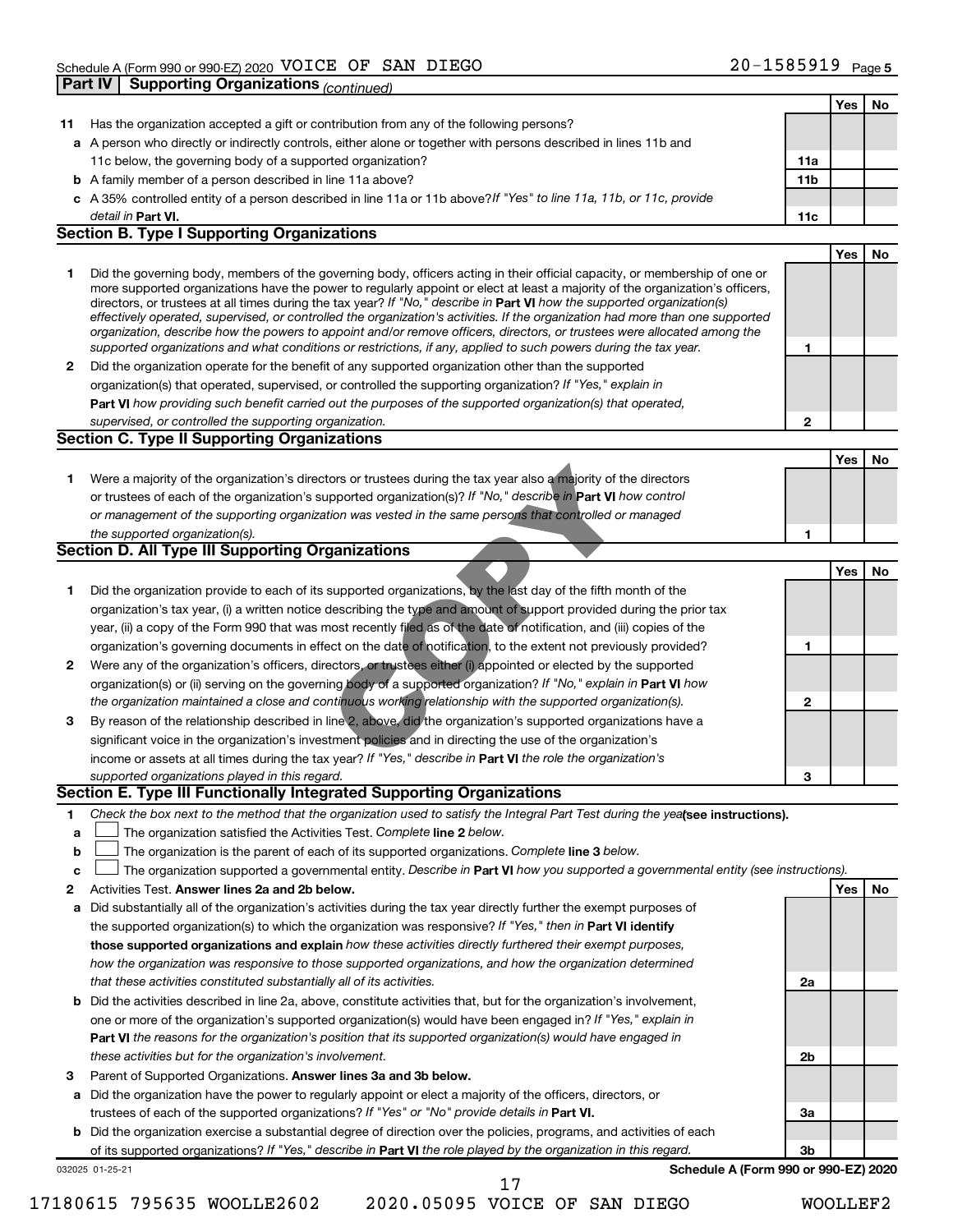#### Schedule A (Form 990 or 990-EZ) 2020 Page VOICE OF SAN DIEGO 20-1585919 **Part V** | Type III Non-Functionally Integrated 509(a)(3) Supporting Organizations

1 **I** Check here if the organization satisfied the Integral Part Test as a qualifying trust on Nov. 20, 1970 (explain in Part VI). See instructions. All other Type III non-functionally integrated supporting organizations must complete Sections A through E.

|   | Section A - Adjusted Net Income                                                                                                   |                | (A) Prior Year | (B) Current Year<br>(optional) |
|---|-----------------------------------------------------------------------------------------------------------------------------------|----------------|----------------|--------------------------------|
| 1 | Net short-term capital gain                                                                                                       | 1              |                |                                |
| 2 | Recoveries of prior-year distributions                                                                                            | $\mathbf{2}$   |                |                                |
| 3 | Other gross income (see instructions)                                                                                             | 3              |                |                                |
| 4 | Add lines 1 through 3.                                                                                                            | 4              |                |                                |
| 5 | Depreciation and depletion                                                                                                        | 5              |                |                                |
| 6 | Portion of operating expenses paid or incurred for production or                                                                  |                |                |                                |
|   | collection of gross income or for management, conservation, or                                                                    |                |                |                                |
|   | maintenance of property held for production of income (see instructions)                                                          | 6              |                |                                |
| 7 | Other expenses (see instructions)                                                                                                 | $\overline{7}$ |                |                                |
| 8 | Adjusted Net Income (subtract lines 5, 6, and 7 from line 4)                                                                      | 8              |                |                                |
|   | <b>Section B - Minimum Asset Amount</b>                                                                                           |                | (A) Prior Year | (B) Current Year<br>(optional) |
| 1 | Aggregate fair market value of all non-exempt-use assets (see                                                                     |                |                |                                |
|   | instructions for short tax year or assets held for part of year):                                                                 |                |                |                                |
|   | a Average monthly value of securities                                                                                             | 1a             |                |                                |
|   | <b>b</b> Average monthly cash balances                                                                                            | 1 <sub>b</sub> |                |                                |
|   | c Fair market value of other non-exempt-use assets                                                                                | 1 <sub>c</sub> |                |                                |
|   | d Total (add lines 1a, 1b, and 1c)                                                                                                | 1 <sub>d</sub> |                |                                |
|   | e Discount claimed for blockage or other factors                                                                                  |                |                |                                |
|   | (explain in detail in Part VI):                                                                                                   |                |                |                                |
| 2 | Acquisition indebtedness applicable to non-exempt-use assets                                                                      | $\overline{2}$ |                |                                |
| 3 | Subtract line 2 from line 1d.                                                                                                     | 3              |                |                                |
| 4 | Cash deemed held for exempt use. Enter 0.015 of line 3 (for greater amount,                                                       |                |                |                                |
|   | see instructions).                                                                                                                | 4              |                |                                |
| 5 | Net value of non-exempt-use assets (subtract line 4 from line 3)                                                                  | 5              |                |                                |
| 6 | Multiply line 5 by 0.035.                                                                                                         | 6              |                |                                |
| 7 | Recoveries of prior-year distributions                                                                                            | $\overline{7}$ |                |                                |
| 8 | Minimum Asset Amount (add line 7 to line 6)                                                                                       | 8              |                |                                |
|   | <b>Section C - Distributable Amount</b>                                                                                           |                |                | <b>Current Year</b>            |
| 1 | Adjusted net income for prior year (from Section A, line 8, column A)                                                             | $\mathbf{1}$   |                |                                |
| 2 | Enter 0.85 of line 1.                                                                                                             | $\mathbf{2}$   |                |                                |
| з | Minimum asset amount for prior year (from Section B, line 8, column A)                                                            | 3              |                |                                |
| 4 | Enter greater of line 2 or line 3.                                                                                                | 4              |                |                                |
| 5 | Income tax imposed in prior year                                                                                                  | 5              |                |                                |
| 6 | <b>Distributable Amount.</b> Subtract line 5 from line 4, unless subject to                                                       |                |                |                                |
|   | emergency temporary reduction (see instructions).                                                                                 | 6              |                |                                |
| 7 | Check here if the current year is the organization's first as a non-functionally integrated Type III supporting organization (see |                |                |                                |

instructions).

**Schedule A (Form 990 or 990-EZ) 2020**

032026 01-25-21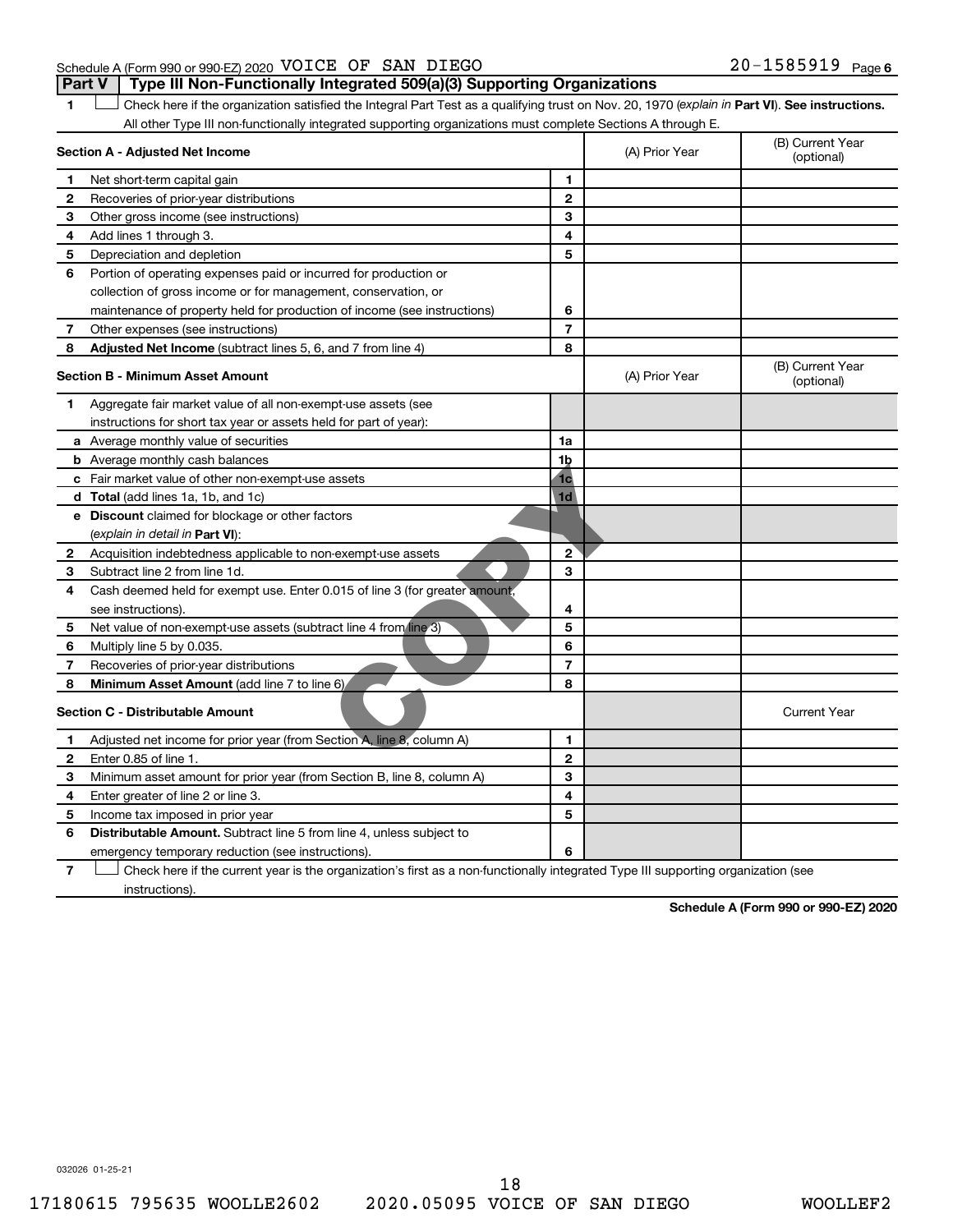| Type III Non-Functionally Integrated 509(a)(3) Supporting Organizations (continued)<br>Part V |                                                                                            |                             |                                       |    |                                         |  |  |
|-----------------------------------------------------------------------------------------------|--------------------------------------------------------------------------------------------|-----------------------------|---------------------------------------|----|-----------------------------------------|--|--|
|                                                                                               | <b>Section D - Distributions</b>                                                           |                             |                                       |    | <b>Current Year</b>                     |  |  |
| 1                                                                                             | Amounts paid to supported organizations to accomplish exempt purposes                      |                             |                                       | 1  |                                         |  |  |
| 2                                                                                             | Amounts paid to perform activity that directly furthers exempt purposes of supported       |                             |                                       |    |                                         |  |  |
|                                                                                               | organizations, in excess of income from activity                                           |                             |                                       | 2  |                                         |  |  |
| 3                                                                                             | Administrative expenses paid to accomplish exempt purposes of supported organizations      |                             |                                       |    |                                         |  |  |
| 4                                                                                             | Amounts paid to acquire exempt-use assets                                                  |                             |                                       | 4  |                                         |  |  |
| 5                                                                                             | Qualified set-aside amounts (prior IRS approval required - provide details in Part VI)     |                             |                                       | 5  |                                         |  |  |
| 6                                                                                             | Other distributions ( <i>describe in Part VI</i> ). See instructions.                      |                             |                                       | 6  |                                         |  |  |
| 7                                                                                             | Total annual distributions. Add lines 1 through 6.                                         |                             |                                       |    |                                         |  |  |
| 8                                                                                             | Distributions to attentive supported organizations to which the organization is responsive |                             |                                       |    |                                         |  |  |
|                                                                                               | ( <i>provide details in Part VI</i> ). See instructions.                                   |                             |                                       | 8  |                                         |  |  |
| 9                                                                                             | Distributable amount for 2020 from Section C, line 6                                       |                             |                                       |    |                                         |  |  |
| 10                                                                                            | Line 8 amount divided by line 9 amount                                                     |                             |                                       | 10 |                                         |  |  |
|                                                                                               |                                                                                            | (i)                         | (ii)                                  |    | (iii)                                   |  |  |
|                                                                                               | <b>Section E - Distribution Allocations (see instructions)</b>                             | <b>Excess Distributions</b> | <b>Underdistributions</b><br>Pre-2020 |    | <b>Distributable</b><br>Amount for 2020 |  |  |
| 1                                                                                             | Distributable amount for 2020 from Section C, line 6                                       |                             |                                       |    |                                         |  |  |
| 2                                                                                             | Underdistributions, if any, for years prior to 2020 (reason-                               |                             |                                       |    |                                         |  |  |
|                                                                                               | able cause required - explain in Part VI). See instructions.                               |                             |                                       |    |                                         |  |  |
| З                                                                                             | Excess distributions carryover, if any, to 2020                                            |                             |                                       |    |                                         |  |  |
|                                                                                               | a From 2015                                                                                |                             |                                       |    |                                         |  |  |
|                                                                                               | $b$ From 2016                                                                              |                             |                                       |    |                                         |  |  |
|                                                                                               | c From 2017                                                                                |                             |                                       |    |                                         |  |  |
|                                                                                               | <b>d</b> From 2018                                                                         |                             |                                       |    |                                         |  |  |
|                                                                                               | e From 2019                                                                                |                             |                                       |    |                                         |  |  |
|                                                                                               | f Total of lines 3a through 3e                                                             |                             |                                       |    |                                         |  |  |
|                                                                                               | g Applied to underdistributions of prior years                                             |                             |                                       |    |                                         |  |  |
|                                                                                               | <b>h</b> Applied to 2020 distributable amount                                              |                             |                                       |    |                                         |  |  |
| j.                                                                                            | Carryover from 2015 not applied (see instructions)                                         |                             |                                       |    |                                         |  |  |
|                                                                                               | Remainder. Subtract lines 3g, 3h, and 3i from line 3f.                                     |                             |                                       |    |                                         |  |  |
| 4                                                                                             | Distributions for 2020 from Section D,                                                     |                             |                                       |    |                                         |  |  |
|                                                                                               | line $7:$                                                                                  |                             |                                       |    |                                         |  |  |
|                                                                                               | a Applied to underdistributions of prior years                                             |                             |                                       |    |                                         |  |  |
|                                                                                               | <b>b</b> Applied to 2020 distributable amount                                              |                             |                                       |    |                                         |  |  |
|                                                                                               | c Remainder. Subtract lines 4a and 4b from line 4.                                         |                             |                                       |    |                                         |  |  |
| 5                                                                                             | Remaining underdistributions for years prior to 2020, if                                   |                             |                                       |    |                                         |  |  |
|                                                                                               | any. Subtract lines 3g and 4a from line 2. For result greater                              |                             |                                       |    |                                         |  |  |
|                                                                                               | than zero, explain in Part VI. See instructions.                                           |                             |                                       |    |                                         |  |  |
| 6                                                                                             | Remaining underdistributions for 2020. Subtract lines 3h                                   |                             |                                       |    |                                         |  |  |
|                                                                                               | and 4b from line 1. For result greater than zero, explain in                               |                             |                                       |    |                                         |  |  |
|                                                                                               | <b>Part VI.</b> See instructions.                                                          |                             |                                       |    |                                         |  |  |
| 7                                                                                             | Excess distributions carryover to 2021. Add lines 3j                                       |                             |                                       |    |                                         |  |  |
|                                                                                               | and 4c.                                                                                    |                             |                                       |    |                                         |  |  |
| 8                                                                                             | Breakdown of line 7:                                                                       |                             |                                       |    |                                         |  |  |
|                                                                                               | a Excess from 2016                                                                         |                             |                                       |    |                                         |  |  |
|                                                                                               | <b>b</b> Excess from 2017                                                                  |                             |                                       |    |                                         |  |  |
|                                                                                               | c Excess from 2018                                                                         |                             |                                       |    |                                         |  |  |
|                                                                                               | d Excess from 2019                                                                         |                             |                                       |    |                                         |  |  |
|                                                                                               | e Excess from 2020                                                                         |                             |                                       |    |                                         |  |  |
|                                                                                               |                                                                                            |                             |                                       |    |                                         |  |  |

**Schedule A (Form 990 or 990-EZ) 2020**

032027 01-25-21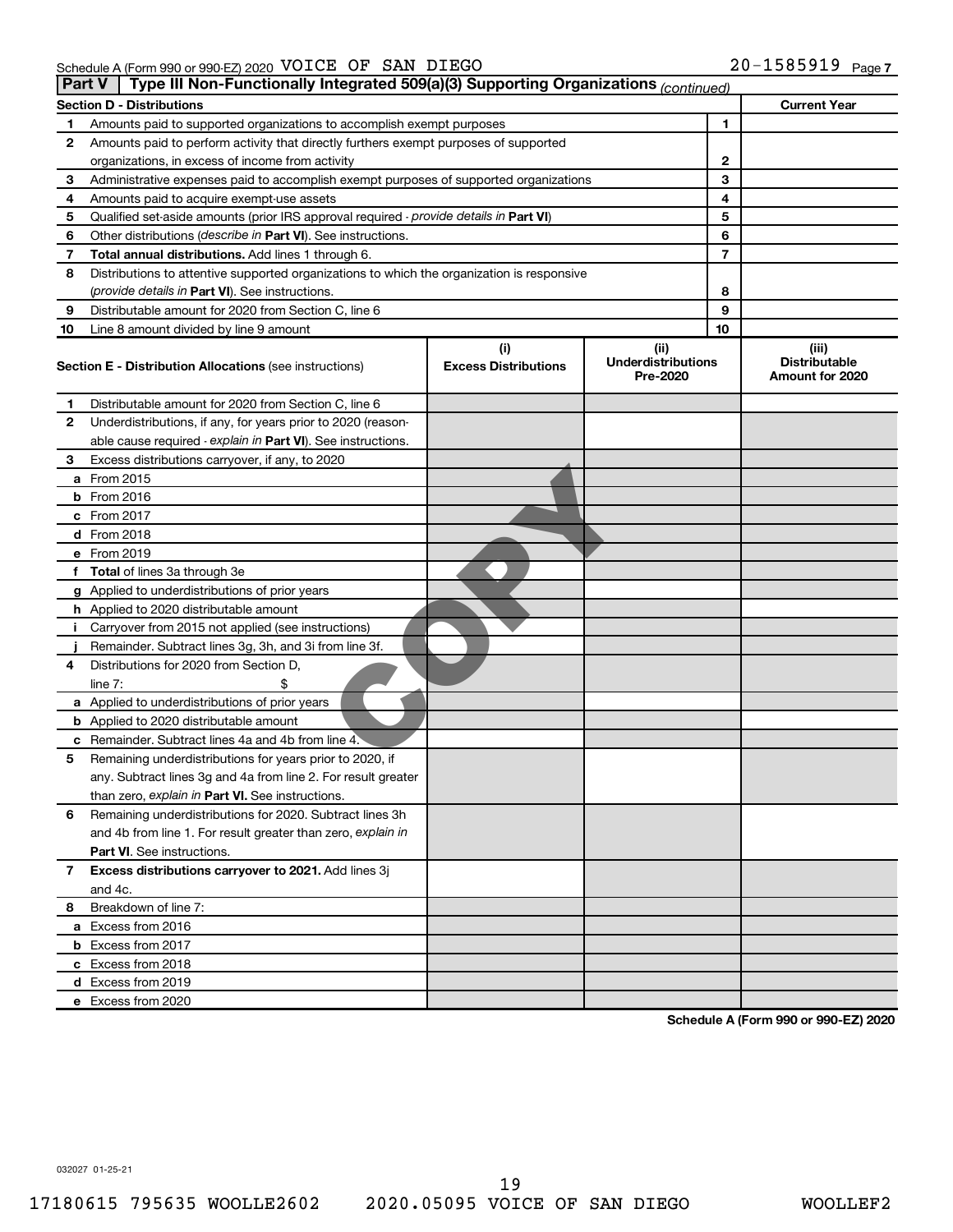| Schedule A (Form 990 or 990-EZ) 2020 VOICE OF SAN DIEGO                                                                                                                                                                                                                                                                                                                                                                                                                                                                                                                                                       | 20-1585919 Page 8                    |
|---------------------------------------------------------------------------------------------------------------------------------------------------------------------------------------------------------------------------------------------------------------------------------------------------------------------------------------------------------------------------------------------------------------------------------------------------------------------------------------------------------------------------------------------------------------------------------------------------------------|--------------------------------------|
| <b>Part VI</b><br>Supplemental Information. Provide the explanations required by Part II, line 10; Part II, line 17a or 17b; Part III, line 12;<br>Part IV, Section A, lines 1, 2, 3b, 3c, 4b, 4c, 5a, 6, 9a, 9b, 9c, 11a, 11b, and 11c; Part IV, Section B, lines 1 and 2; Part IV, Section C,<br>line 1; Part IV, Section D, lines 2 and 3; Part IV, Section E, lines 1c, 2a, 2b, 3a, and 3b; Part V, line 1; Part V, Section B, line 1e; Part V,<br>Section D, lines 5, 6, and 8; and Part V, Section E, lines 2, 5, and 6. Also complete this part for any additional information.<br>(See instructions.) |                                      |
| SCHEDULE A, PART II, LINE 10, EXPLANATION FOR OTHER INCOME:                                                                                                                                                                                                                                                                                                                                                                                                                                                                                                                                                   |                                      |
| OTHER PROGRAM RELATED REVENUE                                                                                                                                                                                                                                                                                                                                                                                                                                                                                                                                                                                 |                                      |
| 2016 AMOUNT: \$<br>366,047.                                                                                                                                                                                                                                                                                                                                                                                                                                                                                                                                                                                   |                                      |
|                                                                                                                                                                                                                                                                                                                                                                                                                                                                                                                                                                                                               |                                      |
| LOSS ON SALE OF FIXED ASSETS                                                                                                                                                                                                                                                                                                                                                                                                                                                                                                                                                                                  |                                      |
| $-321.$<br>2017 AMOUNT:<br>\$                                                                                                                                                                                                                                                                                                                                                                                                                                                                                                                                                                                 |                                      |
| $-675.$<br>2018 AMOUNT:<br>\$                                                                                                                                                                                                                                                                                                                                                                                                                                                                                                                                                                                 |                                      |
| 2019 AMOUNT:<br>$-88.$<br>\$                                                                                                                                                                                                                                                                                                                                                                                                                                                                                                                                                                                  |                                      |
|                                                                                                                                                                                                                                                                                                                                                                                                                                                                                                                                                                                                               |                                      |
|                                                                                                                                                                                                                                                                                                                                                                                                                                                                                                                                                                                                               |                                      |
|                                                                                                                                                                                                                                                                                                                                                                                                                                                                                                                                                                                                               |                                      |
| PART II, COLUMNS (A) THROUGH (D)-CHANGE IN ACCOUNTING PERIOD                                                                                                                                                                                                                                                                                                                                                                                                                                                                                                                                                  |                                      |
| THE AMOUNTS FOR PART II, COLUMNS (A) THROUGH<br>(D) HAVE BEEN REVISED FOR                                                                                                                                                                                                                                                                                                                                                                                                                                                                                                                                     |                                      |
| 2016<br>THROUGH 2019 TO REPORT ACTIVITY FROM THE 2020 SHORT PERIOD IN THE                                                                                                                                                                                                                                                                                                                                                                                                                                                                                                                                     |                                      |
| 2019 COLUMN, THE 2019 ACTIVITY IN THE 2018 COLUMN, THE 2018 ACTIVITY IN                                                                                                                                                                                                                                                                                                                                                                                                                                                                                                                                       |                                      |
| THE 2017 COLUMN, AND THE 2017 ACTIVITY IN THE 2016 COLUMN.                                                                                                                                                                                                                                                                                                                                                                                                                                                                                                                                                    |                                      |
|                                                                                                                                                                                                                                                                                                                                                                                                                                                                                                                                                                                                               |                                      |
|                                                                                                                                                                                                                                                                                                                                                                                                                                                                                                                                                                                                               |                                      |
|                                                                                                                                                                                                                                                                                                                                                                                                                                                                                                                                                                                                               |                                      |
|                                                                                                                                                                                                                                                                                                                                                                                                                                                                                                                                                                                                               |                                      |
|                                                                                                                                                                                                                                                                                                                                                                                                                                                                                                                                                                                                               |                                      |
|                                                                                                                                                                                                                                                                                                                                                                                                                                                                                                                                                                                                               |                                      |
|                                                                                                                                                                                                                                                                                                                                                                                                                                                                                                                                                                                                               |                                      |
|                                                                                                                                                                                                                                                                                                                                                                                                                                                                                                                                                                                                               |                                      |
|                                                                                                                                                                                                                                                                                                                                                                                                                                                                                                                                                                                                               |                                      |
|                                                                                                                                                                                                                                                                                                                                                                                                                                                                                                                                                                                                               |                                      |
|                                                                                                                                                                                                                                                                                                                                                                                                                                                                                                                                                                                                               |                                      |
| 032028 01-25-21<br>20                                                                                                                                                                                                                                                                                                                                                                                                                                                                                                                                                                                         | Schedule A (Form 990 or 990-EZ) 2020 |
| 17180615 795635 WOOLLE2602<br>2020.05095 VOICE OF SAN DIEGO                                                                                                                                                                                                                                                                                                                                                                                                                                                                                                                                                   | WOOLLEF2                             |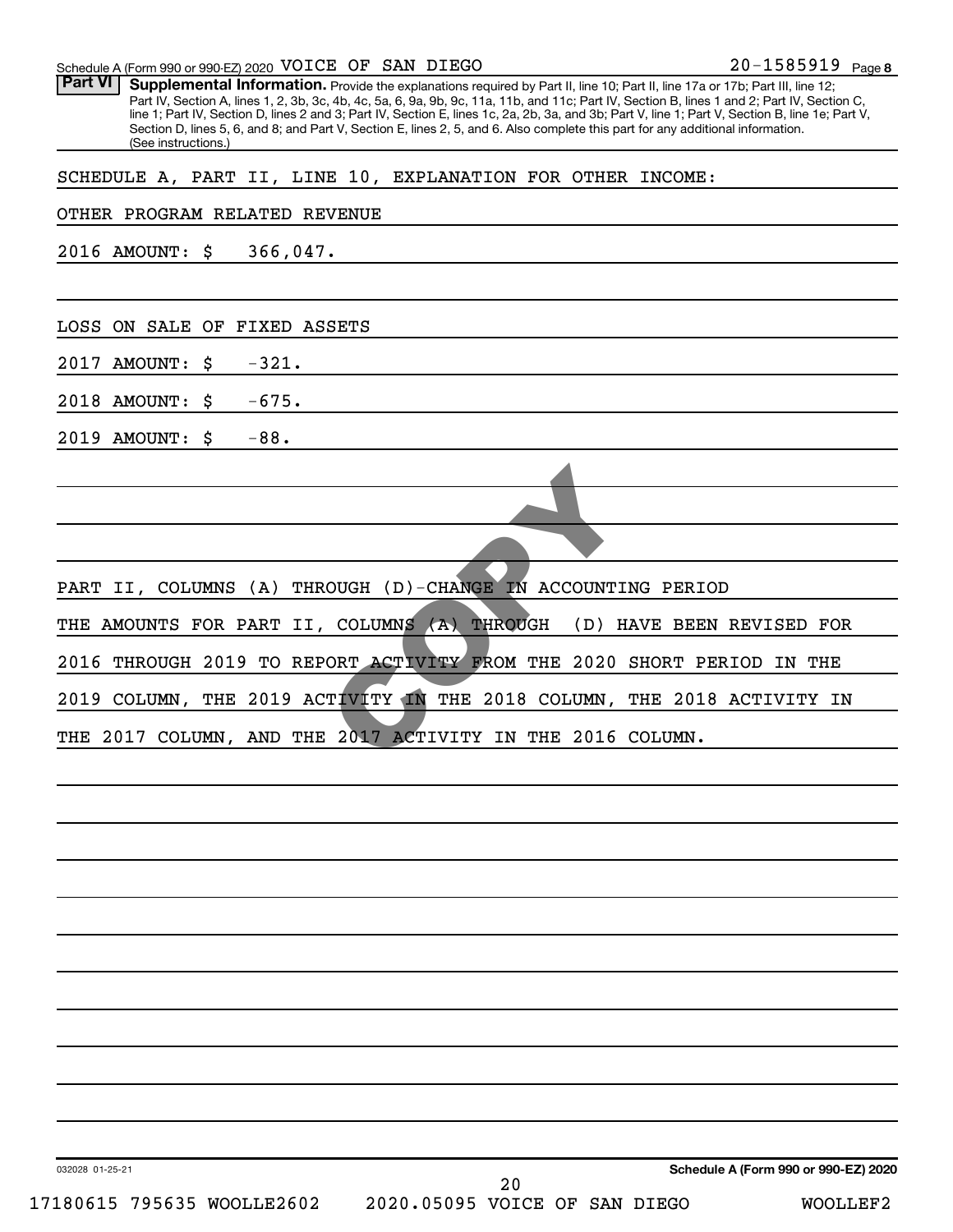|         | <b>Supplemental Financial Statements</b><br><b>SCHEDULE D</b><br>Complete if the organization answered "Yes" on Form 990,<br>(Form 990) |                                                                                                                                                |                     |                                                    |  | OMB No. 1545-0047   |                                       |           |  |
|---------|-----------------------------------------------------------------------------------------------------------------------------------------|------------------------------------------------------------------------------------------------------------------------------------------------|---------------------|----------------------------------------------------|--|---------------------|---------------------------------------|-----------|--|
|         |                                                                                                                                         | Part IV, line 6, 7, 8, 9, 10, 11a, 11b, 11c, 11d, 11e, 11f, 12a, or 12b.                                                                       |                     |                                                    |  |                     | <b>Open to Public</b>                 |           |  |
|         | Department of the Treasury<br>Internal Revenue Service                                                                                  | Go to www.irs.gov/Form990 for instructions and the latest information.                                                                         | Attach to Form 990. |                                                    |  |                     | <b>Inspection</b>                     |           |  |
|         | Name of the organization                                                                                                                |                                                                                                                                                |                     |                                                    |  |                     | <b>Employer identification number</b> |           |  |
|         |                                                                                                                                         | VOICE OF SAN DIEGO                                                                                                                             |                     |                                                    |  |                     | 20-1585919                            |           |  |
| Part I  |                                                                                                                                         | Organizations Maintaining Donor Advised Funds or Other Similar Funds or Accounts. Complete if the                                              |                     |                                                    |  |                     |                                       |           |  |
|         |                                                                                                                                         | organization answered "Yes" on Form 990, Part IV, line 6.                                                                                      |                     |                                                    |  |                     |                                       |           |  |
|         |                                                                                                                                         |                                                                                                                                                |                     | (a) Donor advised funds                            |  |                     | (b) Funds and other accounts          |           |  |
| 1       |                                                                                                                                         |                                                                                                                                                |                     |                                                    |  |                     |                                       |           |  |
| 2       |                                                                                                                                         | Aggregate value of contributions to (during year)                                                                                              |                     |                                                    |  |                     |                                       |           |  |
| 3<br>4  |                                                                                                                                         |                                                                                                                                                |                     |                                                    |  |                     |                                       |           |  |
| 5       |                                                                                                                                         | Did the organization inform all donors and donor advisors in writing that the assets held in donor advised funds                               |                     |                                                    |  |                     |                                       |           |  |
|         |                                                                                                                                         |                                                                                                                                                |                     |                                                    |  |                     | Yes                                   | <b>No</b> |  |
| 6       |                                                                                                                                         | Did the organization inform all grantees, donors, and donor advisors in writing that grant funds can be used only                              |                     |                                                    |  |                     |                                       |           |  |
|         |                                                                                                                                         | for charitable purposes and not for the benefit of the donor or donor advisor, or for any other purpose conferring                             |                     |                                                    |  |                     |                                       |           |  |
|         | impermissible private benefit?                                                                                                          |                                                                                                                                                |                     |                                                    |  |                     | Yes                                   | No        |  |
| Part II |                                                                                                                                         | Conservation Easements. Complete if the organization answered "Yes" on Form 990, Part IV, line 7.                                              |                     |                                                    |  |                     |                                       |           |  |
| 1       |                                                                                                                                         | Purpose(s) of conservation easements held by the organization (check all that apply).                                                          |                     |                                                    |  |                     |                                       |           |  |
|         |                                                                                                                                         | Preservation of land for public use (for example, recreation or education)                                                                     |                     | Preservation of a historically important land area |  |                     |                                       |           |  |
|         |                                                                                                                                         | Protection of natural habitat                                                                                                                  |                     | Preservation of a certified historic structure     |  |                     |                                       |           |  |
|         |                                                                                                                                         | Preservation of open space                                                                                                                     |                     |                                                    |  |                     |                                       |           |  |
| 2       |                                                                                                                                         | Complete lines 2a through 2d if the organization held a qualified conservation contribution in the form of a conservation easement on the last |                     |                                                    |  |                     | Held at the End of the Tax Year       |           |  |
|         | day of the tax year.                                                                                                                    |                                                                                                                                                |                     |                                                    |  | 2a                  |                                       |           |  |
| b       |                                                                                                                                         |                                                                                                                                                |                     |                                                    |  | 2b                  |                                       |           |  |
|         |                                                                                                                                         |                                                                                                                                                |                     |                                                    |  | 2c                  |                                       |           |  |
|         |                                                                                                                                         | d Number of conservation easements included in (c) acquired after 7/25/06, and not on a historic structure                                     |                     |                                                    |  |                     |                                       |           |  |
|         |                                                                                                                                         |                                                                                                                                                |                     |                                                    |  | 2d                  |                                       |           |  |
| 3       |                                                                                                                                         | Number of conservation easements modified, transferred, released, extinguished, or terminated by the organization during the tax               |                     |                                                    |  |                     |                                       |           |  |
|         | $year \triangleright$                                                                                                                   |                                                                                                                                                |                     |                                                    |  |                     |                                       |           |  |
| 4       |                                                                                                                                         | Number of states where property subject to conservation easement is located                                                                    |                     |                                                    |  |                     |                                       |           |  |
| 5       |                                                                                                                                         | Does the organization have a written policy regarding the periodic monitoring, inspection, handling of                                         |                     |                                                    |  |                     |                                       |           |  |
|         |                                                                                                                                         | violations, and enforcement of the conservation easements it holds?                                                                            |                     |                                                    |  |                     | Yes                                   | <b>No</b> |  |
| 6       |                                                                                                                                         | Staff and volunteer hours devoted to monitoring, inspecting, handling of violations, and enforcing conservation easements during the year      |                     |                                                    |  |                     |                                       |           |  |
|         |                                                                                                                                         |                                                                                                                                                |                     |                                                    |  |                     |                                       |           |  |
| 7       | ► \$                                                                                                                                    | Amount of expenses incurred in monitoring, inspecting, handling of violations, and enforcing conservation easements during the year            |                     |                                                    |  |                     |                                       |           |  |
| 8       |                                                                                                                                         | Does each conservation easement reported on line 2(d) above satisfy the requirements of section 170(h)(4)(B)(i)                                |                     |                                                    |  |                     |                                       |           |  |
|         |                                                                                                                                         |                                                                                                                                                |                     |                                                    |  |                     | Yes                                   | <b>No</b> |  |
| 9       |                                                                                                                                         | In Part XIII, describe how the organization reports conservation easements in its revenue and expense statement and                            |                     |                                                    |  |                     |                                       |           |  |
|         |                                                                                                                                         | balance sheet, and include, if applicable, the text of the footnote to the organization's financial statements that describes the              |                     |                                                    |  |                     |                                       |           |  |
|         |                                                                                                                                         | organization's accounting for conservation easements.                                                                                          |                     |                                                    |  |                     |                                       |           |  |
|         | Part III                                                                                                                                | Organizations Maintaining Collections of Art, Historical Treasures, or Other Similar Assets.                                                   |                     |                                                    |  |                     |                                       |           |  |
|         |                                                                                                                                         | Complete if the organization answered "Yes" on Form 990, Part IV, line 8.                                                                      |                     |                                                    |  |                     |                                       |           |  |
|         |                                                                                                                                         | 1a If the organization elected, as permitted under FASB ASC 958, not to report in its revenue statement and balance sheet works                |                     |                                                    |  |                     |                                       |           |  |
|         |                                                                                                                                         | of art, historical treasures, or other similar assets held for public exhibition, education, or research in furtherance of public              |                     |                                                    |  |                     |                                       |           |  |
|         |                                                                                                                                         | service, provide in Part XIII the text of the footnote to its financial statements that describes these items.                                 |                     |                                                    |  |                     |                                       |           |  |
|         |                                                                                                                                         | <b>b</b> If the organization elected, as permitted under FASB ASC 958, to report in its revenue statement and balance sheet works of           |                     |                                                    |  |                     |                                       |           |  |
|         |                                                                                                                                         | art, historical treasures, or other similar assets held for public exhibition, education, or research in furtherance of public service,        |                     |                                                    |  |                     |                                       |           |  |
|         |                                                                                                                                         | provide the following amounts relating to these items:                                                                                         |                     |                                                    |  |                     |                                       |           |  |
|         |                                                                                                                                         |                                                                                                                                                |                     |                                                    |  | $\triangleright$ \$ |                                       |           |  |
| 2       |                                                                                                                                         | If the organization received or held works of art, historical treasures, or other similar assets for financial gain, provide                   |                     |                                                    |  |                     |                                       |           |  |
|         |                                                                                                                                         | the following amounts required to be reported under FASB ASC 958 relating to these items:                                                      |                     |                                                    |  |                     |                                       |           |  |
| а       |                                                                                                                                         | Revenue included on Form 990, Part VIII, line 1 manual content in the content of the content of the set of the                                 |                     |                                                    |  | - \$                |                                       |           |  |
|         |                                                                                                                                         |                                                                                                                                                |                     |                                                    |  | \$                  |                                       |           |  |
|         |                                                                                                                                         | LHA For Paperwork Reduction Act Notice, see the Instructions for Form 990.                                                                     |                     |                                                    |  |                     | Schedule D (Form 990) 2020            |           |  |
|         | 032051 12-01-20                                                                                                                         |                                                                                                                                                |                     |                                                    |  |                     |                                       |           |  |
|         |                                                                                                                                         |                                                                                                                                                | 26                  |                                                    |  |                     |                                       |           |  |

17180615 795635 WOOLLE2602 2020.05095 VOICE OF SAN DIEGO WOOLLEF2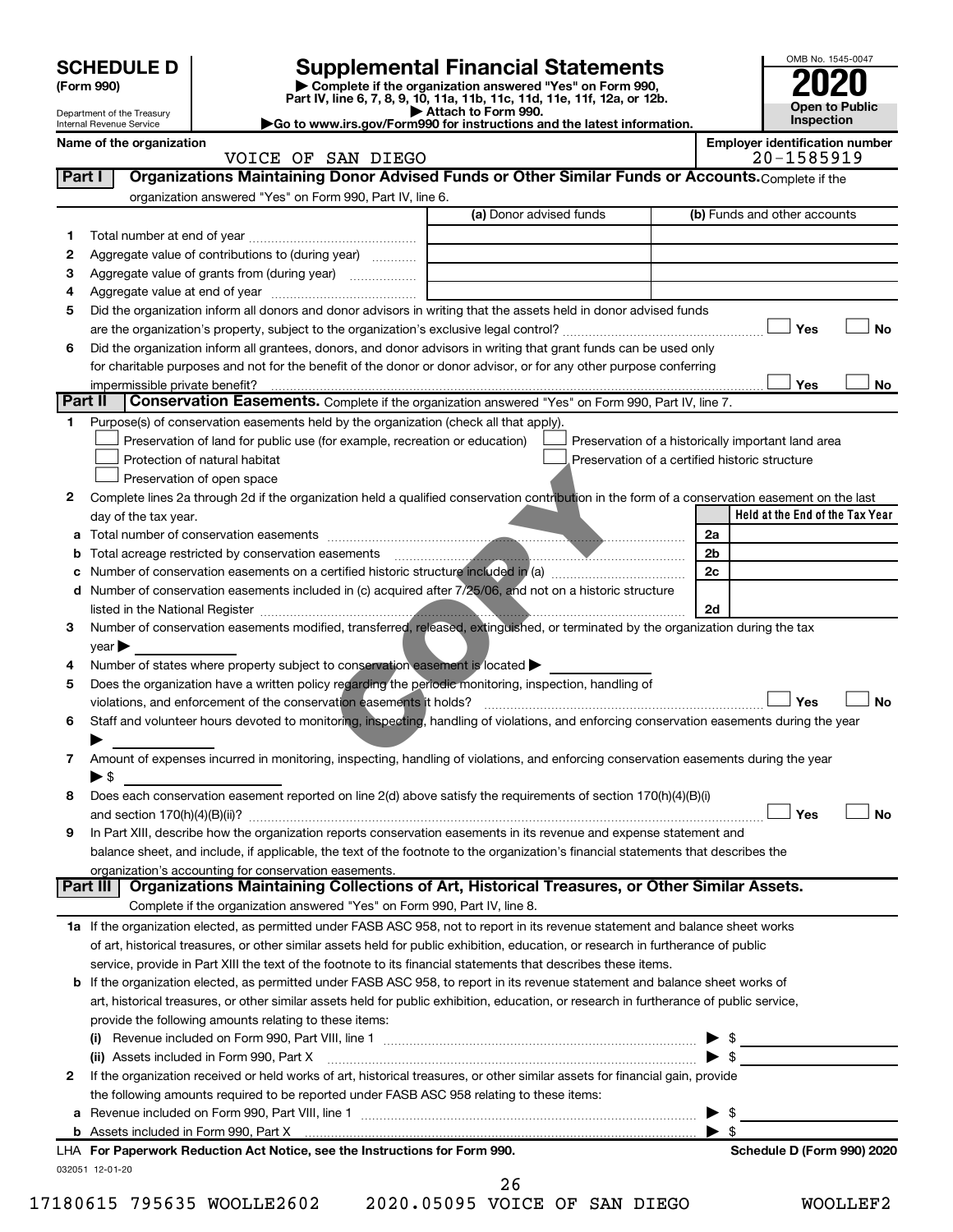|               | Schedule D (Form 990) 2020                                                                                                                                                                                                     | VOICE OF SAN DIEGO |                |                   |                                                                             |                 |   |                | 20-1585919 Page 2 |
|---------------|--------------------------------------------------------------------------------------------------------------------------------------------------------------------------------------------------------------------------------|--------------------|----------------|-------------------|-----------------------------------------------------------------------------|-----------------|---|----------------|-------------------|
|               | Part III<br>Organizations Maintaining Collections of Art, Historical Treasures, or Other Similar Assets (continued)                                                                                                            |                    |                |                   |                                                                             |                 |   |                |                   |
| 3             | Using the organization's acquisition, accession, and other records, check any of the following that make significant use of its                                                                                                |                    |                |                   |                                                                             |                 |   |                |                   |
|               | collection items (check all that apply):                                                                                                                                                                                       |                    |                |                   |                                                                             |                 |   |                |                   |
| a             | Public exhibition                                                                                                                                                                                                              |                    |                |                   | Loan or exchange program                                                    |                 |   |                |                   |
| b             | Scholarly research                                                                                                                                                                                                             |                    | Other          |                   |                                                                             |                 |   |                |                   |
| с             | Preservation for future generations                                                                                                                                                                                            |                    |                |                   |                                                                             |                 |   |                |                   |
| 4             | Provide a description of the organization's collections and explain how they further the organization's exempt purpose in Part XIII.                                                                                           |                    |                |                   |                                                                             |                 |   |                |                   |
| 5             | During the year, did the organization solicit or receive donations of art, historical treasures, or other similar assets                                                                                                       |                    |                |                   |                                                                             |                 |   |                |                   |
|               |                                                                                                                                                                                                                                |                    |                |                   |                                                                             |                 |   | Yes            | No                |
|               | Part IV I<br><b>Escrow and Custodial Arrangements.</b> Complete if the organization answered "Yes" on Form 990, Part IV, line 9, or<br>reported an amount on Form 990, Part X, line 21.                                        |                    |                |                   |                                                                             |                 |   |                |                   |
|               |                                                                                                                                                                                                                                |                    |                |                   |                                                                             |                 |   |                |                   |
|               | 1a Is the organization an agent, trustee, custodian or other intermediary for contributions or other assets not included                                                                                                       |                    |                |                   |                                                                             |                 |   | Yes            | <b>No</b>         |
|               | b If "Yes," explain the arrangement in Part XIII and complete the following table:                                                                                                                                             |                    |                |                   |                                                                             |                 |   |                |                   |
|               |                                                                                                                                                                                                                                |                    |                |                   |                                                                             |                 |   | Amount         |                   |
|               |                                                                                                                                                                                                                                |                    |                |                   |                                                                             | 1c              |   |                |                   |
|               |                                                                                                                                                                                                                                |                    |                |                   |                                                                             | 1d              |   |                |                   |
|               | e Distributions during the year measurement contained and all the control of the set of the set of the set of the set of the set of the set of the set of the set of the set of the set of the set of the set of the set of th |                    |                |                   |                                                                             | 1e              |   |                |                   |
|               |                                                                                                                                                                                                                                |                    |                |                   |                                                                             | 1f              |   |                |                   |
|               | 2a Did the organization include an amount on Form 990, Part X, line 21, for escrow or custodial account liability?                                                                                                             |                    |                |                   |                                                                             |                 |   | Yes            | No                |
|               | <b>b</b> If "Yes," explain the arrangement in Part XIII. Check here if the explanation has been provided on Part XIII                                                                                                          |                    |                |                   |                                                                             |                 |   |                |                   |
| <b>Part V</b> | <b>Endowment Funds.</b> Complete if the organization answered "Yes" on Form 990, Part IV, line 10.                                                                                                                             |                    |                |                   |                                                                             |                 |   |                |                   |
|               |                                                                                                                                                                                                                                | (a) Current year   | (b) Prior year |                   | (c) Two years back $\vert$ (d) Three years back $\vert$ (e) Four years back |                 |   |                |                   |
|               | <b>1a</b> Beginning of year balance <i>manumumum</i>                                                                                                                                                                           |                    |                |                   |                                                                             |                 |   |                |                   |
| b             |                                                                                                                                                                                                                                |                    |                |                   |                                                                             |                 |   |                |                   |
|               | Net investment earnings, gains, and losses                                                                                                                                                                                     |                    |                |                   |                                                                             |                 |   |                |                   |
|               |                                                                                                                                                                                                                                |                    |                |                   |                                                                             |                 |   |                |                   |
|               | e Other expenditures for facilities                                                                                                                                                                                            |                    |                |                   |                                                                             |                 |   |                |                   |
|               | and programs                                                                                                                                                                                                                   |                    |                |                   |                                                                             |                 |   |                |                   |
|               |                                                                                                                                                                                                                                |                    |                |                   |                                                                             |                 |   |                |                   |
| g             |                                                                                                                                                                                                                                |                    |                |                   |                                                                             |                 |   |                |                   |
| 2             | Provide the estimated percentage of the current year end balance (line 1g, column (a)) held as:                                                                                                                                |                    |                |                   |                                                                             |                 |   |                |                   |
| а             | Board designated or quasi-endowment                                                                                                                                                                                            |                    |                |                   |                                                                             |                 |   |                |                   |
|               | Permanent endowment                                                                                                                                                                                                            | %<br>%             |                |                   |                                                                             |                 |   |                |                   |
| с             | Term endowment $\blacktriangleright$                                                                                                                                                                                           |                    |                |                   |                                                                             |                 |   |                |                   |
|               | The percentages on lines 2a, 2b, and 2c should equal 100%.<br>3a Are there endowment funds not in the possession of the organization that are held and administered for the organization                                       |                    |                |                   |                                                                             |                 |   |                |                   |
|               |                                                                                                                                                                                                                                |                    |                |                   |                                                                             |                 |   |                | Yes<br>No         |
|               | by:<br>(i)                                                                                                                                                                                                                     |                    |                |                   |                                                                             |                 |   | 3a(i)          |                   |
|               |                                                                                                                                                                                                                                |                    |                |                   |                                                                             |                 |   | 3a(ii)         |                   |
|               |                                                                                                                                                                                                                                |                    |                |                   |                                                                             |                 |   | 3b             |                   |
| 4             | Describe in Part XIII the intended uses of the organization's endowment funds.                                                                                                                                                 |                    |                |                   |                                                                             |                 |   |                |                   |
|               | Land, Buildings, and Equipment.<br><b>Part VI</b>                                                                                                                                                                              |                    |                |                   |                                                                             |                 |   |                |                   |
|               | Complete if the organization answered "Yes" on Form 990, Part IV, line 11a. See Form 990, Part X, line 10.                                                                                                                     |                    |                |                   |                                                                             |                 |   |                |                   |
|               | Description of property                                                                                                                                                                                                        | (a) Cost or other  |                | (b) Cost or other |                                                                             | (c) Accumulated |   | (d) Book value |                   |
|               |                                                                                                                                                                                                                                | basis (investment) |                | basis (other)     |                                                                             | depreciation    |   |                |                   |
|               |                                                                                                                                                                                                                                |                    |                |                   |                                                                             |                 |   |                |                   |
| b             |                                                                                                                                                                                                                                |                    |                |                   |                                                                             |                 |   |                |                   |
|               |                                                                                                                                                                                                                                |                    |                |                   |                                                                             |                 |   |                |                   |
|               |                                                                                                                                                                                                                                |                    |                |                   | 103,501.                                                                    | 81,899.         |   |                | 21,602.           |
|               |                                                                                                                                                                                                                                |                    |                |                   |                                                                             |                 |   |                |                   |
|               | Total. Add lines 1a through 1e. (Column (d) must equal Form 990, Part X, column (B), line 10c.)                                                                                                                                |                    |                |                   |                                                                             |                 | ▶ |                | 21,602.           |

**Schedule D (Form 990) 2020**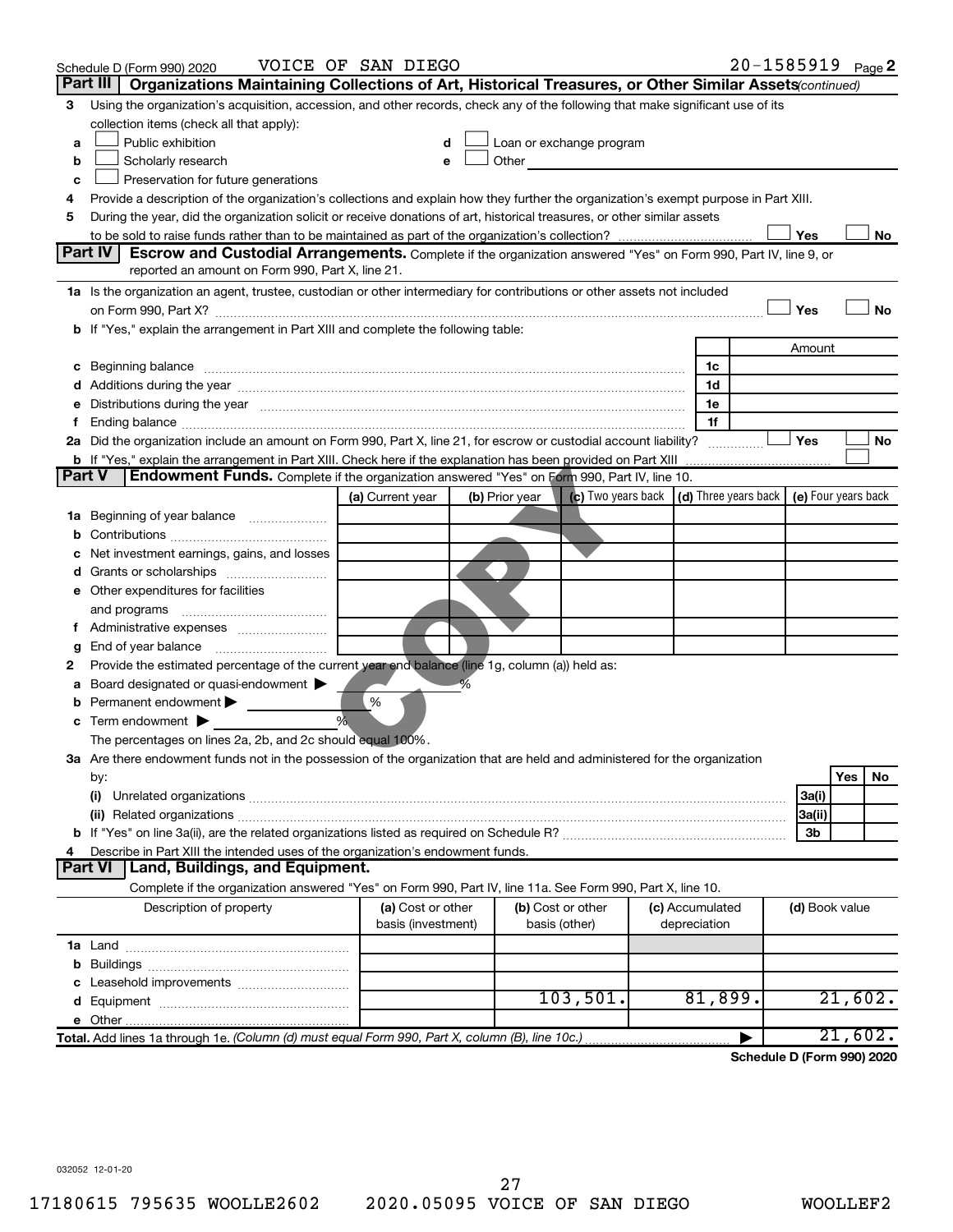|                                                                                                                                                   |                 | Complete if the organization answered "Yes" on Form 990, Part IV, line 11b. See Form 990, Part X, line 12. |
|---------------------------------------------------------------------------------------------------------------------------------------------------|-----------------|------------------------------------------------------------------------------------------------------------|
| (a) Description of security or category (including name of security)                                                                              | (b) Book value  | (c) Method of valuation: Cost or end-of-year market value                                                  |
|                                                                                                                                                   |                 |                                                                                                            |
|                                                                                                                                                   |                 |                                                                                                            |
| $(3)$ Other                                                                                                                                       |                 |                                                                                                            |
| (A)                                                                                                                                               |                 |                                                                                                            |
| (B)                                                                                                                                               |                 |                                                                                                            |
| (C)                                                                                                                                               |                 |                                                                                                            |
| (D)                                                                                                                                               |                 |                                                                                                            |
| (E)                                                                                                                                               |                 |                                                                                                            |
| (F)                                                                                                                                               |                 |                                                                                                            |
| (G)                                                                                                                                               |                 |                                                                                                            |
| (H)                                                                                                                                               |                 |                                                                                                            |
| Total. (Col. (b) must equal Form 990, Part X, col. (B) line 12.)                                                                                  |                 |                                                                                                            |
| Part VIII Investments - Program Related.                                                                                                          |                 |                                                                                                            |
| Complete if the organization answered "Yes" on Form 990, Part IV, line 11c. See Form 990, Part X, line 13.                                        |                 |                                                                                                            |
| (a) Description of investment                                                                                                                     | (b) Book value  | (c) Method of valuation: Cost or end-of-year market value                                                  |
| (1)                                                                                                                                               |                 |                                                                                                            |
| (2)                                                                                                                                               |                 |                                                                                                            |
| (3)                                                                                                                                               |                 |                                                                                                            |
| (4)                                                                                                                                               |                 |                                                                                                            |
| (5)                                                                                                                                               |                 |                                                                                                            |
| (6)                                                                                                                                               |                 |                                                                                                            |
| (7)                                                                                                                                               |                 |                                                                                                            |
| (8)                                                                                                                                               |                 |                                                                                                            |
| (9)                                                                                                                                               |                 |                                                                                                            |
| Total. (Col. (b) must equal Form 990, Part X, col. (B) line 13.)                                                                                  |                 |                                                                                                            |
| Part IX<br><b>Other Assets.</b>                                                                                                                   |                 |                                                                                                            |
| Complete if the organization answered "Yes" on Form 990, Part IV, line 11d. See Form 990, Part X, line 15.                                        |                 |                                                                                                            |
|                                                                                                                                                   | (a) Description | (b) Book value                                                                                             |
| (1)                                                                                                                                               |                 |                                                                                                            |
| (2)                                                                                                                                               |                 |                                                                                                            |
| (3)                                                                                                                                               |                 |                                                                                                            |
| (4)                                                                                                                                               |                 |                                                                                                            |
| (5)                                                                                                                                               |                 |                                                                                                            |
|                                                                                                                                                   |                 |                                                                                                            |
|                                                                                                                                                   |                 |                                                                                                            |
|                                                                                                                                                   |                 |                                                                                                            |
|                                                                                                                                                   |                 |                                                                                                            |
|                                                                                                                                                   |                 |                                                                                                            |
|                                                                                                                                                   |                 |                                                                                                            |
| <b>Other Liabilities.</b>                                                                                                                         |                 |                                                                                                            |
|                                                                                                                                                   |                 |                                                                                                            |
| Complete if the organization answered "Yes" on Form 990, Part IV, line 11e or 11f. See Form 990, Part X, line 25.<br>(a) Description of liability |                 | (b) Book value                                                                                             |
|                                                                                                                                                   |                 |                                                                                                            |
| Federal income taxes                                                                                                                              |                 |                                                                                                            |
|                                                                                                                                                   |                 |                                                                                                            |
|                                                                                                                                                   |                 |                                                                                                            |
| (6)<br>(7)<br>(8)<br>(9)<br>Total. (Column (b) must equal Form 990, Part X, col. (B) line 15.)<br>Part X<br>(1)<br>(2)<br>(3)<br>(4)              |                 |                                                                                                            |
|                                                                                                                                                   |                 |                                                                                                            |
|                                                                                                                                                   |                 |                                                                                                            |
|                                                                                                                                                   |                 |                                                                                                            |
| (5)<br>(6)<br>(7)<br>(8)                                                                                                                          |                 |                                                                                                            |
| (9)                                                                                                                                               |                 |                                                                                                            |

organization's liability for uncertain tax positions under FASB ASC 740. Check here if the text of the footnote has been provided in Part XIII...

**Schedule D (Form 990) 2020**

032053 12-01-20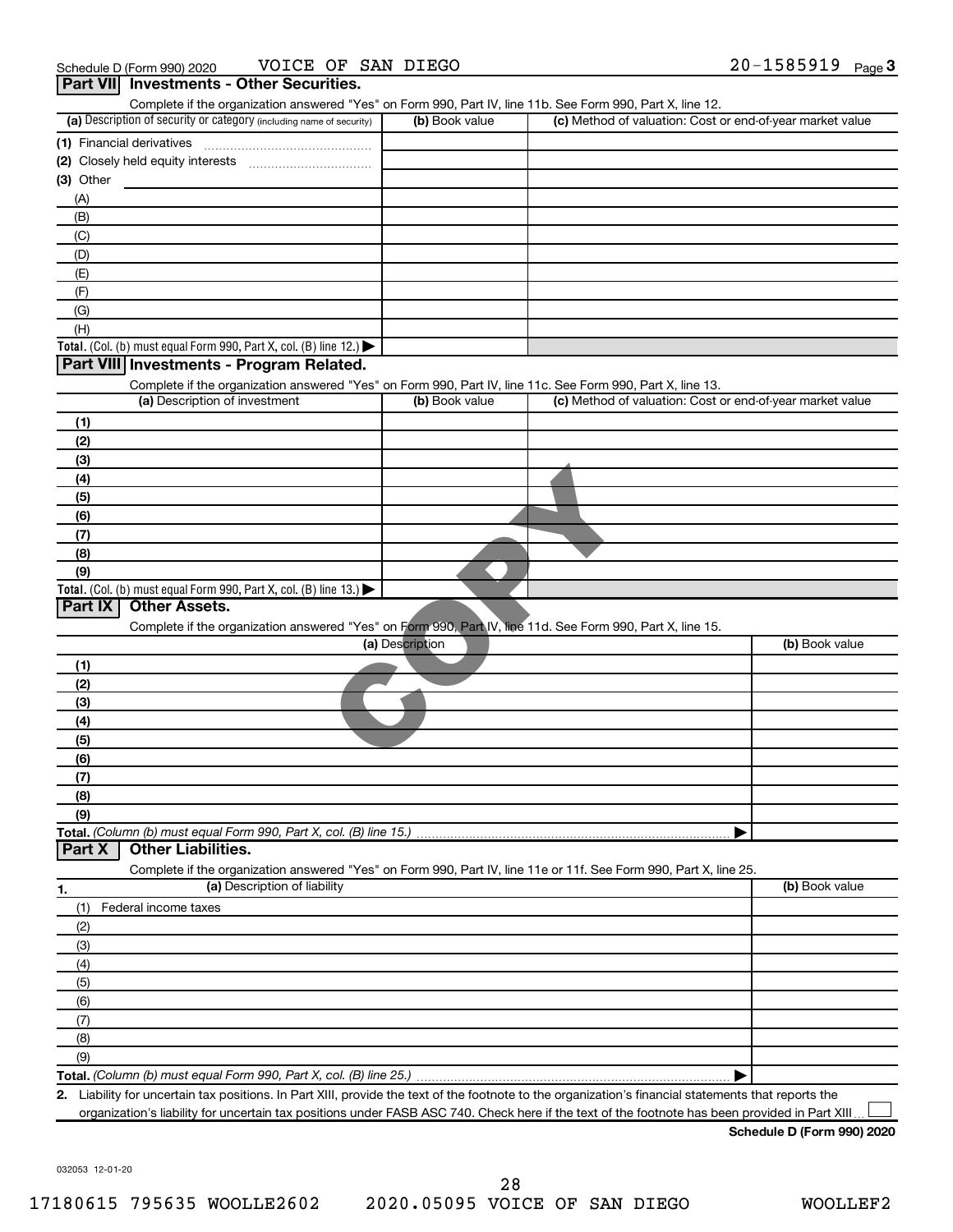| VOICE OF SAN DIEGO<br>Schedule D (Form 990) 2020 |                                                                                                                                                                                                                                      |                |           |                | $20 - 1585919$ Page 4       |
|--------------------------------------------------|--------------------------------------------------------------------------------------------------------------------------------------------------------------------------------------------------------------------------------------|----------------|-----------|----------------|-----------------------------|
|                                                  | Reconciliation of Revenue per Audited Financial Statements With Revenue per Return.<br>Part XI                                                                                                                                       |                |           |                |                             |
|                                                  | Complete if the organization answered "Yes" on Form 990, Part IV, line 12a.                                                                                                                                                          |                |           |                |                             |
| 1                                                | Total revenue, gains, and other support per audited financial statements                                                                                                                                                             |                |           | $\blacksquare$ | 2,312,977.                  |
| 2                                                | Amounts included on line 1 but not on Form 990, Part VIII, line 12:                                                                                                                                                                  |                |           |                |                             |
| a                                                | Net unrealized gains (losses) on investments [11] matter contracts and the unrealized gains (losses) on investments                                                                                                                  | 2a             |           |                |                             |
| b                                                |                                                                                                                                                                                                                                      | 2 <sub>b</sub> | 10,000.   |                |                             |
| c                                                |                                                                                                                                                                                                                                      | 2c             |           |                |                             |
| d                                                |                                                                                                                                                                                                                                      | 2d             | 40.       |                |                             |
| е                                                | Add lines 2a through 2d                                                                                                                                                                                                              |                |           | 2е             | $\frac{10,040}{2,302,937}$  |
| З                                                |                                                                                                                                                                                                                                      |                |           | 3              |                             |
| 4                                                | Amounts included on Form 990. Part VIII. line 12, but not on line 1:                                                                                                                                                                 |                |           |                |                             |
| a                                                |                                                                                                                                                                                                                                      | 4a             |           |                |                             |
| b                                                |                                                                                                                                                                                                                                      | 4b             | 37,476.   |                |                             |
| c                                                | Add lines 4a and 4b                                                                                                                                                                                                                  |                |           | 4с             | $\frac{37,476}{2,340,413.}$ |
| 5                                                |                                                                                                                                                                                                                                      | 5              |           |                |                             |
|                                                  | Part XII   Reconciliation of Expenses per Audited Financial Statements With Expenses per Return.                                                                                                                                     |                |           |                |                             |
|                                                  | Complete if the organization answered "Yes" on Form 990, Part IV, line 12a.                                                                                                                                                          |                |           |                |                             |
| 1                                                |                                                                                                                                                                                                                                      |                |           | $\blacksquare$ | 2,102,207.                  |
| 2                                                | Amounts included on line 1 but not on Form 990, Part IX, line 25:                                                                                                                                                                    |                |           |                |                             |
| a                                                |                                                                                                                                                                                                                                      | 2a             | 10,000.   |                |                             |
| b                                                |                                                                                                                                                                                                                                      | 2 <sub>b</sub> |           |                |                             |
| с                                                |                                                                                                                                                                                                                                      | 2c             |           |                |                             |
| d                                                |                                                                                                                                                                                                                                      | 2d             | 146, 582. |                |                             |
| е                                                | Add lines 2a through 2d <b>contract and a contract of the contract of the contract of the contract of the contract of the contract of the contract of the contract of the contract of the contract of the contract of the contra</b> |                |           | <b>2e</b>      | 156,582.                    |
| З                                                |                                                                                                                                                                                                                                      |                |           | 3              | 1,945,625.                  |
| 4                                                | Amounts included on Form 990, Part IX, line 25, but not on line 1:                                                                                                                                                                   |                |           |                |                             |
|                                                  | a Investment expenses not included on Form 990, Part VIII, line 7b <b>Allenary Marson</b>                                                                                                                                            | 4a             |           |                |                             |
| b                                                |                                                                                                                                                                                                                                      | 4b             | 133,467.  |                |                             |
|                                                  | c Add lines 4a and 4b                                                                                                                                                                                                                |                |           | 4с             | 133,467.                    |
| 5                                                |                                                                                                                                                                                                                                      |                |           | 5              | 2,079,092.                  |
|                                                  | Part XIII Supplemental Information.                                                                                                                                                                                                  |                |           |                |                             |
|                                                  | Provide the descriptions required for Part II, lines 3, 5, and 9; Part III, lines 1a and 4; Part IV, lines 1b and 2b; Part V, line 4; Part X, line 2; Part XI,                                                                       |                |           |                |                             |
|                                                  | lines 2d and 4b; and Part XII, lines 2d and 4b. Also complete this part to provide any additional information.                                                                                                                       |                |           |                |                             |
|                                                  | FORM 990 PART XII LINE 2B                                                                                                                                                                                                            |                |           |                |                             |

### FORM 990 PART XII LINE 2B

| VOICE OF SAN DIEGO ADOPTED FASB ASC 740, ACCOUNTING FOR UNCERTAINTY IN     |
|----------------------------------------------------------------------------|
| INCOME TAXES, WHICH CLARIFIES THE ACCOUNTING FOR UNCERTAINTY IN INCOME     |
| TAXES RECOGNIZED IN AN ENTITY'S FINANCIAL STATEMENTS AND PRESCRIBES A      |
| THRESHOLD OF MORE LIKELY THAN NOT FOR RECOGNITION OF TAX BENEFIT OF        |
| UNCERTAIN TAX POSITIONS TAKEN OR EXPECTED TO BE TAKEN IN A TAX RETURN.     |
| FASB ASC 740 ALSO PROVIDES RELATED GUIDANCE ON MEASUREMENT, DERECOGNITION, |
| CLASSIFICATION, INTEREST AND PENALTIES, AND DISCLOSURE. VOICE OF SAN DIEGO |
| APPLIED FASB ASC 740 TO ALL TAX POSITIONS FOR WHICH THE STATUTE OF         |
| LIMITATIONS REMAINED OPEN AND DETERMINED THERE WERE NO MATERIAL            |
| UNRECOGNIZED TAX BENEFITS. THERE HAVE BEEN NO RELATED TAX PENALTIES OR     |
| INTEREST, WHICH WOULD BE CLASSIFIED AS TAX EXPENSE IN THE STATEMENT OF     |
| Schedule D (Form 990) 2020<br>032054 12-01-20<br>29                        |
| 17180615 795635 WOOLLE2602 2020.05095 VOICE OF SAN DIEGO<br>WOOLLEF2       |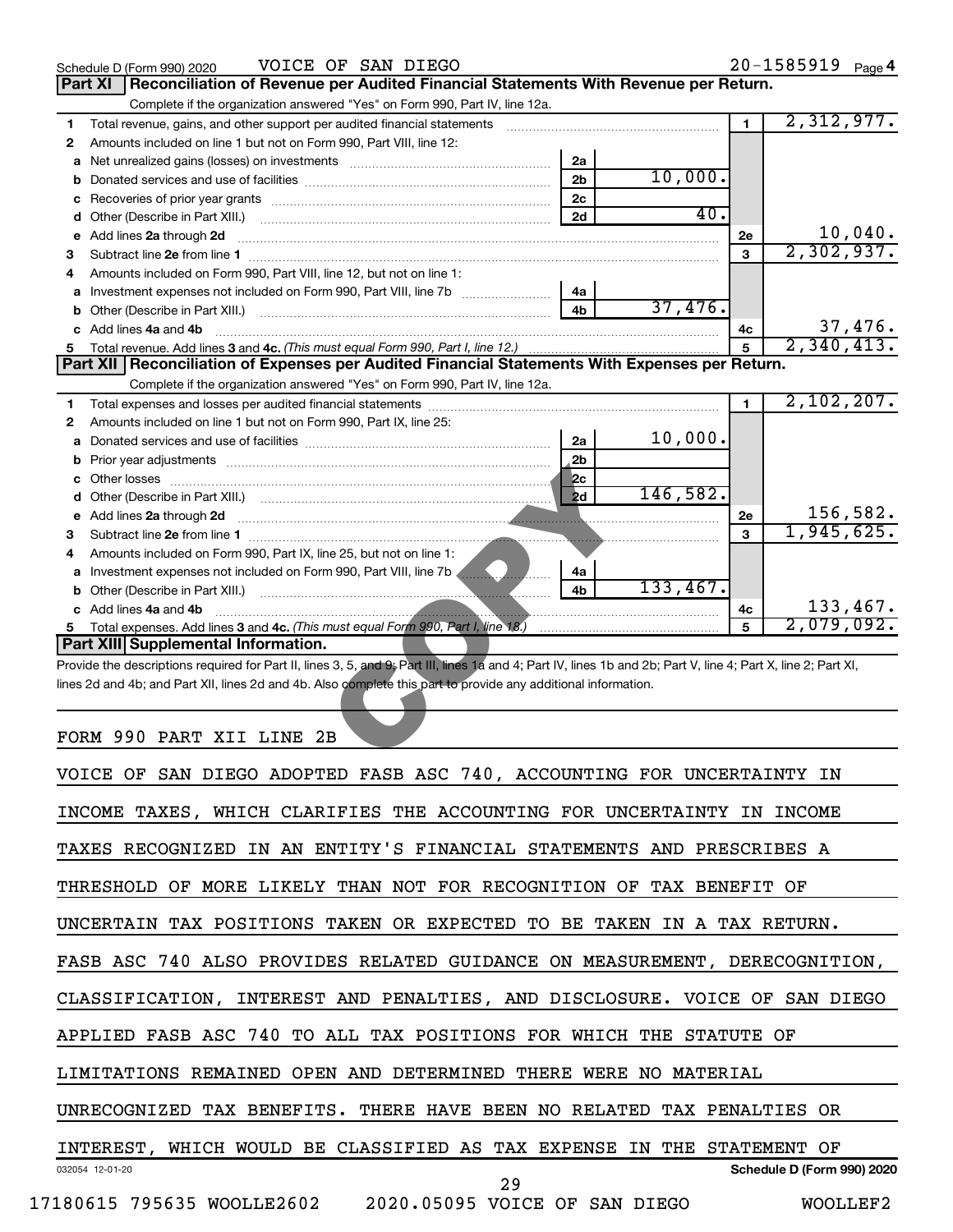| VOICE OF SAN DIEGO         | 20-1585919 |
|----------------------------|------------|
| Schedule D (Form 990) 2020 | Page 5     |

*(continued)* **Part XIII Supplemental Information** 

ACTIVITIES. THE ADOPTION OF FASB ASC 740 DID NOT HAVE A MATERIAL EFFECT ON

### THE FINANCIAL STATEMENTS.

|                            |                               | Schedule D (Form 990) 2020 |
|----------------------------|-------------------------------|----------------------------|
| 032055 12-01-20            | $30$                          |                            |
| 17180615 795635 WOOLLE2602 | 2020.05095 VOICE OF SAN DIEGO | WOOLLEF2                   |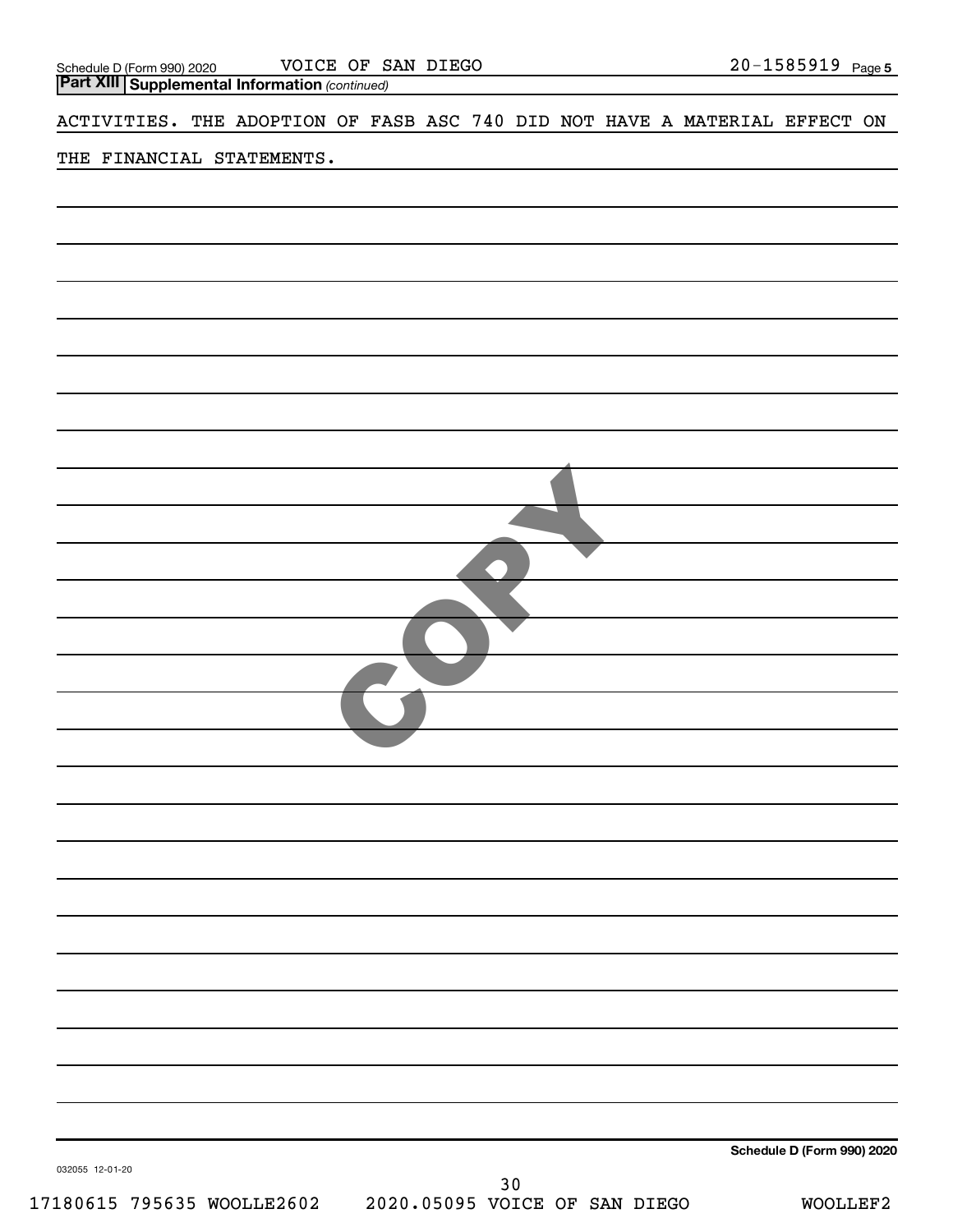|        | <b>SCHEDULE J</b>                                                                   | <b>Compensation Information</b>                                                                                                                                                                                                         |                                       | OMB No. 1545-0047          |     |                         |  |  |
|--------|-------------------------------------------------------------------------------------|-----------------------------------------------------------------------------------------------------------------------------------------------------------------------------------------------------------------------------------------|---------------------------------------|----------------------------|-----|-------------------------|--|--|
|        | (Form 990)                                                                          | For certain Officers, Directors, Trustees, Key Employees, and Highest                                                                                                                                                                   |                                       | 2020                       |     |                         |  |  |
|        |                                                                                     | <b>Compensated Employees</b><br>Complete if the organization answered "Yes" on Form 990, Part IV, line 23.                                                                                                                              |                                       |                            |     |                         |  |  |
|        | Department of the Treasury                                                          | Attach to Form 990.                                                                                                                                                                                                                     |                                       | <b>Open to Public</b>      |     |                         |  |  |
|        | Internal Revenue Service                                                            | Go to www.irs.gov/Form990 for instructions and the latest information.                                                                                                                                                                  |                                       | Inspection                 |     |                         |  |  |
|        | Name of the organization                                                            |                                                                                                                                                                                                                                         | <b>Employer identification number</b> |                            |     |                         |  |  |
| Part I |                                                                                     | VOICE OF SAN DIEGO<br><b>Questions Regarding Compensation</b>                                                                                                                                                                           |                                       | 20-1585919                 |     |                         |  |  |
|        |                                                                                     |                                                                                                                                                                                                                                         |                                       |                            |     |                         |  |  |
|        |                                                                                     |                                                                                                                                                                                                                                         |                                       |                            | Yes | No                      |  |  |
|        |                                                                                     | 1a Check the appropriate box(es) if the organization provided any of the following to or for a person listed on Form 990,<br>Part VII, Section A, line 1a. Complete Part III to provide any relevant information regarding these items. |                                       |                            |     |                         |  |  |
|        | First-class or charter travel                                                       |                                                                                                                                                                                                                                         |                                       |                            |     |                         |  |  |
|        | Travel for companions                                                               | Housing allowance or residence for personal use<br>Payments for business use of personal residence                                                                                                                                      |                                       |                            |     |                         |  |  |
|        |                                                                                     | Tax indemnification and gross-up payments<br>Health or social club dues or initiation fees                                                                                                                                              |                                       |                            |     |                         |  |  |
|        | Discretionary spending account<br>Personal services (such as maid, chauffeur, chef) |                                                                                                                                                                                                                                         |                                       |                            |     |                         |  |  |
|        |                                                                                     |                                                                                                                                                                                                                                         |                                       |                            |     |                         |  |  |
|        |                                                                                     | <b>b</b> If any of the boxes on line 1a are checked, did the organization follow a written policy regarding payment or                                                                                                                  |                                       |                            |     |                         |  |  |
|        |                                                                                     | reimbursement or provision of all of the expenses described above? If "No," complete Part III to explain                                                                                                                                |                                       | 1b                         |     |                         |  |  |
| 2      |                                                                                     | Did the organization require substantiation prior to reimbursing or allowing expenses incurred by all directors,                                                                                                                        |                                       |                            |     |                         |  |  |
|        |                                                                                     |                                                                                                                                                                                                                                         |                                       | 2                          |     |                         |  |  |
|        |                                                                                     |                                                                                                                                                                                                                                         |                                       |                            |     |                         |  |  |
| з      |                                                                                     | Indicate which, if any, of the following the organization used to establish the compensation of the organization's                                                                                                                      |                                       |                            |     |                         |  |  |
|        |                                                                                     | CEO/Executive Director. Check all that apply. Do not check any boxes for methods used by a related organization to                                                                                                                      |                                       |                            |     |                         |  |  |
|        |                                                                                     | establish compensation of the CEO/Executive Director, but explain in Part III.                                                                                                                                                          |                                       |                            |     |                         |  |  |
|        | $\lfloor \underline{\textbf{X}} \rfloor$ Compensation committee                     | Written employment contract                                                                                                                                                                                                             |                                       |                            |     |                         |  |  |
|        |                                                                                     | Compensation survey or study<br>Independent compensation consultant                                                                                                                                                                     |                                       |                            |     |                         |  |  |
|        |                                                                                     | $\mathbf{X}$ Approval by the board or compensation committee<br>Form 990 of other organizations                                                                                                                                         |                                       |                            |     |                         |  |  |
|        |                                                                                     |                                                                                                                                                                                                                                         |                                       |                            |     |                         |  |  |
| 4      |                                                                                     | During the year, did any person listed on Form 990, Part VII, Section A, line 1a, with respect to the filing                                                                                                                            |                                       |                            |     |                         |  |  |
|        | organization or a related organization:                                             |                                                                                                                                                                                                                                         |                                       |                            |     |                         |  |  |
| а      |                                                                                     | Receive a severance payment or change-of-control payment?                                                                                                                                                                               |                                       | 4a                         |     | х                       |  |  |
| b      |                                                                                     |                                                                                                                                                                                                                                         |                                       | 4b                         |     | $\overline{\mathbf{X}}$ |  |  |
| c      |                                                                                     |                                                                                                                                                                                                                                         |                                       | 4c                         |     | $\overline{\texttt{x}}$ |  |  |
|        |                                                                                     | If "Yes" to any of lines 4a c, list the persons and provide the applicable amounts for each item in Part III.                                                                                                                           |                                       |                            |     |                         |  |  |
|        |                                                                                     |                                                                                                                                                                                                                                         |                                       |                            |     |                         |  |  |
|        |                                                                                     | Only section 501(c)(3), 501(c)(4), and 501(c)(29) organizations must complete lines 5-9.                                                                                                                                                |                                       |                            |     |                         |  |  |
|        |                                                                                     | For persons listed on Form 990, Part VII, Section A, line 1a, did the organization pay or accrue any compensation                                                                                                                       |                                       |                            |     |                         |  |  |
|        | contingent on the revenues of:                                                      |                                                                                                                                                                                                                                         |                                       |                            |     |                         |  |  |
|        |                                                                                     |                                                                                                                                                                                                                                         |                                       | 5a                         |     | x                       |  |  |
|        |                                                                                     |                                                                                                                                                                                                                                         |                                       | 5b                         |     | $\overline{\text{X}}$   |  |  |
|        |                                                                                     | If "Yes" on line 5a or 5b, describe in Part III.                                                                                                                                                                                        |                                       |                            |     |                         |  |  |
| 6.     |                                                                                     | For persons listed on Form 990, Part VII, Section A, line 1a, did the organization pay or accrue any compensation                                                                                                                       |                                       |                            |     |                         |  |  |
|        | contingent on the net earnings of:                                                  |                                                                                                                                                                                                                                         |                                       |                            |     |                         |  |  |
|        |                                                                                     |                                                                                                                                                                                                                                         |                                       | 6a                         |     | x                       |  |  |
|        |                                                                                     |                                                                                                                                                                                                                                         |                                       | 6b                         |     | $\overline{\text{X}}$   |  |  |
|        |                                                                                     | If "Yes" on line 6a or 6b, describe in Part III.                                                                                                                                                                                        |                                       |                            |     |                         |  |  |
|        |                                                                                     | 7 For persons listed on Form 990, Part VII, Section A, line 1a, did the organization provide any nonfixed payments                                                                                                                      |                                       |                            |     |                         |  |  |
|        |                                                                                     |                                                                                                                                                                                                                                         |                                       | 7                          |     | x                       |  |  |
| 8      |                                                                                     | Were any amounts reported on Form 990, Part VII, paid or accrued pursuant to a contract that was subject to the                                                                                                                         |                                       |                            |     |                         |  |  |
|        |                                                                                     |                                                                                                                                                                                                                                         |                                       | 8                          |     | х                       |  |  |
| 9      |                                                                                     | If "Yes" on line 8, did the organization also follow the rebuttable presumption procedure described in                                                                                                                                  |                                       |                            |     |                         |  |  |
|        |                                                                                     |                                                                                                                                                                                                                                         |                                       | 9                          |     |                         |  |  |
|        |                                                                                     | LHA For Paperwork Reduction Act Notice, see the Instructions for Form 990.                                                                                                                                                              |                                       | Schedule J (Form 990) 2020 |     |                         |  |  |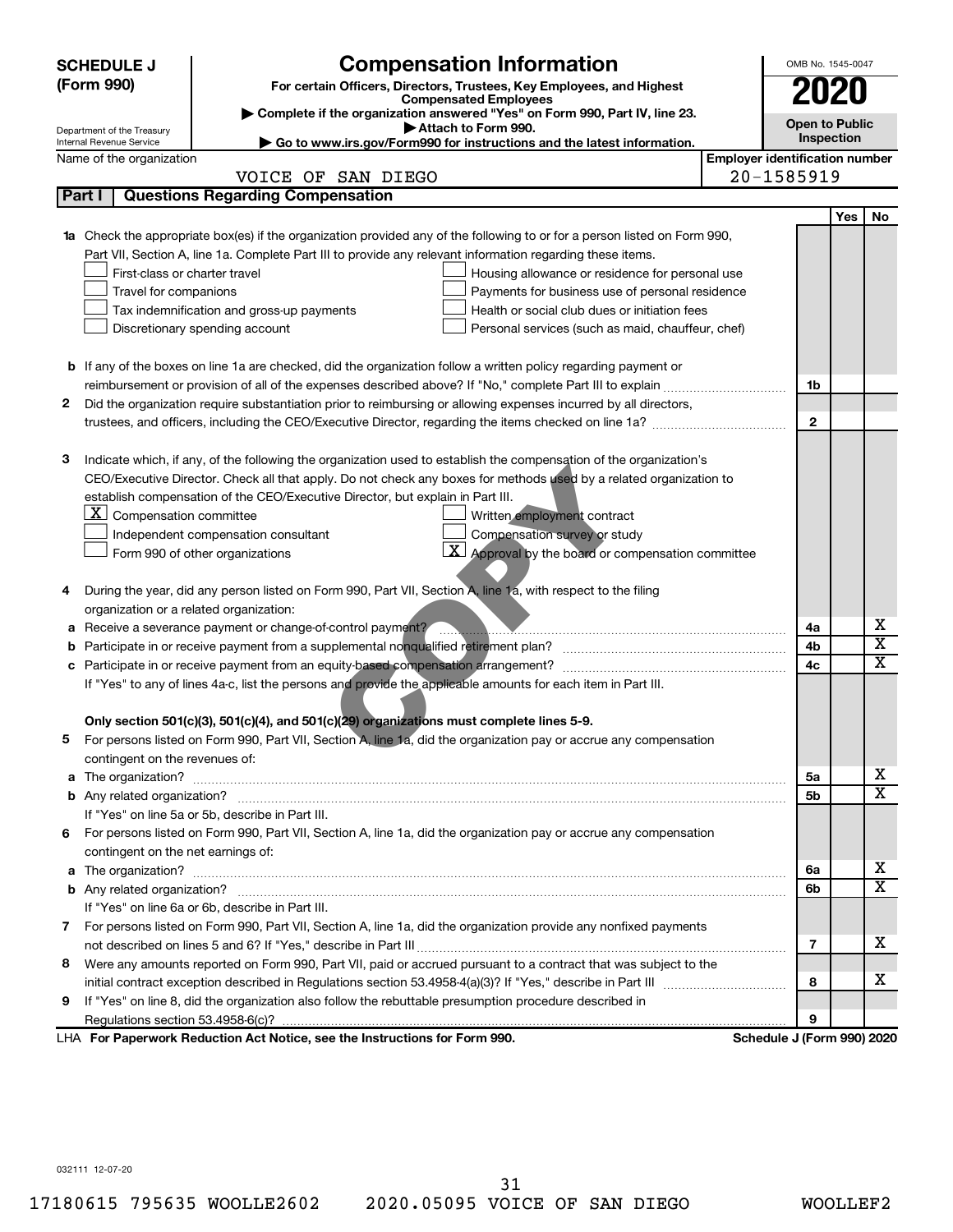#### Part II | Officers, Directors, Trustees, Key Employees, and Highest Compensated Employees. Use duplicate copies if additional space is needed.

For each individual whose compensation must be reported on Schedule J, report compensation from the organization on row (i) and from related organizations, described in the instructions, on row (ii). Do not list any individuals that aren't listed on Form 990, Part VII.

Note: The sum of columns (B)(i)-(iii) for each listed individual must equal the total amount of Form 990, Part VII, Section A, line 1a, applicable column (D) and (E) amounts for that individual.

|                             |                          | (B) Breakdown of W-2 and/or 1099-MISC compensation |                                           | (C) Retirement and             | (D) Nontaxable<br>benefits | (E) Total of columns | (F) Compensation                                           |
|-----------------------------|--------------------------|----------------------------------------------------|-------------------------------------------|--------------------------------|----------------------------|----------------------|------------------------------------------------------------|
| (A) Name and Title          | (i) Base<br>compensation | (ii) Bonus &<br>incentive<br>compensation          | (iii) Other<br>reportable<br>compensation | other deferred<br>compensation |                            | $(B)(i)$ - $(D)$     | in column (B)<br>reported as deferred<br>on prior Form 990 |
| SCOTT LEWIS<br>(1)<br>(i)   | 156,031.                 | $\overline{0}$ .                                   | $\overline{0}$ .                          | $\overline{0}$ .               | 7,941.                     | 163,972.             | $\overline{0}$ .                                           |
| CEO/EDITOR IN CHIEF<br>(ii) | $\overline{0}$ .         | $\overline{0}$ .                                   | $\overline{0}$ .                          | $\overline{0}$ .               | $\overline{0}$ .           | $\overline{0}$ .     | $\overline{0}$ .                                           |
| (i)                         |                          |                                                    |                                           |                                |                            |                      |                                                            |
| (ii)                        |                          |                                                    |                                           |                                |                            |                      |                                                            |
| (i)                         |                          |                                                    |                                           |                                |                            |                      |                                                            |
| (ii)                        |                          |                                                    |                                           |                                |                            |                      |                                                            |
| (i)                         |                          |                                                    |                                           |                                |                            |                      |                                                            |
| (ii)                        |                          |                                                    |                                           |                                |                            |                      |                                                            |
| (i)                         |                          |                                                    |                                           |                                |                            |                      |                                                            |
| (ii)                        |                          |                                                    |                                           |                                |                            |                      |                                                            |
| (i)                         |                          |                                                    |                                           |                                |                            |                      |                                                            |
| (ii)                        |                          |                                                    |                                           |                                |                            |                      |                                                            |
| (i)                         |                          |                                                    |                                           |                                |                            |                      |                                                            |
| (ii)                        |                          |                                                    |                                           |                                |                            |                      |                                                            |
| (i)                         |                          |                                                    |                                           |                                |                            |                      |                                                            |
| (ii)                        |                          |                                                    |                                           |                                |                            |                      |                                                            |
| (i)                         |                          |                                                    |                                           |                                |                            |                      |                                                            |
| (ii)                        |                          |                                                    |                                           |                                |                            |                      |                                                            |
| (i)<br>(ii)                 |                          |                                                    |                                           |                                |                            |                      |                                                            |
| (i)                         |                          |                                                    |                                           |                                |                            |                      |                                                            |
| (ii)                        |                          |                                                    |                                           |                                |                            |                      |                                                            |
| (i)                         |                          |                                                    |                                           |                                |                            |                      |                                                            |
| (ii)                        |                          |                                                    |                                           |                                |                            |                      |                                                            |
| (i)                         |                          |                                                    |                                           |                                |                            |                      |                                                            |
| (ii)                        |                          |                                                    |                                           |                                |                            |                      |                                                            |
| (i)                         |                          |                                                    |                                           |                                |                            |                      |                                                            |
| (ii)                        |                          |                                                    |                                           |                                |                            |                      |                                                            |
| (i)                         |                          |                                                    |                                           |                                |                            |                      |                                                            |
| (ii)                        |                          |                                                    |                                           |                                |                            |                      |                                                            |
| (i)                         |                          |                                                    |                                           |                                |                            |                      |                                                            |
|                             | (ii)                     |                                                    |                                           |                                |                            |                      |                                                            |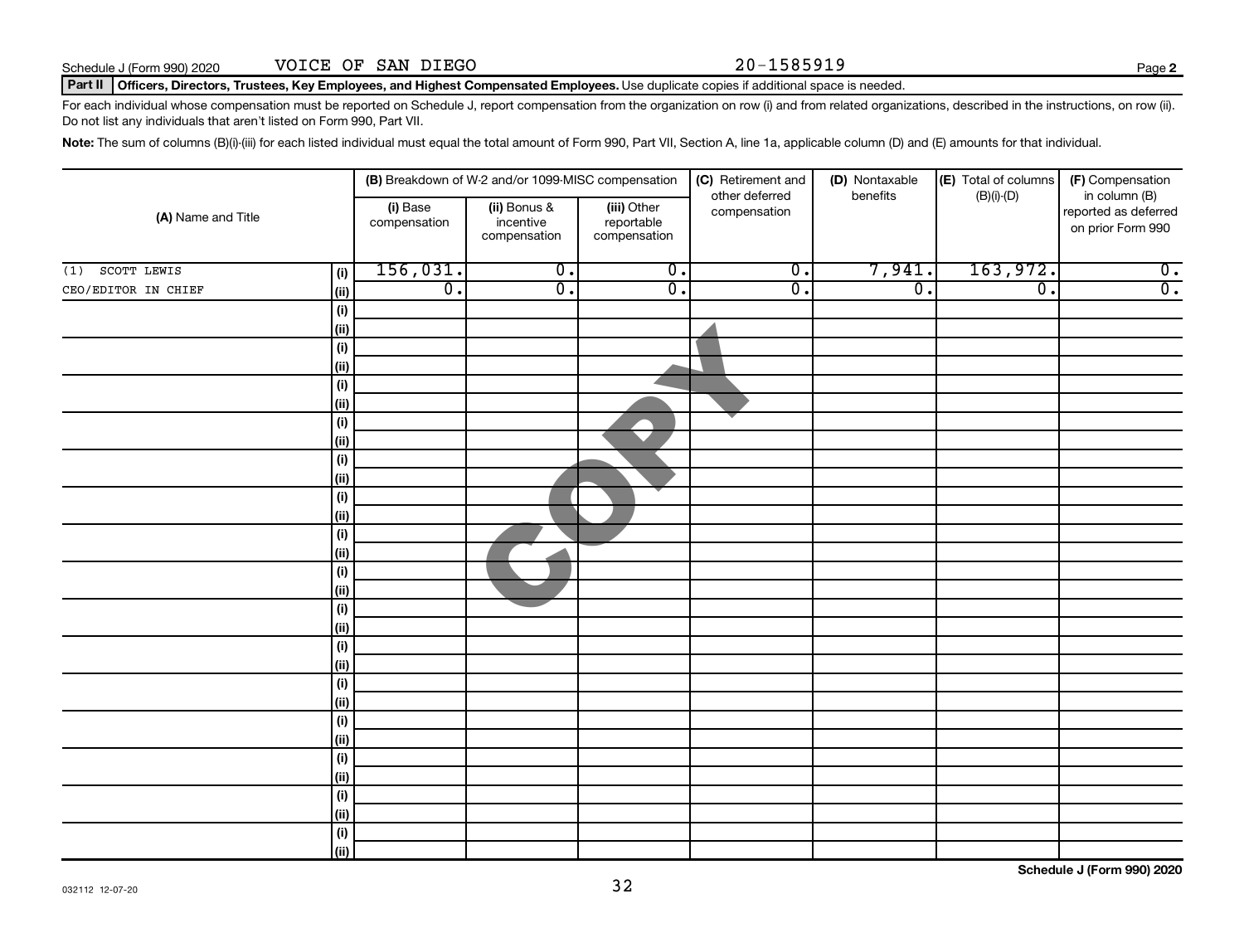| Schedule J | le J (Form 990) 2020 | <b>VOICE</b> | OF | SAN DIEGO | .<br>ZU∸ |  | . 1 5 8 5 9 1 9 1<br>TACOCT. |  | Page |  |
|------------|----------------------|--------------|----|-----------|----------|--|------------------------------|--|------|--|
|------------|----------------------|--------------|----|-----------|----------|--|------------------------------|--|------|--|

### **Part III Supplemental Information**

Provide the information, explanation, or descriptions required for Part I, lines 1a, 1b, 3, 4a, 4b, 4c, 5a, 5b, 6a, 6b, 7, and 8, and for Part II. Also complete this part for any additional information.

| $\overline{\phantom{a}}$ |
|--------------------------|
|                          |
|                          |
|                          |
|                          |
|                          |
|                          |
|                          |
|                          |
|                          |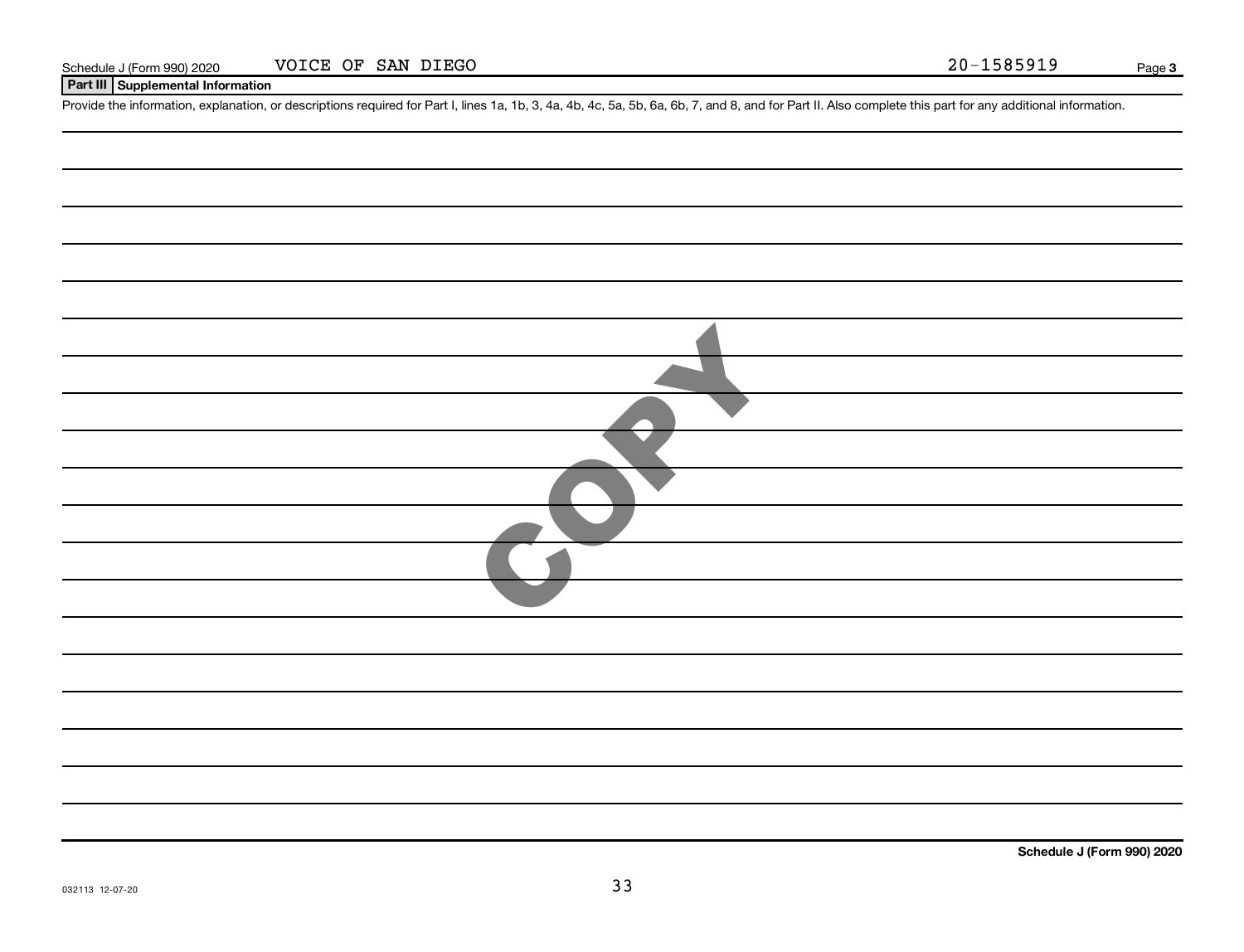**(Form 990 or 990-EZ)**

Name of the organization

**Complete to provide information for responses to specific questions on SCHEDULE O Supplemental Information to Form 990 or 990-EZ 2020**<br>(Form 990 or 990-EZ) Complete to provide information for responses to specific questions on

Department of the Treasury Internal Revenue Service **Form 990 or 990-EZ or to provide any additional information.**

**| Attach to Form 990 or 990-EZ. | Go to www.irs.gov/Form990 for the latest information.**

VOICE OF SAN DIEGO
and the contract of 20-1585919

OMB No. 1545-0047 **Open to Public Inspection**

**Employer identification number**

FORM 990, PART I, LINE 1, DESCRIPTION OF ORGANIZATION MISSION:

THROUGH IN-DEPTH INVESTIGATIVE JOURNALISM ABOUT CIVIC AND REGIONAL

ISSUES SO THAT RESIDENTS CAN BECOME ADVOCATES FOR GOOD GOVERNMENT AND

SOCIAL PROGRESS.

FORM 990, PART VI, SECTION B, LINE 11B:

A DRAFT VERSION OF THE RETURN IS REVIEWED BY THE FINANCE COMMITTEE OF THE

BOARD PRIOR TO FILING. AFTER BEING FINALIZED, THE FINAL COPY OF THE RETURN IS DISSEMINATED TO THE ENTIRE BOARD FOR THEIR REVIEW.

FORM 990, PART VI, SECTION B, LINE 12C:

THE ORGANIZATION EVALUATES PURCHASES AND CONTRACTS TO ENSURE THAT ANY RELATIONSHIPS WITH POTENTIAL VENDORS ARE KNOWN AND DISCUSSED. FURTHER, THE ORGANIZATION OBTAINS BIDS FROM SEVERAL VENDORS WHENEVER SIGNIFICANT PURCHASES ARE BEING CONSIDERED. AT EACH ANNUAL MEETING, THE CONFLICT OF INTEREST POLICY IS DISCUSSED AND DISCLOSURES ARE MADE. NTIRE BOARD FOR THEIR REVIE<br>
ON B, LINE 12C:<br>
ES PURCHASES AND CONTRACTS<br>
TIAL VENDORS ARE KNOWN AND<br>
S FROM SEVERAL VENDORS WHEN<br>
IDERED. AT EACH ANNUAL MEE<br>
SSED AND DISCLOSURES ARE MA

FORM 990, PART VI, SECTION B, LINE 15:

COMPENSATION FOR THE STAFF IS APPROVED DURING THE BUDGET PROCESS. THE ORGANIZATION CONSIDERS COLA FOR THE NEXT YEAR AND SALARY TRENDS IN THE SAN DIEGO MARKETPLACE UTILIZING SURVEYS FROM SAN DIEGO EMPLOYERS ASSOCIATION. RECRUITING EXPERIENCE ALSO HELPS PROVIDE INSIGHT INTO SALARY REQUIREMENTS. A RAISE POOL OF GENERALLY 5-6% OF STAFF PAY IS CREATED AND THEN, BASED ON ANNUAL PERFORMANCE REVIEWS, THE EDITOR INCREASES STAFF SALARIES AS DEEMED APPROPRIATE WHILE STAYING WITHIN THE BUDGET.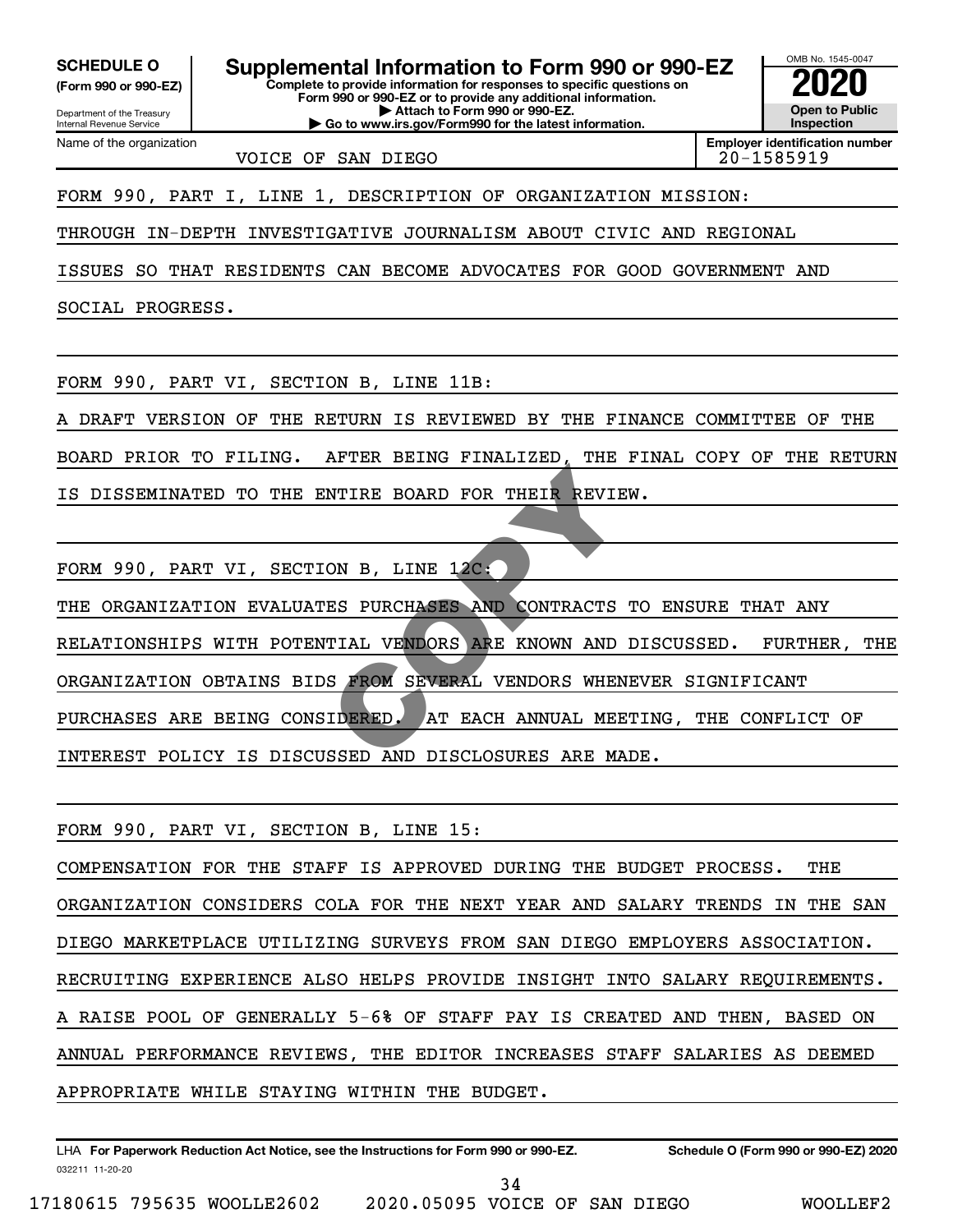| Schedule O (Form 990 or 990-EZ) 2020                                      | Page 2                                              |
|---------------------------------------------------------------------------|-----------------------------------------------------|
| Name of the organization<br>VOICE OF SAN DIEGO                            | <b>Employer identification number</b><br>20-1585919 |
| THE BOARD OF DIRECTORS APPROVES THE ANNUAL BUDGET. AT THE SAME TIME, THEY |                                                     |
| RECOMMEND AND APPROVE COMPENSATION FOR THE EDITOR AND CEO.                | THE                                                 |
| ORGANIZATION TAKES INTO CONSIDERATION COLA AND MARKETPLACE DATA.          |                                                     |
|                                                                           |                                                     |
| FORM 990, PART VI, SECTION C, LINE 19:                                    |                                                     |
| BY WRITTEN REQUEST.                                                       |                                                     |
|                                                                           |                                                     |
| FORM 990 PART XII, LINE 2C                                                |                                                     |
| TO THE EXTENT THE BOARD OF DIRECTORS DETERMINES IT IS REQUIRED BY THE     |                                                     |
| LAWS OF THE STATES IN WHICH THE CORPORATION OPERATES OR IS OTHERWISE      |                                                     |
| ADVISABLE, THE BOARD OF DIRECTORS BY RESOLUTION MAY APPOINT AN AUDIT      |                                                     |
| COMMITTEE, MADE UP OF ONE (1) OR MORE PERSONS WHO MAY OR MAY NOT BE       |                                                     |
| MEMBERS OF THE BOARD OF DIRECTORS BUT WHO SHALL NOT BE CORPORATION        |                                                     |
| EMPLOYEES, TO PERFORM THE DUTIES DESCRIBED IN SUCH STATES' LAWS WITH      |                                                     |
| RESPECT TO AUDIT COMMITTEES.                                              |                                                     |
|                                                                           |                                                     |
|                                                                           |                                                     |
|                                                                           |                                                     |
|                                                                           |                                                     |
|                                                                           |                                                     |
|                                                                           |                                                     |
|                                                                           |                                                     |
|                                                                           |                                                     |
|                                                                           |                                                     |
|                                                                           |                                                     |
|                                                                           |                                                     |
|                                                                           |                                                     |
|                                                                           |                                                     |
| 032212 11-20-20<br>35                                                     | Schedule O (Form 990 or 990-EZ) 2020                |

17180615 795635 WOOLLE2602 2020.05095 VOICE OF SAN DIEGO WOOLLEF2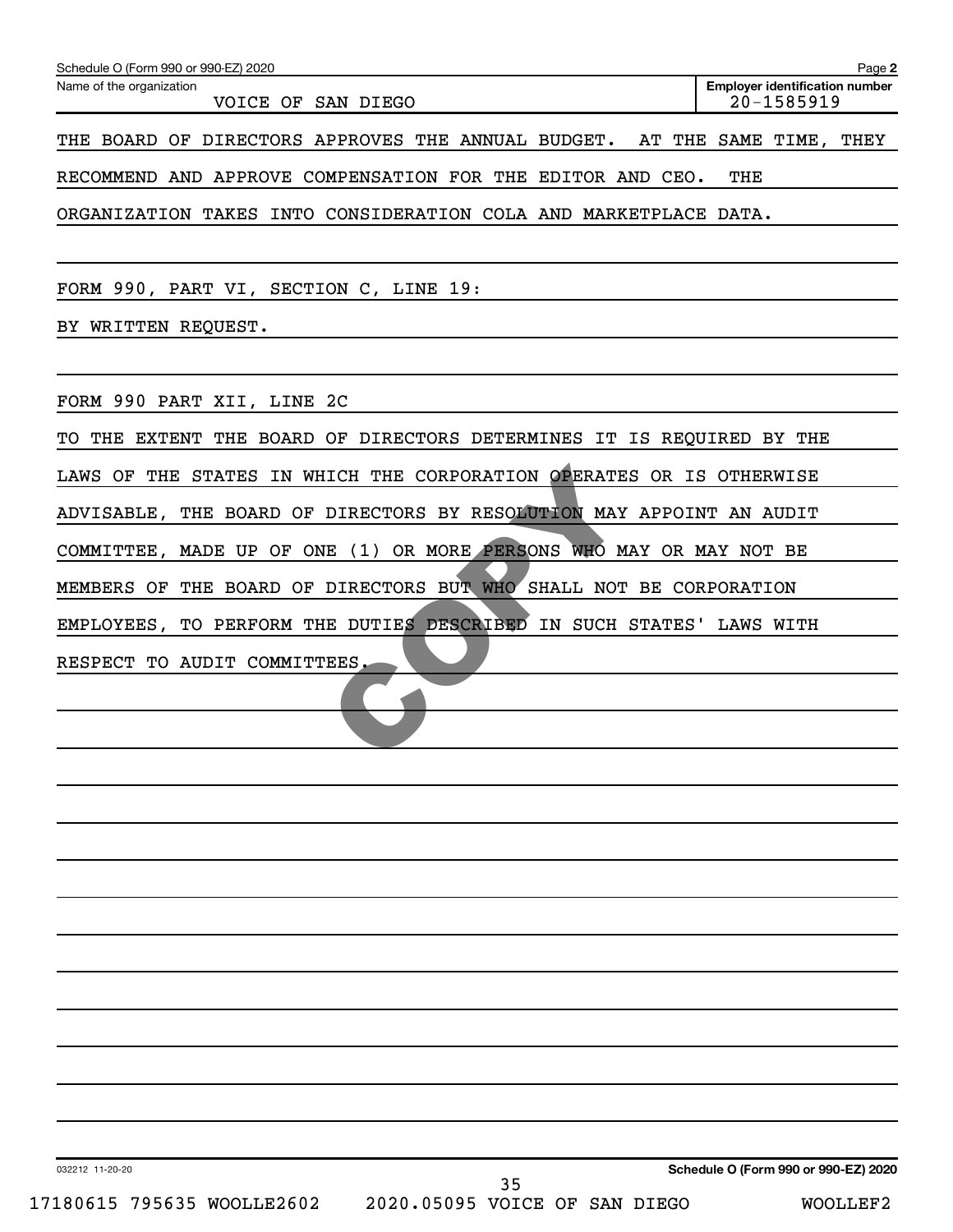FORM 990 PAGE 10 990

| Asset<br>No. | Description                                       | Date<br>Acquired | Method | Life | C<br>$\frac{0}{n}$<br>$\mathsf{v}$ | Line<br>No. | Unadjusted<br>Cost Or Basis | Bus<br>$\frac{9}{6}$<br>Excl | Section 179<br>Expense | <b>Reduction In</b><br><b>Basis</b> | <b>Basis For</b><br>Depreciation | Beginning<br>Accumulated<br>Depreciation | Current<br>Sec 179<br>Expense | <b>Current Year</b><br>Deduction | Ending<br>Accumulated<br>Depreciation |
|--------------|---------------------------------------------------|------------------|--------|------|------------------------------------|-------------|-----------------------------|------------------------------|------------------------|-------------------------------------|----------------------------------|------------------------------------------|-------------------------------|----------------------------------|---------------------------------------|
|              | PROGRAM SERVICES                                  |                  |        |      |                                    |             |                             |                              |                        |                                     |                                  |                                          |                               |                                  |                                       |
|              | 4 SOFTWARE                                        | 12/31/04 197     |        | 36M  | $HY$ 43                            |             | 452.                        |                              |                        |                                     | 452                              | 452.                                     |                               | $\mathbf{0}$ .                   | 452.                                  |
|              | 24 SOFTWARE                                       | 07/28/06 197     |        | 36M  | HY43                               |             | 706.                        |                              |                        |                                     | 706                              | 706.                                     |                               | 0                                | 706.                                  |
|              | * 990 PAGE 10 TOTAL PROGRAM<br><b>SERVICES</b>    |                  |        |      |                                    |             | 1,158.                      |                              |                        |                                     | 1,158                            | 1,158.                                   |                               | $\mathbf{0}$ .                   | 1,158.                                |
|              | MANAGEMENT AND GENERAL                            |                  |        |      |                                    |             |                             |                              |                        |                                     |                                  |                                          |                               |                                  |                                       |
|              | 1 ORGANIZATIONAL COSTS                            | 11/02/04         | 248    | 180M | HY <sub>43</sub>                   |             | 4,060                       |                              |                        |                                     | 4,060                            | 4,060.                                   |                               | $\mathbf 0$ .                    | 4,060.                                |
|              | * 990 PAGE 10 TOTAL<br>MANAGEMENT AND GENERAL     |                  |        |      |                                    |             | 4,060                       |                              |                        |                                     | 4,060                            | 4,060.                                   |                               | $\mathbf{0}$                     | 4,060.                                |
|              | COMPUTER EQUIPMENT                                |                  |        |      |                                    |             |                             |                              |                        |                                     |                                  |                                          |                               |                                  |                                       |
|              | OTHER                                             |                  |        |      |                                    |             |                             |                              |                        |                                     |                                  |                                          |                               |                                  |                                       |
|              | 91 DELL XPS 8500 MINI-TOWER PC                    | 07/10/12         | SL     | 5,00 |                                    | 16          | 1,670                       |                              |                        |                                     | 1,670.                           | 1,670.                                   |                               | 0.                               | 1,670.                                |
|              | OPTOMA PORTABLE SERIES TW762<br>92 PROJECTOR      | $07/25/12$ SL    |        | 5.00 |                                    | 16          | 1, 167.                     |                              |                        |                                     | 1,167                            | 1,167.                                   |                               | $\mathbf{0}$ .                   | 1,167.                                |
|              | 93 AMPLIVOX SOUND SYSTEM                          | 09/05/12 SL      |        | 5,00 |                                    | 16          | 1,121.                      |                              |                        |                                     | 1,121                            | 1,121.                                   |                               | 0.                               | 1,121.                                |
|              | DELL XPS 14 NOTEBOOK PC +<br>102 23" DELL MONITOR | 07/15/13         | SL     | 5,00 |                                    | 16          | 1,560.                      |                              |                        |                                     | 1,560                            | 1,560.                                   |                               | $\mathbf 0$                      | 1,560.                                |
|              | OKIDATA MC760 LED<br>120 MULTIFUNCTION PRINTER    | $08/13/15$ SL    |        | 5.00 |                                    | 16          | 1,511.                      |                              |                        |                                     | 1,511                            | 1,477.                                   |                               | 25.                              | 1,502.                                |
|              | DELL XPS 2720 ALL IN ONE<br>121 DESKTOP           | 09/04/15 SL      |        | 5,00 |                                    | 16          | 2,008                       |                              |                        |                                     | 2,008                            | 1,937.                                   |                               | 67,                              | 2,004.                                |
|              | DELL INSPIRON 15 7000 SERIES<br>122 LAPTOP        | $11/09/15$ SL    |        | 5.00 |                                    | 16          | 1,133.                      |                              |                        |                                     | 1,133                            | 1,054.                                   |                               | 76                               | 1,130.                                |
|              | 123 MICROSOFT SURFACE PRO 4                       | $12/11/15$ SL    |        | 5,00 |                                    | 16          | 1,946.                      |                              |                        |                                     | 1,946                            | 1,776.                                   |                               | 162                              | 1,938.                                |
|              | 127 DELL XPS 13                                   | $01/05/16$ SL    |        | 5,00 |                                    | 16          | 1.727.                      |                              |                        |                                     | 1,727.                           | 1,553.                                   |                               | 174.                             | 1,727.                                |

028111 04-01-20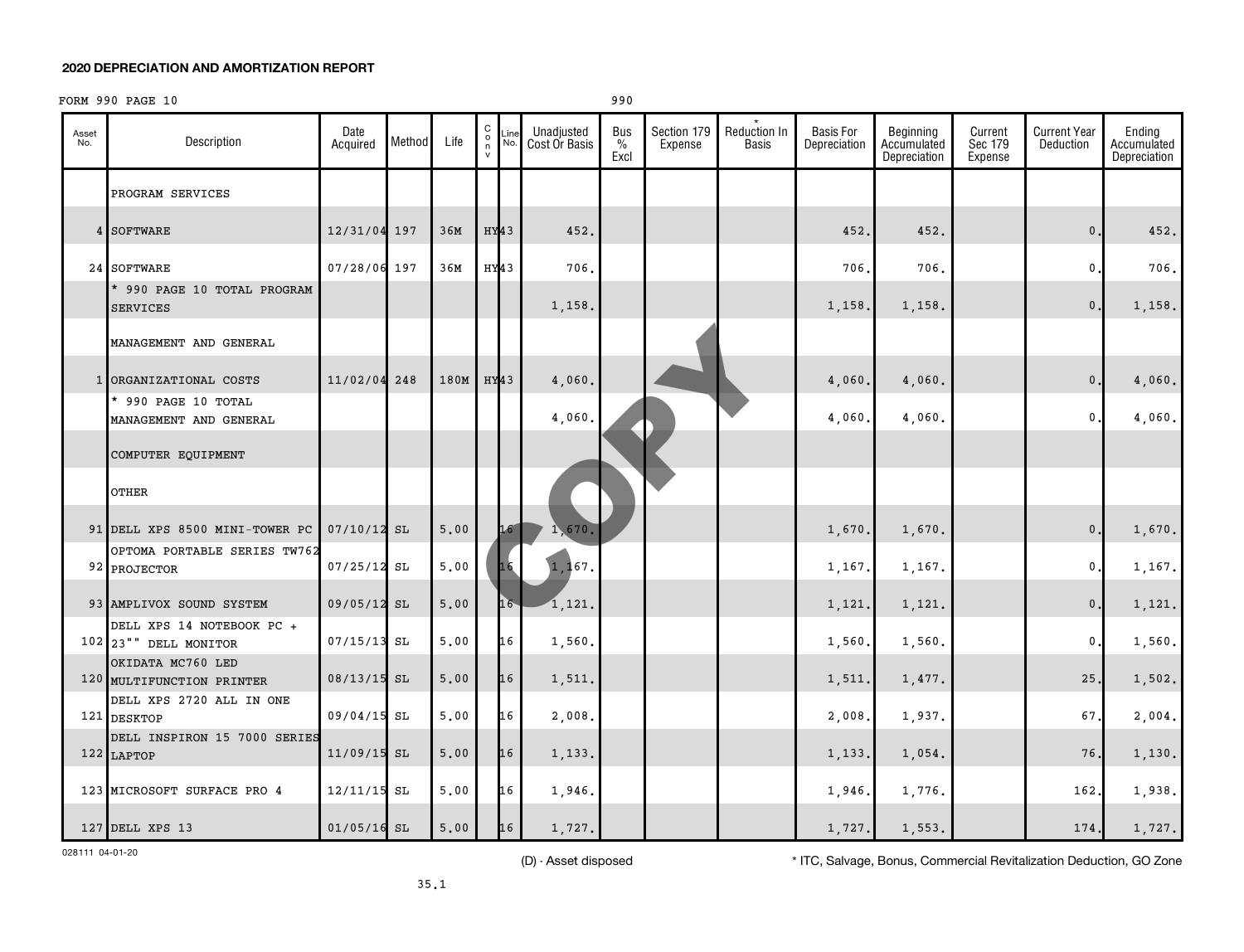#### FORM 990 PAGE 10 990

| Asset<br>No. | Description                                  | Date<br>Acquired | Method | Life | $_{\rm o}^{\rm C}$<br>n<br>$\mathsf{v}$ | Line<br>No.     | Unadjusted<br>Cost Or Basis | Bus<br>$\%$<br>Excl | Section 179<br>Expense | <b>Reduction In</b><br>Basis | Basis For<br>Depreciation | Beginning<br>Accumulated<br>Depreciation | Current<br>Sec 179<br>Expense | <b>Current Year</b><br>Deduction | Ending<br>Accumulated<br>Depreciation |
|--------------|----------------------------------------------|------------------|--------|------|-----------------------------------------|-----------------|-----------------------------|---------------------|------------------------|------------------------------|---------------------------|------------------------------------------|-------------------------------|----------------------------------|---------------------------------------|
|              | 128 OKIDATA 6244604 PRINTER                  | $01/13/16$ SL    |        | 5.00 |                                         | 16              | 1,111.                      |                     |                        |                              | 1,111.                    | 999.                                     |                               | 112.                             | 1,111.                                |
|              | 129 DELL LATITUDE E5450 BTX                  | $01/31/16$ SL    |        | 5.00 |                                         | 16              | 1,411.                      |                     |                        |                              | 1,411.                    | 1,246.                                   |                               | 165.                             | 1,411.                                |
|              | 130 DELL XPS 15""                            | 08/22/16 SL      |        | 5,00 |                                         | 16              | 1,415.                      |                     |                        |                              | 1,415.                    | 1,085.                                   |                               | 283.                             | 1,368.                                |
|              | 131 DELL XPS 15"" LARGER HD                  | 09/12/16 SL      |        | 5.00 |                                         | 16              | 1,550.                      |                     |                        |                              | 1,550.                    | 1,188.                                   |                               | 310.                             | 1,498.                                |
|              | 139 DELL XPS 13                              | $12/03/17$ SL    |        | 5,00 |                                         | 16              | 1,326.                      |                     |                        |                              | 1,326                     | 685.                                     |                               | 265.                             | 950.                                  |
|              | 140 APPLE 27"" IMAC                          | $06/25/18$ SL    |        | 5,00 |                                         | 16              | 2,176.                      |                     |                        |                              | 2,176.                    | 871.                                     |                               | 435.                             | 1,306.                                |
|              | 141 DELL LATITUDE 7480 (2)                   | $07/31/18$ SL    |        | 5,00 |                                         | 16              | 2,877.                      |                     |                        |                              | 2,877.                    | 1,103.                                   |                               | 575.                             | 1,678.                                |
|              | 142 APPLE MACBOOK PRO 15""                   | 11/30/18 SL      |        | 5.00 |                                         | 16              | 2,586.                      |                     |                        |                              | 2,586.                    | 819.                                     |                               | 517.                             | 1,336.                                |
|              | 143 COMPUTER SCREEN                          | $11/30/18$ SL    |        | 5,00 |                                         | 16              | 592.                        |                     |                        |                              | 592                       | 187.                                     |                               | 118,                             | 305.                                  |
|              | 145 DELL LATTITUDE 7390                      | 05/31/19 SL      |        | 5.00 |                                         | 16 <sup>1</sup> | 1,469.                      |                     |                        |                              | 1,469.                    | 318.                                     |                               | 294.                             | 612.                                  |
|              | 146 DELL LATTITUDE 7390                      | 05/21/19 SL      |        | 5.00 |                                         | 16              | 1,469.                      |                     |                        |                              | 1,469.                    | 318.                                     |                               | 294.                             | 612.                                  |
|              | 147 DELL XP 15                               | 03/31/19 SL      |        | 5.00 |                                         | 16              | 1,637.                      |                     |                        |                              | 1,637.                    | 410.                                     |                               | 327.                             | 737.                                  |
|              | 148 APPLE MACBOOK PRO 15""                   | $03/22/19$ SL    |        | 5,00 |                                         | 16              | 2,731.                      |                     |                        |                              | 2,731.                    | 683.                                     |                               | 546.                             | 1,229.                                |
|              | 149 DELL INSPIRON 17R NOTEBOOK               | 06/19/14 SL      |        | 5.00 |                                         | 16              | 647.                        |                     |                        |                              | 647.                      | 647.                                     |                               | $\mathbf{0}$                     | 647.                                  |
|              | 150 DELL INSPIRON 14 INCH LAPTOP 04/27/20 SL |                  |        | 5.00 |                                         | 16              | 556.                        |                     |                        |                              | 556                       | 19.                                      |                               | 111                              | 130.                                  |
|              | 151 DELL INSPIRON 14 INCH LAPTOP 04/27/20 SL |                  |        | 5,00 |                                         | 16              | 556.                        |                     |                        |                              | 556.                      | 19.                                      |                               | 111                              | 130.                                  |
|              | LENOVO THINKPAD 14 INCH<br>153 LAPTOP        | $05/21/20$ SL    |        | 5,00 |                                         | 16              | 1,024.                      |                     |                        |                              | 1,024                     | 17.                                      |                               | 205.                             | 222.                                  |
|              | DELL INSPIRON 14 INCH LAPTOP<br>154 XPS 8500 | $01/20/20$ SL    |        | 5.00 |                                         | 16              | 521.                        |                     |                        |                              | 521.                      | 43.                                      |                               | 104.                             | 147.                                  |

028111 04-01-20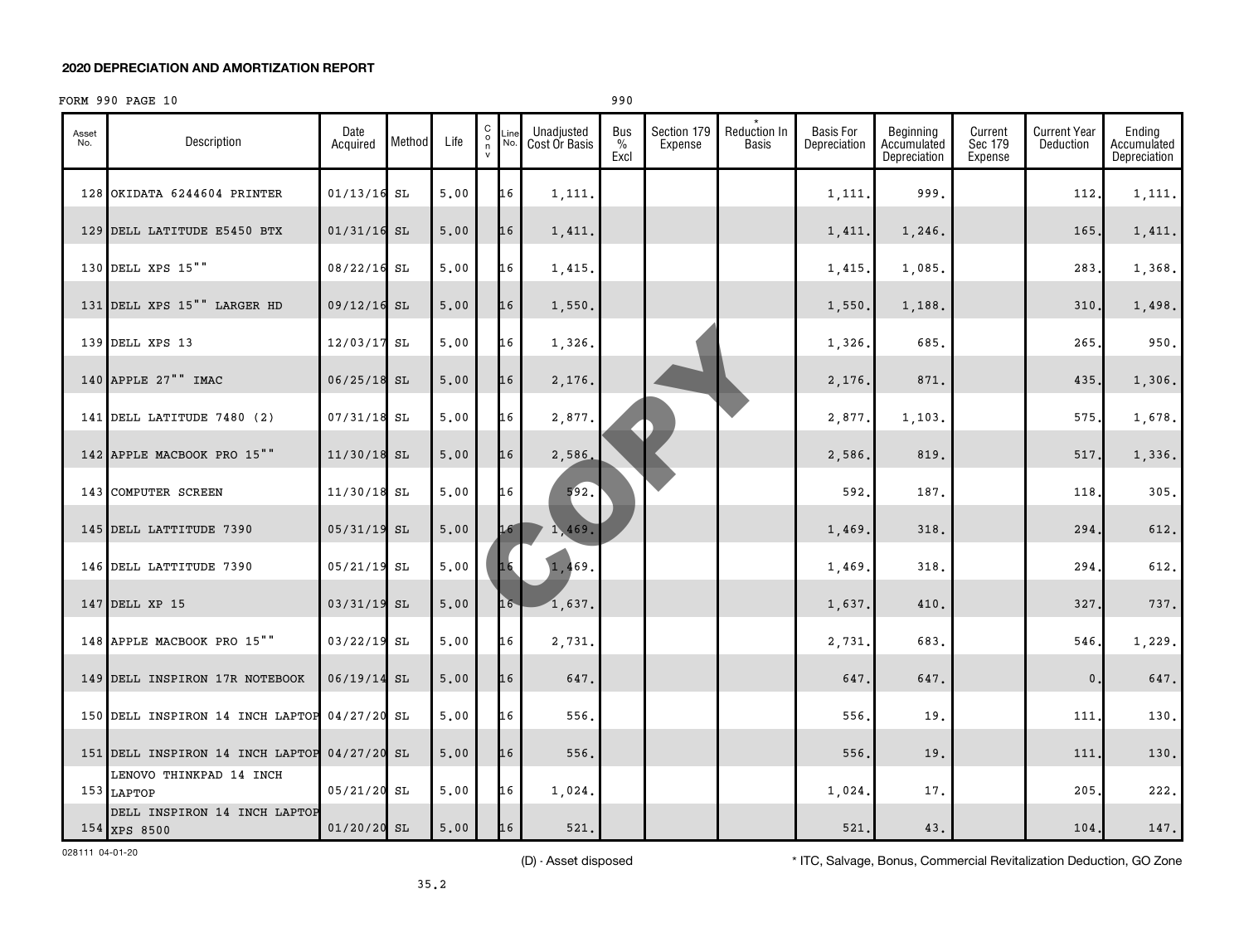#### FORM 990 PAGE 10 990

| Asset<br>No. | Description                                  | Date<br>Acquired           | Method | Life                        | $\begin{smallmatrix} 0 \\ 0 \\ 7 \end{smallmatrix}$ | Line<br>No. | Unadjusted<br>Cost Or Basis | <b>Bus</b><br>$\%$<br>Excl | Section 179<br>Expense | $\star$<br>Reduction In<br><b>Basis</b> | <b>Basis For</b><br>Depreciation | Beginning<br>Accumulated<br>Depreciation | Current<br>Sec 179<br>Expense | <b>Current Year</b><br>Deduction | Ending<br>Accumulated<br>Depreciation |
|--------------|----------------------------------------------|----------------------------|--------|-----------------------------|-----------------------------------------------------|-------------|-----------------------------|----------------------------|------------------------|-----------------------------------------|----------------------------------|------------------------------------------|-------------------------------|----------------------------------|---------------------------------------|
|              | 155 DELL INSPIRON 14 INCH LAPTOP 05/18/20 SL |                            |        | 5.00                        |                                                     | 16          | 787.                        |                            |                        |                                         | 787.                             | 13.                                      |                               | 157                              | 170.                                  |
|              | 156 DELL INSPIRON 14 INCH LAPTOP 05/18/20 SL |                            |        | 5.00                        |                                                     | 16          | 787.                        |                            |                        |                                         | 787.                             | 13.                                      |                               | 157                              | 170.                                  |
|              | 157 ASUS ZENBOOK 14"" LAPTOP                 | 09/28/20 SL                |        | 5.00                        |                                                     | 16          | 976.                        |                            |                        |                                         | 976                              |                                          |                               | 146                              | 146.                                  |
|              | 158 APPLE MACBOOK PRO 16""                   | 09/28/20 SL                |        | 5.00                        |                                                     | 16          | 2,321.                      |                            |                        |                                         | 2,321                            |                                          |                               | 348                              | 348.                                  |
|              | 159 COMPUTER                                 | 10/30/20 SL                |        | 5.00                        |                                                     | 16          | 840.                        |                            |                        |                                         | 840                              |                                          |                               | 112,                             | 112.                                  |
|              | LENOVO THINKPAD FOR<br>160 MACKENZIE ELMER   | $05/18/21$ SL              |        | 5.00                        |                                                     | 16          | 1,077.                      |                            |                        |                                         | 1,077.                           |                                          |                               | 18                               | 18.                                   |
|              | * 990 PAGE 10 TOTAL OTHER                    |                            |        |                             |                                                     |             | 46,285.                     |                            |                        |                                         | 46,285                           | 23,998.                                  |                               | 6, 214                           | 30,212.                               |
|              | * 990 PAGE 10 TOTAL -<br>COMPUTER EQUIPMENT  |                            |        |                             |                                                     |             | 46,285.                     |                            |                        |                                         | 46,285                           | 23,998.                                  |                               | 6, 214.                          | 30, 212.                              |
|              | TELEPHONE SYSTEM                             |                            |        |                             |                                                     |             |                             |                            |                        |                                         |                                  |                                          |                               |                                  |                                       |
|              | <b>OTHER</b>                                 |                            |        |                             |                                                     |             |                             |                            |                        |                                         |                                  |                                          |                               |                                  |                                       |
|              | 113 TELEPHONE SYSTEM                         | $05/07/14$ SL              |        | 5.00                        |                                                     | 16          | 6, 810.                     |                            |                        |                                         | 6,810                            | 6,810.                                   |                               | 0.                               | 6,810.                                |
|              | * 990 PAGE 10 TOTAL OTHER                    |                            |        |                             |                                                     |             | 6,810.                      |                            |                        |                                         | 6,810.                           | 6,810.                                   |                               | $\mathbf{0}$                     | 6,810.                                |
|              | * 990 PAGE 10 TOTAL -<br>TELEPHONE SYSTEM    |                            |        |                             |                                                     |             | 6,810.                      |                            |                        |                                         | 6,810                            | 6,810.                                   |                               | $\mathbf{0}$ .                   | 6,810.                                |
|              | OFFICE FURNITURE                             |                            |        |                             |                                                     |             |                             |                            |                        |                                         |                                  |                                          |                               |                                  |                                       |
|              | FURNITURE & FIXTURES                         |                            |        |                             |                                                     |             |                             |                            |                        |                                         |                                  |                                          |                               |                                  |                                       |
|              | 42 OFFICE FURNITURE                          | 01/25/08                   |        | 200DB 7.00 HY <sub>17</sub> |                                                     |             | 19,733.                     |                            |                        |                                         | 19,733.                          | 19,733.                                  |                               | $\mathbf{0}$ .                   | 19,733.                               |
|              | 54 NEW DESK                                  | 04/30/08 200DB 7.00        |        |                             | HY17                                                |             | 1,697.                      |                            |                        |                                         | 1,697.                           | 1,697.                                   |                               | 0.                               | 1,697.                                |
|              | 65 OFFICE DESK                               | $09/17/09$ 200DB 7.00 HY17 |        |                             |                                                     |             | 501.                        |                            |                        |                                         | 501.                             | 501.                                     |                               | 0.                               | $501.$                                |

028111 04-01-20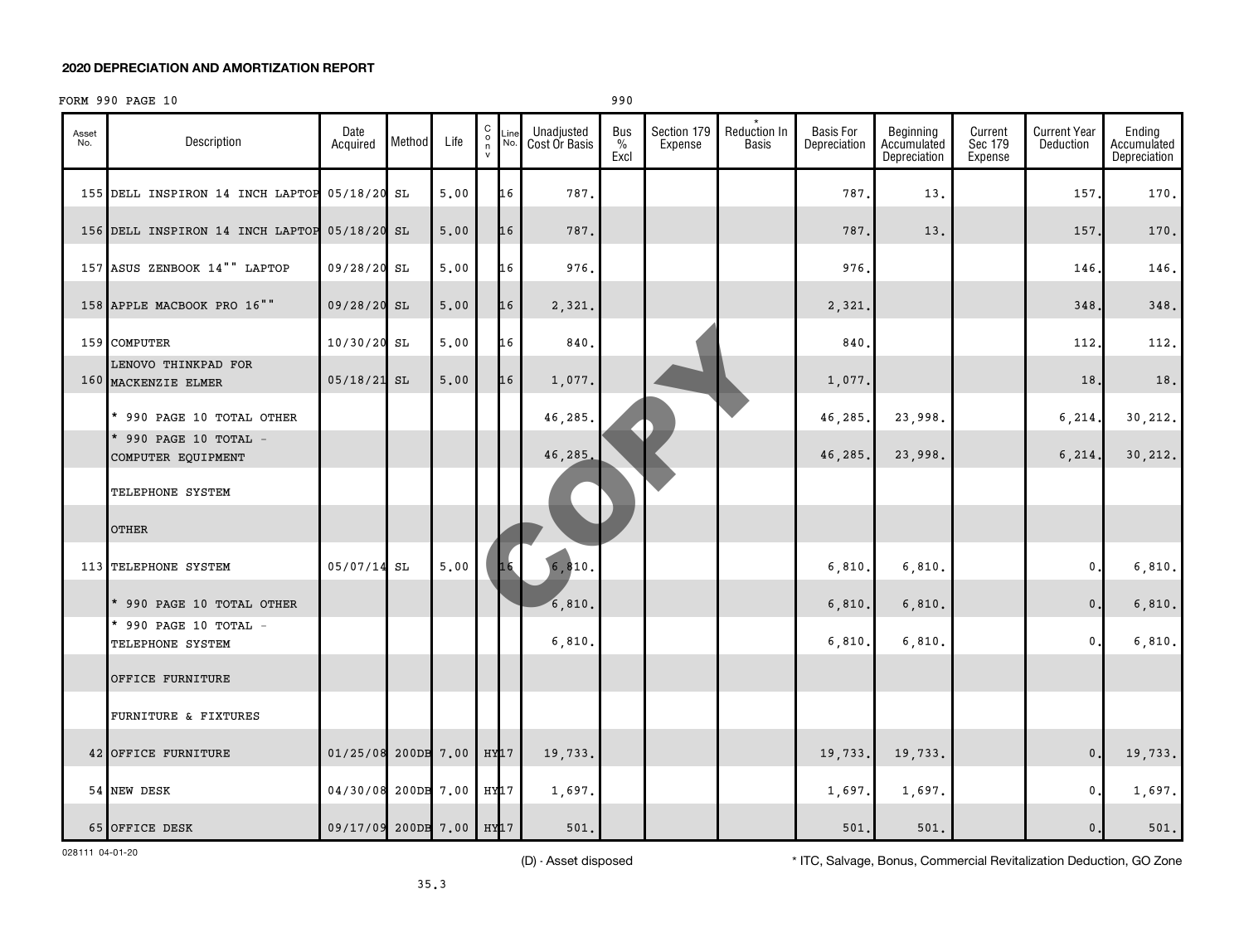#### FORM 990 PAGE 10 990

| Asset<br>No. | Description                                         | Date<br>Acquired | Method | Life       | 0000<br>Line<br>No. | Unadjusted<br>Cost Or Basis | <b>Bus</b><br>$\frac{0}{0}$<br>Excl | Section 179<br>Expense | Reduction In<br>Basis | <b>Basis For</b><br>Depreciation | Beginning<br>Accumulated<br>Depreciation | Current<br>Sec 179<br>Expense | <b>Current Year</b><br>Deduction | Ending<br>Accumulated<br>Depreciation |
|--------------|-----------------------------------------------------|------------------|--------|------------|---------------------|-----------------------------|-------------------------------------|------------------------|-----------------------|----------------------------------|------------------------------------------|-------------------------------|----------------------------------|---------------------------------------|
|              | 66 OFFICE DESK                                      | 11/05/09         |        | 200DB 7.00 | HY17                | 501.                        |                                     |                        |                       | 501                              | 501,                                     |                               | 0                                | 501.                                  |
|              | 78 SOUNDPROOFING PANELS                             | 11/29/10         |        | 200DB 7.00 | MQ17                | 5,150.                      |                                     |                        |                       | 5,150.                           | 5,150.                                   |                               | $\mathsf{0}\,.$                  | 5,150.                                |
|              | (2) OFFICE DESKS AND (3)<br>86 OFFICE CHAIRS        | $02/01/11$ SL    |        | 7.00       | 16                  | 2,883.                      |                                     |                        |                       | 2,883                            | 2,883.                                   |                               | $\mathbf{0}$ .                   | 2,883.                                |
|              | 114 COUCH & 2 TABLES                                | 05/21/14         | SL     | 7,00       | 16                  | 679.                        |                                     |                        |                       | 679                              | 591.                                     |                               | 88                               | 679.                                  |
|              | 115 2 TELEVISIONS                                   | $05/21/14$ SL    |        | 5.00       | 16                  | 1,105.                      |                                     |                        |                       | 1,105                            | 1,105.                                   |                               | $\mathbf{0}$ .                   | 1,105.                                |
|              | 132 OFFICE REFRIGERATOR                             | $01/15/16$ SL    |        | 5.00       | 16                  | 572.                        |                                     |                        |                       | 572                              | 513.                                     |                               | 59                               | 572.                                  |
|              | CONFERENCE ROOM TABLE AND<br>133 CHAIRS             | $02/16/16$ SL    |        | 7.00       | 16                  | 805.                        |                                     |                        |                       | 805                              | 499.                                     |                               | 115.                             | 614.                                  |
|              | CONFERENCE ROOM TABLE AND<br>134 CHAIRS             | $02/29/16$ SL    |        | 7.00       | 16                  | 2,414                       |                                     |                        |                       | 2,414                            | 1,494.                                   |                               | 345.                             | 1,839.                                |
|              | 135 SAMSUNG 55" "TV                                 | $03/11/16$ SL    |        | 7.00       | 16                  | 1,317.                      |                                     |                        |                       | 1,317                            | 815.                                     |                               | 188.                             | 1,003.                                |
|              | 161 CUBICLE DIVIDERS                                | $07/01/20$ SL    |        | 7.00       | 16                  | 2,356.                      |                                     |                        |                       | 2,356.                           |                                          |                               | 337                              | 337.                                  |
|              | * 990 PAGE 10 TOTAL<br>FURNITURE & FIXTURES         |                  |        |            |                     | 39,713.                     |                                     |                        |                       | 39,713                           | 35,482.                                  |                               | 1,132.                           | 36,614.                               |
|              | * 990 PAGE 10 TOTAL - OFFICE<br>FURNITURE           |                  |        |            |                     | 39,713.                     |                                     |                        |                       | 39,713.                          | 35,482.                                  |                               | 1,132.                           | 36,614.                               |
|              | TENANT IMPROVEMENTS                                 |                  |        |            |                     |                             |                                     |                        |                       |                                  |                                          |                               |                                  |                                       |
|              | * 990 PAGE 10 TOTAL - TENANT<br><b>IMPROVEMENTS</b> |                  |        |            |                     | 0.                          |                                     |                        |                       | $\mathbf{0}$ .                   | $\mathsf{0}\,$ .                         |                               | $\mathbf{0}$ .                   | $\mathbf 0$ .                         |
|              | CAMERA EQUIPMENT                                    |                  |        |            |                     |                             |                                     |                        |                       |                                  |                                          |                               |                                  |                                       |
|              | <b>OTHER</b>                                        |                  |        |            |                     |                             |                                     |                        |                       |                                  |                                          |                               |                                  |                                       |
|              | 144 CANNON CAMERAS (2)                              | 11/30/19 SL      |        | 5.00       | 16                  | 3,554.                      |                                     |                        |                       | 3,554                            | 414.                                     |                               | 711                              | 1,125.                                |
|              | * 990 PAGE 10 TOTAL OTHER                           |                  |        |            |                     | 3,554.                      |                                     |                        |                       | 3,554.                           | 414.                                     |                               | 711.                             | 1,125.                                |

028111 04-01-20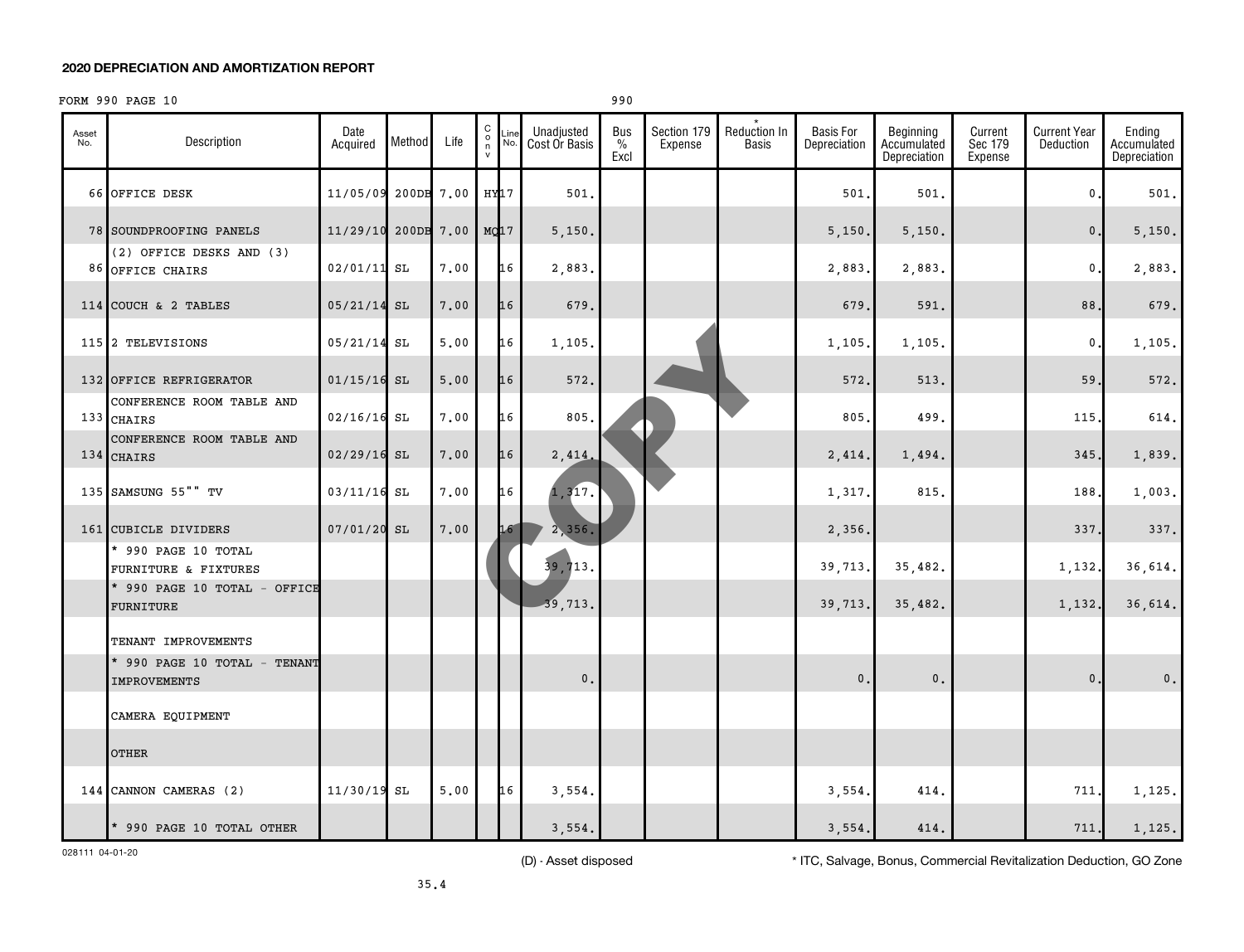#### FORM 990 PAGE 10 990

| Asset<br>No. | Description                                       | Date<br>Acquired | Method | Life           | 00000 | Line<br>No. | Unadjusted<br>Cost Or Basis | Bus<br>$\%$<br>Excl | Section 179<br>Expense | Reduction In<br><b>Basis</b> | <b>Basis For</b><br>Depreciation | Beginning<br>Accumulated<br>Depreciation | Current<br>Sec 179<br>Expense | <b>Current Year</b><br>Deduction | Ending<br>Accumulated<br>Depreciation |
|--------------|---------------------------------------------------|------------------|--------|----------------|-------|-------------|-----------------------------|---------------------|------------------------|------------------------------|----------------------------------|------------------------------------------|-------------------------------|----------------------------------|---------------------------------------|
|              | * 990 PAGE 10 TOTAL - CAMERA<br>EQUIPMENT         |                  |        |                |       |             | 3,554.                      |                     |                        |                              | 3,554.                           | 414.                                     |                               | 711                              | 1,125.                                |
|              | PODCAST EQUIPMENT                                 |                  |        |                |       |             |                             |                     |                        |                              |                                  |                                          |                               |                                  |                                       |
|              | OTHER                                             |                  |        |                |       |             |                             |                     |                        |                              |                                  |                                          |                               |                                  |                                       |
|              | GTO AUDIO G-787 HL UHF<br>125 WIRELESS MICROPHONE | 06/30/15 SL      |        | 5.00           |       | 16          | 390.                        |                     |                        |                              | 390                              | 390.                                     |                               | $\mathbf 0$                      | 390.                                  |
|              | 126 MACBOOK PRO 15                                | $01/31/16$ SL    |        | 5.00           |       | 16          | 3,736.                      |                     |                        |                              | 3,736.                           | 3,300.                                   |                               | 436                              | 3,736.                                |
|              | 137 5 MICROPHONE BUNDLES                          | $02/22/16$ SL    |        | 5.00           |       | 16          | 2,495.                      |                     |                        |                              | 2,495.                           | 2,163.                                   |                               | 332                              | 2,495.                                |
|              | MARANTS PRO HANDHELD<br>138 RECORDER              | 02/22/16 SL      |        | $5 \, . \, 00$ |       | 16          | 517.                        |                     |                        |                              | 517                              | 447.                                     |                               | 70                               | 517.                                  |
|              | * 990 PAGE 10 TOTAL OTHER                         |                  |        |                |       |             | 7,138                       |                     |                        |                              | 7,138.                           | 6,300.                                   |                               | 838                              | 7,138.                                |
|              | * 990 PAGE 10 TOTAL -<br>PODCAST EQUIPMENT        |                  |        |                |       |             | 7,138.                      |                     |                        |                              | 7,138.                           | 6,300.                                   |                               | 838                              | 7,138.                                |
|              | * GRAND TOTAL 990 PAGE 10<br>DEPR & AMORT         |                  |        |                |       |             | 108,718.                    |                     |                        |                              | 108,718.                         | 78,222.                                  |                               | 8,895.                           | 87, 117.                              |
|              |                                                   |                  |        |                |       |             |                             |                     |                        |                              |                                  |                                          |                               |                                  |                                       |
|              | CURRENT YEAR ACTIVITY                             |                  |        |                |       |             |                             |                     |                        |                              |                                  |                                          |                               |                                  |                                       |
|              | BEGINNING BALANCE                                 |                  |        |                |       |             | 101,148.                    |                     |                        | $\mathbf{0}$ .               | 101,148.                         | 78,222.                                  |                               |                                  | 86,156.                               |
|              | ACQUISITIONS                                      |                  |        |                |       |             | 7,570.                      |                     |                        | $\mathbf 0$ .                | 7,570.                           | $\mathbf 0$ .                            |                               |                                  | 961.                                  |
|              | DISPOSITIONS/RETIRED                              |                  |        |                |       |             | 0.                          |                     |                        | 0.                           | $\mathbf 0$ .                    | $\mathbf{0}$ .                           |                               |                                  | 0.                                    |
|              | ENDING BALANCE                                    |                  |        |                |       |             | 108,718.                    |                     |                        | 0.                           | 108,718.                         | 78,222.                                  |                               |                                  | 87, 117.                              |
|              | ENDING ACCUM DEPR                                 |                  |        |                |       |             |                             |                     |                        |                              |                                  | 87, 117.                                 |                               |                                  |                                       |
|              | ENDING BOOK VALUE                                 |                  |        |                |       |             |                             |                     |                        |                              |                                  | 21,601.                                  |                               |                                  |                                       |

028111 04-01-20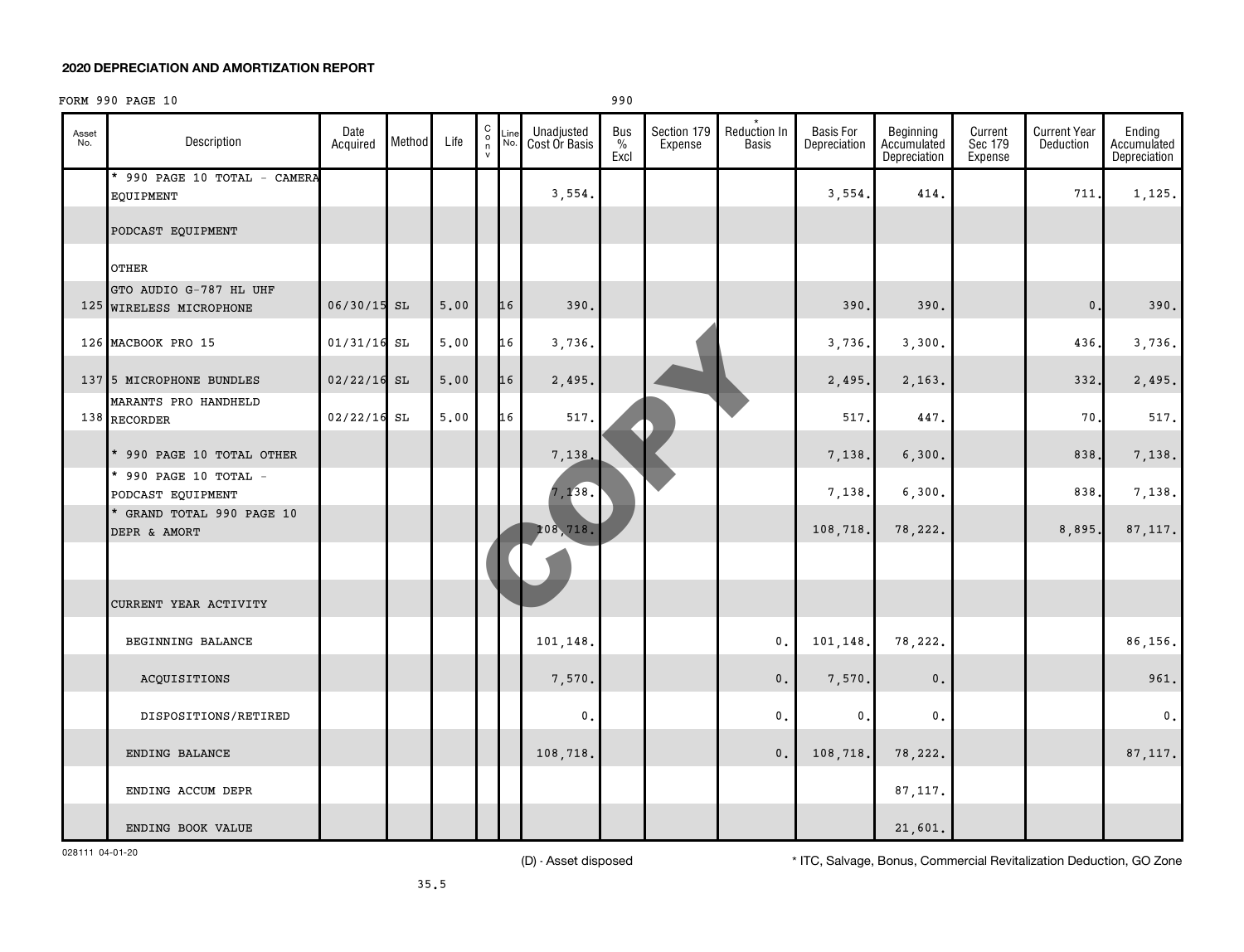#### UNRELATED BUSINESS INCOME

## **CARRYOVER DATA TO 2021**

| Name<br>VOICE OF SAN DIEGO                                                                                     | <b>Employer Identification Number</b><br>$20 - 1585919$ |
|----------------------------------------------------------------------------------------------------------------|---------------------------------------------------------|
| Based on the information provided with this return, the following are possible carryover amounts to next year. |                                                         |
| FEDERAL PRE-2018 NET OPERATING LOSS                                                                            | 66, 177.                                                |
|                                                                                                                |                                                         |
|                                                                                                                |                                                         |
|                                                                                                                |                                                         |
|                                                                                                                |                                                         |
|                                                                                                                |                                                         |
|                                                                                                                |                                                         |
|                                                                                                                |                                                         |
|                                                                                                                |                                                         |
|                                                                                                                |                                                         |
|                                                                                                                |                                                         |
|                                                                                                                |                                                         |
|                                                                                                                |                                                         |
|                                                                                                                |                                                         |
|                                                                                                                |                                                         |
|                                                                                                                |                                                         |
|                                                                                                                |                                                         |
|                                                                                                                |                                                         |
|                                                                                                                |                                                         |
|                                                                                                                |                                                         |

019341 04-01-20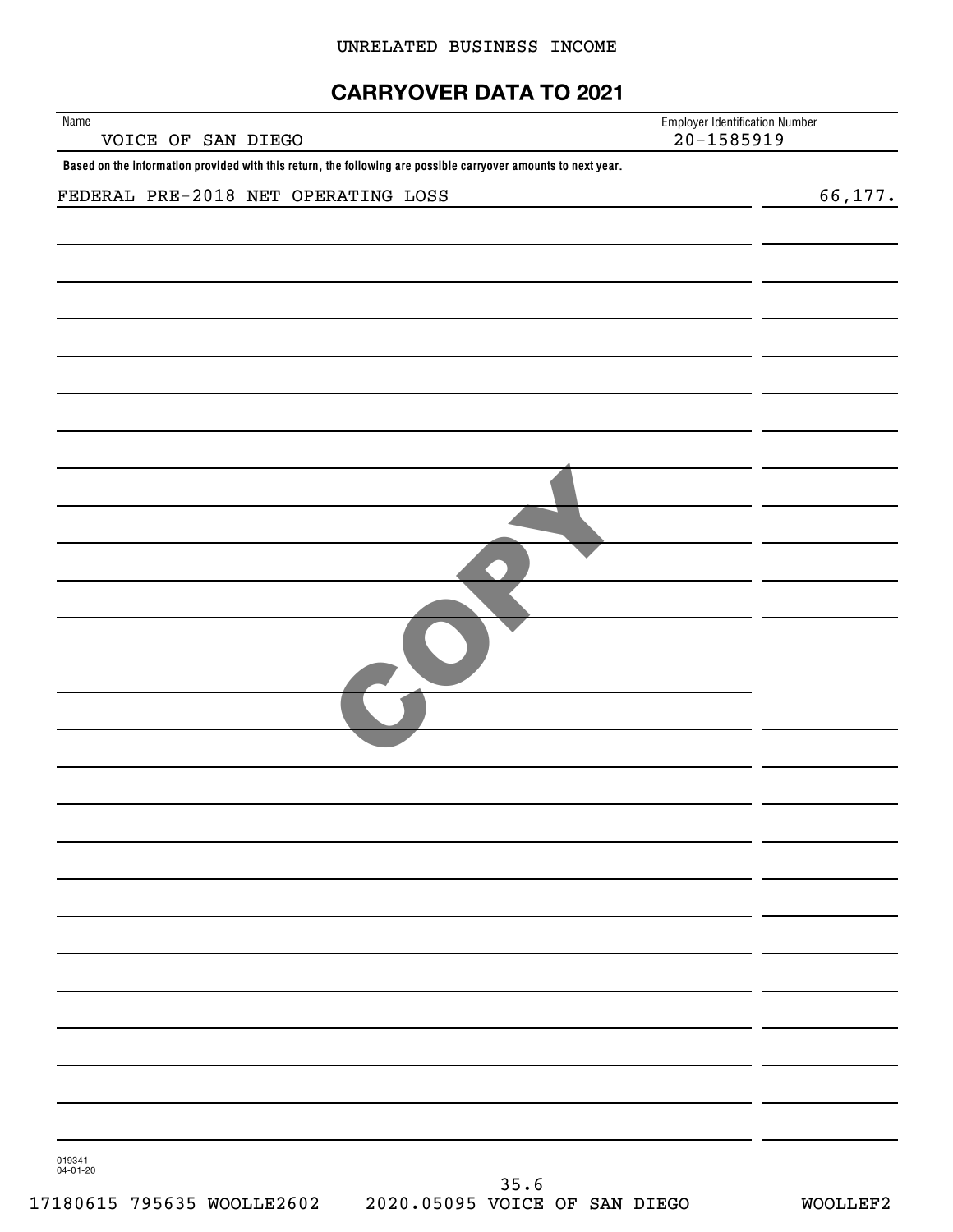| Form 990-T                                             | <b>Exempt Organization Business Income Tax Return</b><br>(and proxy tax under section 6033(e))                                                                    |                         | OMB No. 1545-0047                                             |
|--------------------------------------------------------|-------------------------------------------------------------------------------------------------------------------------------------------------------------------|-------------------------|---------------------------------------------------------------|
|                                                        | For calendar year 2020 or other tax year beginning $JUL$ 1, $2020$ , and ending $JUN$ 30, $2021$                                                                  |                         | 2020                                                          |
|                                                        | Go to www.irs.gov/Form990T for instructions and the latest information.                                                                                           |                         |                                                               |
| Department of the Treasury<br>Internal Revenue Service | bo not enter SSN numbers on this form as it may be made public if your organization is a $501(c)(3)$ .                                                            |                         | Open to Public Inspection for<br>501(c)(3) Organizations Only |
| l Check box if<br>A<br>address changed.                | Name of organization ( $\Box$ Check box if name changed and see instructions.)                                                                                    |                         | DEmployer identification number                               |
| <b>B</b> Exempt under section                          | Print   VOICE OF SAN DIEGO                                                                                                                                        |                         | 20-1585919                                                    |
| $X$ 501(c)(3)<br>$\rightarrow$                         | 0r<br>Number, street, and room or suite no. If a P.O. box, see instructions.                                                                                      |                         | F Group exemption number<br>(see instructions)                |
| ]220(e)<br>408(e)                                      | Type<br>110 WEST A STREET, SUITE 650                                                                                                                              |                         |                                                               |
| 408A<br>530(a)                                         | City or town, state or province, country, and ZIP or foreign postal code                                                                                          |                         |                                                               |
| 529(a)<br>529S                                         | 92101<br>SAN DIEGO, CA                                                                                                                                            | IЕ.                     | Check box if                                                  |
|                                                        | 1, 138, 321.<br>C Book value of all assets at end of year                                                                                                         |                         | an amended return.                                            |
| G                                                      | Check organization type $\blacktriangleright \lfloor \underline{X} \rfloor$ 501(c) corporation<br>$\rfloor$ 501(c) trust $\lfloor$<br>401(a) trust<br>Other trust |                         | Applicable reinsurance entity                                 |
| Check if filing only to $\blacktriangleright$<br>н     | Claim credit from Form 8941<br>Claim a refund shown on Form 2439                                                                                                  |                         |                                                               |
|                                                        |                                                                                                                                                                   |                         |                                                               |
| J                                                      | Enter the number of attached Schedules A (Form 990-T)                                                                                                             |                         |                                                               |
| Κ                                                      | During the tax year, was the corporation a subsidiary in an affiliated group or a parent-subsidiary controlled group?                                             | ▶                       | $X_{N0}$<br>Yes                                               |
|                                                        | If "Yes," enter the name and identifying number of the parent corporation.                                                                                        |                         |                                                               |
|                                                        | The books are in care of $\blacktriangleright$ JULIANNE MARKOW<br>Telephone number $\blacktriangleright$                                                          |                         | $(619)325 - 0525$                                             |
|                                                        | Part I   Total Unrelated Business Taxable Income                                                                                                                  |                         |                                                               |
| 1                                                      | Total of unrelated business taxable income computed from all unrelated trades or businesses (see                                                                  |                         |                                                               |
| instructions)                                          |                                                                                                                                                                   | 1                       | 2,750.                                                        |
| Reserved<br>$\mathbf{2}$                               |                                                                                                                                                                   | $\mathbf{2}$            |                                                               |
| Add lines 1 and 2<br>3                                 |                                                                                                                                                                   | 3                       | 2,750.                                                        |
| 4                                                      | Charitable contributions (see instructions for limitation rules)                                                                                                  | $\overline{\mathbf{4}}$ | $\overline{0}$ .                                              |
| 5                                                      | Total unrelated business taxable income before net operating losses. Subtract line 4 from line 3                                                                  | 5                       | 2,750.                                                        |
| 6                                                      | STATEMENT 1<br>Deduction for net operating loss. See instructions                                                                                                 | 6                       | 2,750.                                                        |
| 7                                                      | Total of unrelated business taxable income before specific deduction and section 199A deduction.                                                                  |                         |                                                               |
| Subtract line 6 from line 5                            |                                                                                                                                                                   | 7                       |                                                               |
| 8                                                      | Specific deduction (generally \$1,000, but see instructions for exceptions)                                                                                       | 8                       | 1,000.                                                        |
| 9                                                      | <b>Trusts.</b> Section 199A deduction. See instructions                                                                                                           | 9                       |                                                               |
| 10                                                     | <b>Total deductions.</b> Add lines 8 and 9                                                                                                                        | 10                      | 1,000.                                                        |
| 11                                                     | Unrelated business taxable income. Subtract line 10 from line 7. If line 10 is greater than line 7,                                                               |                         |                                                               |
| enter zero                                             |                                                                                                                                                                   | 11                      | 0.                                                            |
| Part II   Tax Computation                              |                                                                                                                                                                   |                         |                                                               |
|                                                        | Organizations taxable as corporations. Multiply Part I, line 11 by 21% (0.21)                                                                                     | $\mathbf{1}$            | $\overline{0}$ .                                              |
| 2                                                      | Trusts taxable at trust rates. See instructions for tax computation. Income tax on the amount on                                                                  |                         |                                                               |
| Part I, line 11 from:                                  | Tax rate schedule or                                                                                                                                              | 2                       |                                                               |
| Proxy tax. See instructions<br>з                       |                                                                                                                                                                   | $\mathbf{3}$            |                                                               |
| 4                                                      | Other tax amounts. See instructions                                                                                                                               | 4                       |                                                               |
| 5                                                      | Alternative minimum tax (trusts only)                                                                                                                             | 5                       |                                                               |
| 6                                                      | Tax on noncompliant facility income. See instructions                                                                                                             | 6                       |                                                               |
| $\overline{7}$                                         | Total. Add lines 3 through 6 to line 1 or 2, whichever applies                                                                                                    | $\overline{7}$          | υ.                                                            |
| LHA.                                                   | For Paperwork Reduction Act Notice, see instructions.                                                                                                             |                         | Form 990-T (2020)                                             |

023701 02-02-21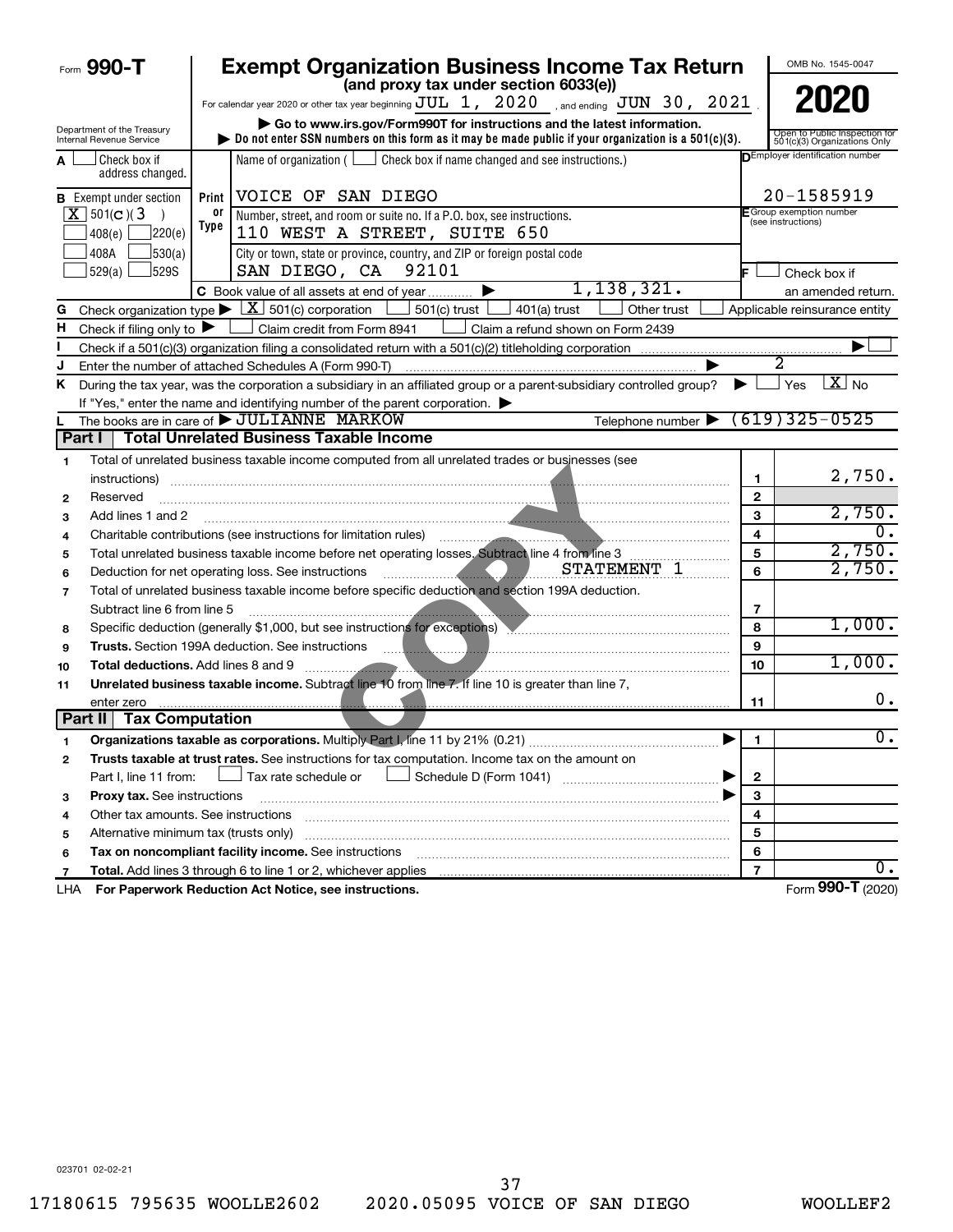|                | Form 990-T (2020)                                                                                                                                                                                                                          |                |     | Page 2           |
|----------------|--------------------------------------------------------------------------------------------------------------------------------------------------------------------------------------------------------------------------------------------|----------------|-----|------------------|
| Part III       | <b>Tax and Payments</b>                                                                                                                                                                                                                    |                |     |                  |
| 1a             | Foreign tax credit (corporations attach Form 1118; trusts attach Form 1116)<br>1a                                                                                                                                                          |                |     |                  |
| b              | Other credits (see instructions)<br>1b                                                                                                                                                                                                     |                |     |                  |
| c              | 1c                                                                                                                                                                                                                                         |                |     |                  |
| d              | 1 <sub>d</sub>                                                                                                                                                                                                                             |                |     |                  |
| e              |                                                                                                                                                                                                                                            | 1e             |     |                  |
| 2              | Subtract line 1e from Part II, line 7                                                                                                                                                                                                      | $\mathbf{2}$   |     | $0$ .            |
| з              | $\mathsf{Form}$ 8611 $\Box$ Form 8697<br>Form 4255<br>Form 8866<br>Other taxes. Check if from:                                                                                                                                             |                |     |                  |
|                | Other (attach statement)                                                                                                                                                                                                                   | 3              |     |                  |
| 4              | $\Box$ Check if includes tax previously deferred under<br>Total tax. Add lines 2 and 3 (see instructions).                                                                                                                                 |                |     |                  |
|                | section 1294. Enter tax amount here                                                                                                                                                                                                        | 4              |     | 0.               |
| 5              | 2020 net 965 tax liability paid from Form 965-A or Form 965-B, Part II, column (k), line 4                                                                                                                                                 | 5              |     | $\overline{0}$ . |
| 6a             | 6a                                                                                                                                                                                                                                         |                |     |                  |
| b              | 2020 estimated tax payments. Check if section 643(g) election applies $\Box$<br>6b                                                                                                                                                         |                |     |                  |
| c              | 6с                                                                                                                                                                                                                                         |                |     |                  |
| d              | Foreign organizations: Tax paid or withheld at source (see instructions)<br>6d                                                                                                                                                             |                |     |                  |
| e              | 6e                                                                                                                                                                                                                                         |                |     |                  |
| f              | 6f<br>Credit for small employer health insurance premiums (attach Form 8941)                                                                                                                                                               |                |     |                  |
| g              | Other credits, adjustments, and payments: $\Box$ Form 2439 $\Box$                                                                                                                                                                          |                |     |                  |
|                | Designed a contract of the contract of the contract of the contract of the contract of the contract of the contract of the contract of the contract of the contract of the contract of the contract of the contract of the co<br>Form 4136 |                |     |                  |
| 7              |                                                                                                                                                                                                                                            | $\overline{7}$ |     |                  |
| 8              |                                                                                                                                                                                                                                            | 8              |     |                  |
| 9              | Tax due. If line 7 is smaller than the total of lines 4, 5, and 8, enter amount owed                                                                                                                                                       | 9              |     |                  |
| 10             |                                                                                                                                                                                                                                            | 10             |     |                  |
| 11             | Enter the amount of line 10 you want: Credited to 2021 estimated tax $\blacktriangleright$<br>Refunded $\blacktriangleright$                                                                                                               | 11             |     |                  |
| <b>Part IV</b> | <b>Statements Regarding Certain Activities and Other Information (see instructions)</b>                                                                                                                                                    |                |     |                  |
| 1              | At any time during the 2020 calendar year, did the organization have an interest in or a signature or other authority                                                                                                                      |                | Yes | No.              |
|                | over a financial account (bank, securities, or other) in a foreign country? If "Yes," the organization may have to file                                                                                                                    |                |     |                  |
|                | FinCEN Form 114, Report of Foreign Bank and Financial Accounts. If "Yes," enter the name of the foreign country                                                                                                                            |                |     |                  |
|                | here $\blacktriangleright$                                                                                                                                                                                                                 |                |     | x.               |
| 2              | During the tax year, did the organization receive a distribution from, or was it the grantor of, or transferor to, a                                                                                                                       |                |     |                  |
|                |                                                                                                                                                                                                                                            |                |     | х                |
|                | If "Yes," see instructions for other forms the organization may have to file.                                                                                                                                                              |                |     |                  |
| 3              | Enter the amount of tax-exempt interest received or accrued during the tax year <i></i> > \$                                                                                                                                               |                |     |                  |
| 4a             |                                                                                                                                                                                                                                            |                |     | х                |
| b              | If 4a is "Yes," has the organization described the change on Form 990, 990-EZ, 990-PF, or Form 1128? If "No,"                                                                                                                              |                |     |                  |
|                | explain in Part V                                                                                                                                                                                                                          |                |     |                  |
| Part V         | <b>Supplemental Information</b>                                                                                                                                                                                                            |                |     |                  |

Provide the explanation required by Part IV, line 4b. Also, provide any other additional information. See instructions.

| Sign            | Under penalties of perjury, I declare that I have examined this return, including accompanying schedules and statements, and to the best of my knowledge and belief, it is true,<br>correct, and complete. Declaration of preparer (other than taxpayer) is based on all information of which preparer has any knowledge. |                      |      |               |    |                                                                                                                           |
|-----------------|---------------------------------------------------------------------------------------------------------------------------------------------------------------------------------------------------------------------------------------------------------------------------------------------------------------------------|----------------------|------|---------------|----|---------------------------------------------------------------------------------------------------------------------------|
| <b>Here</b>     | Signature of officer                                                                                                                                                                                                                                                                                                      | CEO<br>Title<br>Date |      |               |    | May the IRS discuss this return with<br>the preparer shown below (see<br>instructions)? $\boxed{\mathbf{X}}$<br>Yes<br>No |
|                 | Print/Type preparer's name                                                                                                                                                                                                                                                                                                | Preparer's signature | Date | Check         | if | PTIN                                                                                                                      |
| Paid            |                                                                                                                                                                                                                                                                                                                           |                      |      | self-emploved |    |                                                                                                                           |
| <b>Preparer</b> | MCGROARTY<br>MARY<br>н.                                                                                                                                                                                                                                                                                                   |                      |      |               |    | P00735101                                                                                                                 |
| <b>Use Only</b> | $'$ Firm's name $\blacktriangleright$ $\texttt{LINDSAY}$                                                                                                                                                                                                                                                                  | & BROWNELL,<br>LLP   |      | Firm's $EIN$  |    | 33-0885895                                                                                                                |
|                 | 4225<br><b>EXECUTIVE</b>                                                                                                                                                                                                                                                                                                  | SUITE<br>SOUARE      | 1150 |               |    |                                                                                                                           |
|                 | LA JOLLA, CA 92037<br>Firm's address $\blacktriangleright$                                                                                                                                                                                                                                                                |                      |      |               |    | Phone no. 858 5589200                                                                                                     |
|                 |                                                                                                                                                                                                                                                                                                                           |                      |      |               |    | $\sim$ $\sim$ $\sim$                                                                                                      |

Form 990-T (2020)

023711 02-02-21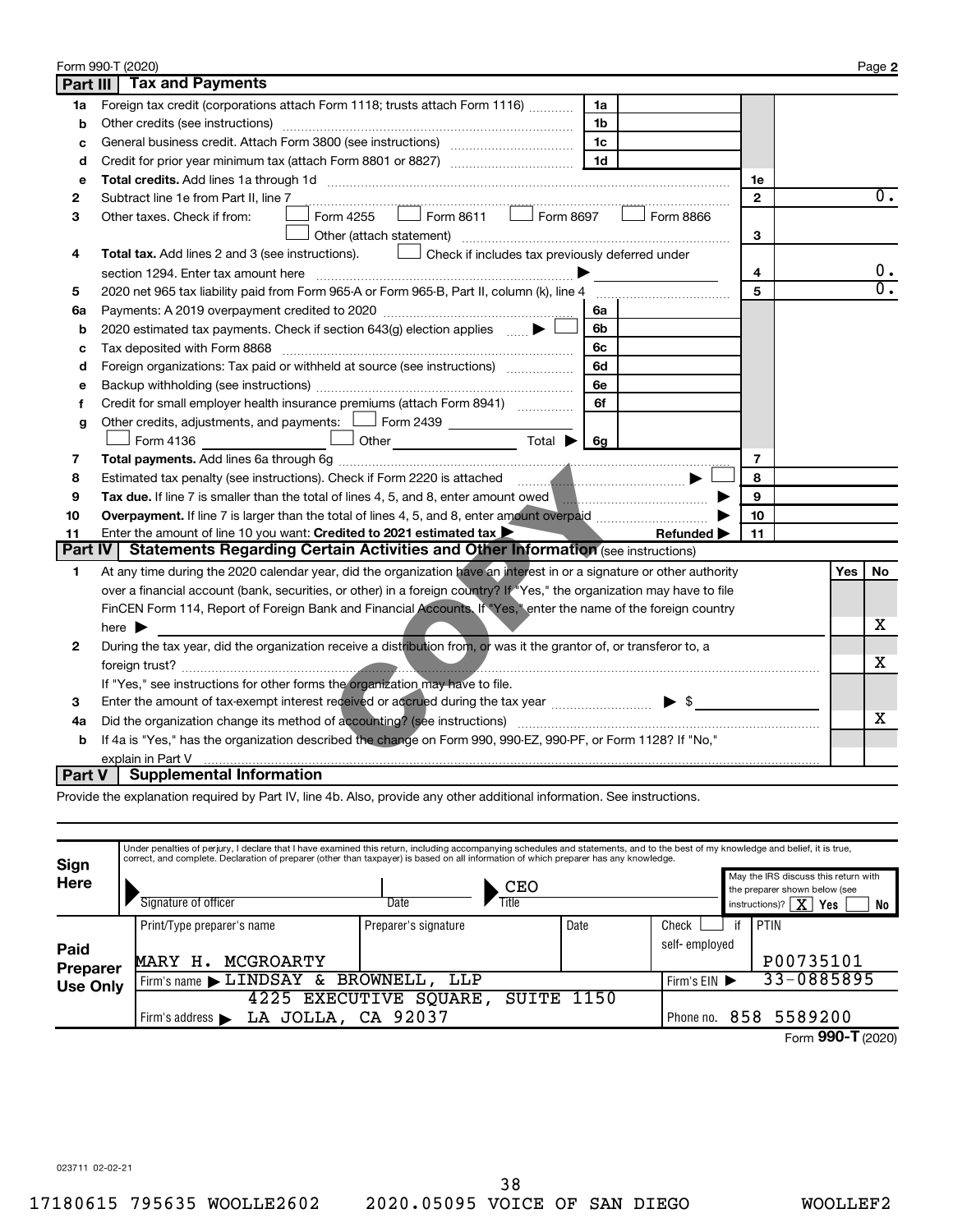| FORM 990-T                                                                                                | PRE 2018 NOL SCHEDULE | <b>STATEMENT</b>   | 1 |
|-----------------------------------------------------------------------------------------------------------|-----------------------|--------------------|---|
| PRE-2018 NOL CARRY FORWARD FROM PRIOR YEAR<br>PRE-2018 NOL DEDUCTION INCLUDED IN PART I, LINE 6           |                       | 68,927.<br>2,750.  |   |
| SCHEDULE A PORTION OF PRE-2018 NOL<br>SCHEDULE A ENTITY                                                   | SCHEDULE A SHARE      |                    |   |
| $\pmb{0}$<br>$\overline{2}$                                                                               | 0.                    |                    |   |
|                                                                                                           | 0.                    |                    |   |
| TOTAL SCHEDULE A SHARE OF PRE-2018 NOL<br>NET OPERATING DEDUCTION<br>BALANCE AFTER PRE-2018 NOL DEDUCTION |                       | 0.<br>2,750.<br>0. |   |
| EXPIRING NET OPERATING LOSSES<br>CARRY FORWARD OF NET OPERATING LOSS                                      |                       | 0.<br>66,177.      |   |
|                                                                                                           |                       |                    |   |

}}}}}}}}}}}}}}}}}} }}}}}}}}}}

COPY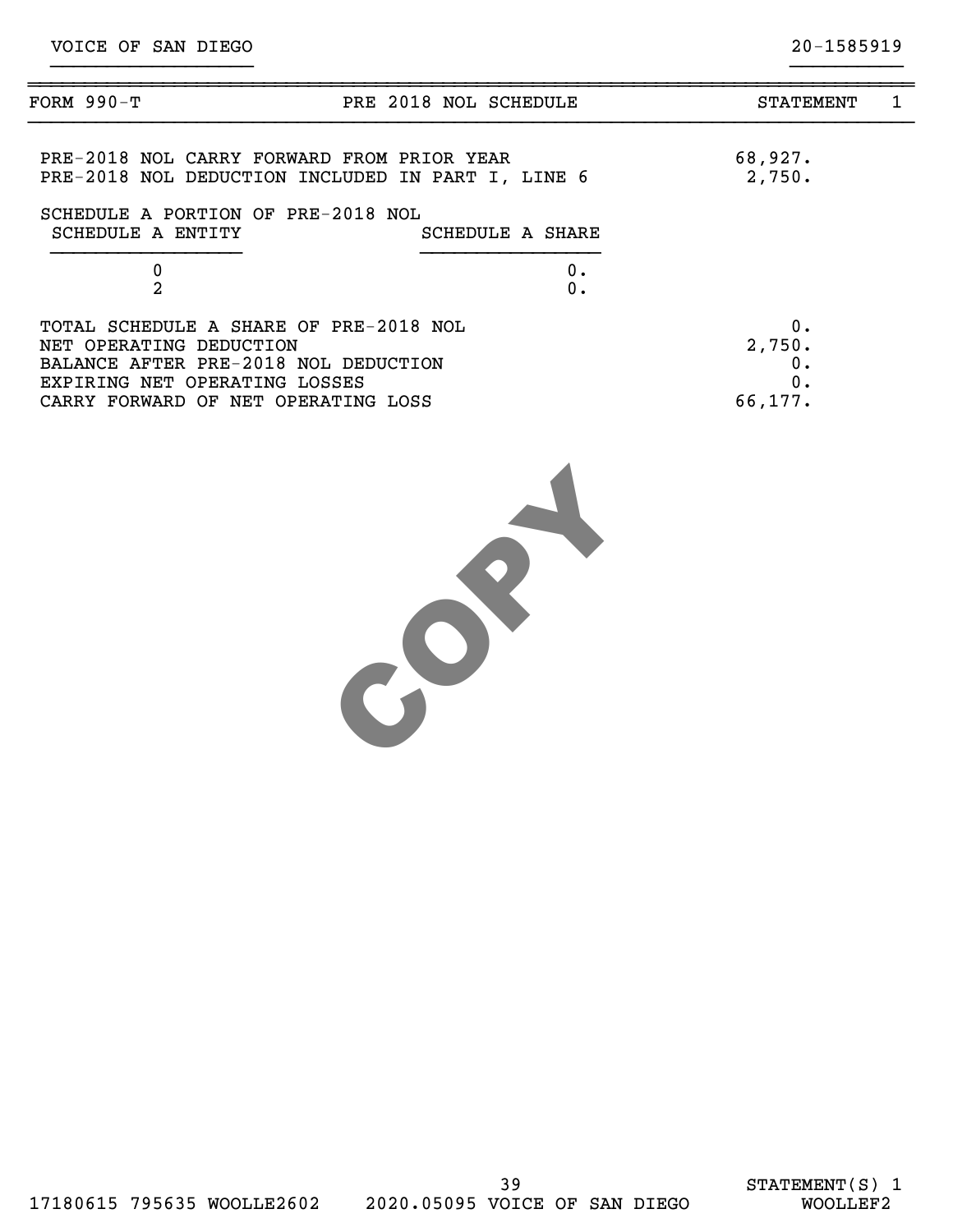|     |                                      |                                                                                                                                                                                                                                      |                 |            |                |       |              | ENTITY       |                                         |                        |
|-----|--------------------------------------|--------------------------------------------------------------------------------------------------------------------------------------------------------------------------------------------------------------------------------------|-----------------|------------|----------------|-------|--------------|--------------|-----------------------------------------|------------------------|
|     | <b>SCHEDULE A</b>                    | <b>Unrelated Business Taxable Income</b>                                                                                                                                                                                             |                 |            |                |       |              |              | OMB No. 1545-0047                       |                        |
|     | (Form 990-T)                         |                                                                                                                                                                                                                                      |                 |            |                |       |              |              |                                         |                        |
|     |                                      | <b>From an Unrelated Trade or Business</b>                                                                                                                                                                                           |                 |            |                |       |              |              | 2020                                    |                        |
|     |                                      | Go to www.irs.gov/Form990T for instructions and the latest information.                                                                                                                                                              |                 |            |                |       |              |              |                                         |                        |
|     | Department of the Treasury           | Do not enter SSN numbers on this form as it may be made public if your organization is a 501(c)(3).                                                                                                                                  |                 |            |                |       |              |              | Open to Public Inspection for           |                        |
|     | Internal Revenue Service             |                                                                                                                                                                                                                                      |                 |            |                |       |              |              | 501(c)(3) Organizations Only            |                        |
|     | <b>A</b> Name of the organization    | VOICE OF SAN DIEGO                                                                                                                                                                                                                   |                 |            |                |       |              | 20-1585919   | <b>B</b> Employer identification number |                        |
|     |                                      |                                                                                                                                                                                                                                      |                 |            |                |       |              |              |                                         |                        |
|     |                                      | 519130<br>C Unrelated business activity code (see instructions) $\blacktriangleright$                                                                                                                                                |                 |            |                |       | D Sequence:  |              | 2<br>ı<br>of                            |                        |
|     |                                      |                                                                                                                                                                                                                                      |                 |            |                |       |              |              |                                         |                        |
| Е   |                                      | Describe the unrelated trade or business PODCAST INCOME                                                                                                                                                                              |                 |            |                |       |              |              |                                         |                        |
|     | Part I                               | <b>Unrelated Trade or Business Income</b>                                                                                                                                                                                            |                 | (A) Income |                |       | (B) Expenses |              | (C) Net                                 |                        |
|     |                                      |                                                                                                                                                                                                                                      |                 |            |                |       |              |              |                                         |                        |
|     | 1a Gross receipts or sales           |                                                                                                                                                                                                                                      |                 |            |                |       |              |              |                                         |                        |
|     | <b>b</b> Less returns and allowances | <b>c</b> Balance                                                                                                                                                                                                                     | 1c              |            |                |       |              |              |                                         |                        |
| 2   |                                      |                                                                                                                                                                                                                                      | $\mathbf{2}$    |            |                |       |              |              |                                         |                        |
| з   |                                      |                                                                                                                                                                                                                                      | 3               |            |                |       |              |              |                                         |                        |
|     |                                      | 4a Capital gain net income (attach Sch D (Form 1041 or Form                                                                                                                                                                          |                 |            |                |       |              |              |                                         |                        |
|     |                                      |                                                                                                                                                                                                                                      | 4a              |            |                |       |              |              |                                         |                        |
|     |                                      | <b>b</b> Net gain (loss) (Form 4797) (attach Form 4797) (see instructions)                                                                                                                                                           | 4b              |            |                |       |              |              |                                         |                        |
|     |                                      |                                                                                                                                                                                                                                      | 4c              |            |                |       |              |              |                                         |                        |
| 5   |                                      | Income (loss) from a partnership or an S corporation (attach                                                                                                                                                                         |                 |            |                |       |              |              |                                         |                        |
|     |                                      |                                                                                                                                                                                                                                      | 5               |            |                |       |              |              |                                         |                        |
| 6   |                                      |                                                                                                                                                                                                                                      | 6               |            |                |       |              |              |                                         |                        |
| 7   |                                      |                                                                                                                                                                                                                                      | $\overline{7}$  |            |                |       |              |              |                                         |                        |
| 8   |                                      | Interest, annuities, royalties, and rents from a controlled                                                                                                                                                                          |                 |            |                |       |              |              |                                         |                        |
|     |                                      |                                                                                                                                                                                                                                      | 8               |            |                |       |              |              |                                         |                        |
| 9   |                                      | Investment income of section 501(c)(7), (9), or (17)                                                                                                                                                                                 |                 |            |                |       |              |              |                                         |                        |
|     |                                      |                                                                                                                                                                                                                                      | $\cdot$ 9       |            |                |       |              |              |                                         |                        |
| 10  |                                      |                                                                                                                                                                                                                                      | 10 <sub>1</sub> |            |                |       |              |              |                                         |                        |
| 11  |                                      |                                                                                                                                                                                                                                      | 11              |            |                |       |              |              |                                         |                        |
| 12  |                                      | Other income (see instructions; attach statement)                                                                                                                                                                                    | 12              |            |                |       |              |              |                                         |                        |
| 13  |                                      |                                                                                                                                                                                                                                      | 13              |            |                | $0$ . |              |              |                                         |                        |
|     |                                      | <b>Part II</b> Deductions Not Taken Elsewhere (See instructions for limitations on deductions) Deductions must be<br>directly connected with the unrelated business income                                                           |                 |            |                |       |              |              |                                         |                        |
|     |                                      |                                                                                                                                                                                                                                      |                 |            |                |       |              |              |                                         |                        |
| 1   |                                      |                                                                                                                                                                                                                                      |                 |            |                |       |              | 1            |                                         |                        |
| 2   |                                      | Salaries and wages <b>construction and construction of the set of the set of the set of the set of the set of the set of the set of the set of the set of the set of the set of the set of the set of the set of the set of the </b> |                 |            |                |       |              | $\mathbf{2}$ |                                         |                        |
| з   |                                      |                                                                                                                                                                                                                                      |                 |            |                |       |              | 3            |                                         |                        |
| 4   |                                      |                                                                                                                                                                                                                                      |                 |            |                |       |              | 4            |                                         |                        |
| 5   |                                      | Interest (attach statement) (see instructions) material content in the content of the content of the content of                                                                                                                      |                 |            |                |       |              | 5            |                                         |                        |
| 6   |                                      |                                                                                                                                                                                                                                      |                 |            |                |       |              | 6            |                                         |                        |
| 7   |                                      | Depreciation (attach Form 4562) (see instructions) maturities and contain the precision of                                                                                                                                           |                 |            | $\overline{7}$ |       |              |              |                                         |                        |
| 8   |                                      |                                                                                                                                                                                                                                      |                 |            | 8a             |       |              | 8b           |                                         |                        |
| 9   |                                      |                                                                                                                                                                                                                                      |                 |            |                |       |              | 9            |                                         |                        |
| 10  |                                      | Contributions to deferred compensation plans [11] matter contracts and the contributions to deferred compensation plans                                                                                                              |                 |            |                |       |              | 10           |                                         |                        |
| 11  |                                      |                                                                                                                                                                                                                                      |                 |            |                |       |              | 11           |                                         |                        |
| 12  |                                      |                                                                                                                                                                                                                                      |                 |            |                |       |              | 12           |                                         |                        |
| 13  |                                      |                                                                                                                                                                                                                                      |                 |            |                |       |              | 13           |                                         |                        |
| 14  |                                      | Other deductions (attach statement) manufactured and according of the deductions (attach statement)                                                                                                                                  |                 |            |                |       |              | 14           |                                         |                        |
| 15  |                                      | Total deductions. Add lines 1 through 14                                                                                                                                                                                             |                 |            |                |       |              | 15           |                                         | 0.                     |
| 16  |                                      | Unrelated business income before net operating loss deduction. Subtract line 15 from Part I, line 13,                                                                                                                                |                 |            |                |       |              |              |                                         |                        |
|     |                                      |                                                                                                                                                                                                                                      |                 |            |                |       |              | 16           |                                         | υ.<br>$\overline{0}$ . |
| 17  |                                      |                                                                                                                                                                                                                                      |                 |            |                |       |              | 17           |                                         |                        |
| 18  |                                      | Unrelated business taxable income. Subtract line 17 from line 16 [11] manufacture incommunications in the Unit                                                                                                                       |                 |            |                |       |              | 18           |                                         |                        |
| LHA |                                      | For Paperwork Reduction Act Notice, see instructions.                                                                                                                                                                                |                 |            |                |       |              |              | Schedule A (Form 990-T) 2020            |                        |

023741 12-23-20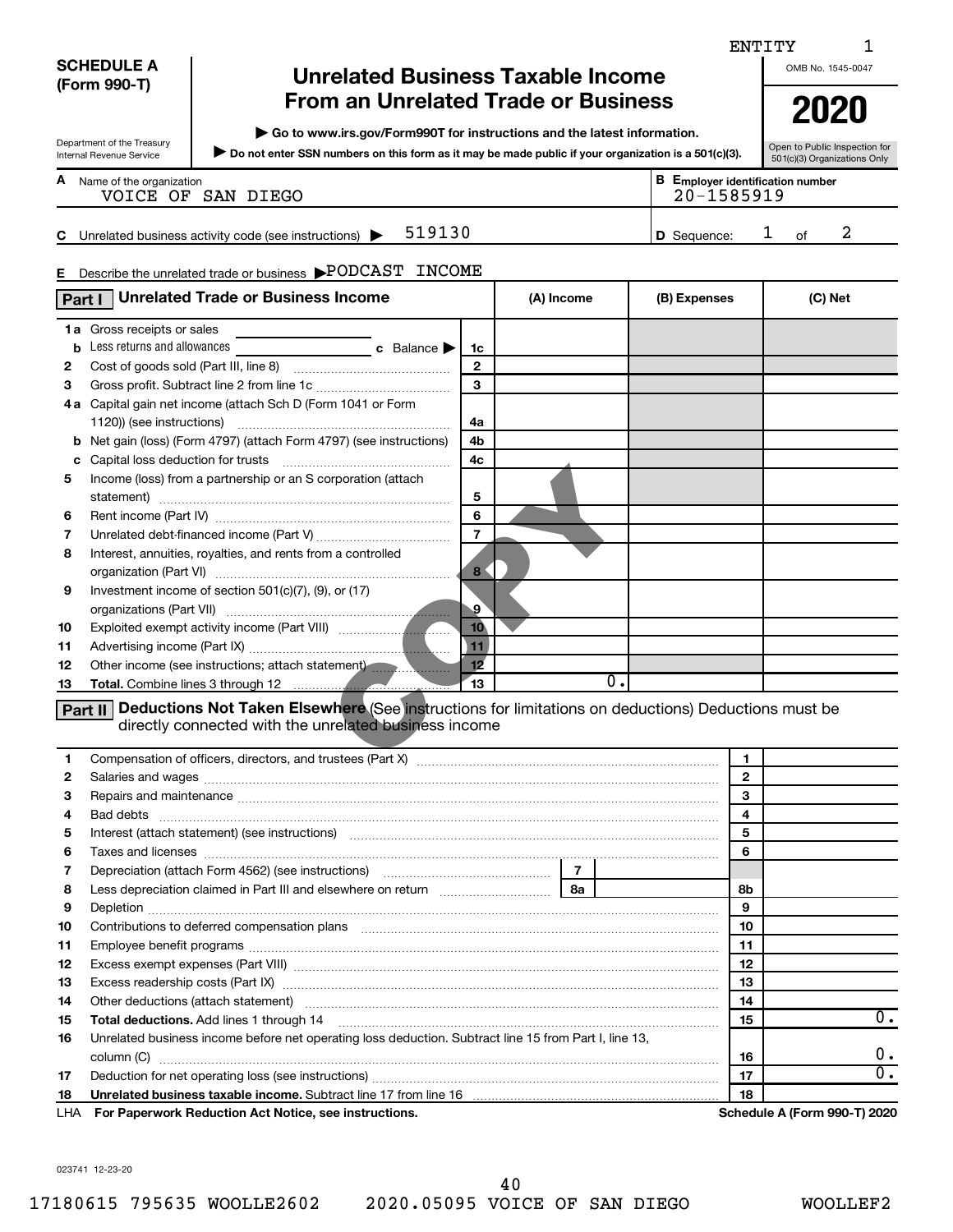| ENTITY |  |
|--------|--|
|--------|--|

|                 | Schedule A (Form 990-T) 2020                                                                                                                                                                                                   |                                     |   |                | 60 1 1 1 1<br>Page 2         |
|-----------------|--------------------------------------------------------------------------------------------------------------------------------------------------------------------------------------------------------------------------------|-------------------------------------|---|----------------|------------------------------|
| Part III        | <b>Cost of Goods Sold</b>                                                                                                                                                                                                      | Enter method of inventory valuation | ▶ |                |                              |
| 1               | Inventory at beginning of year encouragement and the control of year entropy at beginning of year encouragement of the control of the control of the control of the control of the control of the control of the control of th |                                     |   | 1              |                              |
| 2               |                                                                                                                                                                                                                                |                                     |   | $\overline{2}$ |                              |
| з               |                                                                                                                                                                                                                                |                                     |   | 3              |                              |
| 4               |                                                                                                                                                                                                                                |                                     |   | 4<br>5         |                              |
| 5<br>6          |                                                                                                                                                                                                                                |                                     |   | 6              |                              |
| 7               | Inventory at end of year                                                                                                                                                                                                       |                                     |   | $\overline{7}$ |                              |
| 8               | Cost of goods sold. Subtract line 7 from line 6. Enter here and in Part I, line 2                                                                                                                                              |                                     |   | 8              |                              |
| 9               | Do the rules of section 263A (with respect to property produced or acquired for resale) apply to the organization?                                                                                                             |                                     |   |                | Yes<br>No.                   |
| <b>Part IV</b>  | Rent Income (From Real Property and Personal Property Leased with Real Property)                                                                                                                                               |                                     |   |                |                              |
| 1               | Description of property (property street address, city, state, ZIP code). Check if a dual-use (see instructions)                                                                                                               |                                     |   |                |                              |
|                 | A                                                                                                                                                                                                                              |                                     |   |                |                              |
|                 | в                                                                                                                                                                                                                              |                                     |   |                |                              |
|                 | $\mathbf C$                                                                                                                                                                                                                    |                                     |   |                |                              |
|                 | D                                                                                                                                                                                                                              | Α                                   | В | C              | D                            |
| 2               | Rent received or accrued                                                                                                                                                                                                       |                                     |   |                |                              |
| a               | From personal property (if the percentage of                                                                                                                                                                                   |                                     |   |                |                              |
|                 | rent for personal property is more than 10%                                                                                                                                                                                    |                                     |   |                |                              |
|                 |                                                                                                                                                                                                                                |                                     |   |                |                              |
| b               | From real and personal property (if the                                                                                                                                                                                        |                                     |   |                |                              |
|                 | percentage of rent for personal property exceeds                                                                                                                                                                               |                                     |   |                |                              |
|                 | 50% or if the rent is based on profit or income)                                                                                                                                                                               |                                     |   |                |                              |
| с               | Total rents received or accrued by property.                                                                                                                                                                                   |                                     |   |                |                              |
|                 | Add lines 2a and 2b, columns A through D                                                                                                                                                                                       |                                     |   |                |                              |
| 3               | Total rents received or accrued. Add line 2c columns A through D. Enter here and on Part I, line 6, column (A)                                                                                                                 |                                     |   |                | 0.                           |
|                 | Deductions directly connected with the income                                                                                                                                                                                  |                                     |   |                |                              |
| 4               | in lines 2(a) and 2(b) (attach statement)                                                                                                                                                                                      |                                     |   |                |                              |
|                 |                                                                                                                                                                                                                                |                                     |   |                |                              |
| 5               |                                                                                                                                                                                                                                |                                     |   |                | 0.                           |
| Part V          | <b>Unrelated Debt-Financed Income</b> (see instructions)                                                                                                                                                                       |                                     |   |                |                              |
| 1               | Description of debt-financed property (street address, city), state, ZIP code). Check if a dual-use (see instructions)                                                                                                         |                                     |   |                |                              |
|                 | А<br>в                                                                                                                                                                                                                         |                                     |   |                |                              |
|                 | $\mathbf C$                                                                                                                                                                                                                    |                                     |   |                |                              |
|                 | D                                                                                                                                                                                                                              |                                     |   |                |                              |
|                 |                                                                                                                                                                                                                                | A                                   | В | C              | D                            |
| $\mathbf{2}$    | Gross income from or allocable to debt-financed                                                                                                                                                                                |                                     |   |                |                              |
|                 | property                                                                                                                                                                                                                       |                                     |   |                |                              |
| 3               | Deductions directly connected with or allocable                                                                                                                                                                                |                                     |   |                |                              |
|                 | to debt-financed property                                                                                                                                                                                                      |                                     |   |                |                              |
| а               | Straight line depreciation (attach statement)                                                                                                                                                                                  |                                     |   |                |                              |
| b               | Other deductions (attach statement)<br>Total deductions (add lines 3a and 3b,                                                                                                                                                  |                                     |   |                |                              |
| c               |                                                                                                                                                                                                                                |                                     |   |                |                              |
| 4               | Amount of average acquisition debt on or allocable                                                                                                                                                                             |                                     |   |                |                              |
|                 | to debt-financed property (attach statement)                                                                                                                                                                                   |                                     |   |                |                              |
| 5               | Average adjusted basis of or allocable to debt-                                                                                                                                                                                |                                     |   |                |                              |
|                 |                                                                                                                                                                                                                                |                                     |   |                |                              |
| 6               |                                                                                                                                                                                                                                | %                                   | % | %              | %                            |
| 7               | Gross income reportable. Multiply line 2 by line 6                                                                                                                                                                             |                                     |   |                |                              |
| 8               |                                                                                                                                                                                                                                |                                     |   |                | $\overline{0}$ .             |
|                 |                                                                                                                                                                                                                                |                                     |   |                |                              |
| 9               | Allocable deductions. Multiply line 3c by line 6                                                                                                                                                                               |                                     |   |                | $\overline{0}$ .             |
| 10<br>11        | Total allocable deductions. Add line 9, columns A through D. Enter here and on Part I, line 7, column (B)                                                                                                                      |                                     |   |                | $\overline{0}$ .             |
| 023721 12-23-20 |                                                                                                                                                                                                                                |                                     |   |                | Schedule A (Form 990-T) 2020 |
|                 |                                                                                                                                                                                                                                | 41                                  |   |                |                              |

17180615 795635 WOOLLE2602 2020.05095 VOICE OF SAN DIEGO WOOLLEF2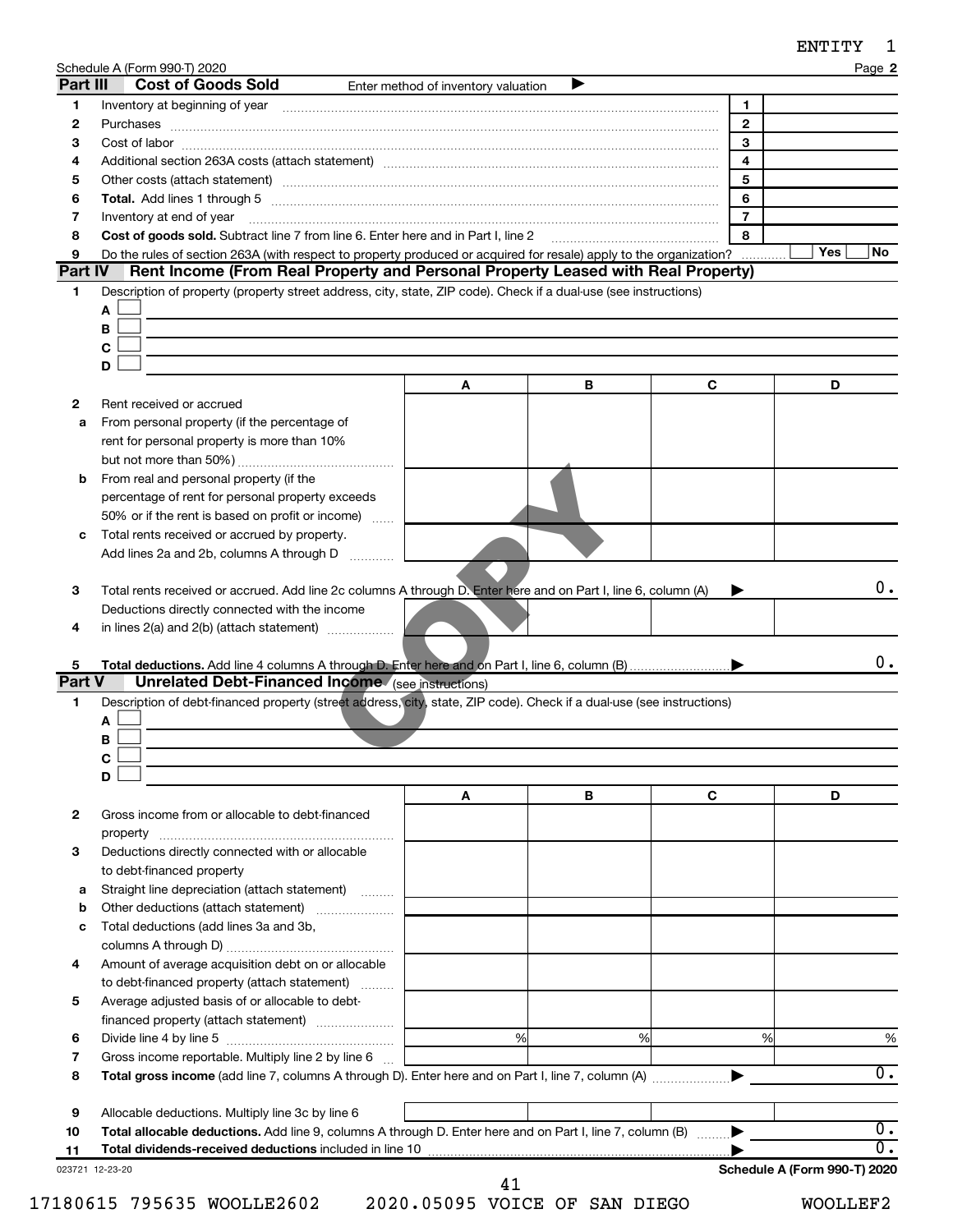|                      | Schedule A (Form 990-T) 2020<br>Part VI Interest, Annuities, Royalties, and Rents from Controlled Organizations (see instructions)                                                                                     |                          |                                                                                        |                                                                                |    |                                                           |                                                                                                      |               | Page 3                                                                               |
|----------------------|------------------------------------------------------------------------------------------------------------------------------------------------------------------------------------------------------------------------|--------------------------|----------------------------------------------------------------------------------------|--------------------------------------------------------------------------------|----|-----------------------------------------------------------|------------------------------------------------------------------------------------------------------|---------------|--------------------------------------------------------------------------------------|
|                      |                                                                                                                                                                                                                        |                          |                                                                                        |                                                                                |    |                                                           | <b>Exempt Controlled Organizations</b>                                                               |               |                                                                                      |
|                      | 1. Name of controlled<br>organization                                                                                                                                                                                  |                          | 2. Employer<br>identification<br>number                                                | 3. Net unrelated<br>income (loss)<br>(see instructions)                        |    | 4. Total of specified<br>payments made                    | 5. Part of column 4<br>that is included in the<br>controlling organiza-<br>tion's gross income       |               | 6. Deductions directly<br>connected with<br>income in column 5                       |
| (1)                  |                                                                                                                                                                                                                        |                          |                                                                                        |                                                                                |    |                                                           |                                                                                                      |               |                                                                                      |
| (2)                  |                                                                                                                                                                                                                        |                          |                                                                                        |                                                                                |    |                                                           |                                                                                                      |               |                                                                                      |
| (3)                  |                                                                                                                                                                                                                        |                          |                                                                                        |                                                                                |    |                                                           |                                                                                                      |               |                                                                                      |
| (4)                  |                                                                                                                                                                                                                        |                          |                                                                                        |                                                                                |    |                                                           |                                                                                                      |               |                                                                                      |
|                      |                                                                                                                                                                                                                        |                          |                                                                                        | Nonexempt Controlled Organizations                                             |    |                                                           |                                                                                                      |               |                                                                                      |
|                      | 7. Taxable Income                                                                                                                                                                                                      |                          | 8. Net unrelated<br>income (loss)<br>(see instructions)                                | 9. Total of specified<br>payments made                                         |    |                                                           | <b>10.</b> Part of column 9<br>that is included in the<br>controlling organization's<br>gross income |               | 11. Deductions directly<br>connected with<br>income in column 10                     |
| (1)                  |                                                                                                                                                                                                                        |                          |                                                                                        |                                                                                |    |                                                           |                                                                                                      |               |                                                                                      |
| (2)                  |                                                                                                                                                                                                                        |                          |                                                                                        |                                                                                |    |                                                           |                                                                                                      |               |                                                                                      |
| (3)                  |                                                                                                                                                                                                                        |                          |                                                                                        |                                                                                |    |                                                           |                                                                                                      |               |                                                                                      |
| (4)                  |                                                                                                                                                                                                                        |                          |                                                                                        |                                                                                |    |                                                           |                                                                                                      |               |                                                                                      |
| Totals               |                                                                                                                                                                                                                        |                          |                                                                                        |                                                                                |    |                                                           | Enter here and on Part I,<br>line 8, column (A)<br>Ο.                                                |               | Enter here and on Part I,<br>line 8, column (B)<br>0.                                |
| <b>Part VII</b>      |                                                                                                                                                                                                                        |                          | Investment Income of a Section 501(c)(7), (9), or (17) Organization (see instructions) |                                                                                |    |                                                           |                                                                                                      |               |                                                                                      |
|                      |                                                                                                                                                                                                                        | 1. Description of income |                                                                                        | 2. Amount of<br>income                                                         |    | 3. Deductions<br>directly connected<br>(attach statement) | (attach statement)                                                                                   | 4. Set-asides | <b>5. Total deductions</b><br>and set-asides<br>(add cols 3 and 4)                   |
| (1)                  |                                                                                                                                                                                                                        |                          |                                                                                        |                                                                                |    |                                                           |                                                                                                      |               |                                                                                      |
| $\overline{(2)}$     |                                                                                                                                                                                                                        |                          |                                                                                        |                                                                                |    |                                                           |                                                                                                      |               |                                                                                      |
| $\overline{(3)}$     |                                                                                                                                                                                                                        |                          |                                                                                        |                                                                                |    |                                                           |                                                                                                      |               |                                                                                      |
| (4)<br><b>Totals</b> |                                                                                                                                                                                                                        |                          |                                                                                        | Add amounts in<br>column 2. Enter<br>here and on Part I,<br>line 9, column (A) | 0. |                                                           |                                                                                                      |               | Add amounts in<br>column 5. Enter<br>here and on Part I,<br>line 9, column (B)<br>0. |
| <b>Part VIII</b>     |                                                                                                                                                                                                                        |                          | Exploited Exempt Activity Income, Other Than Advertising Income (see instructions)     |                                                                                |    |                                                           |                                                                                                      |               |                                                                                      |
| 1                    | Description of exploited activity:                                                                                                                                                                                     |                          |                                                                                        |                                                                                |    |                                                           |                                                                                                      |               |                                                                                      |
| 2                    | Gross unrelated business income from trade or business. Enter here and on Part I, line 10, column (A)                                                                                                                  |                          |                                                                                        |                                                                                |    |                                                           |                                                                                                      | $\mathbf{2}$  |                                                                                      |
| 3                    | Expenses directly connected with production of unrelated business income. Enter here and on Part I,                                                                                                                    |                          |                                                                                        |                                                                                |    |                                                           |                                                                                                      |               |                                                                                      |
|                      | line 10, column (B)                                                                                                                                                                                                    |                          |                                                                                        |                                                                                |    |                                                           |                                                                                                      | 3             |                                                                                      |
| 4                    | Net income (loss) from unrelated trade or business. Subtract line 3 from line 2. If a gain, complete<br>lines 5 through 7 www.assemblance.com/news/community/intervention-community-community-community-community-comm |                          |                                                                                        |                                                                                |    |                                                           |                                                                                                      | 4             |                                                                                      |
| 5                    |                                                                                                                                                                                                                        |                          |                                                                                        |                                                                                |    |                                                           |                                                                                                      | 5             |                                                                                      |
| 6                    |                                                                                                                                                                                                                        |                          |                                                                                        |                                                                                |    |                                                           |                                                                                                      | 6             |                                                                                      |
| 7                    | Excess exempt expenses. Subtract line 5 from line 6, but do not enter more than the amount on line                                                                                                                     |                          |                                                                                        |                                                                                |    |                                                           |                                                                                                      |               |                                                                                      |
|                      |                                                                                                                                                                                                                        |                          |                                                                                        |                                                                                |    |                                                           |                                                                                                      | 7             |                                                                                      |

**Schedule A (Form 990-T) 2020**

023731 12-23-20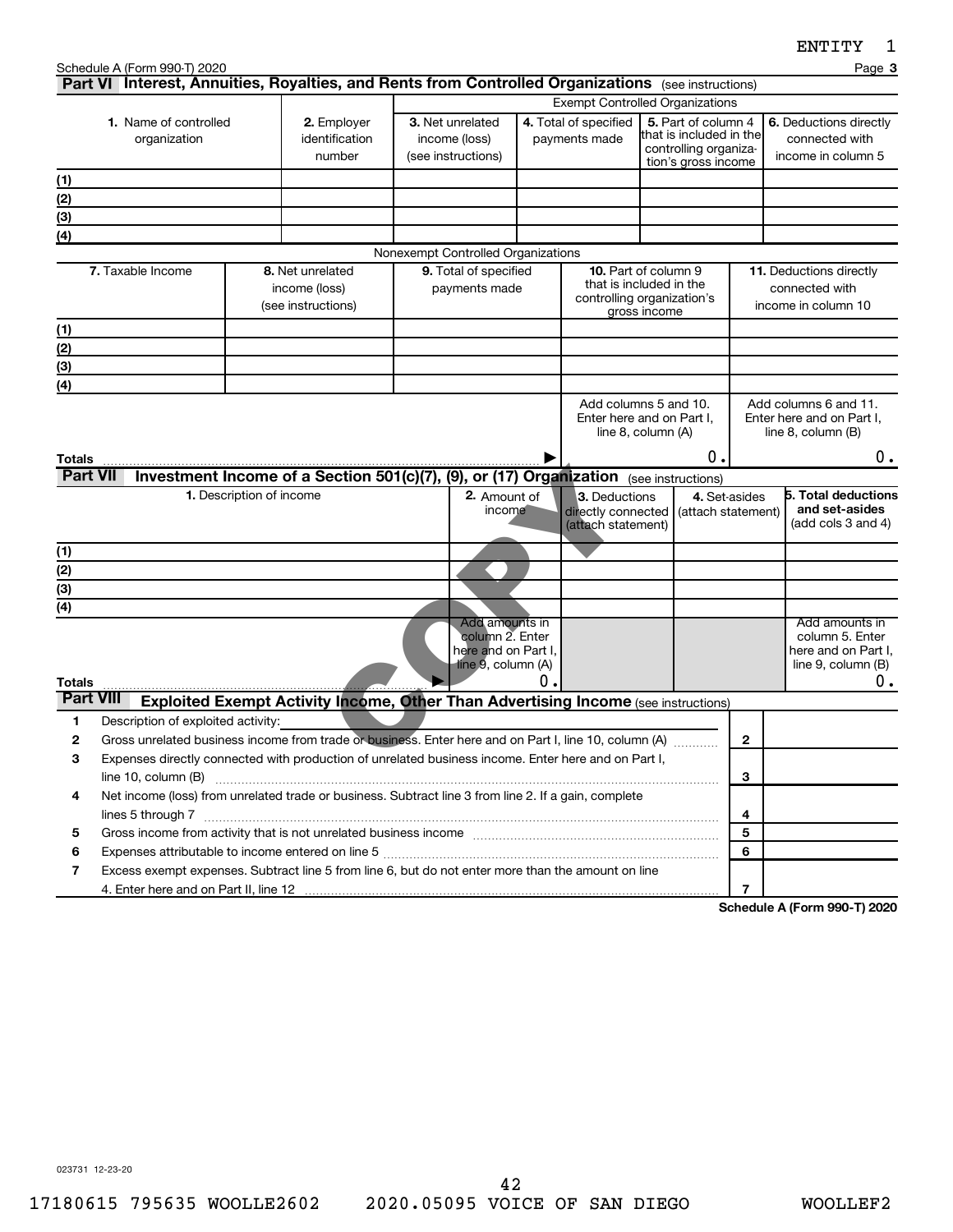|  | Schedule A (Form 990-T) 2020 |
|--|------------------------------|
|--|------------------------------|

|                | Schedule A (Form 990-T) 2020                                                                         |          |   |                 | Page 4             |
|----------------|------------------------------------------------------------------------------------------------------|----------|---|-----------------|--------------------|
| Part IX        | <b>Advertising Income</b>                                                                            |          |   |                 |                    |
| 1              | Name(s) of periodical(s). Check box if reporting two or more periodicals on a consolidated basis.    |          |   |                 |                    |
|                | Α                                                                                                    |          |   |                 |                    |
|                | В                                                                                                    |          |   |                 |                    |
|                | $\mathbf c$                                                                                          |          |   |                 |                    |
|                | D                                                                                                    |          |   |                 |                    |
|                | Enter amounts for each periodical listed above in the corresponding column.                          |          |   |                 |                    |
|                |                                                                                                      | A        | В | $\mathbf c$     | D                  |
| 2              | Gross advertising income                                                                             |          |   |                 |                    |
|                |                                                                                                      |          |   |                 | $\overline{0}$ .   |
| а              |                                                                                                      |          |   |                 |                    |
| З              |                                                                                                      |          |   |                 |                    |
| a              |                                                                                                      |          |   |                 | $\overline{0}$ .   |
|                |                                                                                                      |          |   |                 |                    |
| 4              | Advertising gain (loss). Subtract line 3 from line                                                   |          |   |                 |                    |
|                | 2. For any column in line 4 showing a gain,                                                          |          |   |                 |                    |
|                | complete lines 5 through 8. For any column in                                                        |          |   |                 |                    |
|                | line 4 showing a loss or zero, do not complete                                                       |          |   |                 |                    |
|                | lines 5 through 7, and enter zero on line 8                                                          |          |   |                 |                    |
| 5              |                                                                                                      |          |   |                 |                    |
| 6              |                                                                                                      |          |   |                 |                    |
| 7              | Excess readership costs. If line 6 is less than                                                      |          |   |                 |                    |
|                | line 5, subtract line 6 from line 5. If line 5 is less                                               |          |   |                 |                    |
|                |                                                                                                      |          |   |                 |                    |
| 8              | Excess readership costs allowed as a                                                                 |          |   |                 |                    |
|                | deduction. For each column showing a gain on                                                         |          |   |                 |                    |
|                | line 4, enter the lesser of line 4 or line 7                                                         |          |   |                 |                    |
| а              | Add line 8, columns A through D. Enter the greater of the line 8a, columns total or zero here and on |          |   |                 |                    |
|                |                                                                                                      |          |   |                 | $0$ .              |
| Part X         | <b>Compensation of Officers, Directors, and Trustees. (see instructions)</b>                         |          |   |                 |                    |
|                |                                                                                                      |          |   | 3. Percentage   | 4. Compensation    |
|                | 1. Name                                                                                              | 2. Title |   | of time devoted | attributable to    |
|                |                                                                                                      |          |   | to business     | unrelated business |
| (1)            |                                                                                                      |          |   | %               |                    |
| (2)            |                                                                                                      |          |   | %               |                    |
| (3)            |                                                                                                      |          |   | %               |                    |
| (4)            |                                                                                                      |          |   | $\frac{0}{6}$   |                    |
|                |                                                                                                      |          |   |                 |                    |
|                | Total. Enter here and on Part II, line 1                                                             |          |   |                 | 0.                 |
| <b>Part XI</b> | <b>Supplemental Information</b> (see instructions)                                                   |          |   |                 |                    |
|                |                                                                                                      |          |   |                 |                    |
|                |                                                                                                      |          |   |                 |                    |
|                |                                                                                                      |          |   |                 |                    |
|                |                                                                                                      |          |   |                 |                    |
|                |                                                                                                      |          |   |                 |                    |
|                |                                                                                                      |          |   |                 |                    |
|                |                                                                                                      |          |   |                 |                    |
|                |                                                                                                      |          |   |                 |                    |
|                |                                                                                                      |          |   |                 |                    |
|                |                                                                                                      |          |   |                 |                    |
|                |                                                                                                      |          |   |                 |                    |
|                |                                                                                                      |          |   |                 |                    |
|                |                                                                                                      |          |   |                 |                    |
|                |                                                                                                      |          |   |                 |                    |
|                |                                                                                                      |          |   |                 |                    |
|                |                                                                                                      |          |   |                 |                    |

023732 12-23-20

**Schedule A (Form 990-T) 2020**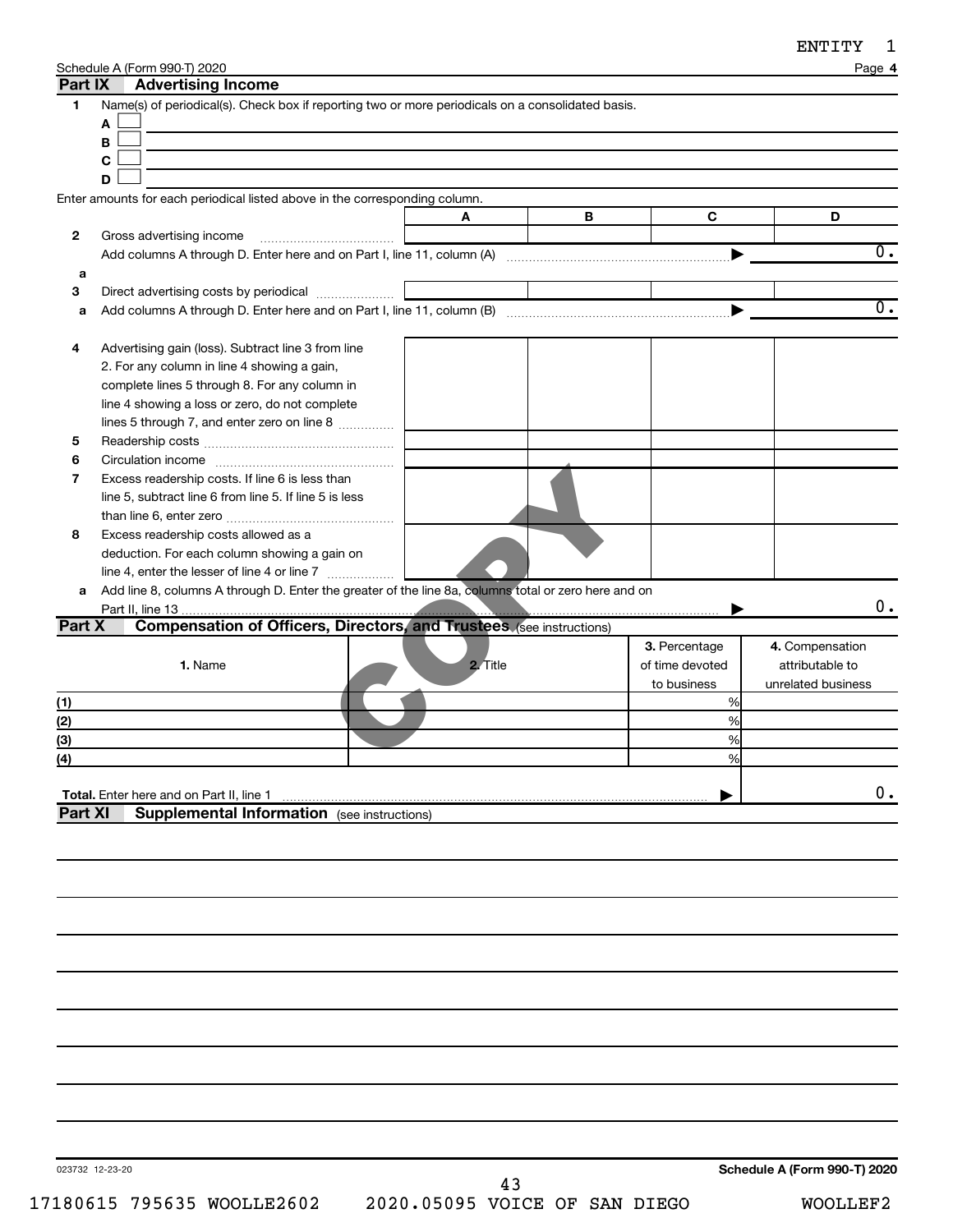|        |                            |                                                                                                                                                                                                                               |                   |            |                                         |                   | ENTITY  | 2                                                             |
|--------|----------------------------|-------------------------------------------------------------------------------------------------------------------------------------------------------------------------------------------------------------------------------|-------------------|------------|-----------------------------------------|-------------------|---------|---------------------------------------------------------------|
|        | <b>SCHEDULE A</b>          | <b>Unrelated Business Taxable Income</b>                                                                                                                                                                                      |                   |            |                                         |                   |         | OMB No. 1545-0047                                             |
|        | (Form 990-T)               | <b>From an Unrelated Trade or Business</b>                                                                                                                                                                                    |                   |            |                                         |                   |         |                                                               |
|        |                            |                                                                                                                                                                                                                               |                   |            |                                         |                   |         | 2020                                                          |
|        | Department of the Treasury | ▶ Go to www.irs.gov/Form990T for instructions and the latest information.                                                                                                                                                     |                   |            |                                         |                   |         |                                                               |
|        | Internal Revenue Service   | Do not enter SSN numbers on this form as it may be made public if your organization is a 501(c)(3).                                                                                                                           |                   |            |                                         |                   |         | Open to Public Inspection for<br>501(c)(3) Organizations Only |
| A      | Name of the organization   |                                                                                                                                                                                                                               |                   |            | <b>B</b> Employer identification number |                   |         |                                                               |
|        |                            | VOICE OF SAN DIEGO                                                                                                                                                                                                            |                   |            | 20-1585919                              |                   |         |                                                               |
|        |                            |                                                                                                                                                                                                                               |                   |            |                                         |                   |         |                                                               |
| С      |                            | 541800<br>Unrelated business activity code (see instructions)                                                                                                                                                                 |                   |            | D Sequence:                             |                   | 2<br>of | 2                                                             |
|        |                            |                                                                                                                                                                                                                               |                   |            |                                         |                   |         |                                                               |
| Е.     |                            | Describe the unrelated trade or business ADVERTISING                                                                                                                                                                          |                   |            |                                         |                   |         |                                                               |
|        | Part I                     | <b>Unrelated Trade or Business Income</b>                                                                                                                                                                                     |                   | (A) Income | (B) Expenses                            |                   |         | (C) Net                                                       |
|        | 1a Gross receipts or sales | $\frac{2}{750}$ .                                                                                                                                                                                                             |                   |            |                                         |                   |         |                                                               |
| b      |                            | Less returns and allowances exponentially a control of Balance                                                                                                                                                                | 1c                | 2,750.     |                                         |                   |         |                                                               |
| 2      |                            |                                                                                                                                                                                                                               | $\mathbf{2}$      |            |                                         |                   |         |                                                               |
| З      |                            |                                                                                                                                                                                                                               | 3                 | 2,750.     |                                         |                   |         | 2,750.                                                        |
|        |                            | 4a Capital gain net income (attach Sch D (Form 1041 or Form                                                                                                                                                                   |                   |            |                                         |                   |         |                                                               |
|        | 1120)) (see instructions)  |                                                                                                                                                                                                                               | 4a                |            |                                         |                   |         |                                                               |
|        |                            | <b>b</b> Net gain (loss) (Form 4797) (attach Form 4797) (see instructions)                                                                                                                                                    | 4b                |            |                                         |                   |         |                                                               |
| с      |                            | Capital loss deduction for trusts [111] [12] Capital loss deduction for trusts [11] [12] [12] [12] [12] [12] [                                                                                                                | 4 <sub>c</sub>    |            |                                         |                   |         |                                                               |
| 5      |                            | Income (loss) from a partnership or an S corporation (attach                                                                                                                                                                  |                   |            |                                         |                   |         |                                                               |
|        |                            |                                                                                                                                                                                                                               | 5                 |            |                                         |                   |         |                                                               |
| 6      |                            |                                                                                                                                                                                                                               | 6                 |            |                                         |                   |         |                                                               |
| 7      |                            |                                                                                                                                                                                                                               | $\overline{7}$    |            |                                         |                   |         |                                                               |
| 8      |                            | Interest, annuities, royalties, and rents from a controlled                                                                                                                                                                   | 8 <sup>7</sup>    |            |                                         |                   |         |                                                               |
| 9      |                            | Investment income of section 501(c)(7), (9), or (17)                                                                                                                                                                          |                   |            |                                         |                   |         |                                                               |
|        |                            |                                                                                                                                                                                                                               | $\cdot$ 9 $\cdot$ |            |                                         |                   |         |                                                               |
| 10     |                            |                                                                                                                                                                                                                               | 10 <sub>1</sub>   |            |                                         |                   |         |                                                               |
| 11     |                            |                                                                                                                                                                                                                               | 11                |            |                                         |                   |         |                                                               |
| 12     |                            | Other income (see instructions; attach statement)                                                                                                                                                                             | 12                |            |                                         |                   |         |                                                               |
| 13     |                            |                                                                                                                                                                                                                               | 13                | 2,750.     |                                         |                   |         | 2,750.                                                        |
|        |                            | <b>Part II</b> Deductions Not Taken Elsewhere (See instructions for limitations on deductions) Deductions must be                                                                                                             |                   |            |                                         |                   |         |                                                               |
|        |                            | directly connected with the unrelated business income                                                                                                                                                                         |                   |            |                                         |                   |         |                                                               |
|        |                            |                                                                                                                                                                                                                               |                   |            |                                         |                   |         |                                                               |
| 1      |                            |                                                                                                                                                                                                                               |                   |            |                                         | 1                 |         |                                                               |
| 2<br>3 |                            |                                                                                                                                                                                                                               |                   |            |                                         | $\mathbf{2}$<br>3 |         |                                                               |
| 4      |                            |                                                                                                                                                                                                                               |                   |            |                                         | 4                 |         |                                                               |
| 5      |                            | Bad debts <b>www.communities.communities.communities.com</b><br>Interest (attach statement) (see instructions) material content in the content of the content of the content of                                               |                   |            |                                         | 5                 |         |                                                               |
| 6      |                            |                                                                                                                                                                                                                               |                   |            |                                         | 6                 |         |                                                               |
| 7      |                            |                                                                                                                                                                                                                               |                   | 7          |                                         |                   |         |                                                               |
| 8      |                            |                                                                                                                                                                                                                               |                   | <b>8a</b>  |                                         | 8b                |         |                                                               |
| 9      |                            |                                                                                                                                                                                                                               |                   |            |                                         | 9                 |         |                                                               |
| 10     |                            | Contributions to deferred compensation plans [11] matter contract to the contributions to deferred compensation plans [11] matter contract to the contract of the contract of the contract of the contract of the contract of |                   |            |                                         | 10                |         |                                                               |
| 11     |                            |                                                                                                                                                                                                                               |                   |            |                                         | 11                |         |                                                               |
| 12     |                            |                                                                                                                                                                                                                               |                   |            |                                         | 12                |         |                                                               |
| 13     |                            |                                                                                                                                                                                                                               |                   |            |                                         | 13                |         |                                                               |
| 14     |                            | Other deductions (attach statement) manufactured and according of the deductions (attach statement)                                                                                                                           |                   |            |                                         | 14                |         |                                                               |

| 15 | Total deductions. Add lines 1 through 14                                                              | 15 |                                     |
|----|-------------------------------------------------------------------------------------------------------|----|-------------------------------------|
| 16 | Unrelated business income before net operating loss deduction. Subtract line 15 from Part I, line 13, |    |                                     |
|    | column (C)                                                                                            | 16 | 2.750                               |
| 17 | Deduction for net operating loss (see instructions)                                                   |    |                                     |
| 18 | Unrelated business taxable income. Subtract line 17 from line 16 <i>manuarrous controller</i>         | 18 |                                     |
|    | LHA For Paperwork Reduction Act Notice, see instructions.                                             |    | <b>Schedule A (Form 990-T) 2020</b> |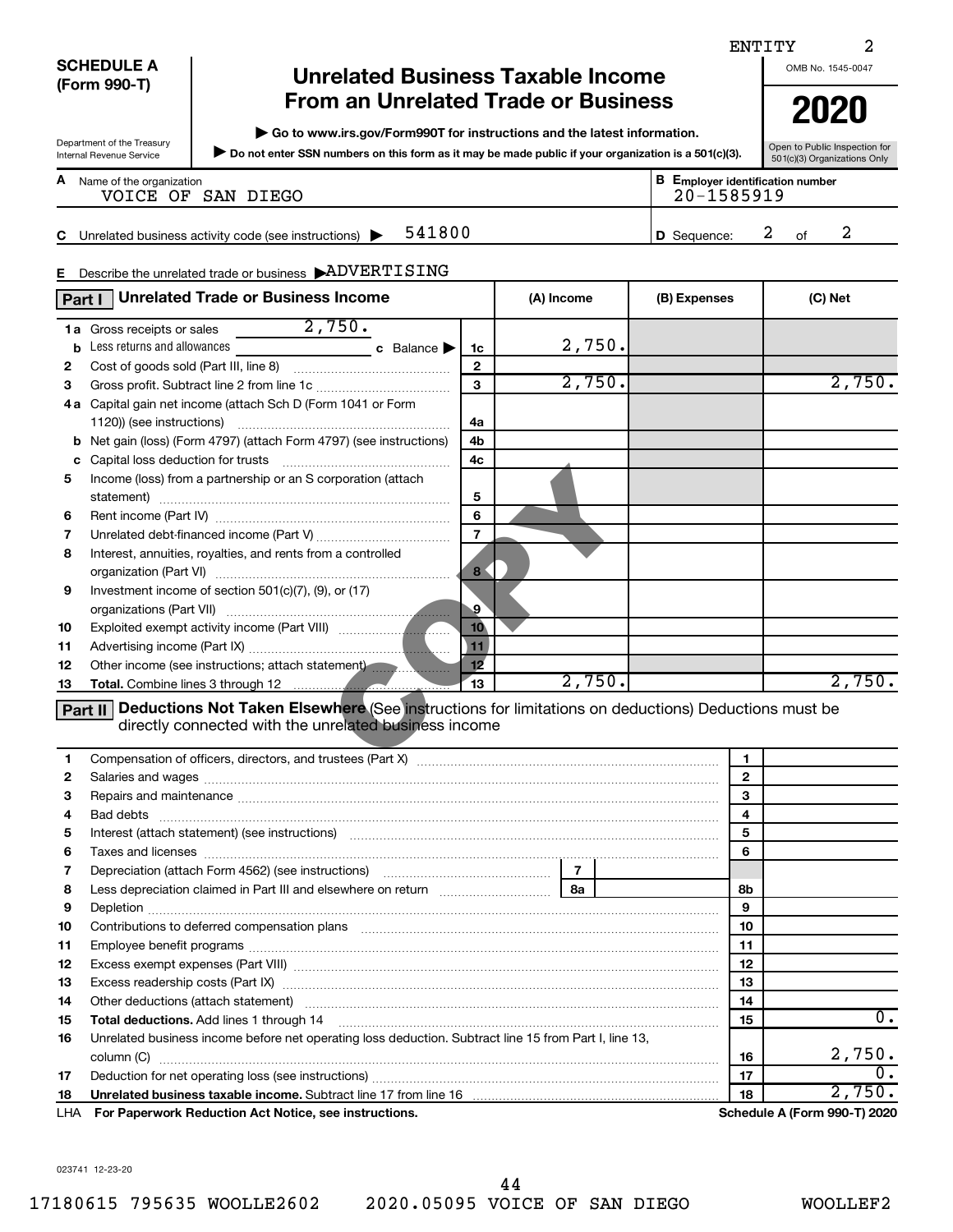| ENTITY |  |
|--------|--|
|--------|--|

| Part III    | Schedule A (Form 990-T) 2020<br><b>Cost of Goods Sold</b>                                                                                                                                                                                                  | Enter method of inventory valuation |   |                | Page 2                 |
|-------------|------------------------------------------------------------------------------------------------------------------------------------------------------------------------------------------------------------------------------------------------------------|-------------------------------------|---|----------------|------------------------|
| 1           |                                                                                                                                                                                                                                                            |                                     |   | 1              |                        |
| 2           |                                                                                                                                                                                                                                                            |                                     |   | $\mathbf{2}$   |                        |
| 3           |                                                                                                                                                                                                                                                            |                                     |   | 3              |                        |
| 4           | Additional section 263A costs (attach statement) material content content and section 263A costs (attach statement) material content content and section 263A costs (attach statement) material content and attachment and sec                             |                                     |   | 4              |                        |
| 5           | Other costs (attach statement) manufactured and contract and contract and contract and contract and contract and contract and contract and contract and contract and contract and contract and contract and contract and contr                             |                                     |   | 5              |                        |
| 6           |                                                                                                                                                                                                                                                            |                                     |   | 6              |                        |
| 7           | Total. Add lines 1 through 5 [11] manufactured and manufactured and manufactured and manufactured and manufactured and manufactured and manufactured and manufactured and manufactured and manufactured and manufactured and m<br>Inventory at end of year |                                     |   | $\overline{7}$ |                        |
| 8           | Cost of goods sold. Subtract line 7 from line 6. Enter here and in Part I, line 2                                                                                                                                                                          |                                     |   | 8              |                        |
| 9           | Do the rules of section 263A (with respect to property produced or acquired for resale) apply to the organization?                                                                                                                                         |                                     |   |                | Yes<br>No.             |
| Part IV     | Rent Income (From Real Property and Personal Property Leased with Real Property)                                                                                                                                                                           |                                     |   |                |                        |
| 1           | Description of property (property street address, city, state, ZIP code). Check if a dual-use (see instructions)                                                                                                                                           |                                     |   |                |                        |
|             | A                                                                                                                                                                                                                                                          |                                     |   |                |                        |
|             | В                                                                                                                                                                                                                                                          |                                     |   |                |                        |
|             | С                                                                                                                                                                                                                                                          |                                     |   |                |                        |
|             | D                                                                                                                                                                                                                                                          |                                     |   |                |                        |
|             |                                                                                                                                                                                                                                                            | A                                   | B | C              | D                      |
| 2           | Rent received or accrued                                                                                                                                                                                                                                   |                                     |   |                |                        |
| a           | From personal property (if the percentage of                                                                                                                                                                                                               |                                     |   |                |                        |
|             | rent for personal property is more than 10%                                                                                                                                                                                                                |                                     |   |                |                        |
|             |                                                                                                                                                                                                                                                            |                                     |   |                |                        |
| b           | From real and personal property (if the                                                                                                                                                                                                                    |                                     |   |                |                        |
|             | percentage of rent for personal property exceeds                                                                                                                                                                                                           |                                     |   |                |                        |
|             | 50% or if the rent is based on profit or income)                                                                                                                                                                                                           |                                     |   |                |                        |
| c           | Total rents received or accrued by property.                                                                                                                                                                                                               |                                     |   |                |                        |
|             | Add lines 2a and 2b, columns A through D                                                                                                                                                                                                                   |                                     |   |                |                        |
|             |                                                                                                                                                                                                                                                            |                                     |   |                |                        |
|             |                                                                                                                                                                                                                                                            |                                     |   |                | 0.                     |
|             |                                                                                                                                                                                                                                                            |                                     |   |                |                        |
| 3           | Total rents received or accrued. Add line 2c columns A through D. Enter here and on Part I, line 6, column (A)                                                                                                                                             |                                     |   |                |                        |
|             | Deductions directly connected with the income                                                                                                                                                                                                              |                                     |   |                |                        |
| 4           | in lines $2(a)$ and $2(b)$ (attach statement) $\ldots$                                                                                                                                                                                                     |                                     |   |                |                        |
|             |                                                                                                                                                                                                                                                            |                                     |   |                |                        |
| 5           |                                                                                                                                                                                                                                                            |                                     |   |                |                        |
|             | <b>Unrelated Debt-Financed Income</b> (see instructions)                                                                                                                                                                                                   |                                     |   |                |                        |
| 1           | Description of debt-financed property (street address, city, state, ZIP code). Check if a dual-use (see instructions)                                                                                                                                      |                                     |   |                |                        |
|             | А                                                                                                                                                                                                                                                          |                                     |   |                |                        |
|             | в                                                                                                                                                                                                                                                          |                                     |   |                |                        |
|             | C                                                                                                                                                                                                                                                          |                                     |   |                |                        |
|             | D                                                                                                                                                                                                                                                          |                                     |   |                | 0.                     |
|             |                                                                                                                                                                                                                                                            | Α                                   | В | C              | D                      |
| 2           | Gross income from or allocable to debt-financed                                                                                                                                                                                                            |                                     |   |                |                        |
|             |                                                                                                                                                                                                                                                            |                                     |   |                |                        |
| Part V<br>3 | Deductions directly connected with or allocable                                                                                                                                                                                                            |                                     |   |                |                        |
|             | to debt-financed property                                                                                                                                                                                                                                  |                                     |   |                |                        |
| а           | Straight line depreciation (attach statement)                                                                                                                                                                                                              |                                     |   |                |                        |
|             | Other deductions (attach statement)                                                                                                                                                                                                                        |                                     |   |                |                        |
| с           | Total deductions (add lines 3a and 3b,                                                                                                                                                                                                                     |                                     |   |                |                        |
|             |                                                                                                                                                                                                                                                            |                                     |   |                |                        |
| 4           | Amount of average acquisition debt on or allocable                                                                                                                                                                                                         |                                     |   |                |                        |
|             | to debt-financed property (attach statement)                                                                                                                                                                                                               |                                     |   |                |                        |
| 5           | Average adjusted basis of or allocable to debt-                                                                                                                                                                                                            |                                     |   |                |                        |
|             | financed property (attach statement)                                                                                                                                                                                                                       |                                     |   |                |                        |
| 6           |                                                                                                                                                                                                                                                            | %                                   | % | %              |                        |
| 7           | Gross income reportable. Multiply line 2 by line 6                                                                                                                                                                                                         |                                     |   |                |                        |
| 8           |                                                                                                                                                                                                                                                            |                                     |   |                |                        |
|             |                                                                                                                                                                                                                                                            |                                     |   |                | %<br>$\overline{0}$ .  |
| 9           | Allocable deductions. Multiply line 3c by line 6                                                                                                                                                                                                           |                                     |   |                |                        |
| 10<br>11    | Total allocable deductions. Add line 9, columns A through D. Enter here and on Part I, line 7, column (B)<br>Total dividends-received deductions included in line 10                                                                                       |                                     |   |                | $\overline{0}$ .<br>σ. |

17180615 795635 WOOLLE2602 2020.05095 VOICE OF SAN DIEGO WOOLLEF2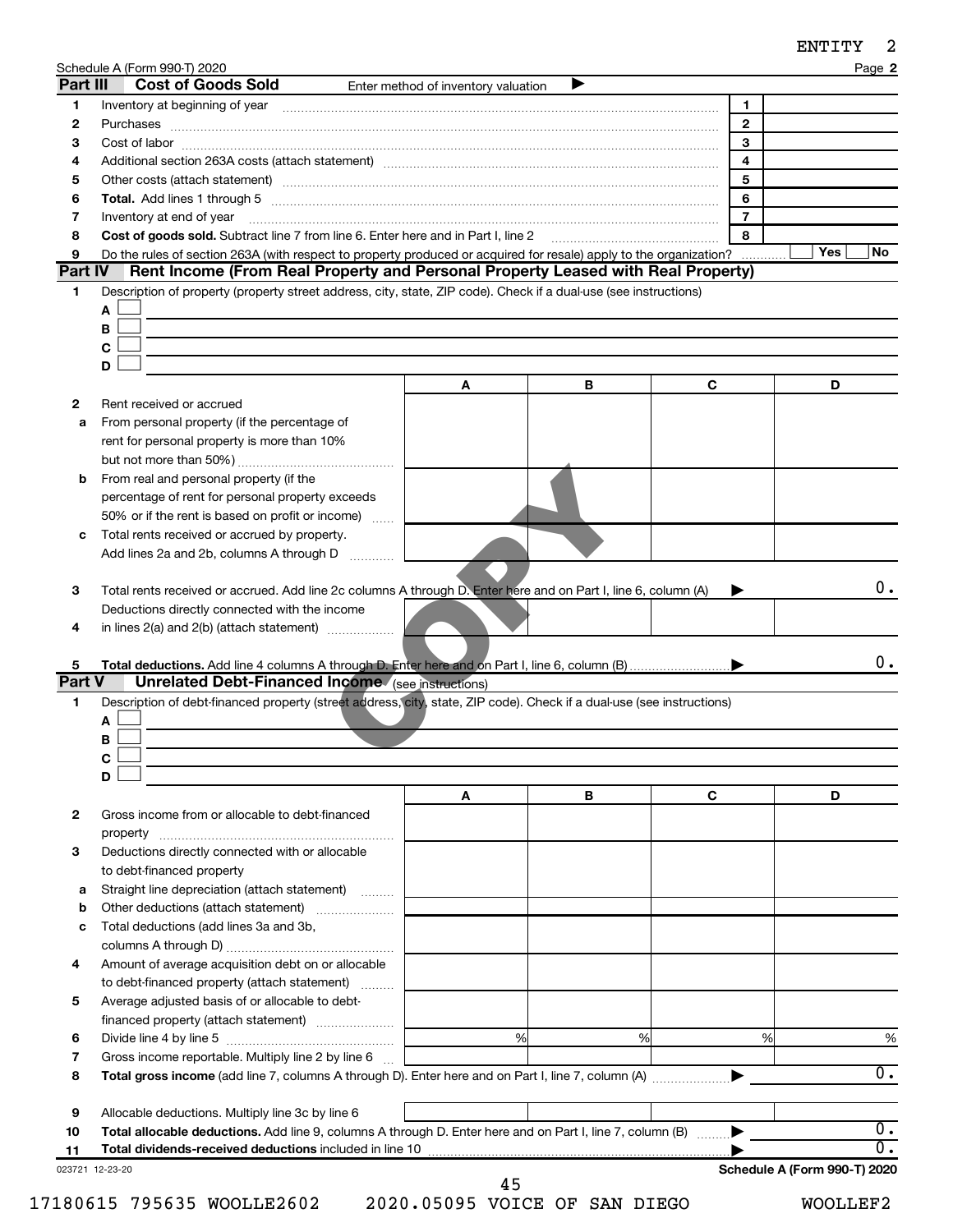|                                       | Schedule A (Form 990-T) 2020                                                                          |                                         |                                                                                                                                              |  |                                                              |                                        |                                                                                                      |                                                       |                                                                  | Page 3                                                             |
|---------------------------------------|-------------------------------------------------------------------------------------------------------|-----------------------------------------|----------------------------------------------------------------------------------------------------------------------------------------------|--|--------------------------------------------------------------|----------------------------------------|------------------------------------------------------------------------------------------------------|-------------------------------------------------------|------------------------------------------------------------------|--------------------------------------------------------------------|
|                                       |                                                                                                       |                                         | Part VI Interest, Annuities, Royalties, and Rents from Controlled Organizations (see instructions)<br><b>Exempt Controlled Organizations</b> |  |                                                              |                                        |                                                                                                      |                                                       |                                                                  |                                                                    |
| 1. Name of controlled<br>organization |                                                                                                       | 2. Employer<br>identification<br>number | 3. Net unrelated<br>income (loss)<br>(see instructions)                                                                                      |  |                                                              | 4. Total of specified<br>payments made | 5. Part of column 4<br>lthat is included in the <br>controlling organiza-<br>tion's gross income     |                                                       | 6. Deductions directly<br>connected with<br>income in column 5   |                                                                    |
| (1)                                   |                                                                                                       |                                         |                                                                                                                                              |  |                                                              |                                        |                                                                                                      |                                                       |                                                                  |                                                                    |
| (2)                                   |                                                                                                       |                                         |                                                                                                                                              |  |                                                              |                                        |                                                                                                      |                                                       |                                                                  |                                                                    |
| (3)                                   |                                                                                                       |                                         |                                                                                                                                              |  |                                                              |                                        |                                                                                                      |                                                       |                                                                  |                                                                    |
| (4)                                   |                                                                                                       |                                         |                                                                                                                                              |  |                                                              |                                        |                                                                                                      |                                                       |                                                                  |                                                                    |
|                                       |                                                                                                       |                                         |                                                                                                                                              |  | Nonexempt Controlled Organizations                           |                                        |                                                                                                      |                                                       |                                                                  |                                                                    |
|                                       | 7. Taxable Income                                                                                     |                                         | 8. Net unrelated<br>income (loss)<br>(see instructions)                                                                                      |  | 9. Total of specified<br>payments made                       |                                        | <b>10.</b> Part of column 9<br>that is included in the<br>controlling organization's<br>gross income |                                                       | 11. Deductions directly<br>connected with<br>income in column 10 |                                                                    |
| (1)                                   |                                                                                                       |                                         |                                                                                                                                              |  |                                                              |                                        |                                                                                                      |                                                       |                                                                  |                                                                    |
| (2)                                   |                                                                                                       |                                         |                                                                                                                                              |  |                                                              |                                        |                                                                                                      |                                                       |                                                                  |                                                                    |
| (3)                                   |                                                                                                       |                                         |                                                                                                                                              |  |                                                              |                                        |                                                                                                      |                                                       |                                                                  |                                                                    |
| (4)                                   |                                                                                                       |                                         |                                                                                                                                              |  |                                                              |                                        |                                                                                                      |                                                       |                                                                  |                                                                    |
| Totals                                |                                                                                                       |                                         |                                                                                                                                              |  |                                                              |                                        |                                                                                                      | Enter here and on Part I,<br>line 8, column (A)<br>Ο. |                                                                  | Enter here and on Part I.<br>line 8, column (B)<br>$0$ .           |
| <b>Part VII</b>                       |                                                                                                       |                                         | Investment Income of a Section 501(c)(7), (9), or (17) Organization (see instructions)                                                       |  |                                                              |                                        |                                                                                                      |                                                       |                                                                  |                                                                    |
|                                       |                                                                                                       | 1. Description of income                |                                                                                                                                              |  | 2. Amount of<br>income                                       |                                        | 3. Deductions<br>directly connected<br>(attach statement)                                            | (attach statement)                                    | 4. Set-asides                                                    | <b>5. Total deductions</b><br>and set-asides<br>(add cols 3 and 4) |
| (1)                                   |                                                                                                       |                                         |                                                                                                                                              |  |                                                              |                                        |                                                                                                      |                                                       |                                                                  |                                                                    |
| $\overline{(2)}$                      |                                                                                                       |                                         |                                                                                                                                              |  |                                                              |                                        |                                                                                                      |                                                       |                                                                  |                                                                    |
| $\overline{3}$                        |                                                                                                       |                                         |                                                                                                                                              |  |                                                              |                                        |                                                                                                      |                                                       |                                                                  |                                                                    |
| $\overline{(4)}$                      |                                                                                                       |                                         |                                                                                                                                              |  | Add amounts in                                               |                                        |                                                                                                      |                                                       |                                                                  | Add amounts in                                                     |
| Totals                                |                                                                                                       |                                         |                                                                                                                                              |  | column 2. Enter<br>here and on Part I,<br>line 9, column (A) | 0.                                     |                                                                                                      |                                                       |                                                                  | column 5. Enter<br>here and on Part I,<br>line 9, column (B)<br>0. |
| <b>Part VIII</b>                      |                                                                                                       |                                         | <b>Exploited Exempt Activity Income, Other Than Advertising Income (see instructions)</b>                                                    |  |                                                              |                                        |                                                                                                      |                                                       |                                                                  |                                                                    |
| 1                                     | Description of exploited activity:                                                                    |                                         |                                                                                                                                              |  |                                                              |                                        |                                                                                                      |                                                       |                                                                  |                                                                    |
| 2                                     | Gross unrelated business income from trade or business. Enter here and on Part I, line 10, column (A) |                                         |                                                                                                                                              |  |                                                              |                                        |                                                                                                      |                                                       | $\mathbf{2}$                                                     |                                                                    |
| 3                                     | Expenses directly connected with production of unrelated business income. Enter here and on Part I,   |                                         |                                                                                                                                              |  |                                                              |                                        |                                                                                                      |                                                       |                                                                  |                                                                    |
|                                       | line 10, column (B)                                                                                   |                                         |                                                                                                                                              |  |                                                              |                                        |                                                                                                      |                                                       | 3                                                                |                                                                    |
| 4                                     | Net income (loss) from unrelated trade or business. Subtract line 3 from line 2. If a gain, complete  |                                         |                                                                                                                                              |  |                                                              |                                        |                                                                                                      |                                                       |                                                                  |                                                                    |
|                                       |                                                                                                       | 4                                       |                                                                                                                                              |  |                                                              |                                        |                                                                                                      |                                                       |                                                                  |                                                                    |
| 5                                     |                                                                                                       | 5                                       |                                                                                                                                              |  |                                                              |                                        |                                                                                                      |                                                       |                                                                  |                                                                    |
| 6                                     |                                                                                                       |                                         |                                                                                                                                              |  |                                                              |                                        |                                                                                                      |                                                       | 6                                                                |                                                                    |
| 7                                     | Excess exempt expenses. Subtract line 5 from line 6, but do not enter more than the amount on line    |                                         |                                                                                                                                              |  |                                                              |                                        |                                                                                                      |                                                       |                                                                  |                                                                    |
|                                       |                                                                                                       |                                         |                                                                                                                                              |  |                                                              |                                        |                                                                                                      |                                                       | $\overline{7}$                                                   |                                                                    |

**Schedule A (Form 990-T) 2020**

023731 12-23-20